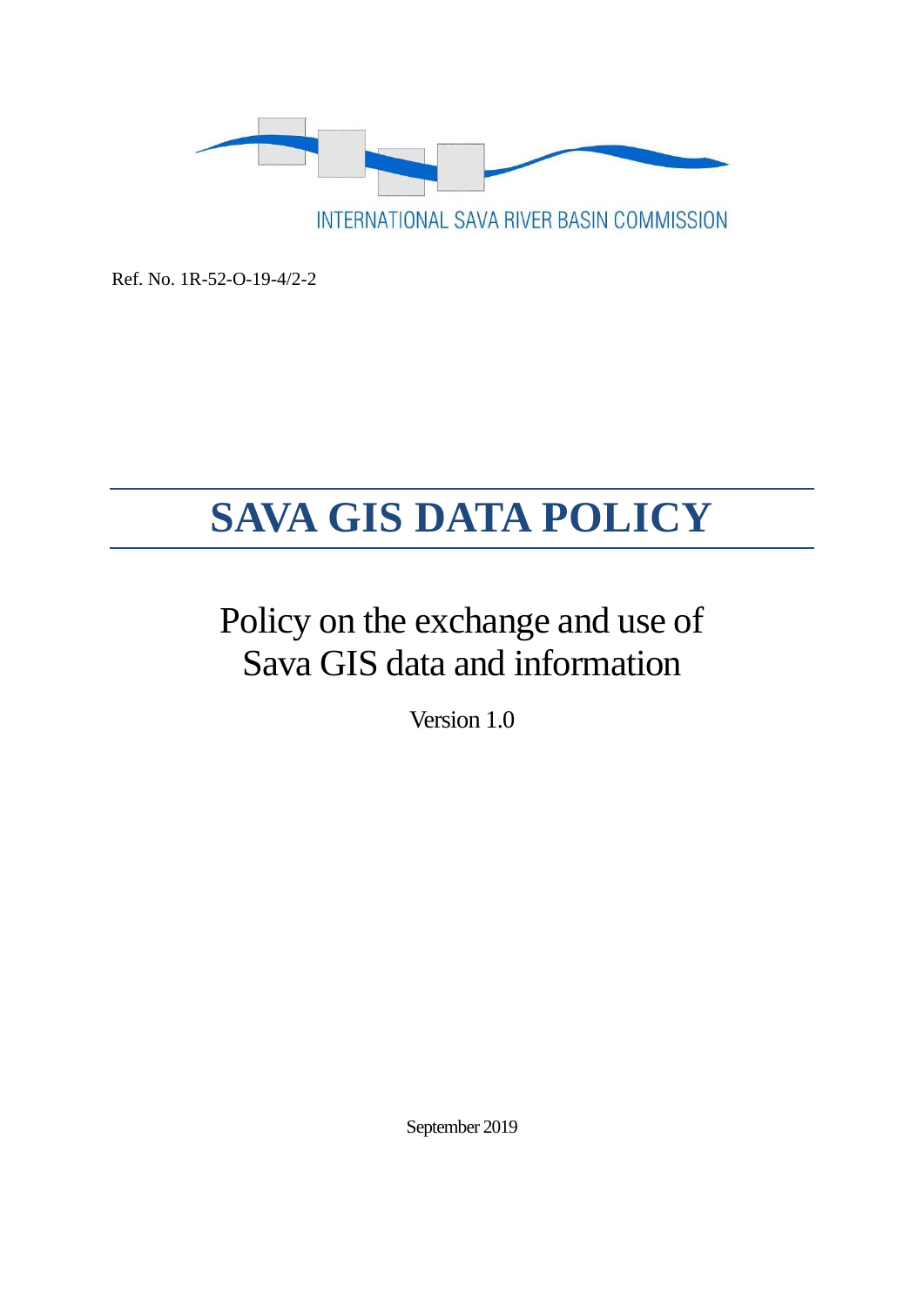**Prepared by:** International Sava River Basin Commission (Sava Commission) in cooperation with the Parties to the Framework Agreement on the Sava River Basin (Bosnia and Herzegovina, Croatia, Serbia and Slovenia).

**Overall coordination and editing:** Secretariat of the Sava Commission.

#### **Contact:**

International Sava River Basin Commission

Kneza Branimira 29

10 000 Zagreb, Croatia

Phone: + 385 1 488 6960

Fax:  $+385$  1 488 6986

E-mail[: isrbc@savacommission.org](mailto:isrbc@savacommission.org)

Web: [www.savacommission.org](http://www.savacommission.org/)

**Edition:** English

The document was adopted at the 52<sup>nd</sup> Session of the Sava Commission, held in Zagreb on September 17-18, 2019, as a living document which shall be updated on an ad hoc basis, as necessary.

**Acknowledgements:** Special acknowledgments should be given to the Permanent Expert Group for GIS of the Sava Commission for the overall guidance, valuable comments to the structure and text of the document and its editing and to the Secretariat for facilitation, overall coordination and drafting the document in the course of its preparation.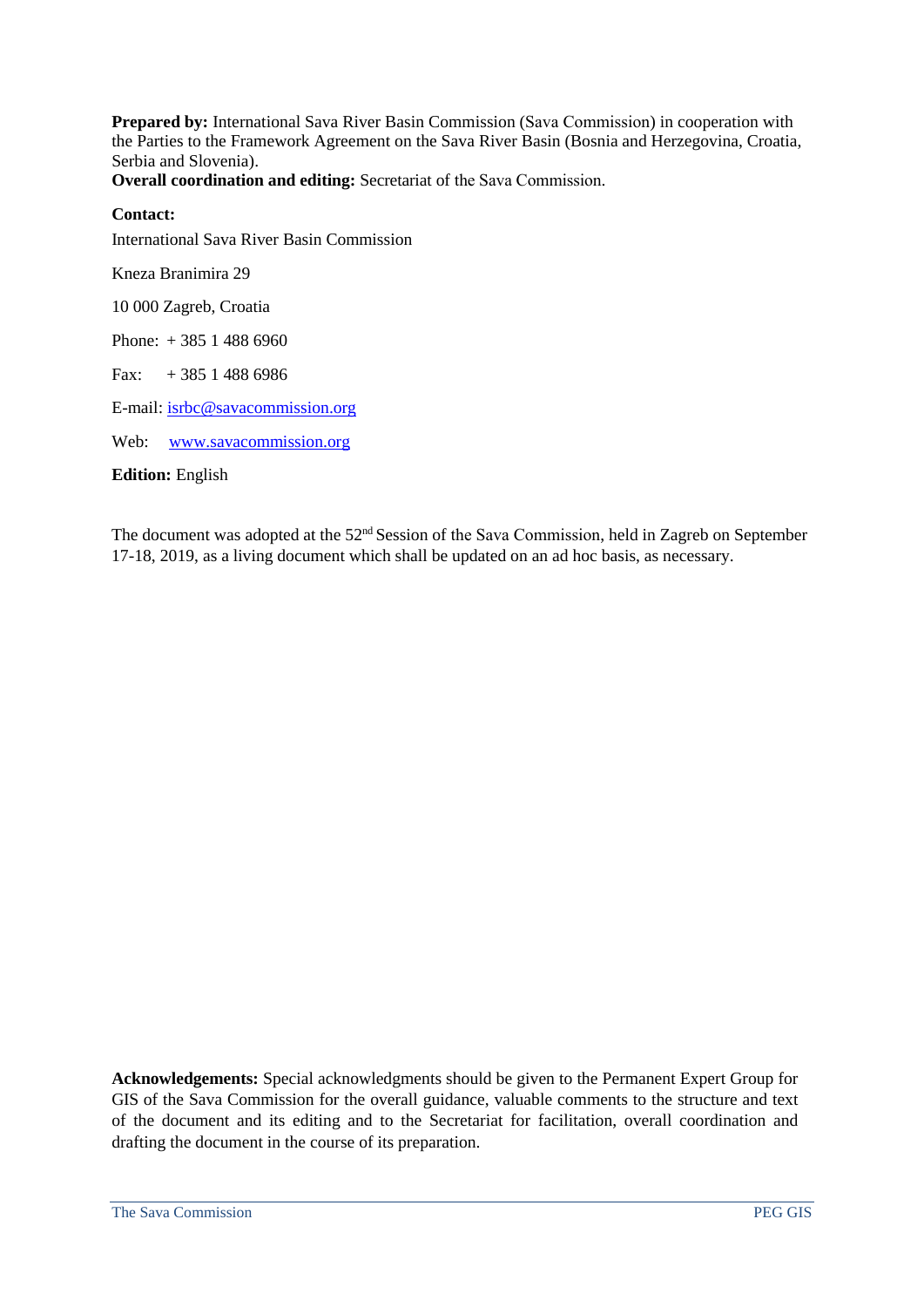## **TABLE OF CONTENTS**

| 5. |  |
|----|--|
|    |  |
|    |  |
|    |  |
|    |  |
|    |  |
|    |  |

#### ANNEX I: Organisations covered by the Policy

ANNEX II: List of Sava GIS layers and accessibility

Annex II.1: Datasets related to the river basin management

Annex II.2: Datasets related to the flood risk management

Annex II.3: Datasets related to the hydrological and meteorological issues (Sava HIS)

ANNEX III: Declaration of the data user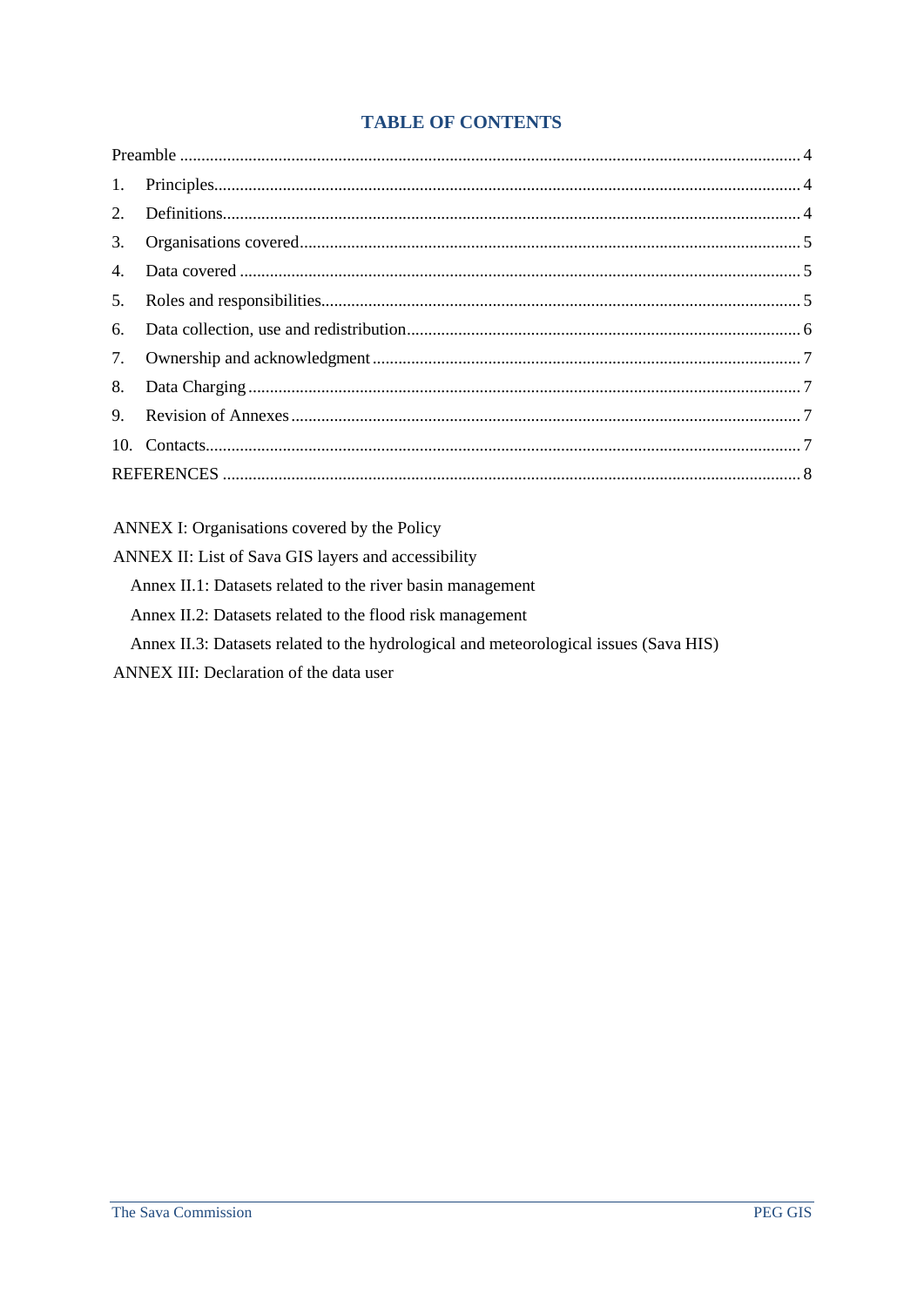#### <span id="page-3-0"></span>Preamble

Geographical Information System of the Sava River Basin – Sava GIS is a seamless, independent geoinformation system of the International Sava River Basin Commission (Sava Commission) for timely and open access to integrated data, products, information, services and tools with sufficient accuracy and precision in order to address important water management issues in the Sava River Basin.

Sava GIS is driven by open and service oriented architecture, interoperability standards and common data specification that enables sharing of geospatial information, metadata cataloguing and harvesting, server side tool components that enable mapping services, visualisation and reporting between the Parties to the Framework Agreement on the Sava River Basin (Bosnia and Herzegovina, Croatia, Serbia and Slovenia). Based on the Memorandum of Understanding on cooperation between the Sava Commission and Montenegro, Montenegro also contribute to and use Sava GIS.

By this Policy on the exchange and use of Sava GIS data and information (Sava GIS Data Policy) the Sava Commission establishes principles and requirements for collecting and sharing geospatial data and metadata between the data providers and data receivers. This Sava GIS Data Policy also establishes the requirements and conditions of data administration and using by the Sava Commission and projects implementing by the Sava Commission as well as sharing and promoting secondary data use.

The Sava GIS Data Policy applies for the current status of available data and information in Sava GIS and may be amended for the subsequent reviews.

## <span id="page-3-1"></span>1. Principles

- 1.1. The Sava GIS Data Policy operates on the principal of the Framework Agreement on the Sava River Basin (FASRB) with the aim of encouraging the widespread use of the data for national and regional purposes.
- 1.2. The Sava GIS Data Policy do not infringe on the ownership rights of the data transmitted to Sava GIS by the Parties to FASRB (and their national agencies) and other data providers.
- 1.3. The Parties to FASRB and other data providers are encouraged to transfer to Sava GIS unrestricted, quality controlled, selected data, together with metadata.
- 1.4. The Sava GIS Data Policy applies to all organizations responsible for the implementation of FASRB which may provide or receive data or information under this policy, the Sava Commission and its Secretariat, expert groups and working bodies as well as experts working for the Sava Commission.

## <span id="page-3-2"></span>2. Definitions

- 2.1. Sava GIS platform all server application components that constitute Sava GIS installed and stored at the infrastructure in premises of the Sava Commission (database, geoportal and related web applications, metadata catalogue, geo and web servers).
- 2.2. Sava GIS data all data and information available in Sava GIS that includes: *Datasets* - (1) geospatial data and information which have an implicit or explicit association with a location and (2) attribute data that define property of geospatial objects

*Metadata* - description of Sava GIS dataset or web service in a way that provides users with sufficient information to understand its potential, restrictions or security requirements.

*Web Services* - in context of Sava GIS, an Open Geospatial Consortium (OGC) compliant service that provides access to spatial datasets in web map (Web Map Service - WMS) or feature (Web Feature Service - WFS) form.

2.3. Sava GIS data providers – all organizations responsible for the implementation of FASRB which may provide data or information under this Policy. Each data provider is undisputed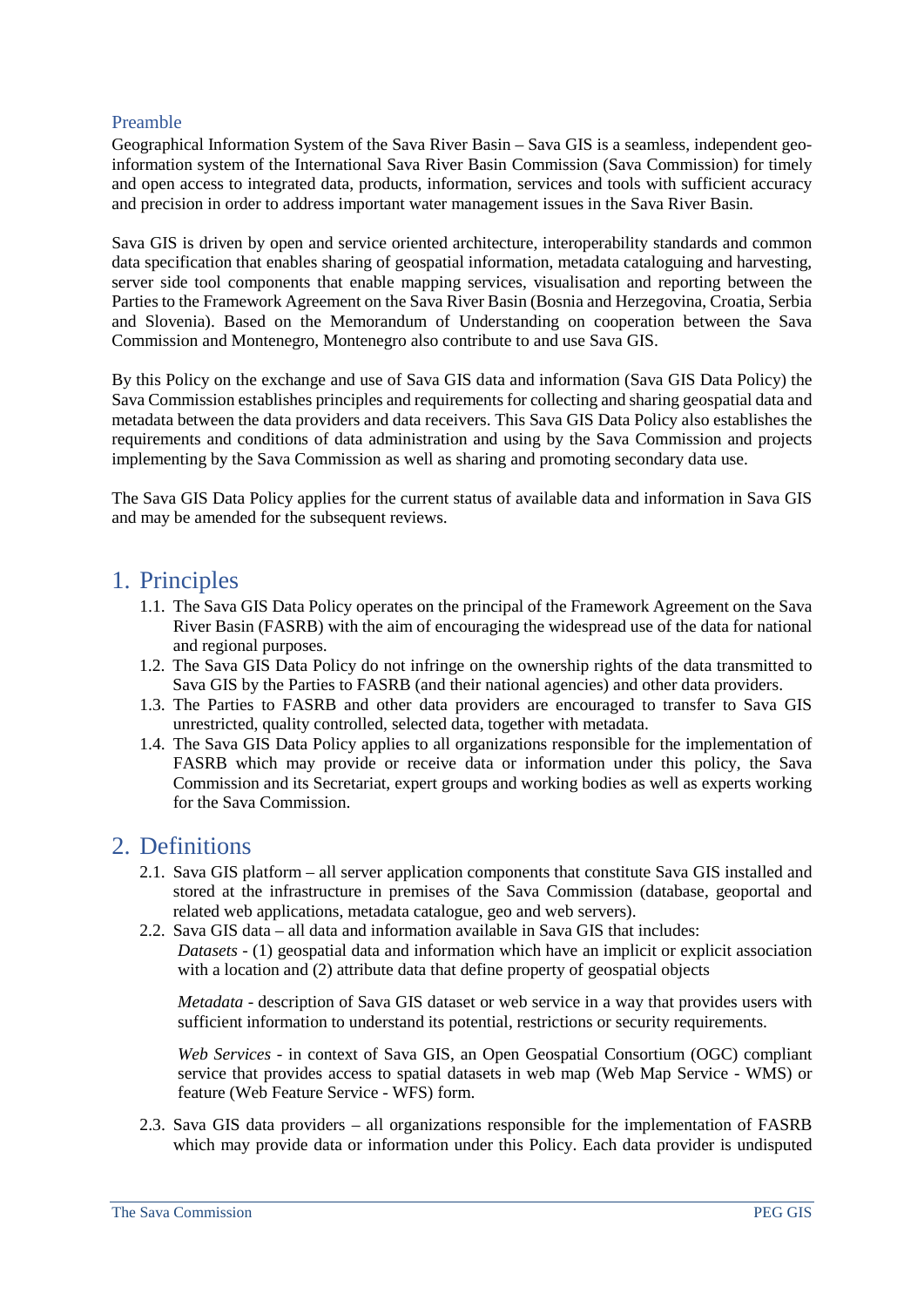owner of their data and metadata that are uploaded to Sava GIS platform. Each data provider have rights to use all available Sava GIS datasets, web services and metadata,

- 2.4. Sava GIS data receivers all organizations responsible for the implementation of FASRB or organizations that are not responsible for the implementation of FASRB but may receive rights to use the Sava GIS datasets, web services and metadata.
- 2.5. Sava GIS data administrator the Secretariat of the Sava Commission. The Sava Commission is not the owner of data, but it is entrusted with safe storage, managing and using of the data and implementation of this Data Policy.

## <span id="page-4-0"></span>3. Organisations covered

- 3.1. The organisations which may provide (data provider) or receive (data receiver) data or information under this Policy are listed in Annex I. This list comprise the Sava Commission, all primary data provider organizations and other organisation, responsible for implementation of the FASRB, which may provide or receive data.
- 3.2. The Sava Commission is responsible for implementing and supporting the Sava GIS Data Policy and providing guidance and technical assistance where feasible and appropriate in implementing and improving the requirements of this Policy.

## <span id="page-4-1"></span>4. Data covered

- 4.1. A complete list of the following Sava GIS datasets, which are currently held by the data providers, are available in Annex II.
- 4.2. This Sava GIS Data Policy recognises that some data providers do not currently hold all of the data and information. Where data is not currently held, the relevant data provider will consider whether extension of current data collection and monitoring (and/or data processing) programmes would be possible in order to supply such data and/or information in future.

4.3. All Sava GIS datasets are classified in the following categories, according to ISO 19115 and

their implementation related to Sava GIS datasets and user groups: **Value Definition by ISO 19115 Sava GIS related usage** unclassified available for general disclosure available for all users with download

| v alue       | Definition by 150 19115          | dava GIS related usage                 |  |
|--------------|----------------------------------|----------------------------------------|--|
| unclassified | available for general disclosure | available for all users with download  |  |
|              |                                  | rights only for registered users       |  |
| restricted   | not for general disclosure       | available for registered users         |  |
| confidential | available for someone who can    | all<br>available for entrusted<br>(and |  |
|              | be entrusted with information    | higher-level) users                    |  |

4.4. The provision of this classification in the metadata of national datasets is mandatory as classification hierarchy is used for granting access to Sava GIS various users' groups.

## <span id="page-4-2"></span>5. Roles and responsibilities

- 5.1. Sava GIS platform distinguishes two main user category: registered and unregistered (public) users related to access to the data and to roles which the user has on specific datasets.
- 5.1.1. Unregistered (public) users

"*Public user*" – user profile with possibility to access unclassified Sava GIS datasets, information, metadata, reports and maps without need to login.

5.1.2. Registered users

"*Viewer*" – user profile with possibility to access unclassified and restricted Sava GIS datasets, information, metadata, reports and maps after login with the right to download data within Sava GIS Geoportal or its web services. A user with this profile is registered in Sava GIS geoportal.

"*Editor*" – user profile with the right to view, upload, and download data with the possibility of editing the attribute data within Sava GIS Geoportal. Upload and editing rights are limited to country-specific access meaning that each editor user belonging to a user group (Bosnia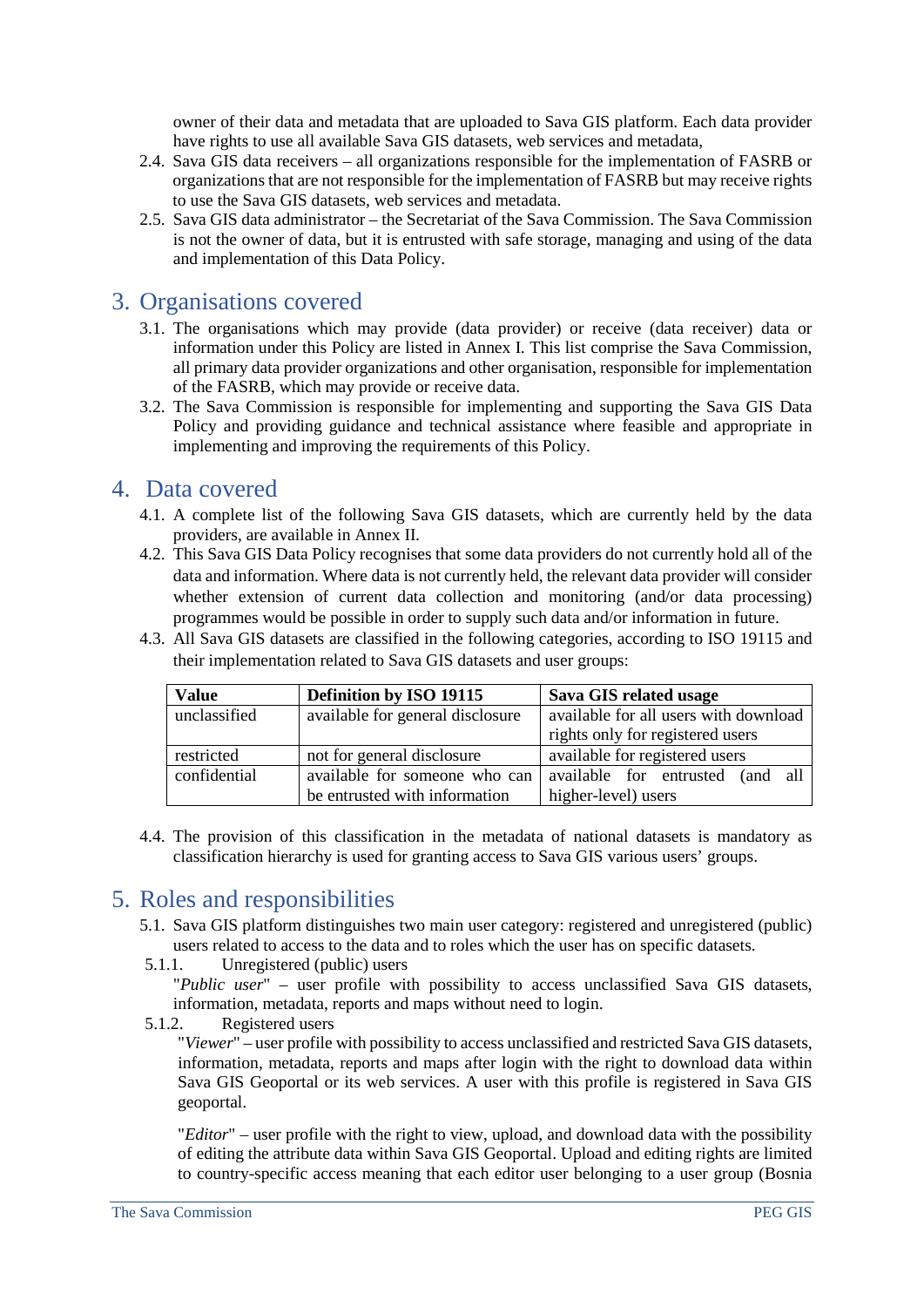and Herzegovina, Croatia, Montenegro, Serbia, Slovenia and Undefined) that define rights to view, create, update or delete data and metadata, depending on data or metadata.

Editors are committed to make efforts for maintaining and improving the quality and compliance of provided data and information by applying appropriate quality control procedures.

5.1.3. Administrator

*"Administrator"* – user profile that is defined as highest authority level in Sava GIS and can create new or edit existing users, change user groups or change the user roles and rights for use of all modules and functionality of Sava GIS geoportal, metadata catalogue and access to data. Data Administrator grant roles and responsibilities to all users, activate and/or deactivate datasets and metadata records posted to the Sava GIS platform, provide technical support for the Sava GIS system administration.

This user profile gives a user rights to make new and edit existing rules for users viewing map module of geoportal via admin module of Sava GIS portal as well as to directly access and manage central database.

- 5.2. Members of the Sava Commission, Expert Groups and Task Groups nominated by the Parties to FASRB are automatically becomes registered users.
- 5.3. Members of the Permanent Expert Groups are automatically given Editor profile for their respective country, while data upload rights are limited solely to the Permanent Expert Group for GIS and the Permanent Expert Group for Hydrological and Meteorological Issues.
- 5.4. In addition, each data provider and data receivers are authorised to nominate additional users to the registered user category only upon prior request and permission of all data providers. The request should precisely and unambiguously define which data and information are required and by whom, including details concerning the exact purpose. The data provider(s) will respond to all such requests within 15 days of receiving a written request. If no response is delivered within 15 days, it will be presumed that permission of access and use of data and products is given.
- 5.5. In case that the unregistered (public) users intends to access to restricted datasets that will be possible only upon prior request and permission of the data provider(s) responsible for requested data. Requests for access must reach the Administrator in written form: email, fax or letter precisely and unambiguously define which data and information are required and by whom, including details concerning the exact purpose. The data provider(s) will respond to all such requests within 15 days of receiving a written request. If no response is delivered within 15 days, it will be presumed that permission of access and use of data and products is given. After approval of request data user will sign the declaration available in Annex III.
- 5.6. Appropriate use of data and information exchanged in accordance with the Policy is responsibility of all users. The data provider does not bear any liability for use of data and information.
- 5.7. The management of users and their categories (defining the access rights) is implemented by the Secretariat of the Sava Commission. The Sava Commission is also authorised to nominate persons for the Editor and Administrator user profile categories. The list of the persons nominated or registered to the various user categories will be published for internal usage.

## <span id="page-5-0"></span>6. Data collection, use and redistribution

- 6.1. Data and information collection and upload procedures will be described in a separate document.
- 6.2. Data or information exchanged in accordance with the Data Policy may be used in connection with all activities that assist in the management of the Sava River Basin.
- 6.3. Data providers and data receivers may use all data and information exchanged under this Policy, but retains solely ownership rights concerning its own data and information.
- 6.4. Data providers and data receivers (other than the Sava Commission) may not redistribute data or information exchanged under this Policy to any third party without the prior agreement or consent of the data provider(s).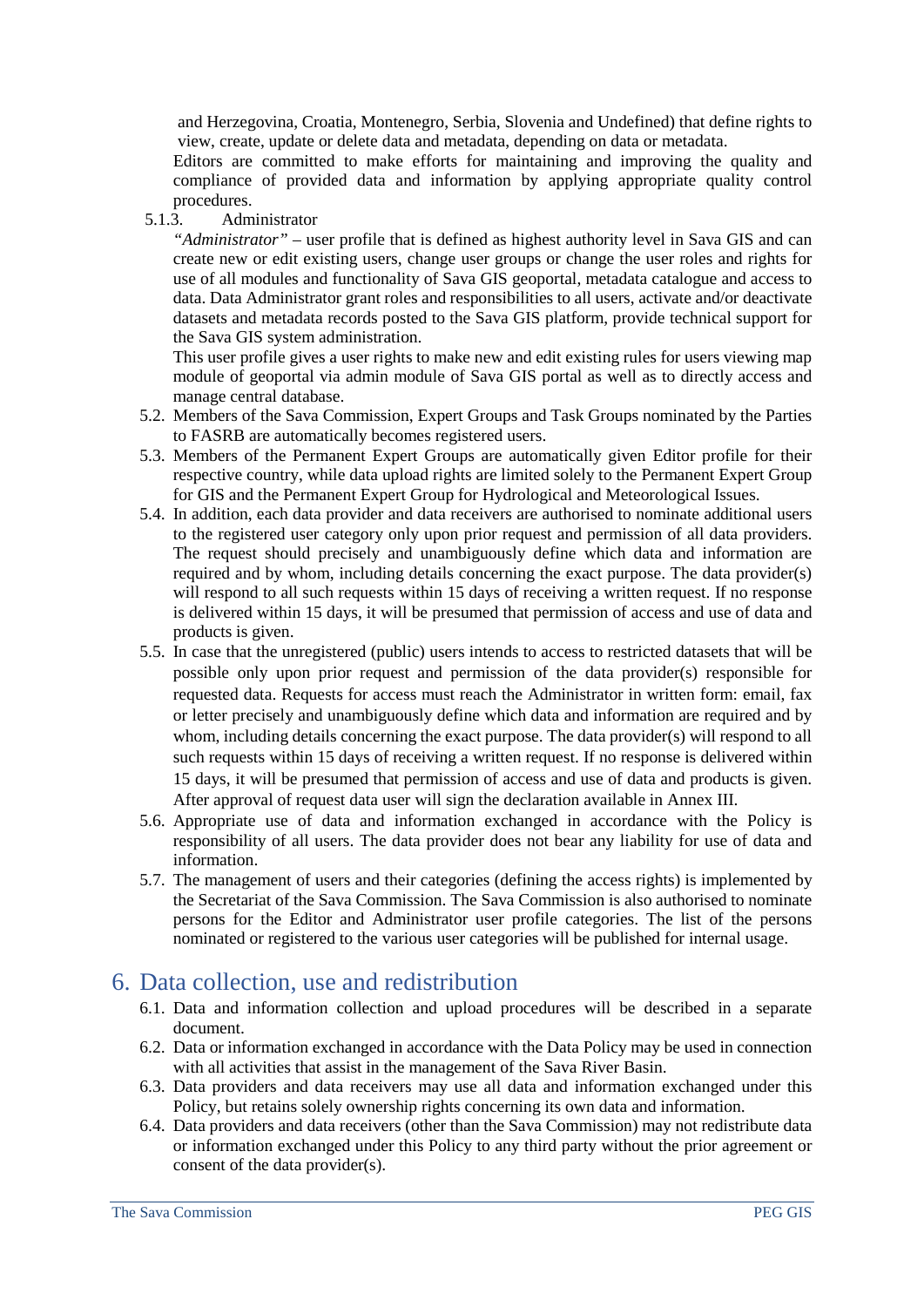- 6.5. In case that the data provider and data receivers intends to redistribute data and information of another country(s), that will be possible only upon prior request and permission of the User(s). The Request should precisely and unambiguously define which data and information are required and by whom, including details concerning the exact purpose. The data provider(s) will respond to all such requests within 15 days of receiving a written request. If no response is delivered within 15 days, it will be presumed that permission of access and use of data and products is given.
- 6.6. The Sava Commission may publish data or information exchanged under this Policy in its publications and may also redistribute data and information publically via its online web-portal for purposes covered by the FASRB.

## <span id="page-6-0"></span>7. Ownership and acknowledgment

- 7.1. The provision of data or information under this Policy confers only a right for the Data Receiver to use it as detailed in Clause 15. Ownership of the data or information will not be transferred.
- 7.2. In any publications, reports or products arising from use of the data or information, the Data Receiver undertakes to acknowledge the Data Provider as the source.

## <span id="page-6-1"></span>8. Data Charging

8.1. Data and information available on Sava GIS platform will be released freely and without charge.

## <span id="page-6-2"></span>9. Revision of Annexes

- 9.1. Annexes will be revised at least once every two years and updated, where necessary, to ensure that reflect the current needs. Main expected drivers for document improvement are standardization for data collection and exchange as well as their management required by EU regulations. Updated versions of the document are expected to include alignment of data capturing methods, data formats, exchange methods and metadata wherever possible.
- 9.2. The Sava Commission will be informed about need of annexes update.

## <span id="page-6-3"></span>10. Contacts

10.1. The Secretariat of the Sava Commission has direct functional responsibility and accountability on behalf of the Sava Commission for all areas of work that are covered by this Policy, and its related procedures.

International Sava River Basin Commission Secretariat Kneza Branimira 29, Zagreb, Croatia Phone: +385 1 488 69 60 Fax: +385 1 488 69 86 E-mail: [isrbc@savacommission.org](mailto:isrbc@savacommission.org)  Web: [www.savacommission.org](http://www.savacommission.org/)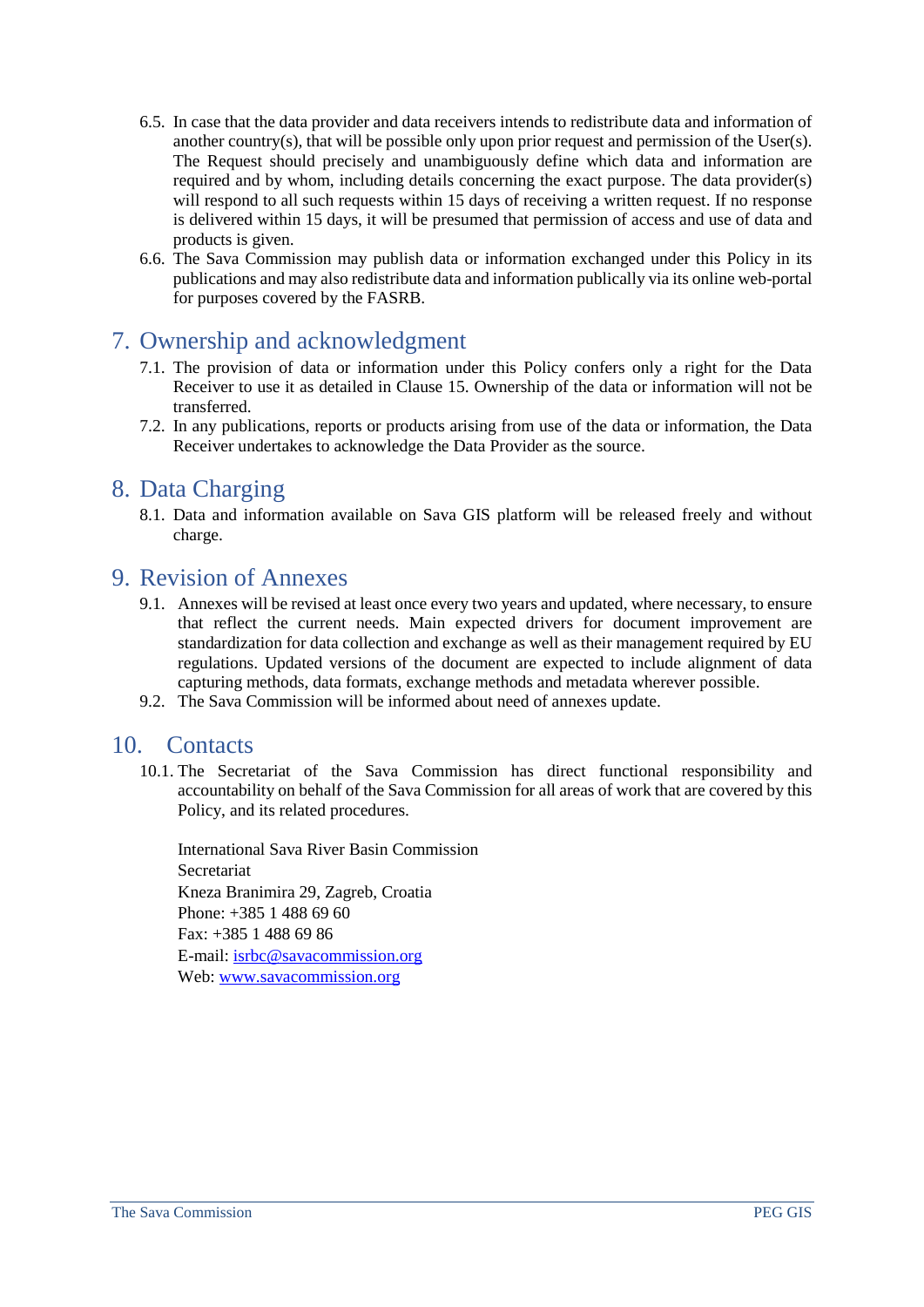## <span id="page-7-0"></span>**REFERENCES**

- Framework Agreement on the Sava River Basin, Bosnia and Herzegovina, Republic of Croatia, Republic of Slovenia and Federal Republic of Yugoslavia, signed in Kranjska Gora (Slovenia) on 3 December 2002
- Memorandum of Understanding on cooperation between the International Sava River Basin Commission and Montenegro, International Sava River Basin Commission and Montenegro, signed in Belgrade (Serbia) on 9 December 2013
- Strategy on Implementation of the Framework Agreement on the Sava River Basin, International Sava River Basin Commission, 2011
- Sava GIS Strategy, International Sava River Basin Commission, 2008
- Policy on the Exchange of Hydrological and Meteorological Data and Information in the Sava River Basin, 2014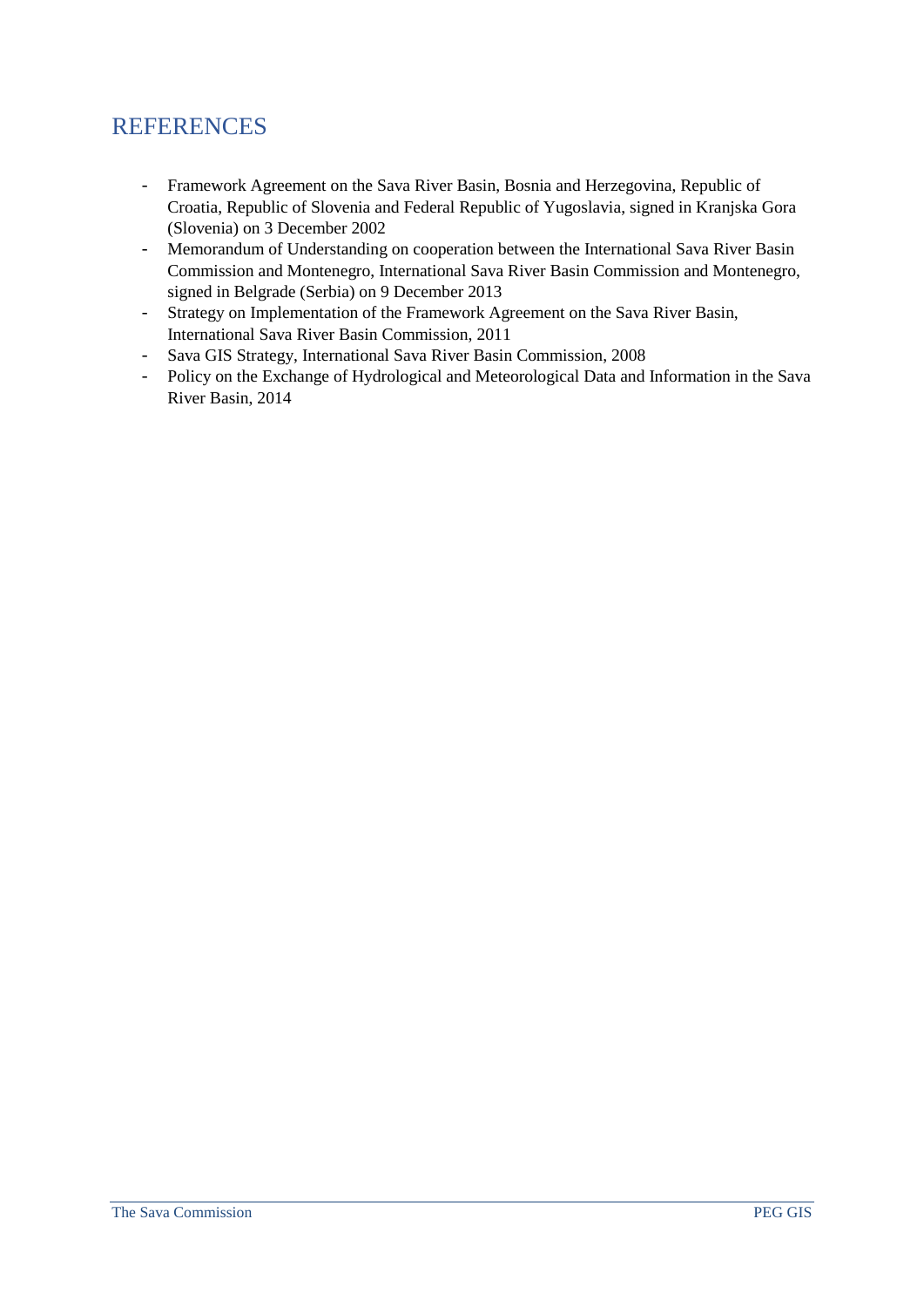## ANNEX I: Organisations covered by the Policy

I.1. International Sava River Basin Commission (administrator and data receiver)

|  |  | I.2. National organizations (data providers and receivers) |  |  |  |
|--|--|------------------------------------------------------------|--|--|--|
|--|--|------------------------------------------------------------|--|--|--|

| <b>Country</b>         | <b>Name of organisation</b>                                 |
|------------------------|-------------------------------------------------------------|
| Bosnia and Herzegovina | Sava River Watershed Agency                                 |
|                        | Public institution "Vode Srpske"                            |
|                        | Federal Hydrometeorological Service                         |
|                        | Republic Hydro-Meteorological Service of Republic of Srpska |
| Croatia                | Hrvatske vode                                               |
|                        | Meteorological and Hydrological Service                     |
| Montenegro             | <b>Water Administration</b>                                 |
|                        | Institute of Hydrometeorology and Seismology                |
| Serbia                 | Public water management company "Srbija vode"               |
|                        | Public water management company "Vode Vojvodine"            |
|                        | Republic Hydrometeorological Service of Serbia              |
| Slovenia               | Slovenian Environment Agency                                |
|                        | Slovenian Water Agency                                      |

#### I.3. Other national organizations (data receivers)

| <b>Country</b>         | <b>Name of organisation</b>                                        |
|------------------------|--------------------------------------------------------------------|
| Bosnia and Herzegovina | Ministry of Communications and Transport                           |
|                        | Ministry of Foreign Trade and Economic Relations                   |
|                        | Ministry of Agriculture, Forestry and Water Management of the      |
|                        | Republic of Srpska                                                 |
|                        | Federal Ministry of Agriculture, Water Management and Forestry     |
|                        | Ministry of Transport and Communications of the Republic of Srpska |
|                        | Federal Ministry of Transport and Communications                   |
|                        | Ministry of Spatial Planning, Civil Engineering and Ecology of the |
|                        | Republic of Srpska                                                 |
|                        | Federal Ministry of Environment and Tourism                        |
|                        | Government of the Brčko District                                   |
| Croatia                | Ministry of Maritime Affairs, Transport and Infrastructure         |
|                        | Ministry of Environment and Energy                                 |
| Montenegro             | Ministry of Agriculture and Rural Development                      |
| Serbia                 | Ministry of Agriculture, Forestry and Water Management             |
|                        | Ministry of Construction, Transport and Infrastructure             |
|                        | Ministry of Foreign Affairs                                        |
|                        | Directorate for Inland Waterways                                   |
|                        | Republic Geodetic Authority                                        |
| Slovenia               | Ministry of Foreign Affairs                                        |
|                        | Ministry for Environment and Spatial Planning                      |
|                        | Ministry of Economic Development and Technology                    |
|                        | Ministry of Infrastructure                                         |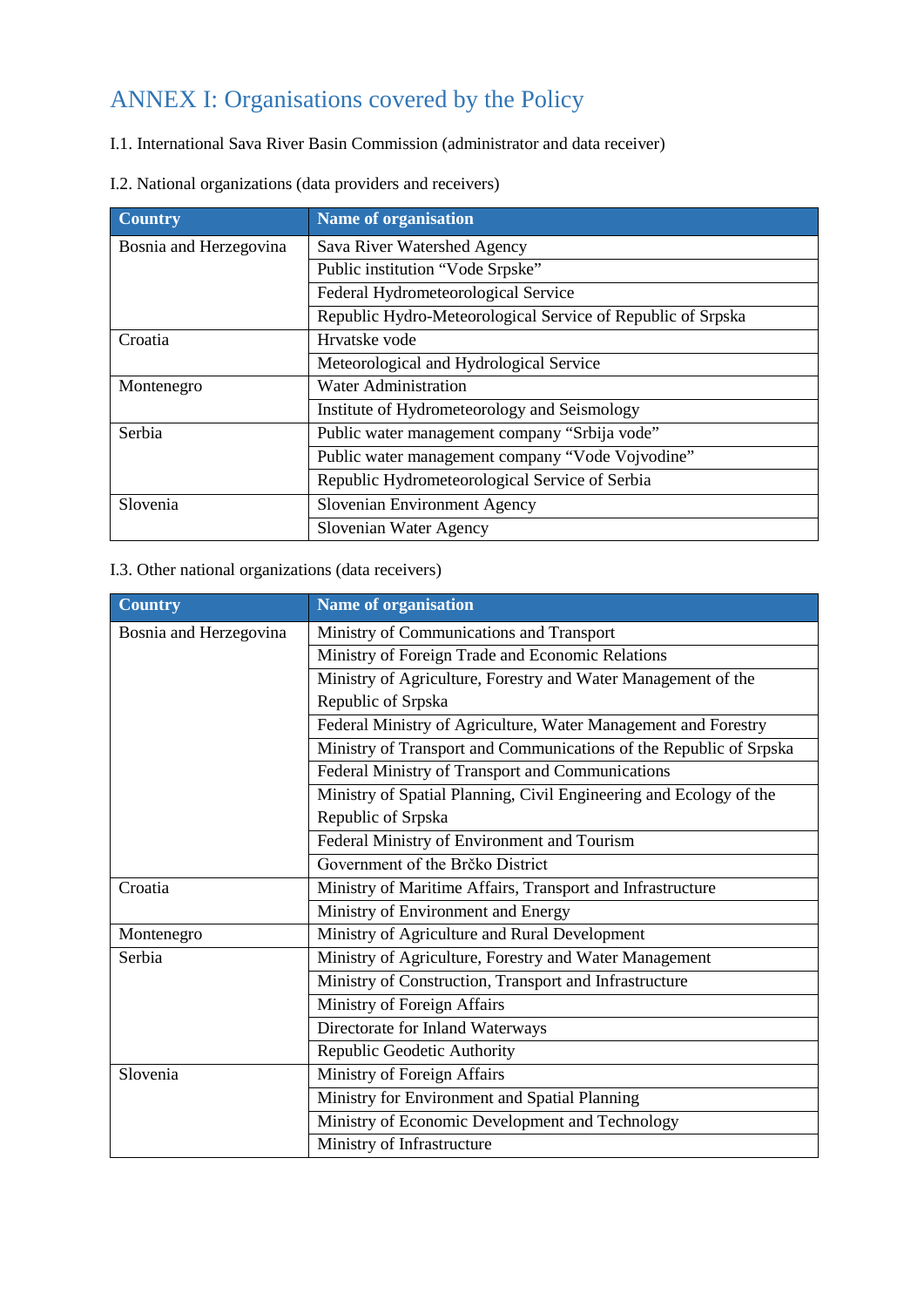## ANNEX II: List of Sava GIS layers and accessibility

#### II.1. Datasets related to the river basin management

*II.1.1. River Basin District / Subunit / Competent Authority dataset II.1.2. Surface Water Body dataset II.1.3. Ground Water Body dataset II.1.4. Protected Area dataset II.1.5. Monitoring dataset II.1.6. Urban Waste Water dataset*

#### II.2. Datasets related to the flood risk management

*II.2.1. Competent Authority dataset II.2.2. Preliminary Flood Risk Assessment dataset II.2.3. Areas of Potentially Significant Flood Risk dataset II.2.3. Flood hazard mapping dataset II.2.4. Flood risk mapping dataset II.2.5. Flood Risk Management Plan dataset II.2.6. Flood protection structures dataset*

II.3. Datasets related to the hydrological and meteorological issues (Sava HIS)

*II.3.1. Hydrological dataset II.3.2. Meteorological dataset*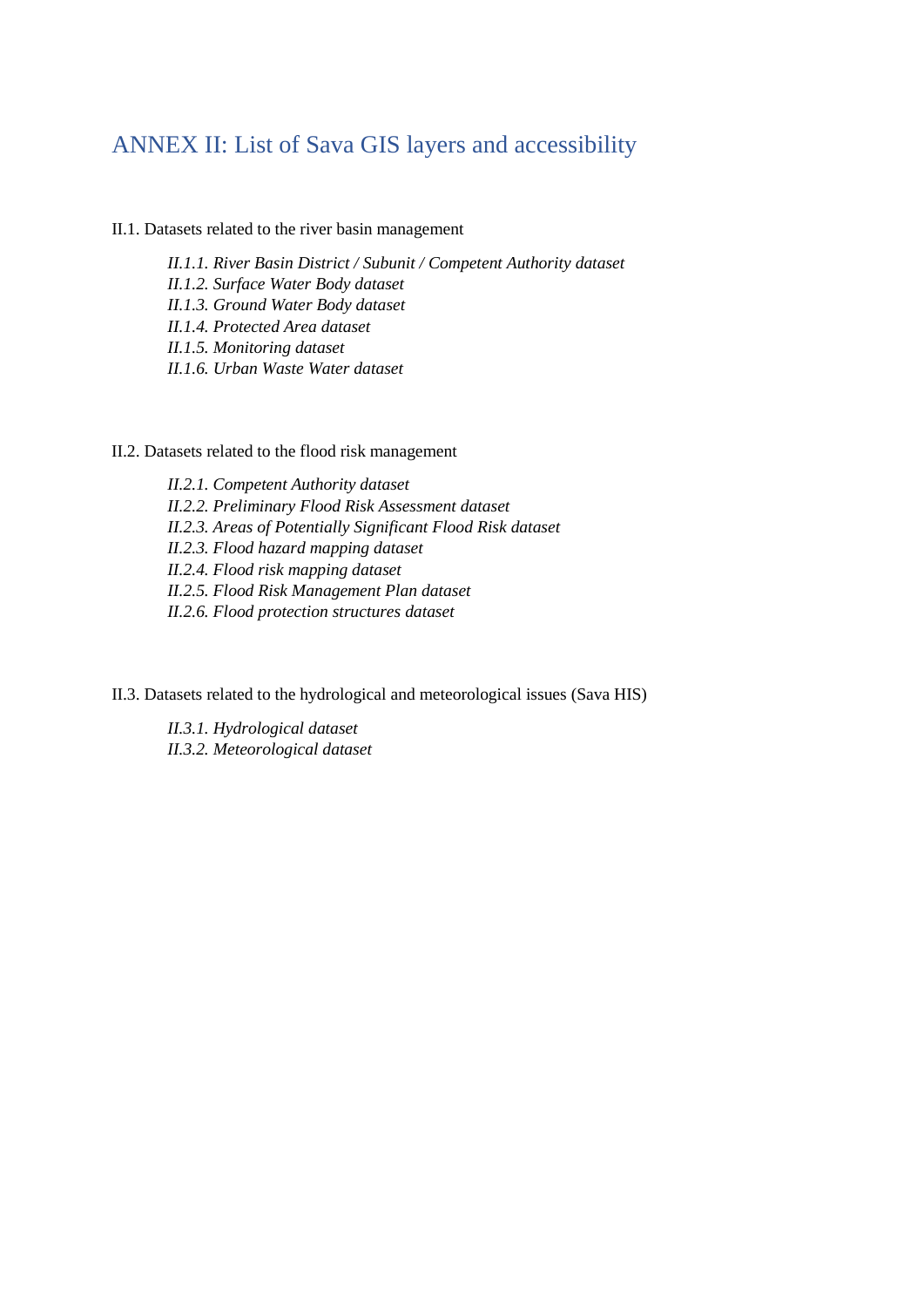## ANNEX II: List of Sava GIS layers and accessibility

### II.1. Datasets related to the river basin management

#### *II.1.1. River Basin District / Subunit / Competent Authority dataset*

| <b>Field</b>                                                                                                                                                                                 | <b>Alias</b> name                 | <b>Mandatory</b> | <b>Accessibility</b> |
|----------------------------------------------------------------------------------------------------------------------------------------------------------------------------------------------|-----------------------------------|------------------|----------------------|
| RBD - Polygon<br>Description: River basin district - Boundaries of the river basin district and sub-units within the national borders                                                        | Unclassified                      |                  |                      |
| RBD ID                                                                                                                                                                                       | Sub Unit ID                       | no               | restricted           |
| EU CD RBD                                                                                                                                                                                    | <b>EU RBD Code</b>                | yes              | unclassified         |
| EU CD SU                                                                                                                                                                                     | EU SU Code                        | no               | unclassified         |
| RBD - Table<br>Description: River Basin District - table                                                                                                                                     |                                   |                  | Unclassified         |
| RDB ID                                                                                                                                                                                       | Row ID                            | no               | restricted           |
| <b>EURBDCode</b>                                                                                                                                                                             | <b>EU RBD Code</b>                | yes              | unclassified         |
| <b>MSRBDCode</b>                                                                                                                                                                             | <b>National RBD Code</b>          | yes              | unclassified         |
| RBDBeginLifespanVersion                                                                                                                                                                      | RBD Begin Lifespan Version        | yes              | restricted           |
| <b>RBDName</b>                                                                                                                                                                               | <b>RBD</b> Name                   | yes              | unclassified         |
| <b>RBDNameNL</b>                                                                                                                                                                             | <b>RBD Name NL</b>                | yes              | restricted           |
| RBDNameNLLanguage                                                                                                                                                                            | National Language Code            | yes              | restricted           |
| RBDBeginDesignationPeriod                                                                                                                                                                    | RBD Begin Designation Period      | no               | restricted           |
| RBDEndDesignationPeriod                                                                                                                                                                      | RBD End Designation Period        | no               | restricted           |
| RBDArea                                                                                                                                                                                      | RBD Area (km2)                    | yes              | unclassified         |
| RBDAreaExclCW                                                                                                                                                                                | RBD Area Excluding Coastal (km2)  | yes              | unclassified         |
| InternationalRBD                                                                                                                                                                             | <b>International RBD</b>          | yes              | unclassified         |
| InternationalRBDName                                                                                                                                                                         | <b>International RBD Name</b>     | no               | restricted           |
| RBDLinkToMSInformation                                                                                                                                                                       | RBD Link To National Information  | no               | restricted           |
| SubUnitsDefined                                                                                                                                                                              | <b>Sub Units Defined</b>          | yes              | restricted           |
| Sub Unit - Table<br>Description: SubUnit of River Basin District - table                                                                                                                     |                                   |                  | Unclassified         |
| $SU$ ID                                                                                                                                                                                      | Row ID                            | no               | restricted           |
| EUSubUnitCode                                                                                                                                                                                | EU Sub Unit Code                  | yes              | unclassified         |
| <b>MSSubUnitCode</b>                                                                                                                                                                         | National Sub Unit Code            | yes              | unclassified         |
| <b>EURBDCode</b>                                                                                                                                                                             | <b>EU RBD Code</b>                | yes              | unclassified         |
| SubUnitBeginLifespanVersion                                                                                                                                                                  | SU Begin Lifespan Version         | yes              | restricted           |
| SubUnitName                                                                                                                                                                                  | Sub Unit Name                     | yes              | unclassified         |
| <b>SubUnitNameNL</b>                                                                                                                                                                         | Sub Unit Name NL                  | yes              | restricted           |
| SubUnitNameNLLanguage                                                                                                                                                                        | National Language Code            | yes              | restricted           |
| <b>SubUnitArea</b>                                                                                                                                                                           | Sub Unit Area (km2)               | yes              | unclassified         |
|                                                                                                                                                                                              | Sub Unit Area Excluding Coastal   |                  |                      |
| SubUnitAreaExclCW                                                                                                                                                                            | (km2)                             | yes              | unclassified         |
| Prime Competent Authority - Table<br>Description: Prime Competent Authority                                                                                                                  |                                   |                  | Unclassified         |
| <b>EURBDCode</b>                                                                                                                                                                             | EU RBD Code                       | yes              | restricted           |
| PrimeCompetentAuthority                                                                                                                                                                      | <b>Prime Competent Authority</b>  | yes              | restricted           |
| Competent Authorities Area - Polygon<br>Description: Competent Authority geographical coverage within RBD including for the portion of any international<br>RBD lying within their territory |                                   |                  | Unclassified         |
| CO AUTH ID                                                                                                                                                                                   | Polygon ID                        | no               | restricted           |
| EU_CD_CA                                                                                                                                                                                     | EU Competent Authority Code       | yes              | unclassified         |
| EUCD_CITY                                                                                                                                                                                    | <b>EU City Code</b>               | no               | unclassified         |
| EU_CD_RBD                                                                                                                                                                                    | EU River Basin District Code      | yes              | unclassified         |
| Competent Authority - Table<br>Description: Competent Authority related administrative information                                                                                           |                                   |                  | Unclassified         |
| $CA$ <sub>ID</sub>                                                                                                                                                                           | Row ID                            | no               | restricted           |
| <b>EUCACode</b>                                                                                                                                                                              | EU Competent Authority Code       | yes              | unclassified         |
| MSCACode                                                                                                                                                                                     | National Competent Authority Code | yes              | unclassified         |
| CA_Name                                                                                                                                                                                      | <b>Competent Authority Name</b>   | yes              | unclassified         |
| CA_NameNL                                                                                                                                                                                    | Competent Authority Name NL       | yes              | restricted           |
| CA_NameNLLanguage                                                                                                                                                                            | National Language Code            | yes              | restricted           |
| LinkToCompetentAuthority                                                                                                                                                                     | Link To Competent Authority       | yes              | unclassified         |
| Acronym                                                                                                                                                                                      | Acronym                           | no               | unclassified         |
| Street                                                                                                                                                                                       | Street                            | $\rm{no}$        | unclassified         |
| City                                                                                                                                                                                         | City                              | $\rm{no}$        | unclassified         |
| CityNL                                                                                                                                                                                       | City NL                           | no               | unclassified         |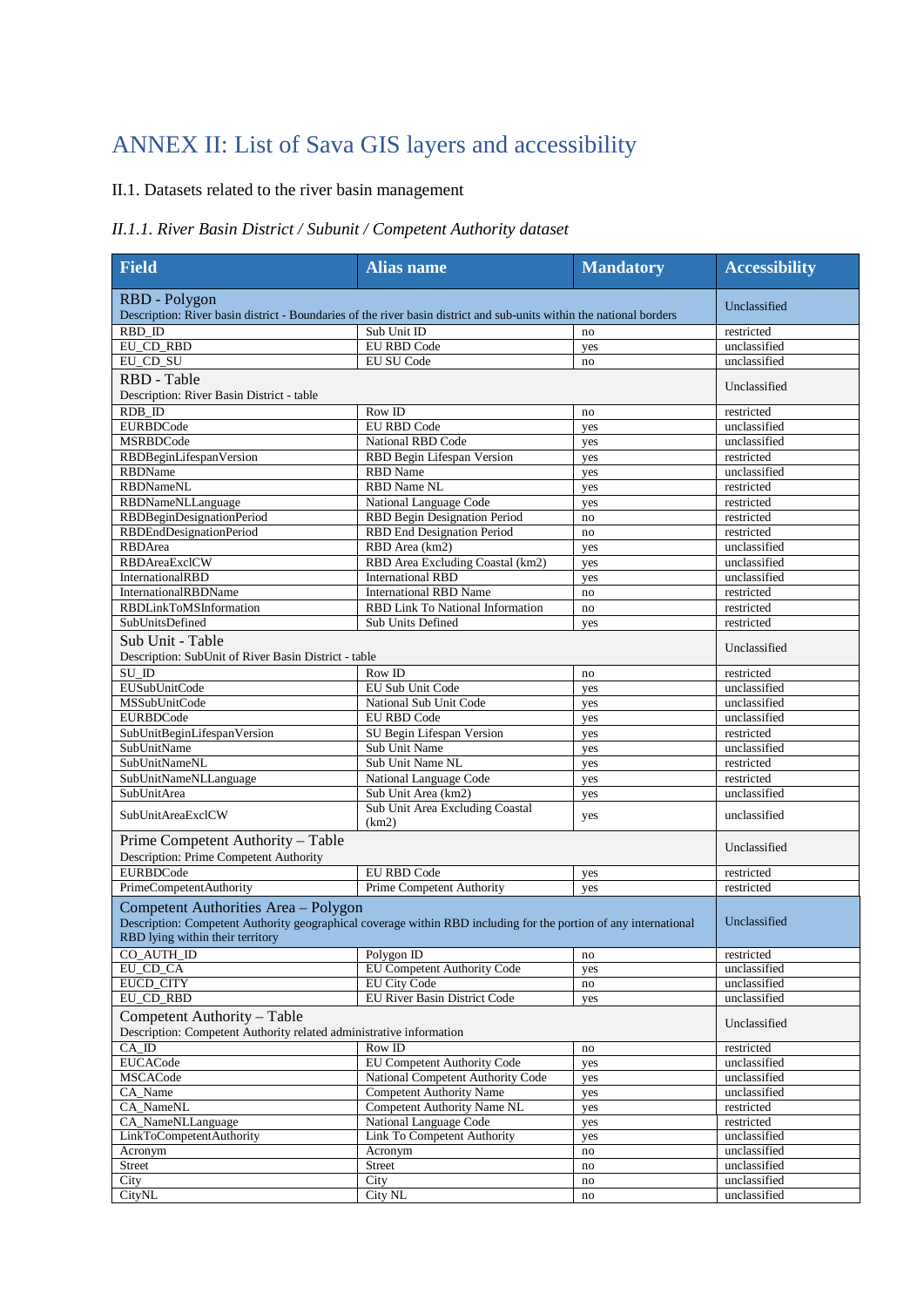| Country EN                                                                                             | Country                               | no  | unclassified |
|--------------------------------------------------------------------------------------------------------|---------------------------------------|-----|--------------|
| Postcode                                                                                               | Postcode                              | no  | unclassified |
| CA BeginDesignationPeriod                                                                              | CA Begin Designation Period           | no  | restricted   |
| CA EndDesignationPeriod                                                                                | CA End Designation Period             | no  | restricted   |
| Competent Authority Main Role - Attribute Table                                                        |                                       |     | Restricted   |
| Description: Competent Authority's main role(s) in the implementation of the WFD in the RBD            |                                       |     |              |
| <b>EUCACode</b>                                                                                        | <b>EU Competent Authority Code</b>    | ves | restricted   |
| MainRole                                                                                               | Competent Authority main role         | yes | restricted   |
| Competent Authority Other Role - Attribute Table                                                       |                                       |     | Restricted   |
| Description: Role(s) where the Competent Authority contributes or supports another Competent Authority |                                       |     |              |
| <b>EUCACode</b>                                                                                        | EU Competent Authority Code           | yes | restricted   |
| OtherRole                                                                                              | <b>Competent Authority Other Role</b> | no  | restricted   |
| Eco Regions – Polygon                                                                                  | Unclassified                          |     |              |
| Description: EU Eco Regions                                                                            |                                       |     |              |
| ER ID                                                                                                  | Polygon ID                            | no  | unclassified |
| <b>NAME</b>                                                                                            | Name                                  | no  | unclassified |
| <b>ECOREG CD</b>                                                                                       | EU Eco Region Code                    | no  | unclassified |

## *II.1.2. Surface Water Body dataset*

| <b>Field</b>                                                               | <b>Alias name</b>          | <b>Mandatory</b> | <b>Accessibility</b> |
|----------------------------------------------------------------------------|----------------------------|------------------|----------------------|
| River Basin - Polygon<br><b>Description: River Basin</b>                   | Unclassified               |                  |                      |
| $RB$ <sub>ID</sub>                                                         | River Basin ID             | no               | restricted           |
| <b>NAME</b>                                                                | Name                       | yes              | unclassified         |
| <b>EUCD RB</b>                                                             | <b>EU River Basin Code</b> | yes              | unclassified         |
| <b>MSCD RB</b>                                                             | National River Basin Code  | yes              | unclassified         |
| AREAKM2                                                                    | AreaKM2                    | yes              | unclassified         |
| Sub Basin - Polygon<br>Description: River Sub Basin                        |                            |                  | Unclassified         |
| SB ID                                                                      | River Basin ID             | no               | restricted           |
| <b>NAME</b>                                                                | Name                       | yes              | unclassified         |
| CO_CODES                                                                   | Country codes              | no               | unclassified         |
| <b>EUCD SB</b>                                                             | EU Sub basin code          | yes              | unclassified         |
| MSCD SB                                                                    | National Sub basin Code    | yes              | unclassified         |
| <b>EUCD RB</b>                                                             | EU River Basin Code        | yes              | unclassified         |
| AREAKM2                                                                    | AreaKM2                    | yes              | unclassified         |
| SB Pollution Risk - Table<br>Description: Sub Basin pollution risk - table |                            |                  | Unclassified         |
| SB_PR_ID                                                                   | Row ID                     | no               | restricted           |
| EUCD_SB                                                                    | EU Sub-basin code          | yes              | unclassified         |
| <b>REF_YEAR</b>                                                            | Year                       | yes              | unclassified         |
| NUTR_POLL                                                                  | Nutrient pollution risk    | yes              | unclassified         |
| Catchment - Polygon<br>Description: Catchments divided by state borders    |                            |                  | Restricted           |
| <b>CATCH ID</b>                                                            | Catchment ID               | no               | restricted           |
| <b>NAME</b>                                                                | Name                       | no               | restricted           |
| AREAKM2                                                                    | Area KM2                   | no               | restricted           |
| <b>EUCD CATCH</b>                                                          | <b>EU Catchment Code</b>   | yes              | restricted           |
| <b>MSCD CATCH</b>                                                          | National Catchment Code    | yes              | restricted           |
| <b>EUCD_1000</b>                                                           | EUCD Catchment1000         | yes              | restricted           |
| <b>EUCD 4000</b>                                                           | EUCD Catchment4000         | yes              | restricted           |
| EUCD 100                                                                   | EUCD Catchment100          | no               | restricted           |
| <b>EUCD_PFAFF</b>                                                          | Pfaffstetter Code          | no               | restricted           |
| <b>EUCD RB</b>                                                             | EU River Basin Code        | no               | restricted           |
| EUCD_SB                                                                    | EU River Sub Basin Code    | no               | restricted           |
| Rivers - Line<br>Description: River segments                               |                            |                  | Unclassified         |
| <b>RWSEG ID</b>                                                            | River segment ID           | no               | restricted           |
| <b>NAME</b>                                                                | Name                       | yes              | unclassified         |
| <b>EUCD RWSEG</b>                                                          | <b>EU RW Segment Code</b>  | yes              | unclassified         |
| <b>MSCD RWSEG</b>                                                          | National RW Segment Code   | yes              | unclassified         |
| <b>EUCD_RIV</b>                                                            | <b>EU River Code</b>       | yes              | unclassified         |
| <b>CONTINUA</b>                                                            | Continua                   | yes              | unclassified         |
| <b>FLOWDIR</b>                                                             | <b>Flow Direction</b>      | yes              | unclassified         |
| WATERWAY                                                                   | <b>Waterway Class</b>      | yes              | unclassified         |
| <b>BND_TYPE</b>                                                            | <b>Boundary Type</b>       | yes              | unclassified         |
| TRIB_ORDER                                                                 | Tributary order            | no               | unclassified         |
|                                                                            |                            |                  |                      |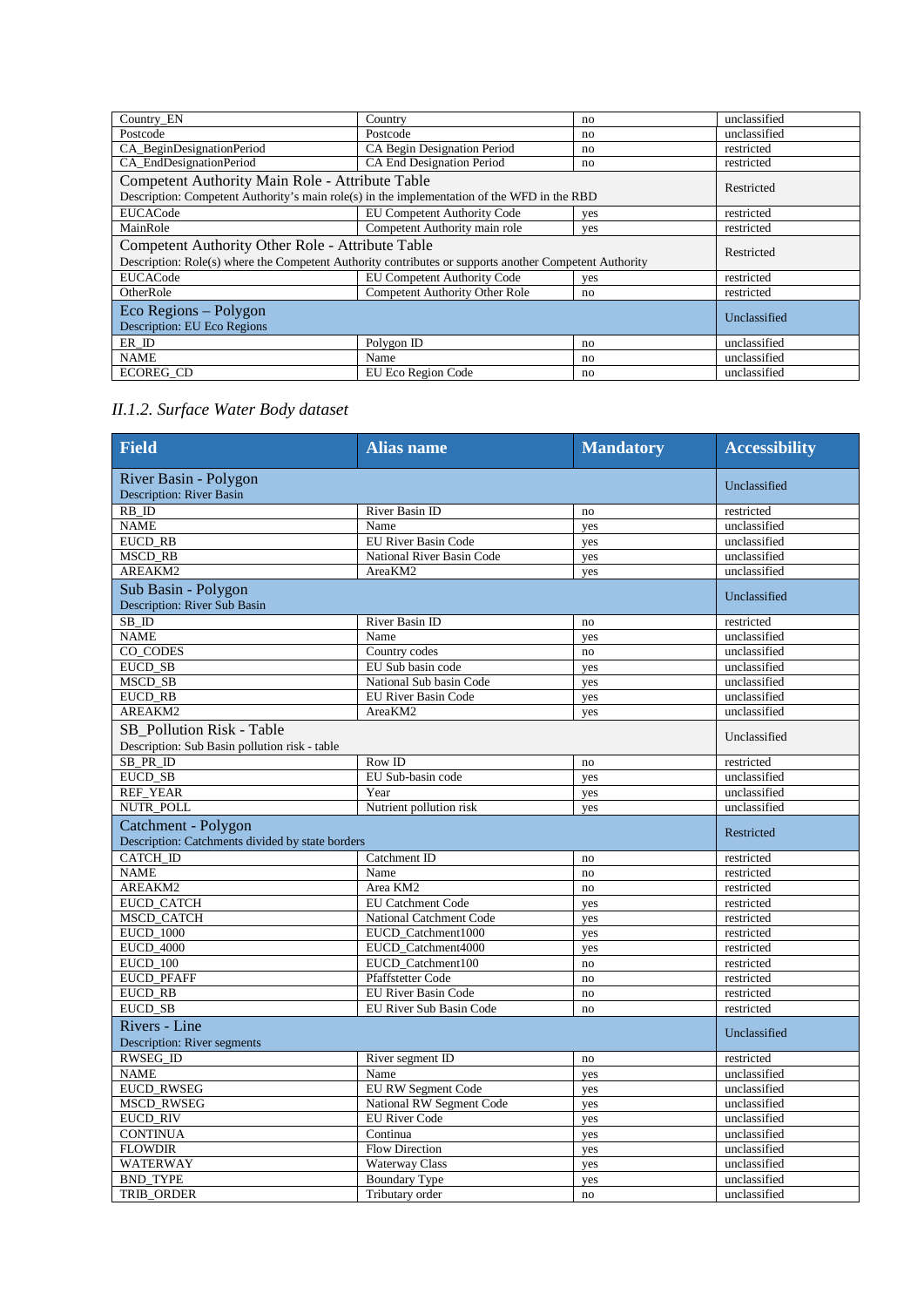| River - Table                                                              | Unclassified                                                             |                     |                            |
|----------------------------------------------------------------------------|--------------------------------------------------------------------------|---------------------|----------------------------|
| Description: River basic data - table                                      |                                                                          |                     |                            |
| RIV ID<br><b>NAME</b>                                                      | Row ID<br>Name                                                           | no                  | restricted<br>unclassified |
| <b>EUCD RIV</b>                                                            | <b>EU River Code</b>                                                     | yes<br>yes          | unclassified               |
| <b>MSCD RIV</b>                                                            | <b>National River Code</b>                                               | yes                 | unclassified               |
| EUCD_RB                                                                    | EU RB Code                                                               | no                  | unclassified               |
| <b>LENGTHKM</b>                                                            | Length (km)                                                              | no                  | unclassified               |
| <b>BASIN_CAT</b>                                                           | <b>Basin Size Category</b>                                               | no                  | unclassified               |
| <b>CANAL</b>                                                               | Canal                                                                    | yes                 | unclassified               |
| RIV_CAT                                                                    | <b>River Category</b>                                                    | no                  | unclassified               |
| Lakes - Point<br>Description: Standing water segment                       |                                                                          |                     | Unclassified               |
| LWSEG_ID                                                                   | Lake $\overline{ID}$                                                     | no                  | restricted                 |
| <b>NAME</b>                                                                | Name                                                                     | yes                 | unclassified               |
| <b>EUCD_LWSEG</b>                                                          | EU Lake Water Segment Code                                               | yes                 | unclassified               |
| <b>MSCD LWSEG</b>                                                          | National Lake Water Segment Code                                         | yes                 | unclassified               |
| <b>EUCD LAKE</b>                                                           | <b>EU LAKE Code</b>                                                      | yes                 | unclassified               |
| AREAKM2                                                                    | Area (km2)                                                               | yes                 | unclassified               |
| Lake - Table<br>Description: Lake basic characteristics - table            |                                                                          |                     | Unclassified               |
| <b>LAKE ID</b>                                                             | Row ID                                                                   | no                  | restricted                 |
| <b>NAME</b>                                                                | Name                                                                     | yes                 | unclassified               |
| <b>EUCD LAKE</b>                                                           | EU Lake code                                                             | yes                 | unclassified               |
| <b>MSCD_LAKE</b>                                                           | National Lake Code                                                       | yes                 | unclassified               |
| <b>EUCD RB</b>                                                             | EU RB Code                                                               | no                  | unclassified               |
| AREAKM2                                                                    | Area (km2)                                                               | no                  | unclassified               |
| <b>LAKE_SIZE</b>                                                           | Lake Size Class                                                          | no                  | unclassified               |
| RWB_Boundary - Point<br>Description: River waterbody boundaries            |                                                                          |                     | Restricted                 |
| RWB_BND_ID                                                                 | SWA ID                                                                   | no                  | restricted                 |
| EUCD_RWB                                                                   | <b>EU SWA Code</b>                                                       | yes                 | restricted                 |
| RIV_NAME                                                                   | River name                                                               | no                  | restricted                 |
| <b>BND TYPE</b>                                                            | Boundary type                                                            | yes                 | restricted                 |
| <b>CONF_AZ</b>                                                             | Azimuth                                                                  | no                  | restricted                 |
|                                                                            |                                                                          |                     |                            |
| SW_RW_Seg - Line<br>Description: Surface Water - River Water Body Segments |                                                                          |                     | Unclassified               |
| RW_SEG_ID                                                                  | Line ID                                                                  | no                  | restricted                 |
| EU_SEG_CD                                                                  | EU River Segment Code                                                    | yes                 | unclassified               |
| MS_SEG_CD                                                                  | National River Segment Code                                              | no                  | unclassified               |
| EU_CD_RW                                                                   | EU Surface Water Body Code                                               | no                  | unclassified               |
| EUCD SB                                                                    | EU Sub basin Code                                                        | no                  | unclassified               |
| <b>CONTINUA</b>                                                            | Continua                                                                 | yes                 | unclassified               |
| SW Characterisation - Table                                                |                                                                          |                     | Unclassified               |
| Description: Surface Water Body Characterization - table                   |                                                                          |                     |                            |
| SWCharacterisation ID                                                      | Row ID<br><b>EU SWB Code</b>                                             | no                  | restricted<br>unclassified |
| EUSurfaceWaterBodyCode<br>MSSurfaceWaterBodyCode                           | National SWB Code                                                        | yes<br>yes          | unclassified               |
| <b>EURBDCode</b>                                                           | <b>EU RBD Code</b>                                                       | yes                 | unclassified               |
| <b>EUSubUnitCode</b>                                                       | EU Sub-unit Code                                                         | no                  | unclassified               |
| SWBBeginLifespanVersion                                                    | Version date                                                             | yes                 | restricted                 |
| SWBChanges                                                                 | <b>SWB Changes</b>                                                       | yes                 | restricted                 |
| TypeSWBChanges                                                             | SWB Changes Type                                                         | $\rm{no}$           | restricted                 |
| SWBName                                                                    | <b>SWB</b> Name                                                          | yes                 | unclassified               |
| SWBNameNL                                                                  | SWB NL Name                                                              | yes                 | restricted                 |
| SWBNameNLLanguage                                                          | National Language                                                        | yes                 | restricted                 |
| SWBBeginDesignationPeriod<br>SWBEndDesignationPeriod                       | <b>SWB</b> Begin Designation Period<br><b>SWB End Designation Period</b> | no<br>no            | restricted<br>restricted   |
| SWBCategory                                                                | <b>SWB Category</b>                                                      | yes                 | restricted                 |
| RiverWaterBodyName                                                         | River Water Body Name                                                    | no                  | unclassified               |
| RiverWaterBodyCode                                                         | <b>EU</b> River Code                                                     | $\operatorname{no}$ | restricted                 |
| SWBLongitude                                                               | SWB Longitude                                                            | yes                 | restricted                 |
| SWBLatitude                                                                | <b>SWB</b> Latitude                                                      | yes                 | restricted                 |
| NaturalAWBHMWB                                                             | WB Nat Art or Heavily Modified                                           | yes                 | restricted                 |
| Reservoir                                                                  | Reservoir                                                                | no                  | restricted                 |
| SWBTypeCode                                                                | <b>SWB Type Code</b>                                                     | yes                 | unclassified               |
| <b>SWBArea</b>                                                             | SWB Area (km2)                                                           | no                  | unclassified               |
| RiverLength<br>SWBScale                                                    | River Length (km)<br><b>SWB Scale</b>                                    | no<br>no            | unclassified<br>restricted |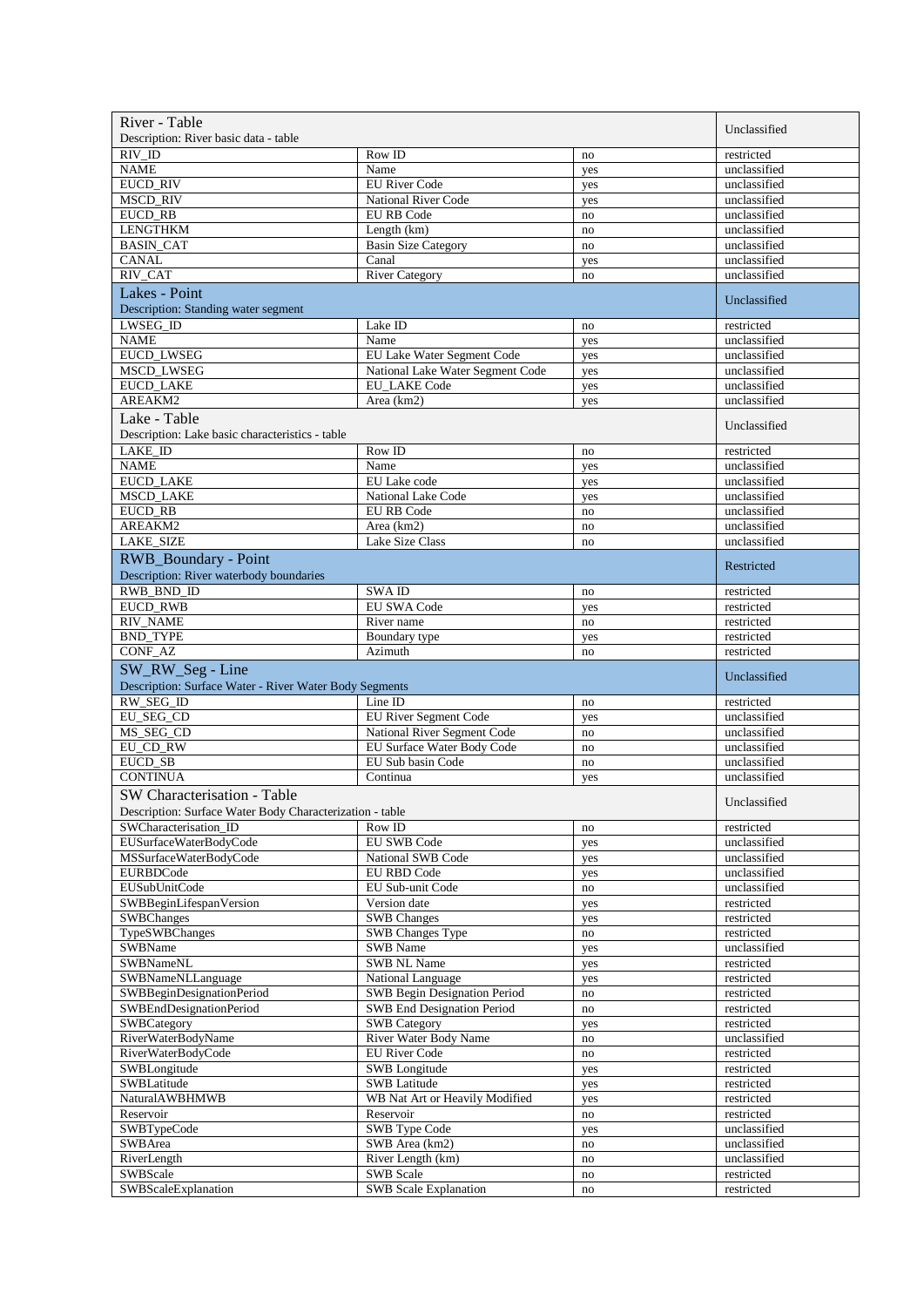| SWBTransboundary                                                                                                     | <b>SWB</b> Transboundary                              | yes        | unclassified             |
|----------------------------------------------------------------------------------------------------------------------|-------------------------------------------------------|------------|--------------------------|
| SWBLinkToMSInformation                                                                                               | SWB Link to Information                               | no         | restricted               |
| SWAssociatedProtectedArea                                                                                            | SW Associated Protected Area                          | yes        | restricted               |
| SWB Intercalibration Type - Table                                                                                    |                                                       |            | Restricted               |
| Description: Surface Water Body Inter-calibration Type                                                               |                                                       |            |                          |
| EUSurfaceWaterBodyCode                                                                                               | <b>EU SWB Code</b>                                    | no         | restricted               |
| SWBIntercalibrationType                                                                                              | SWB Inter-calibration Type                            | yes        | restricted               |
| SW 2010 EU SWB Codes - Table                                                                                         |                                                       |            | Restricted               |
| Description: EU SWB Codes reported in RBMP in 2010                                                                   |                                                       |            |                          |
| EUSurfaceWaterBodyCode                                                                                               | EU SWB Code                                           | no         | restricted               |
| EUSWBCode2010                                                                                                        | EU SWB Code 2010                                      | no         | restricted               |
| SW HMWB Physical Alteration - Table                                                                                  |                                                       |            | Restricted               |
| Description: SW Heavily Modified Water Body Physical Alteration                                                      |                                                       |            |                          |
| EUSurfaceWaterBodyCode<br>HMWBPhysicalAlteration                                                                     | <b>EU SWB Code</b><br><b>HMWB</b> Physical Alteration | no<br>no   | restricted<br>restricted |
|                                                                                                                      |                                                       |            |                          |
| SW HMWB WaterUse - Table<br>Description: SW Heaviliy Modified Water Body - Water Use                                 |                                                       |            | Restricted               |
| EUSurfaceWaterBodyCode                                                                                               | EU SWB Code                                           | no         | restricted               |
| <b>HMWBWaterUse</b>                                                                                                  | <b>HMWB</b> Water Use                                 | no         | restricted               |
| <b>SW Chemical Status - Table</b>                                                                                    |                                                       |            |                          |
| Description: SW Chemical Status                                                                                      |                                                       |            | Restricted               |
| SWChemicalStatus_ID                                                                                                  | Row ID                                                | no         | restricted               |
| EUSurfaceWaterBodyCode                                                                                               | <b>EU SWB Code</b>                                    | yes        | restricted               |
| SWChemicalStatusValue                                                                                                | <b>SW Chemical Status Value</b>                       | yes        | restricted               |
| SWChemicalAssessmentYear                                                                                             | <b>Chemical Assessment Year</b>                       | yes        | restricted               |
| SWChemicalConfidence                                                                                                 | <b>Chemical Confidence</b>                            | yes        | restricted               |
| SWChemicalMonitoringResults                                                                                          | <b>Chemical Monitoring Results</b>                    | yes        | restricted               |
| SWExpected2015GoodChemStatus                                                                                         | Expected 2015 Good Chemical Status                    | yes        | restricted               |
| SWGoodChemStatAchievDate                                                                                             | Good Chemical Status Achieve Date                     | no         | restricted               |
| MixingZones                                                                                                          | <b>Mixing Zones</b>                                   | no         | restricted               |
| ProportionSWBDesignMixingZone                                                                                        | Proportions SWB Design Mixing Zone                    | no         | restricted               |
| SW Chemical Exceedances - Table                                                                                      |                                                       |            | Restricted               |
| Description: SW Chemical Exceedances                                                                                 |                                                       |            |                          |
| EUSurfaceWaterBodyCode<br>SWChemicalExceedances                                                                      | <b>EU SWB Code</b><br>SW Chemical Exceedances         | yes        | restricted<br>restricted |
| SWChemicalExceedancesType                                                                                            | SW Chemical Exceedances Type                          | no<br>yes  | restricted               |
| SW Chemical Exemption Pressure - Table                                                                               |                                                       |            |                          |
| Description: SW Chemical Exemption Pressure                                                                          |                                                       |            | Restricted               |
| EUSurfaceWaterBodyCode                                                                                               | <b>EU SWB Code</b>                                    | no         | restricted               |
| SWChemExemptionPressure                                                                                              | SW Chemical Exemption Pressure                        | no         | restricted               |
| SW Chemical Exemption Type - Table                                                                                   |                                                       |            |                          |
| Description: SW Chemical Exemption Type                                                                              |                                                       |            | Restricted               |
| EUSurfaceWaterBodyCode                                                                                               | <b>EU SWB Code</b>                                    | yes        | restricted               |
| SWChemicalExemptionType                                                                                              | SW Chemical Exemption Type                            | yes        | restricted               |
| SW Chemical Status Grouping - Table                                                                                  |                                                       |            |                          |
| Description: SW Chemical Status Grouping - EU Surface Water Body Codes of grouped WB                                 |                                                       |            | Restricted               |
| EUSurfaceWaterBodyCode                                                                                               | EU Surface Water Body Code                            | yes        | restricted               |
| SWChemicalStatusGrouping                                                                                             | <b>Chemical Status Grouping</b>                       | no         | restricted               |
| SW Effect Status New Thresholds - Table                                                                              |                                                       |            | Restricted               |
| Description: SW Effect Status New Thresholds - substance(s) caused the status of the surface water body to appear to |                                                       |            |                          |
| EUSurfaceWaterBodvCode                                                                                               | <b>EU SWB Code</b>                                    | yes        | restricted               |
| SWEffectStatusNewThresholds                                                                                          | SW Effect Stat New Thresholds                         | yes        | restricted               |
| SW Improvement Chemical Status - Table                                                                               |                                                       |            | Restricted               |
| Description: SW Improvement Chemical Status - Priority Substances which have improved from poor to good              |                                                       |            |                          |
| EUSurfaceWaterBodyCode                                                                                               | EU Surface Water Body Code                            | yes        | restricted               |
| SWImprovementChemicalStatus                                                                                          | SW Improvement Chemical Status                        | yes        | restricted               |
| SW Substances Exceeding EQS in Mixing Zone - Table                                                                   |                                                       |            | Restricted               |
| Description: Substances Exceeding EQS in Mixing Zone                                                                 |                                                       |            |                          |
| EUSurfaceWaterBodyCode                                                                                               | EU SWB Code                                           | yes        | restricted               |
| SubstExceedEQSInMixingZone                                                                                           | Substances Exceed EQS In Mixing                       | no         | restricted               |
|                                                                                                                      | Zone                                                  |            |                          |
| <b>SW Ecological Status - Table</b>                                                                                  |                                                       |            | Restricted               |
| Description: Surface Water Ecological Status - table                                                                 |                                                       |            |                          |
| SWEcologicalStatus_ID                                                                                                | Row ID                                                | no         | restricted               |
| EUSurfaceWaterBodyCode<br>TargetStatusOrPotential                                                                    | EU SWB Code<br><b>Target Status Or Potential</b>      | yes<br>yes | restricted<br>restricted |
| EcoStatusOrPotentialValue                                                                                            | Eco Status or Potential                               | yes        | restricted               |
| SWEcologicalAssessYear                                                                                               | Ecological Assess Year                                | yes        | restricted               |
|                                                                                                                      |                                                       |            |                          |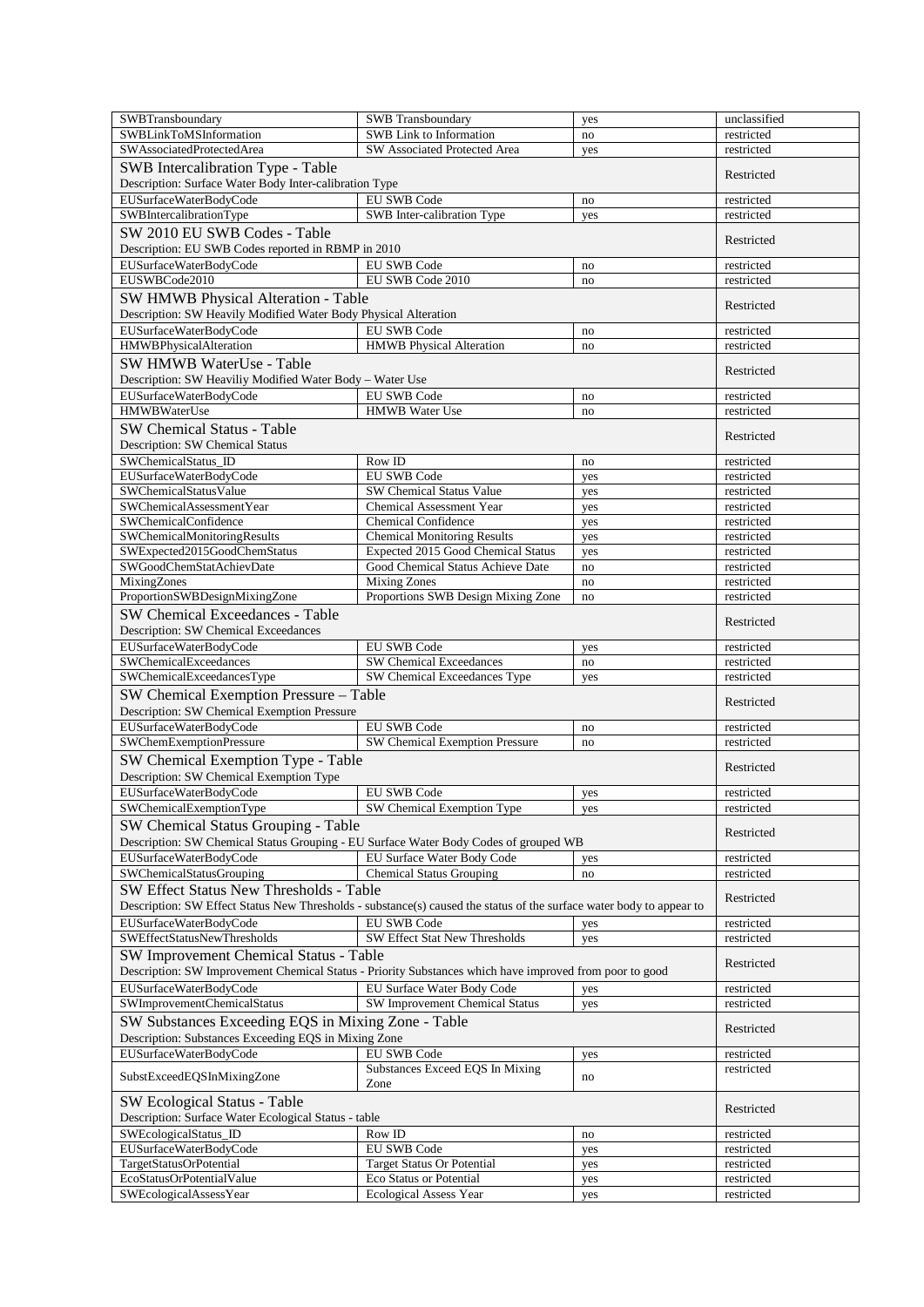| <b>SWEcologicalConfidence</b>                                                                                               | <b>Ecological Confidence</b>                                      | yes        | restricted               |
|-----------------------------------------------------------------------------------------------------------------------------|-------------------------------------------------------------------|------------|--------------------------|
| Expec2015GoodEcoStatOrPoten                                                                                                 | Expect 2015 Good Eco Stat or Pot                                  | yes        | restricted               |
| GoodEcoStatOrPotAchievDate                                                                                                  | Good Eco Stat or Pot Ach Date                                     | no         | restricted               |
| SWEcoExemptionType                                                                                                          | SW Eco Exemption Type                                             | yes        | restricted               |
| SW Eco Exemption Pressure - Table                                                                                           | Restricted                                                        |            |                          |
| Description: SW Ecological Exemption Pressure                                                                               |                                                                   |            |                          |
| EUSurfaceWaterBodyCode                                                                                                      | EU SWB Code                                                       | no         | restricted               |
| SWEcoExemptionPressure                                                                                                      | SW Eco Exemption Pressure                                         | no         | restricted               |
| SW Ecological Exemption Type - Table<br>Description: SW Ecological Exemption Type                                           |                                                                   |            | Restricted               |
| EUSurfaceWaterBodyCode                                                                                                      | EU SWB Code                                                       | yes        | restricted               |
| SWEcologicalExemptionType                                                                                                   | SW Ecological Exemption Type                                      | yes        | restricted               |
| SW Ecological Status QE - Table                                                                                             |                                                                   |            |                          |
| Description: Quality elements for defining SW Ecological Status                                                             |                                                                   |            | Restricted               |
| EUSurfaceWaterBodyCode                                                                                                      | <b>EU SWB Code</b>                                                | yes        | restricted               |
| QE11PhytoplanktonSPValue                                                                                                    | QE11 Phytoplankton SP Value                                       | yes        | restricted               |
| QE12OtherAquaticFloraSPValue                                                                                                | QE12 Other Aquatic Flora SP Value                                 | yes        | restricted               |
| QE121MacroalgaeSPlValue                                                                                                     | QE121 Macro algae SP Value                                        | yes        | restricted               |
| QE122AngiospermsSPValue                                                                                                     | QE122 Angiosperms SP Value                                        | yes        | restricted               |
| QE123MacrophytesSPValue                                                                                                     | QE123 Macrophytes SP Value                                        | yes        | restricted               |
| QE124PhytobenthosSPValue                                                                                                    | QE124 Phytobenthos SP Value                                       | yes        | restricted               |
| OE13MacroinvertebratesSPValue                                                                                               | QE13 Macroinvertebrates SP Value                                  | yes        | restricted               |
| QE14FishSPValue                                                                                                             | QE14 Fish SP Value                                                | yes        | restricted               |
| QE21HydroOrTidalRegimeConSPV<br>QE22RiverContCondSPValue                                                                    | QE21 Hydro Tidal Regime Con SP V<br>QE22 River Cont Cond SP Value | yes        | restricted               |
| OE23MorphologicalCondSPValue                                                                                                | QE23 Morphological Cond SP Value                                  | yes<br>yes | restricted<br>restricted |
| QE311TransCondSPValue                                                                                                       | QE311 Trans Cond SP Value                                         | yes        | restricted               |
| QE312ThermalCondSPValue                                                                                                     | QE312 Thermal Cond SP Value                                       | yes        | restricted               |
| QE313OxygenationCondSPValue                                                                                                 | QE313 Oxygenation Cond SP Value                                   | yes        | restricted               |
| QE314SalinityCondSPValue                                                                                                    | QE314 Salinity Cond SP Value                                      | yes        | restricted               |
| QE315pHCondSPValue                                                                                                          | QE315 pH Cond SP Value                                            | yes        | restricted               |
| QE3161NitrogenCondSPValue                                                                                                   | QE3161 Nitrogen Cond SP Value                                     | yes        | restricted               |
| QE3162PhosphorusCondSPValue                                                                                                 | QE3162 Phosphorus Cond SP Value                                   | yes        | restricted               |
|                                                                                                                             |                                                                   |            |                          |
| QE33RiverBasinSpecPollSPValue                                                                                               | QE33 RB Spec Poll Status Value                                    | yes        | restricted               |
|                                                                                                                             |                                                                   |            |                          |
| SWEcologicalStatus_QEX - Table<br>Description: SW Ecological Status_QEX - Reporting of information for each Quality Element |                                                                   |            | Restricted               |
| EUSurfaceWaterBodyCode                                                                                                      | <b>EU SWB Code</b>                                                | yes        | restricted               |
| EcologicalStatusQualityElemet                                                                                               | <b>Eco Status Quality Element</b>                                 | yes        | restricted               |
| QEMonitoringResults                                                                                                         | <b>OE Monitoring Results</b>                                      | no         | restricted               |
| QEMonitoringPeriod                                                                                                          | <b>QE Monitoring Period</b>                                       | no         | restricted               |
| QEStatusOrPotentialChange                                                                                                   | <b>QE Status or Potential Change</b>                              | no         | restricted               |
| <b>OEStatusOrPotComparability</b>                                                                                           | QE Status or Pot Comparability                                    | no         | restricted               |
| QEEcologicalExemptionType                                                                                                   | QE Ecological Exemption Type                                      | yes        | restricted               |
| SWQEEcologicalExemptionType - Table<br>Description: QE Ecological Exemption Type                                            |                                                                   |            | Restricted               |
| EUSurfaceWaterBodyCode                                                                                                      | EU Surface Water Body Code                                        | yes        | restricted               |
| QEEcologicalExemptionType                                                                                                   | QE Eco Exemption Type                                             | yes        | restricted               |
| SWQEGrouping - Table<br>Description: QE Grouping – EU Surface Water Body Codes of grouped WB                                |                                                                   |            | Restricted               |
| EUSurfaceWaterBodyCode                                                                                                      | EU Surface Water Body Code                                        | yes        | restricted               |
| QEGrouping                                                                                                                  | <b>OE Group EU SWB Codes</b>                                      | no         | restricted               |
| SW Failing RBSP - Table<br>Description: SW Failing River Basin Specific Pollutants                                          |                                                                   |            | Restricted               |
| EUSurfaceWaterBodyCode                                                                                                      | EU SWB Code                                                       | no         | restricted               |
| SWFailingRBSP                                                                                                               | <b>SW Failing RBSP</b>                                            | no         | restricted               |
| SW Pressures And Impacts - Table                                                                                            |                                                                   |            | Restricted               |
| Description: Surface Water Pressures and Impacts - table<br>SWPressuresAndImpacts_ID                                        | Row ID                                                            | no         | restricted               |
| EUSurfaceWaterBodyCode                                                                                                      | EU SWB Code                                                       | yes        | restricted               |
| SWSignificantPressureTypes                                                                                                  | SW Significant Pressure Types                                     | yes        | restricted               |
| SWOtherPressureDesc                                                                                                         | SW Other Pressure Description                                     | no         | restricted               |
| SWSignificantImpactTypes                                                                                                    | SW Significant Impact Types                                       | yes        | restricted               |
| SWOtherImpactDescription                                                                                                    | SW Other Impact Description                                       | no         | restricted               |
| SW Significant Impact Types - Table                                                                                         |                                                                   |            | Restricted               |
| Description: SW Significant Impact Types - table<br>EUSurfaceWaterBodyCode                                                  | EU SWB Code                                                       | yes        | restricted               |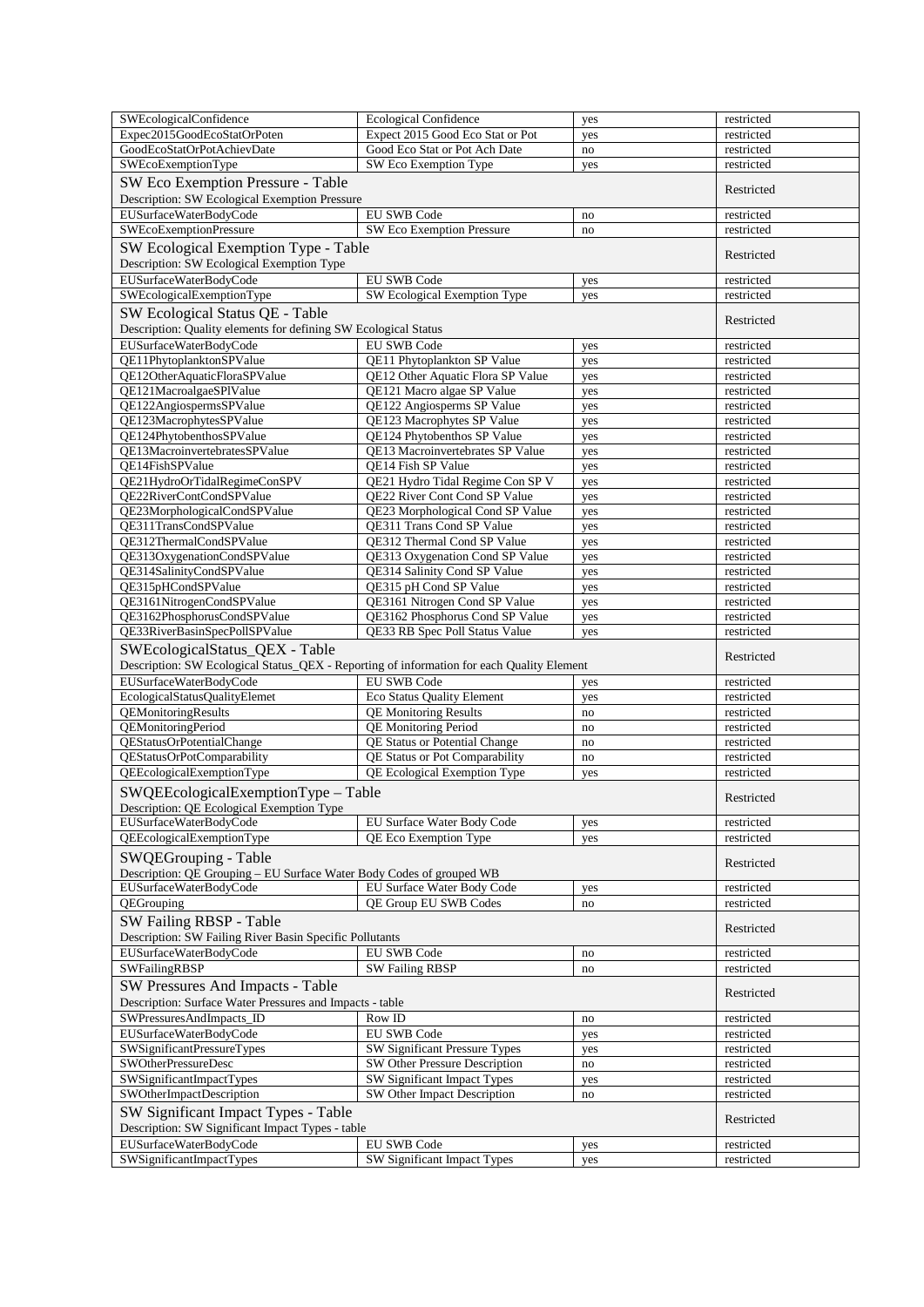| SW Significant Pressure Types - Table                                                                          | Restricted                                     |                        |                              |
|----------------------------------------------------------------------------------------------------------------|------------------------------------------------|------------------------|------------------------------|
| Description: SW Significant Pressure Types - table                                                             |                                                |                        |                              |
| EUSurfaceWaterBodyCode                                                                                         | EU SWB Code                                    | yes                    | restricted                   |
| SWSignificantPressureTypes                                                                                     | SW Significant Pressure Types                  | yes                    | restricted                   |
| SW Hydro Morphological Alteration - Table<br>Description: SW Hydro-Morphological Alteration                    | Restricted                                     |                        |                              |
| EUSurfaceWaterBodyCode                                                                                         | <b>EU SWB Code</b>                             | no                     | restricted                   |
| HydrologicalAlteration                                                                                         | <b>Hydrological Alteration</b>                 | no                     | restricted                   |
| MorphologicalAlteration                                                                                        | Morphological Alteration                       | no                     | restricted                   |
| HydroMorphologicalRisk                                                                                         | Hydro-Morphological Risk                       | no                     | restricted                   |
| Long Hab Cont Interr - Point                                                                                   |                                                |                        | Restricted                   |
| Description: Longitudinal and Habitat Continuity Interruption (dams, weirs)                                    |                                                |                        |                              |
| LHCI_ID                                                                                                        | Continuity Interruption ID                     | no                     | restricted                   |
| EUCD_LHCI                                                                                                      | EU Continuity Interruption code                | yes                    | restricted                   |
| <b>MSCD LHCI</b>                                                                                               | National Continuity Interruption code          | yes                    | restricted                   |
| <b>EUCD SB</b>                                                                                                 | EU Sub basin code                              | no                     | restricted                   |
| <b>EUCD RWB</b><br><b>NAME</b>                                                                                 | <b>EU RWB Code</b><br>Name                     | yes<br>no              | restricted<br>restricted     |
| <b>LONGITUDE</b>                                                                                               | Longitude                                      | yes                    | restricted                   |
| <b>LATITUDE</b>                                                                                                | Latitude                                       | yes                    | restricted                   |
| LO_IN_TYPE                                                                                                     | Type of Interruption                           | yes                    | restricted                   |
| US LO IN 1                                                                                                     | First (main) usage                             | yes                    | restricted                   |
| US LO IN 2                                                                                                     | Second usage                                   | yes                    | restricted                   |
| US LO IN 3                                                                                                     | Third usage                                    | yes                    | restricted                   |
| FISH_AID                                                                                                       | Fish aid                                       | yes                    | restricted                   |
| WAT_L_DIFF                                                                                                     | Water level difference (m)                     | yes                    | restricted                   |
| <b>CONT_MEAS</b>                                                                                               | Measure implementation                         | no                     | restricted                   |
| Hydro Power Plant - Point<br>Description: Hydro Power Plant - existing                                         |                                                |                        | Restricted                   |
| $HPP$ _ID                                                                                                      | HPP ID                                         | no                     | restricted                   |
| <b>NAME</b>                                                                                                    | Name                                           | yes                    | restricted                   |
| EUCD_HPP                                                                                                       | EU HPP code                                    | yes                    | restricted                   |
| MSCD_HPP                                                                                                       | National HPP code                              | yes                    | restricted                   |
| <b>LONGITUDE</b>                                                                                               | Longitude                                      | yes                    | restricted                   |
| <b>LATITUDE</b>                                                                                                | Latitude                                       | yes                    | restricted                   |
| EUCD_SB                                                                                                        | EU Sub basin code                              | yes                    | restricted                   |
| EUCD_RWB<br>FISH_AID                                                                                           | EU RWB code<br>Fish aid                        | yes<br>no              | restricted<br>restricted     |
| <b>CAPACITY</b>                                                                                                | Capacity (MW)                                  | no                     | restricted                   |
| CAP_CLASS                                                                                                      | Capacity class                                 | yes                    | restricted                   |
| Waterway - Line                                                                                                |                                                |                        |                              |
| Description: Waterway - existing                                                                               |                                                |                        | Unclassified                 |
| WW ID                                                                                                          | Waterway ID                                    | no                     | restricted                   |
| EUCD_WW                                                                                                        | EU Waterway code                               | yes                    | unclassified                 |
| MSCD_WW                                                                                                        | National Waterway code                         | yes                    | unclassified                 |
| RIVER                                                                                                          | River                                          | yes                    | unclassified                 |
| FROM_KM                                                                                                        | From km                                        | no                     | unclassified                 |
| TO KM                                                                                                          | To km                                          | $\mathop{\mathrm{no}}$ | unclassified                 |
| LOC_FROM                                                                                                       | Location from                                  | no                     | unclassified                 |
| LOC_TO<br>LENGTH_KM                                                                                            | Location to<br>Length (km)                     | no                     | unclassified<br>unclassified |
| <b>WWCLASS</b>                                                                                                 | Waterway class                                 | yes<br>yes             | unclassified                 |
| EUCD_SB                                                                                                        | EU Sub basin code                              | no                     | unclassified                 |
| Future Infrastracture Project - Polygon/Line/Point                                                             |                                                |                        |                              |
| Description Future infrastructure project – Addresses flood protection, hydropower, navigation and other river |                                                |                        | Restricted                   |
| engineering projects                                                                                           |                                                |                        |                              |
| FIP_A_ID                                                                                                       | Unique ID                                      | no                     | restricted                   |
| EUCD_FIP                                                                                                       | <b>EU FIP Code</b>                             | yes                    | restricted                   |
| MSCD_FIP                                                                                                       | National FIP Code                              | yes                    | restricted                   |
| <b>EUCD_TFIP</b><br>EUCD_SB                                                                                    | EU Transboundary FIP Code<br>EU Sub Basin Code | no                     | restricted                   |
| EUCD_BODY                                                                                                      | EU Water Body Code                             | yes<br>yes             | restricted<br>restricted     |
| <b>EUCD_RIV</b>                                                                                                | <b>EU</b> River Code                           | yes                    | restricted                   |
| <b>LONGITUDE</b>                                                                                               | Longitude                                      | yes                    | restricted                   |
| <b>LATITUDE</b>                                                                                                | Latitude                                       | yes                    | restricted                   |
| PROJ_STAT                                                                                                      | <b>Project Status</b>                          | yes                    | restricted                   |
| YR_STAR_IM                                                                                                     | Year Start Implementation                      | yes                    | restricted                   |
| FI_PURP_1                                                                                                      | <b>First Purpose</b>                           | yes                    | restricted                   |
| FLPURP_2                                                                                                       | Second Purpose                                 | no                     | restricted                   |
| FI_PURP_3                                                                                                      | Third Purpose                                  | no                     | restricted                   |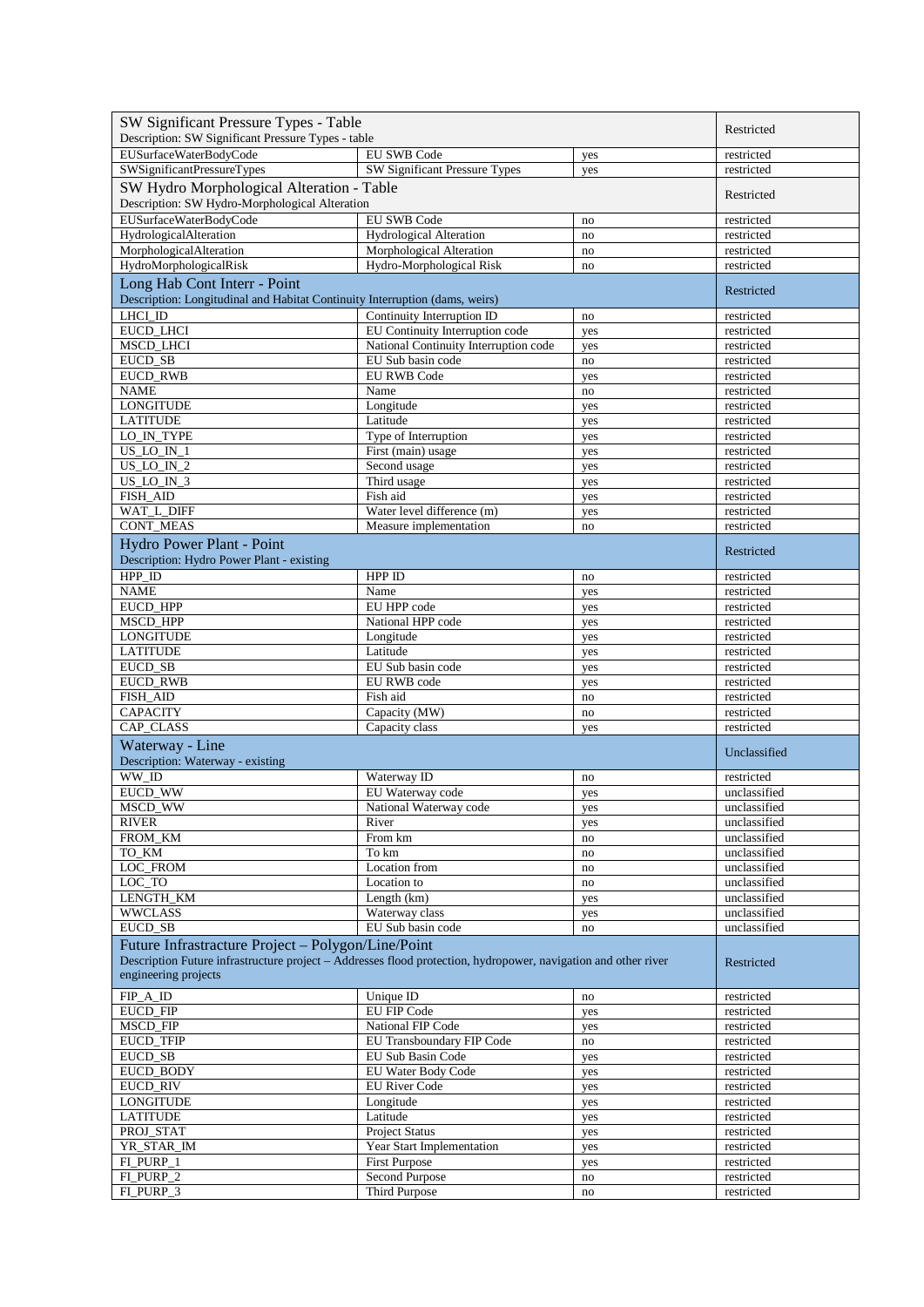| <b>DESCR PR</b>   | Infrastructure project                 | yes | restricted |
|-------------------|----------------------------------------|-----|------------|
| <b>EXP DETER</b>  | <b>Expected Deterioration</b>          | yes | restricted |
| TRANS IMP         | Transboundary Impact                   | yes | restricted |
| <b>SEA</b>        | Strategic Environmental Assessment     | yes | restricted |
| <b>EIA</b>        | <b>Environmental Impact Assessment</b> | yes | restricted |
| <b>EXEMP</b>      | Exemptions by WFD Article 4.7          | yes | restricted |
| <b>RES NA BOD</b> | Responsible Nat. Implementation Body   | yes | restricted |
| <b>CONTAC BOD</b> | Contacts                               | yes | restricted |
| <b>FIP NAME</b>   | Future infrastructure project Name     | yes | restricted |
| LOC NAME          | <b>Location Name</b>                   | no  | restricted |

### *II.1.3. Ground Water Body dataset*

| <b>Field</b>                                       | <b>Alias</b> name                    | <b>Mandatory</b> | <b>Accessibility</b> |
|----------------------------------------------------|--------------------------------------|------------------|----------------------|
| <b>GWB</b> - Polygon                               | Unclassified                         |                  |                      |
| <b>Description: Groundwater Body</b>               |                                      |                  |                      |
| <b>GWB_ID</b>                                      | <b>GWB ID</b>                        | no               | restricted           |
| EU CD GW                                           | <b>EU GWB Code</b>                   | yes              | unclassified         |
| MS_CD_GW                                           | National GWB Code                    | yes              | unclassified         |
| <b>HORIZON</b>                                     | Horizon                              | yes              | unclassified         |
| CD_POLYGON                                         | EU GWB Code - Horizon                | no               | unclassified         |
| GWCharacterisation - Table                         |                                      |                  | Unclassified         |
| Description: Groundwater Characterisation - table  |                                      |                  |                      |
| GWCharacterisation ID                              | Row ID                               | no               | restricted           |
| EUGroundwaterBodyCode                              | <b>EU GWB Code</b>                   | yes              | unclassified         |
| MSGroundwaterBodyCode                              | National GWB Code                    | yes              | unclassified         |
| <b>EURBDCode</b>                                   | <b>EU RBD Code</b>                   | yes              | unclassified         |
| <b>EUSubUnitCode</b>                               | EU Sub-unit Code                     | no               | unclassified         |
| GWBBeginLifespanVersion                            | Version date                         | yes              | restricted           |
| GroundwaterBodyChanges                             | <b>GWB</b> Changes                   | yes              | restricted           |
| TypeGroundwaterBodyChanges                         | GWB Changes Type                     | yes              | restricted           |
| GroundwaterBodyName                                | Groundwater Body Name                | yes              | unclassified         |
| GroundwaterBodyNameNL                              | Groundwater Body NL Name             | yes              | restricted           |
| GroundwaterBodyNameNLL                             | National Language                    | yes              | restricted           |
| GWBBeginDesignationPeriod                          | GWB Begin Designation Period         | no               | restricted           |
| GWBEndDesignationPeriod                            | <b>GWB</b> End Designation Period    | no               | restricted           |
| GroundwaterBodyLongitude                           | <b>GWB</b> Longitude                 | yes              | restricted           |
| GroundwaterBodyLatitude                            | <b>GWB</b> Latitude                  | yes              | restricted           |
| Lavered                                            | Lavered                              | yes              | restricted           |
| GroundwaterBodyArea                                | GWB Area (km2)                       | yes              | unclassified         |
| GroundwaterBodyScale                               | <b>GWB</b> Scale                     | no               | restricted           |
| GWBScaleExplanation                                | GWB Scale Explanation                | no               | restricted           |
| LinkSurfaceWaterBodies                             | Link to Surface Water Bodies         | yes              | restricted           |
| LinkTerrestrialEcosystems                          | <b>Link Terrestrial Ecosystems</b>   | yes              | restricted           |
| GeologicalFormation                                | Geological Formation                 | yes              | restricted           |
| GroundwaterBodyTransboundary                       | <b>GWB</b> Transboundary             | yes              | unclassified         |
| <b>GWBLinkToMSInformation</b>                      | GWB Link to information              | no               | restricted           |
| <b>GWAssociatedProtectedArea</b>                   | GW Associated Protected Area         | yes              | restricted           |
| GW2010EUGroundwaterBodyCode - Table                |                                      |                  |                      |
| Description: EU GWB Codes reported in RBMP in 2010 |                                      |                  | Restricted           |
| EUGroundwaterBodyCode                              | <b>EU GWB Code</b>                   | yes              | restricted           |
| EUGroundwaterBodyCode2010                          | EU GWB Code 2010                     | no               | restricted           |
| GWLinkSurfaceWaterBodyCodes - Table                |                                      |                  |                      |
| Description: GW Link to Surface Water Body Codes   |                                      |                  | Restricted           |
| EUGroundwaterBodyCode                              | <b>EU GWB Code</b>                   | yes              | restricted           |
| EUSurfaceWaterBodyCode                             | EU Surface Water Body Code           | no               | restricted           |
| <b>GWChemicalStatus - Table</b>                    |                                      |                  |                      |
| Description: GW Chemical Status                    | Restricted                           |                  |                      |
| <b>GWChemicalStatus</b> ID                         | Row ID                               | no               | restricted           |
| EUGroundwaterBodyCode                              | EU GWB Code                          | yes              | restricted           |
| GWBAtRiskChemical                                  | <b>GWB At Risk Chemical</b>          | yes              | restricted           |
| GWEORiskChemical                                   | GW EO Risk Chemical                  | no               | restricted           |
| GWChemicalStatusValue                              | GW Chemical Status Value             | yes              | restricted           |
| GWChemicalAssessmentYear                           | GW Chemical Assessment Year          | yes              | restricted           |
| <b>GWChemicalConfidence</b>                        | GW Chemical Confidence               | yes              | restricted           |
| GWExpected2015GoodChemStatus                       | Expected 2015 Good Chemical Stat     | yes              | restricted           |
| GWGoodChemStatAchievDate                           | Good Chemical Status Achieve Date    | no               | restricted           |
| BackgrNatSubstancesSet                             | <b>Background Nat Substances Set</b> | yes              | restricted           |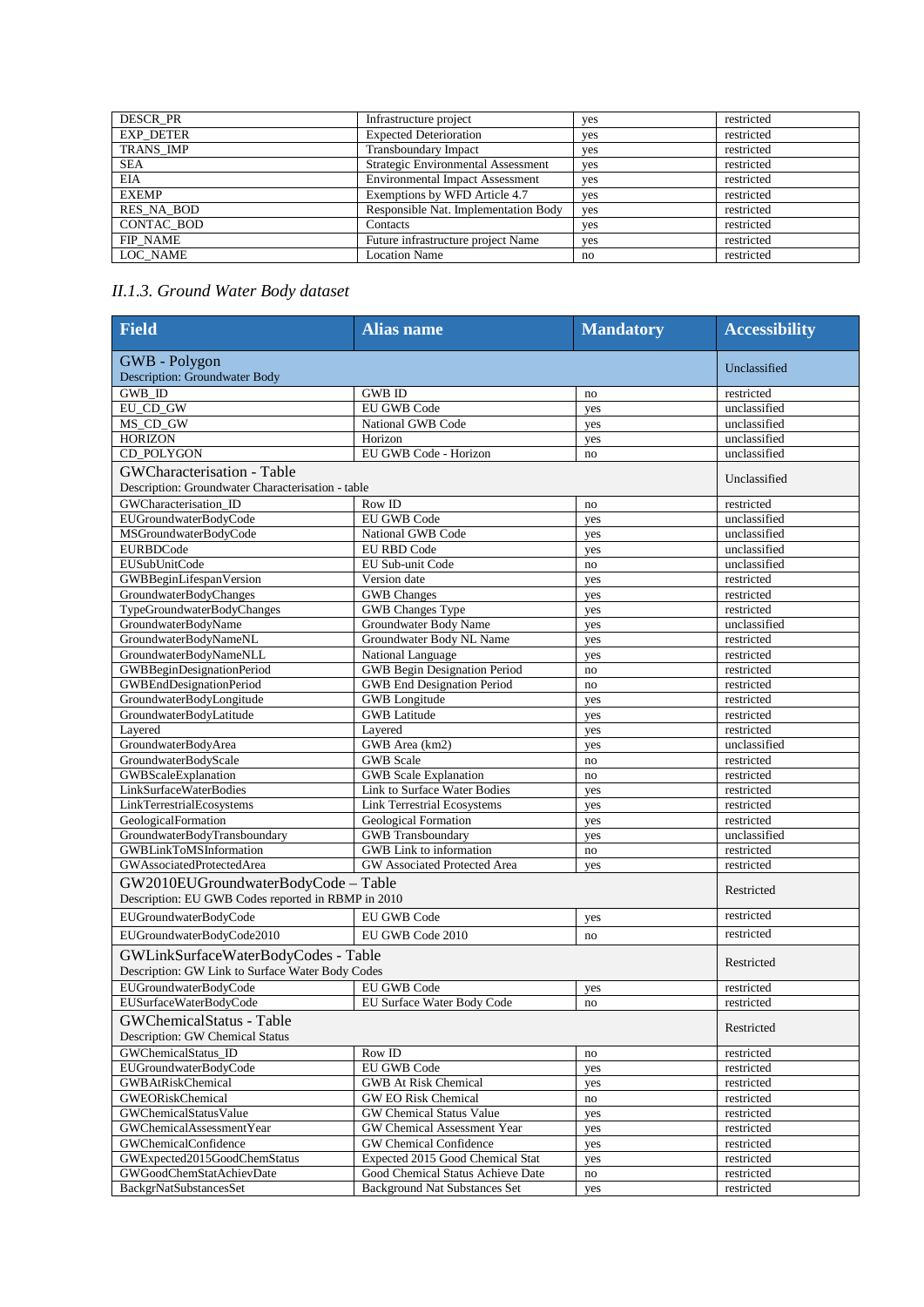| UpwardTrend                                                                     | <b>Upward Trend</b>                                              | yes       | restricted               |
|---------------------------------------------------------------------------------|------------------------------------------------------------------|-----------|--------------------------|
| TrendReversal                                                                   | <b>Trend Reversal</b>                                            | yes       | restricted               |
| GWBackgrOthNatSubstances - Table                                                | Restricted                                                       |           |                          |
| Description: Groundwater Background Other Natural Substances                    |                                                                  |           |                          |
| EUGroundwaterBodyCode                                                           | EU Groundwater Body Code                                         | yes       | restricted               |
| <b>BackgrOthNatlSubstances</b>                                                  | <b>Background Other Nat Substances</b>                           | no        | restricted               |
| BackgrOthNatSubstanLevel                                                        | Background Other Nat Substances Level                            | yes       | restricted               |
| BackgrOthNatSubstaUnits                                                         | Background Other Nat Substances Units                            | yes       | restricted               |
| GWBackgroundNaturalSubstances - Table                                           |                                                                  |           | Restricted               |
| Description: Groundwater Background Natural Substances<br>EUGroundwaterBodyCode | EU Groundwater Body Code                                         |           | restricted               |
| <b>BackgroundNaturalSubstances</b>                                              | <b>Background Natural Substances</b>                             | yes<br>no | restricted               |
| <b>BackgrNatSubstanLevel</b>                                                    | <b>Background Natural Substances Level</b>                       | yes       | restricted               |
| BackgrNatSubstanUnits                                                           | <b>Background Nat Substances Units</b>                           | yes       | restricted               |
| GWChemicalExemptionPressure - Table                                             |                                                                  |           |                          |
| Description: GW Chemical Exemption Pressure                                     |                                                                  |           | Restricted               |
| EUGroundwaterBodyCode                                                           | EU Groundwater Body Code                                         | yes       | restricted               |
| GWChemicalExemptionPressure                                                     | GW Chemical Exemption Pressure                                   | no        | restricted               |
| GWChemicalExemptionType - Table                                                 |                                                                  |           | Restricted               |
| Description: GW Chemical Exemption Type                                         |                                                                  |           |                          |
| EUGroundwaterBodyCode                                                           | EU Groundwater Body Code                                         | yes       | restricted               |
| GWChemicalExemptionType                                                         | GW Chemical Exemption Type                                       | yes       | restricted               |
| GWChemicalReasonsForFailure - Table                                             |                                                                  |           | Restricted               |
| Description: GW Chemical Reasons for Failure                                    |                                                                  |           |                          |
| EUGroundwaterBodyCode                                                           | EU Groundwater Body Code                                         | yes       | restricted               |
| <b>GWChemlReasonsForFailure</b>                                                 | <b>GW Chemical Reasons Failure</b>                               | no        | restricted               |
| GWPollutantCausingRisk - Table                                                  |                                                                  |           | Restricted               |
| Description: GW Pollutant Causing Risk                                          |                                                                  |           |                          |
| EUGroundwaterBodyCode                                                           | EU Groundwater Body Code                                         | yes       | restricted               |
| GWPollutantCausingRisk                                                          | <b>GW Pollutant Causing Risk</b>                                 | no        | restricted               |
| GWPollutantsCausingFailure - Table                                              |                                                                  |           | Restricted               |
| Description: GW Pollutants Causing Failure                                      |                                                                  |           |                          |
| EUGroundwaterBodyCode<br>GWPollutantsCausingFailure                             | EU Groundwater Body Code<br><b>GW Pollutants Causing Failure</b> | yes<br>no | restricted<br>restricted |
|                                                                                 |                                                                  |           |                          |
|                                                                                 |                                                                  |           |                          |
| GWOtherRelevantPollutantRisk - Table                                            |                                                                  |           | Restricted               |
| Description: Other Relevant GW Pollutant Risk                                   |                                                                  |           |                          |
| EUGroundwaterBodyCode                                                           | EU Groundwater Body Code                                         | yes<br>no | restricted               |
| OtherRelevantGWPollutantRisk                                                    | Other Relevant GW Pollutant Risk                                 |           | restricted               |
| GWOthPollutCausingFailure - Table                                               |                                                                  |           | Restricted               |
| Description: GW Other Pollutants Causing Failure<br>EUGroundwaterBodyCode       |                                                                  |           | restricted               |
| GWOthPollutCausFailure                                                          | EU Groundwater Body Code<br><b>GW</b> Other Pollutants           | yes<br>no | restricted               |
| GWPollutExceedNotCounted - Table                                                |                                                                  |           |                          |
| Description: GW Pollutant Exceed Not Counted                                    |                                                                  |           | Restricted               |
| EUGroundwaterBodyCode                                                           | EU Groundwater Body Code                                         | yes       | restricted               |
| GWPollutExceedNotCounted                                                        | GW Pollutant Exceed Not Counted                                  | yes       | restricted               |
| GWOthPollutExceedNotCount - Table                                               |                                                                  |           |                          |
| Description: GW Other Pollutants Exceedances Not Counted                        |                                                                  |           | Restricted               |
| EUGroundwaterBodyCode                                                           | EU Groundwater Body Code                                         | yes       | restricted               |
| GWOthPollutExceedNotCount                                                       | GW Other Pollutants Exceed Not Count                             | no        | restricted               |
| GWTrendReversalPollutant - Table                                                |                                                                  |           | Restricted               |
| Description: GW Trend Reversal Pollutant                                        |                                                                  |           |                          |
| EUGroundwaterBodyCode                                                           | EU Groundwater Body Code                                         | yes       | restricted               |
| <b>TrendReversalPollutant</b>                                                   | <b>Trend Reversal Pollutant</b>                                  | no        | restricted               |
| GWTrendReversalOtherPollutant - Table                                           |                                                                  |           | Restricted               |
| Description: GW Trend Reversal Other Pollutant                                  |                                                                  |           |                          |
| EUGroundwaterBodyCode                                                           | EU Groundwater Body Code                                         | yes       | restricted               |
| TrendReversalOtherPollutant                                                     | <b>Trend Reversal Other Pollutant</b>                            | no        | restricted               |
| GWUpwardTrendPollutant - Table                                                  |                                                                  |           | Restricted               |
| Description: GW Upward Trend Pollutant                                          |                                                                  |           |                          |
| EUGroundwaterBodyCode<br><b>UpwardTrendPollutant</b>                            | EU Groundwater Body Code<br><b>Upward Trend Pollutant</b>        | yes<br>no | restricted<br>restricted |
|                                                                                 |                                                                  |           |                          |
| GWUpwardTrendOtherPollutant - Table                                             |                                                                  |           | Restricted               |
| Description: GW Upward Trend Other Pollutant<br>EUGroundwaterBodyCode           | EU Groundwater Body Code                                         | yes       | restricted               |
| UpwardTrendOtherPollutant                                                       | <b>Upward Trend Other Pollutant</b>                              | no        | restricted               |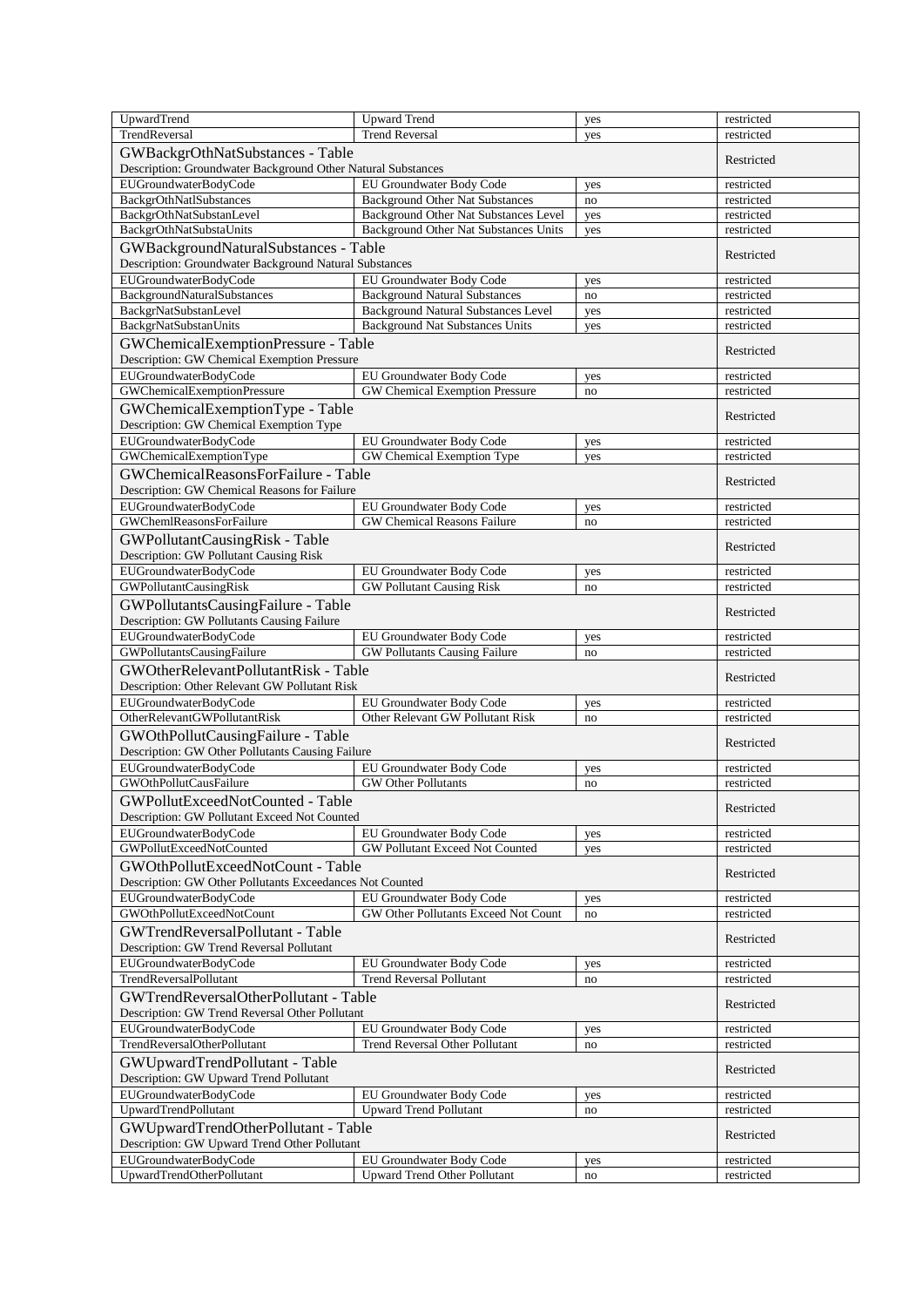| GWQuantitativeStatus - Table                                                 |                                        |     | Restricted |
|------------------------------------------------------------------------------|----------------------------------------|-----|------------|
| Description: GW Quantitative Status - table                                  |                                        |     |            |
| GWQuantitativeStatus_ID                                                      | Row ID                                 | no  | restricted |
| EUGroundwaterBodyCode                                                        | <b>EU GWB Code</b>                     | yes | restricted |
| <b>GWBAtRiskOuantitative</b>                                                 | <b>GWB</b> At Risk Quantitative        | yes | restricted |
| <b>GWEORiskOuantitative</b>                                                  | <b>GW EO Risk Quantitative</b>         | no  | restricted |
| GWQuantitativeStatusValue                                                    | GW Quantitative Status Value           | yes | restricted |
| GWQuantitativeAssessmentYear                                                 | GW Quantitative Assessment Year        | yes | restricted |
| GWOuantitativeConfidence                                                     | GW Quantitative Confidence             | yes | restricted |
| Expected2015GoodQuantStatus                                                  | Expected 2015 Good Quantitative Status | yes | restricted |
| GoodOuanStatAchievDate                                                       | Good Ouant Status Achieve Date         | no  | restricted |
| GWQuantitativeExemptionType                                                  | GW Quantitative Exemption Type         | yes | restricted |
| GWQuantitativeExemptionPressure - Table                                      |                                        |     | Restricted |
| Description: GW Quantitative Exemption Pressure                              |                                        |     |            |
| EUGroundwaterBodyCode                                                        | EU Groundwater Body Code               | yes | restricted |
| SWEcologicalExemptionPressure                                                | SW Ecological Exemption Pressure       | yes | restricted |
| GWQuantitativeExemptionType - Table                                          |                                        |     | Restricted |
| Description: GW Quantitative Exemption Type                                  |                                        |     |            |
| EUGroundwaterBodyCode                                                        | EU Groundwater Body Code               | yes | restricted |
| <b>GWOuantExemptionType</b>                                                  | GW Quantitative Exemption Type         | yes | restricted |
| GWQuantitativeReasonsForFailure - Table                                      |                                        |     | Restricted |
| Description: GW Quantitative Reasons for Failure                             |                                        |     |            |
| EUGroundwaterBodyCode                                                        | EU Groundwater Body Code               | yes | restricted |
| GWQuantReasonsForFailure                                                     | GW Quantitative Reasons for Failure    | no  | restricted |
| GWReasonsForRiskQuantitative - Table                                         |                                        |     | Restricted |
| Description: GW Reasons for Risk Quantitative                                |                                        |     |            |
| EUGroundwaterBodyCode                                                        | EU Groundwater Body Code               | yes | restricted |
| <b>GWReasonsForRiskQuant</b>                                                 | GW Reasons for Risk Quant              | no  | restricted |
| GWPressuresAndImpacts - Table                                                |                                        |     | Restricted |
| Description: Groundwater Pressures and Impacts - table                       |                                        |     |            |
| GWPressuresAndImpacts_ID                                                     | Row ID                                 | no  | restricted |
| EUGroundwaterBodyCode                                                        | EU GWB Code                            | yes | restricted |
| GWSignificantPressureTypes                                                   | GW Significant Pressure Types          | yes | restricted |
| GWOtherPressureDescription                                                   | <b>GW Other Pressure</b>               | no  | restricted |
| GWSignificantImpactTypes                                                     | GW Significant Impact Types            | yes | restricted |
| GWOtherImpactDescription                                                     | SW Other Impact Description            | no  | restricted |
| GWSignificantPressureTypes - Table                                           |                                        |     |            |
| Description: GW Significant Pressure Types                                   |                                        |     | Restricted |
| EUGroundwaterBodyCode                                                        | EU Groundwater Body Code               | yes | restricted |
| GWSignificantPressureTypes                                                   | GW Significant Pressure Types          | yes | restricted |
| GWSignificantImpactTypes - Table<br>Description: GW Significant Impact Types |                                        |     | Restricted |
| EUGroundwaterBodyCode                                                        | EU GWB Code                            | yes | restricted |
| GWSignificantImpactTypes                                                     | GW Significant Impact Types            | yes | restricted |

#### *II.1.4. Protected Area dataset*

| <b>Field</b>                                                                         | <b>Alias name</b>             | <b>Mandatory</b> | <b>Accessibility</b> |
|--------------------------------------------------------------------------------------|-------------------------------|------------------|----------------------|
| Protected Area - Polygon/Point<br>Description: Protected Area represented as polygon | Unclassified                  |                  |                      |
| PA A ID                                                                              | Polygon ID                    | no               | restricted           |
| EU CD PA                                                                             | <b>EU Protected Area Code</b> | yes              | unclassified         |
| PA TYPE                                                                              | Protected Area Type           | yes              | unclassified         |
| SYMB_COMB                                                                            | Symbol                        | no               | unclassified         |
| Protected Area - Table<br>Description: Protected Areas                               | Unclassified                  |                  |                      |
| ProtectedArea ID                                                                     | Row ID                        | no               | restricted           |
| EUProtectedAreaCode                                                                  | <b>EU Protected Area Code</b> | ves              | unclassified         |
| MSProtectedAreaCode                                                                  | National Protected Area Code  | yes              | unclassified         |
| PA INSPIRECode                                                                       | <b>INSPIRE PA Code</b>        | no               | unclassified         |
| <b>ProtectedAreaName</b>                                                             | Protected Area Name           | ves              | unclassified         |
| ProtectedAreaNameNL                                                                  | Protected Area Name NL        | ves              | restricted           |
| ProtectedAreaNameNLL                                                                 | National Language Code        | yes              | restricted           |
| PA_BeginDesignationPeriod                                                            | PA Begin Designation Period   | no               | restricted           |
| PA_EndDesignationPeriod                                                              | PA End Designation Period     | no               | restricted           |
| ProtectedAreaLongitude                                                               | Longitude                     | yes              | restricted           |
| ProtectedAreaLatitude                                                                | Latitude                      | yes              | restricted           |
| ProtectedAreaSize                                                                    | Protected Area size (km2)     | yes              | unclassified         |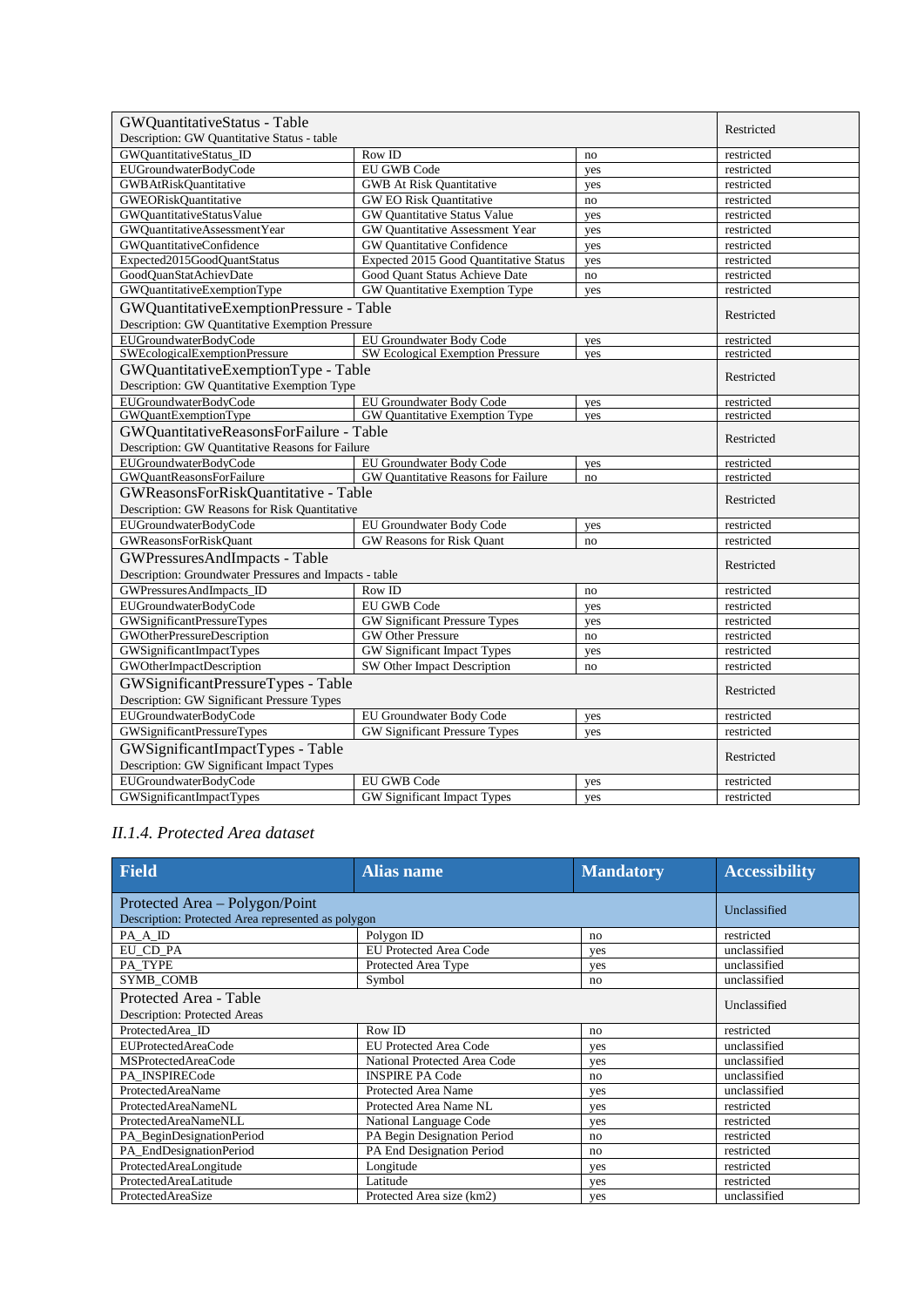| ProtectedAreaLength                                                                  | Protected Area length (km)         | no  | unclassified |
|--------------------------------------------------------------------------------------|------------------------------------|-----|--------------|
| PA_LinkToMSInformation                                                               | PA Link to Information             | no  | restricted   |
| Protected Area Legislation Reference - Table                                         |                                    |     |              |
| Description: Protected Area Legislation Reference                                    |                                    |     | Restricted   |
| EUProtectedAreaCode                                                                  | EU Protected Area Code             | yes | restricted   |
| Subject                                                                              | Subject                            | yes | restricted   |
| <b>DocumentName</b>                                                                  | Document Name                      | yes | restricted   |
| <b>Bookmark</b>                                                                      | <b>Bookmark</b>                    | yes | restricted   |
| FileName                                                                             | File Name                          | no  | restricted   |
| Hyperlink                                                                            | Hyperlink                          | no  | restricted   |
| SW Protected Area - Table                                                            |                                    |     |              |
| Description: Surface Water Protected Areas - table; PA associated with surface water |                                    |     | Unclassified |
| SWProtectedAreas_ID                                                                  | Row ID                             | no  | restricted   |
| EUProtectedAreaCode                                                                  | EU Protected Area Code             | yes | unclassified |
| EUSurfaceWaterBodyCode                                                               | <b>EU SWB Code</b>                 | no  | unclassified |
| SWTypeOfAssociation                                                                  | SW Type Of Association             | no  | unclassified |
| SWTypeOfProtectedArea                                                                | SW Type Of Protected Area          | no  | unclassified |
| SWOtherTypeOf_PA                                                                     | SW Other Type Of PA                | no  | restricted   |
| SWHabitatsBirdsPAObjective                                                           | SW Habitats Birds PA Objective     | no  | restricted   |
| SWShellfishPAObjective                                                               | SW Shellfish PA Objective          | no  | restricted   |
| SWDrinkingWaterPAObjective                                                           | SW Drinking Water PA Objective     | no  | restricted   |
| SWStatusHabitatsBirdsPA                                                              | SW Status Habitats Birds PA        | no  | restricted   |
| SWStatusShellfishPA                                                                  | SW Status Shellfish PA             | no  | restricted   |
| SWStatusDrinkingWaterPA                                                              | SW Status Drinking Water PA        | no  | restricted   |
| CommentSW_PA                                                                         | <b>Comment SW PA</b>               | no  | restricted   |
|                                                                                      |                                    |     |              |
| SW Protected Area Exemptions - Table<br>Description: SW Protected Area Exemptions    |                                    |     | Restricted   |
| EUProtectedAreaCode                                                                  | EU Protected Area Code             | yes | restricted   |
| SWEcologicalExemptionType                                                            | SW Eco Exemption Type              | no  | restricted   |
| <b>GW Protected Areas - Table</b>                                                    |                                    |     |              |
| Description: Groundwater Protected Areas - table; PA associated with groundwater     |                                    |     | Unclassified |
| GWProtectedAreas ID                                                                  | Row ID                             | no  | restricted   |
| EUProtectedAreaCode                                                                  | <b>EU Protected Area Code</b>      | yes | unclassified |
| EUGroundwaterBodyCode                                                                | <b>EU GWB Code</b>                 | no  | unclassified |
| GWTypeOfAssociation                                                                  | <b>GW Type Of Association</b>      | no  | unclassified |
| <b>GWTypeOfProtectedArea</b>                                                         | GW Type Of Protected Area          | no  | unclassified |
| <b>GWOtherTypeOfPA</b>                                                               | GW Other Type PA                   | no  | restricted   |
| GWHabitatsBirdsPAObjective                                                           | GW Habitats Birds PA Objective     | no  | restricted   |
| GWDrinkingWaterPAObjective                                                           | GW Drinking Water PA Objective     | no  | restricted   |
| GWStatusHabitatsBirdsPA                                                              | <b>GW Status Habitats Birds PA</b> | no  | restricted   |
| <b>GWStatusDrinkingWaterPA</b>                                                       | <b>GW Status Drinking Water PA</b> | no  | restricted   |
| CommentGWProtectedArea                                                               | Comment GW Protected Area          | no  | restricted   |
| GW Protected Area Exemptions - Table                                                 |                                    |     |              |
| Description: GW Protected Area Exemptions                                            |                                    |     | Restricted   |
| EUProtectedAreaCode                                                                  | EU Protected Area Code             | yes | restricted   |
| GWEcologicalExemptionType                                                            | GW Ecological Exemption Type       | no  | restricted   |

#### *II.1.5. Monitoring dataset*

| <b>Field</b>                                                             | <b>Alias name</b>                    | <b>Mandatory</b> | <b>Accessibility</b> |
|--------------------------------------------------------------------------|--------------------------------------|------------------|----------------------|
| SW Monitoring Site - Point<br>Description: Surface Water Monitoring Site |                                      |                  | Unclassified         |
| SW_ST_ID                                                                 | Point ID                             | no               | restricted           |
| EUCD_SWST                                                                | EU SW Monitoring Site Code           | no               | unclassified         |
| <b>MSCD SWST</b>                                                         | National SW Monitoring Site Code     | no               | unclassified         |
| <b>EUCD BODY</b>                                                         | EU Water Body Code                   | no               | unclassified         |
| EUCD RB                                                                  | River Basin Code                     | no               | unclassified         |
| <b>EUCD_RBD</b>                                                          | <b>EU RBD Code</b>                   | no               | unclassified         |
| SW Monitoring - Table<br>Description: SW Monitoring                      |                                      |                  | Unclassified         |
| SWMonitoring_ID                                                          | Row ID                               | no               | restricted           |
| EUSWMonitoringSiteCode                                                   | <b>EU SW Monitoring Station Code</b> | ves              | unclassified         |
| MSSWMonitoringSiteCode                                                   | National SW Monitoring Station Code  | yes              | unclassified         |
| <b>SWEIONETSite</b>                                                      | Part of the EIONET                   | yes              | unclassified         |
| SWEIONETCode                                                             | <b>EIONET</b> code                   | no               | unclassified         |
| NewSWMonitoringSite                                                      | New SW Monitoring Site               | yes              | unclassified         |
| OldSWMonitoringSite                                                      | Old SW Monitoring Site               | yes              | unclassified         |
| SWMonSiteBeginLifespanVersion                                            | Version date                         | yes              | unclassified         |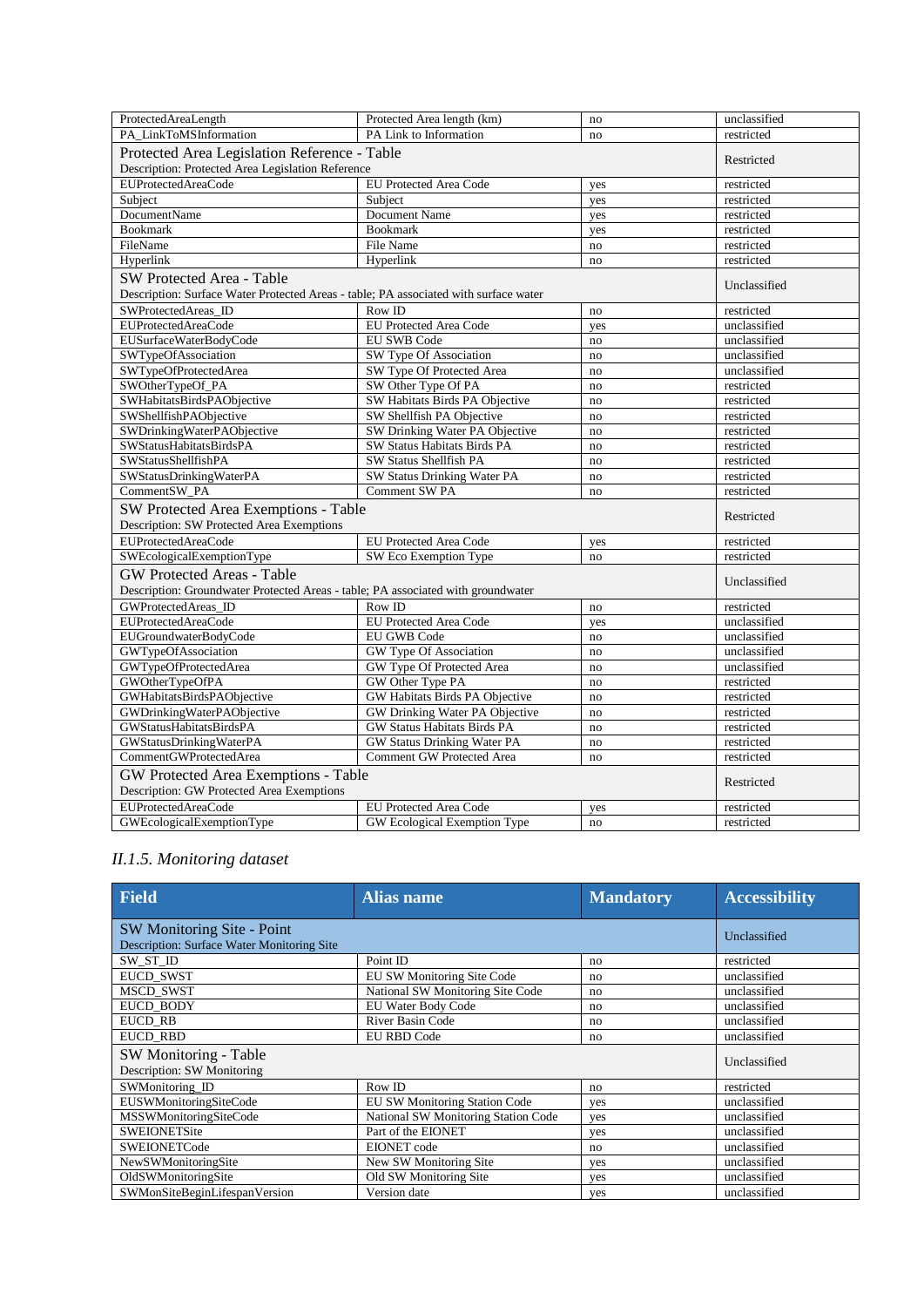| Longitude                                                                                                | Longitude                                                     | yes       | restricted               |
|----------------------------------------------------------------------------------------------------------|---------------------------------------------------------------|-----------|--------------------------|
| Latitude                                                                                                 | Latitude                                                      | yes       | restricted               |
| SWMonitoringSiteName                                                                                     | SW Monitoring Site Name                                       | yes       | unclassified             |
| SWMonitoringSiteNameNL                                                                                   | SW Monitoring Site NL Name                                    | yes       | restricted               |
| SWMonitoringSiteNameNLL                                                                                  | National Language                                             | yes       | restricted               |
| SWMonitoringSiteBeginActivity                                                                            | SW Monitoring Site Begin Activity                             | no        | unclassified             |
| SWMonitoringSiteEndActivity                                                                              | SW Monitoring Site End Activity                               | no        | unclassified             |
| EUSurfaceWaterBodyCode                                                                                   | EU Surface Water Body Code                                    | yes       | unclassified             |
| SWMonitoringSiteLinkToMSInfo                                                                             | SW Mon Site Link To Info                                      | $\rm{no}$ | restricted               |
| SWChemSubstanceMonitored                                                                                 | SW Chemical Substance Monitored                               | yes       | unclassified             |
| SW Monitoring EU Programme Code - Table<br>Description: EU SW Monitoring Programme Code                  |                                                               |           | Restricted               |
| EUSWMonitoringSiteCode                                                                                   | EU SW Monitoring Site Code                                    | yes       | restricted               |
| EUProgrammeCode                                                                                          | EU Programme Code                                             | yes       | restricted               |
| SW Monitoring Quality Element Code - Table<br>Description: SW Monitoring- Quality Element Code           |                                                               |           | Restricted               |
| EUSWMonitoringSiteCode                                                                                   | <b>EU SW Monitoring Station Code</b>                          | yes       | restricted               |
| QualityElementCode                                                                                       | <b>Quality Element Code</b>                                   | yes       | restricted               |
| OtherQECode                                                                                              | Other QE Code                                                 | no        | restricted               |
| QEFrequency                                                                                              | <b>QE</b> Frequency                                           | yes       | restricted               |
| QECycle                                                                                                  | QE Cycle                                                      | yes       | restricted               |
| <b>OELastMonitored</b>                                                                                   | <b>QE Last Monitored</b>                                      | yes       | restricted               |
| SW Monitoring Purpose - Table<br>Description: SW Monitoring Purpose                                      |                                                               |           | Unclassified             |
| EUSWMonitoringSiteCode                                                                                   | EU SW Monitoring Site Code                                    | yes       | unclassified             |
| <b>SWMonitoringPurpose</b>                                                                               | SW Monitoring Purpose                                         | yes       | unclassified             |
|                                                                                                          |                                                               |           |                          |
| SW Monitoring Old Site Code - Table<br>Description: Old SW Monitoring Site Code(s)                       |                                                               |           | Restricted               |
| EUSWMonitoringSiteCode                                                                                   | EU SW Monitoring Site Code                                    | yes       | restricted               |
| OldSWMonitoringSiteCode                                                                                  | Old SW Monitoring Site Code                                   | no        | restricted               |
| <b>SW Monitoring Chemical Substance - Table</b><br>Description: SW Monitoring Chemical Substance         |                                                               |           | Restricted               |
| EUSWMonitoringSiteCode                                                                                   | EU SW Monitoring Station Code                                 | yes       | restricted               |
| SWChemicalSubstance                                                                                      | <b>SW Chemical Substance</b>                                  | no        | restricted               |
| SWChemicalFrequency                                                                                      | SW Chemical Frequency                                         | no        | restricted               |
|                                                                                                          |                                                               |           |                          |
| SWChemicalCycle                                                                                          | SW Chemical Cycle                                             | no        | restricted               |
| SWChemicalLastMonitored                                                                                  | SW Chemical Last Monitored                                    | no        | restricted               |
| SWChemicalMatrixPurpose - Table                                                                          |                                                               |           | Restricted               |
| Description: SW Chemical Matrix Purpose                                                                  |                                                               |           |                          |
| EUSWMonitoringSiteCode<br>SWChemicalSubstance                                                            | EU SW Monitoring Station Code<br><b>SW Chemical Substance</b> | yes<br>no | restricted<br>restricted |
|                                                                                                          | SW Chemical Matrix Purpose                                    | no        | restricted               |
| SWChemicalMatrixPurpose<br>GW Monitoring Site - Point<br><b>Description: Groundwater Monitorig Sites</b> |                                                               |           | Unclassified             |
| GWST_ID                                                                                                  | Point ID                                                      | no        | restricted               |
| EUCD_GWST                                                                                                | <b>EU GW Monitoring Site Code</b>                             | no        | unclassified             |
| MSCD_GWST                                                                                                | National GW Monitoring Site Code                              | no        | unclassified             |
| <b>EUCD GWB</b>                                                                                          | EU Ground Water Body Code                                     | no        | unclassified             |
| EUCD_RB                                                                                                  | <b>EU River Basin Code</b>                                    | no        | unclassified             |
| <b>GW</b> Monitoring - Table<br>Description: GW Monitoring                                               |                                                               |           | Unclassified             |
| GWMonitoring ID                                                                                          | Row ID                                                        | no        | restricted               |
| EUGWMonitoringSiteCode                                                                                   | EU GW Monitoring Station Code                                 | yes       | unclassified             |
| MSGWMonitoringSiteCode                                                                                   | National GW Monitoring Station Code                           | yes       | restricted               |
| GWEIONETSite                                                                                             | Part of the EIONET                                            | yes       | unclassified             |
| GWEIONETCode                                                                                             | EIONET code                                                   | no        | unclassified             |
| NewGWMonitoringSite                                                                                      | New GW Monitoring Site                                        | yes       | unclassified             |
| OldGWMonitoringSite                                                                                      | Old GW Monitoring Site                                        | yes       | unclassified             |
| GWMonSiteBeginLifespanVersion                                                                            | Version date                                                  | yes       | unclassified             |
| GWMonitoringSiteLongitude                                                                                | GW Monitoring Site Longitude                                  | yes       | restricted               |
| GWMonitoringSiteLatitude                                                                                 | GW Monitoring Site Latitude                                   | yes       | restricted               |
| GWMonitoringSiteName                                                                                     | GW Monitoring Site Name                                       | yes       | unclassified             |
| GWMonitoringSiteNameNL                                                                                   | GW Monitoring Site NL Name                                    | yes       | restricted               |
| GWMonSiteNameNLLanguage                                                                                  | National Language                                             | yes       | restricted               |
| GWMonSiteBeginOperActivity                                                                               | GW Mon Site Begin Activity                                    | $\rm{no}$ | unclassified             |
| GWMonSiteEndOperActivity                                                                                 | GW Mon Site End Activity                                      | $\rm{no}$ | unclassified             |
| EUGroundwaterBodyCode                                                                                    | EU GWB Code                                                   | yes       | unclassified             |
| WellSpring                                                                                               | GW Site Type                                                  | yes       | unclassified             |
| Depth<br>GWMonitoringSiteLinkToMSInformation                                                             | Groundwater layer sampling<br>GW Mon Site Link To Information | yes<br>no | restricted<br>restricted |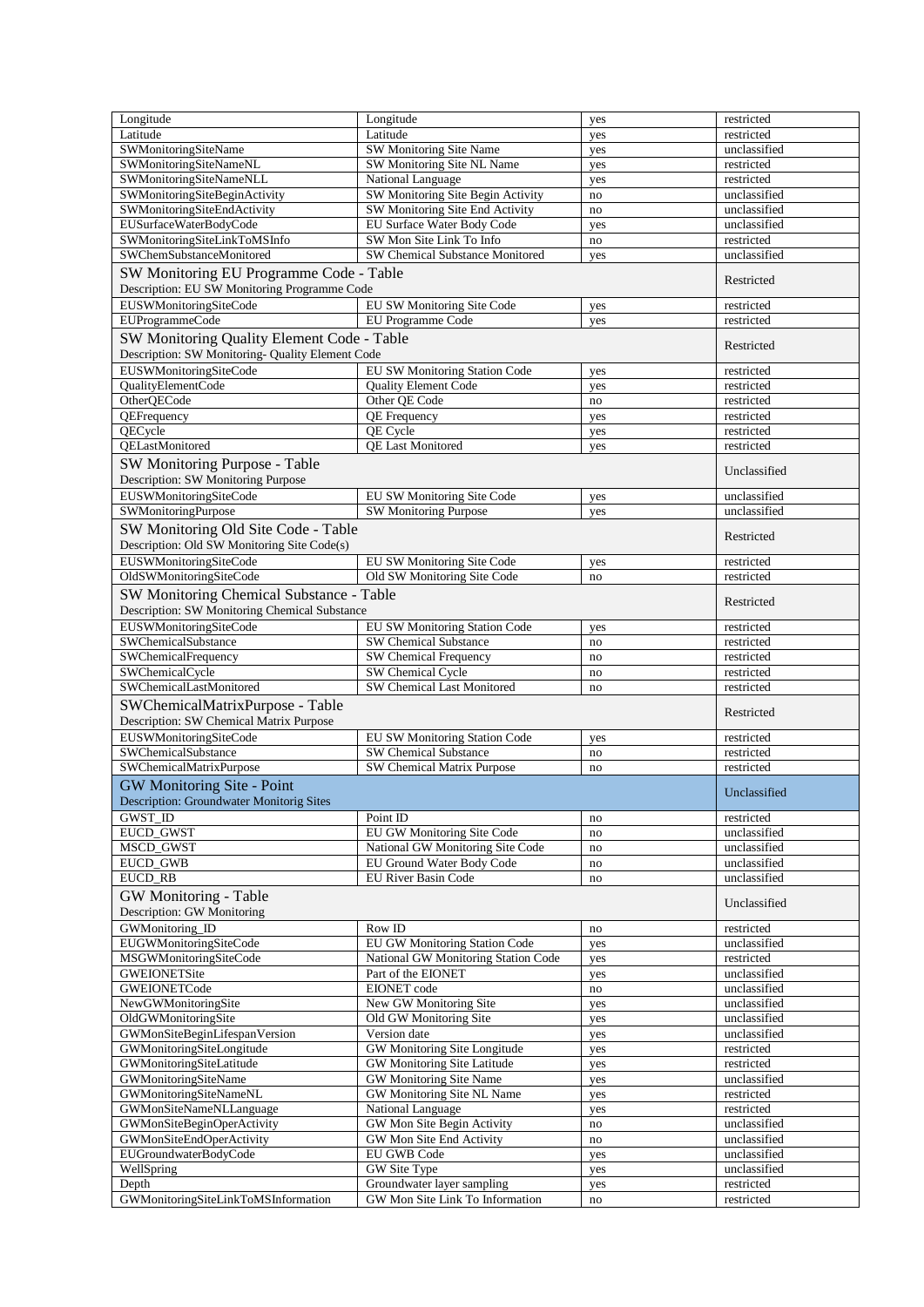| Ouantitative                                                                            | Quantitative monitoring (Yes/No)       | yes       | unclassified             |  |
|-----------------------------------------------------------------------------------------|----------------------------------------|-----------|--------------------------|--|
| QuantitativeFrequency                                                                   | Quantitative Frequency                 | no        | restricted               |  |
| QuantitativeCycle                                                                       | Quantitative Cycle                     | no        | restricted               |  |
| QuantitativeLastMonitored                                                               | Quantitative Last Monitored            | yes       | restricted               |  |
| GWChemicalSurveillance                                                                  | GW Chemical Surveillance (Yes/No)      | yes       | unclassified             |  |
| <b>GWChemicalOperational</b>                                                            | GW Chemical Operational (Yes/No)       | yes       | unclassified             |  |
| GW Monitoring EU Programme Code - Table<br>Description: EU GW Monitoring Programme Code |                                        |           | Restricted               |  |
| EUGWMonitoringSiteCode                                                                  | EU GW Monitoring Site Code             | yes       | restricted               |  |
| EUProgrammeCode                                                                         | EU Programme Code                      | yes       | restricted               |  |
|                                                                                         |                                        |           |                          |  |
| GW Monitoring Purpose - Table<br>Description: GW Monitoring Purpose                     |                                        |           | Unclassified             |  |
| EUGWMonitoringSiteCode                                                                  | EU GW Monitoring Site Code             | yes       | unclassified             |  |
| <b>GWMonitoringPurpose</b>                                                              | <b>GW</b> Monitoring Purpose           | yes       | unclassified             |  |
| GW Old Monitoring Site Code - Table                                                     |                                        |           |                          |  |
| Description: Old GW Monitoring Site Code(s)                                             |                                        |           | Restricted               |  |
| EUGWMonitoringSiteCode                                                                  | EU GW Monitoring Site Code             | yes       | restricted               |  |
| OldGWMonitoringSiteCode                                                                 | Old GW Monitoring Site Code            | no        | restricted               |  |
| <b>GW</b> Parameter - Table                                                             |                                        |           |                          |  |
| <b>Description: GW Parameter</b>                                                        |                                        |           | Restricted               |  |
| EUGWMonitoringSiteCode                                                                  | EU GW Mon Station Code                 | no        | restricted               |  |
| GWChemicalParameterCode                                                                 | <b>GW Chemical Parameter Code</b>      | no        | restricted               |  |
| GWOtherChemicalParameterCode                                                            | GW Other Chemical Parameter Code       | no        | restricted               |  |
| <b>GWChemicalFrequency</b>                                                              | GW Chemical Frequency                  | no        | restricted               |  |
| GWChemicalCycle                                                                         | GW Chemical Cycle                      | no        | restricted               |  |
| GWChemicalLastMonitored                                                                 | <b>GW Chemical Last Monitored</b>      | no        | restricted               |  |
| GWChemicalParameterPurpose                                                              | GW Chemical Parameter Purpose          | no        | restricted               |  |
| Monitoring - Table<br>Description: Monitoring in RBD - table                            |                                        |           | Unclassified             |  |
| Monitoring_ID                                                                           | Row ID                                 | no        | restricted               |  |
| <b>EURBDCode</b>                                                                        | <b>EU RBD Code</b>                     | yes       | unclassified             |  |
| EUProgrammeCode                                                                         | EU Programme Code                      | yes       | unclassified             |  |
| MSProgrammeCode                                                                         | National Programme Code                | yes       | unclassified             |  |
| ProgrammeName                                                                           | Programme Name                         | yes       | unclassified             |  |
| ProgrammeNameNL                                                                         | Programme Name NL                      | yes       | restricted               |  |
| ProgrammeNameNLL                                                                        | National Language                      | yes       | restricted               |  |
| ProgrammeBeginActivity                                                                  | Programme Begin Activity               | no        | unclassified             |  |
| ProgrammeEndActivity                                                                    | Programme End Activity                 | no        | unclassified             |  |
| Monitoring Programme Category - Table<br>Description: Monitoring Programme Category     |                                        |           | Unclassified             |  |
| EUProgrammeCode                                                                         | EU Programme Code                      | yes       | unclassified             |  |
| <b>ProgrammeCategory</b>                                                                | <b>Programme Category</b>              | yes       | unclassified             |  |
| Monitoring Programme Purpose - Table                                                    |                                        |           |                          |  |
| Description: Monitoring Programme Purpose                                               |                                        |           | Unclassified             |  |
| EUProgrammeCode                                                                         | EU Programme Code                      | yes       | unclassified             |  |
| MonitoringProgrammePurpose                                                              | Monitoring Programme Purpose           | yes       | unclassified             |  |
| Description: Monitoring Programme Reference                                             | Monitoring Programme Reference - Table |           |                          |  |
|                                                                                         |                                        |           |                          |  |
|                                                                                         |                                        |           |                          |  |
| EUProgrammeCode                                                                         | EU Programme Code                      | yes       | restricted               |  |
| Subject                                                                                 | Subject                                | yes       | restricted               |  |
| <b>DocumentName</b><br><b>Bookmark</b>                                                  | Document Name<br><b>Bookmark</b>       | yes       | restricted               |  |
| FileName                                                                                | File Name                              | yes<br>no | restricted<br>restricted |  |
| Hyperlink                                                                               | Hyperlink                              | no        | restricted               |  |

#### *II.1.6. Urban Waste Water dataset*

| <b>Field</b>                                                                                                                    | <b>Alias name</b>        | <b>Mandatory</b> | <b>Accessibility</b> |
|---------------------------------------------------------------------------------------------------------------------------------|--------------------------|------------------|----------------------|
| PRTR_Facility - Point<br>Description: The European Pollutant Release and Transfer Register (E-PRTR), Facility locations - point |                          |                  | Unclassified         |
| FACIL P ID                                                                                                                      | Point ID                 | no               | restricted           |
| <b>EUCD PRTR</b>                                                                                                                | <b>EPRTR Report Code</b> | yes              | unclassified         |
| <b>EUCD FACIL</b>                                                                                                               | <b>EU Facility Code</b>  | yes              | unclassified         |
| PRTR_Facility - Table<br>Description: The European Pollutant Release and Transfer Register (E-PRTR); PRTR Facility - table      |                          |                  | Unclassified         |
| FACIL ID                                                                                                                        | Row ID                   | no               | restricted           |
| <b>EUCD PRTR</b>                                                                                                                | <b>EPRTR Report Code</b> | ves              | unclassified         |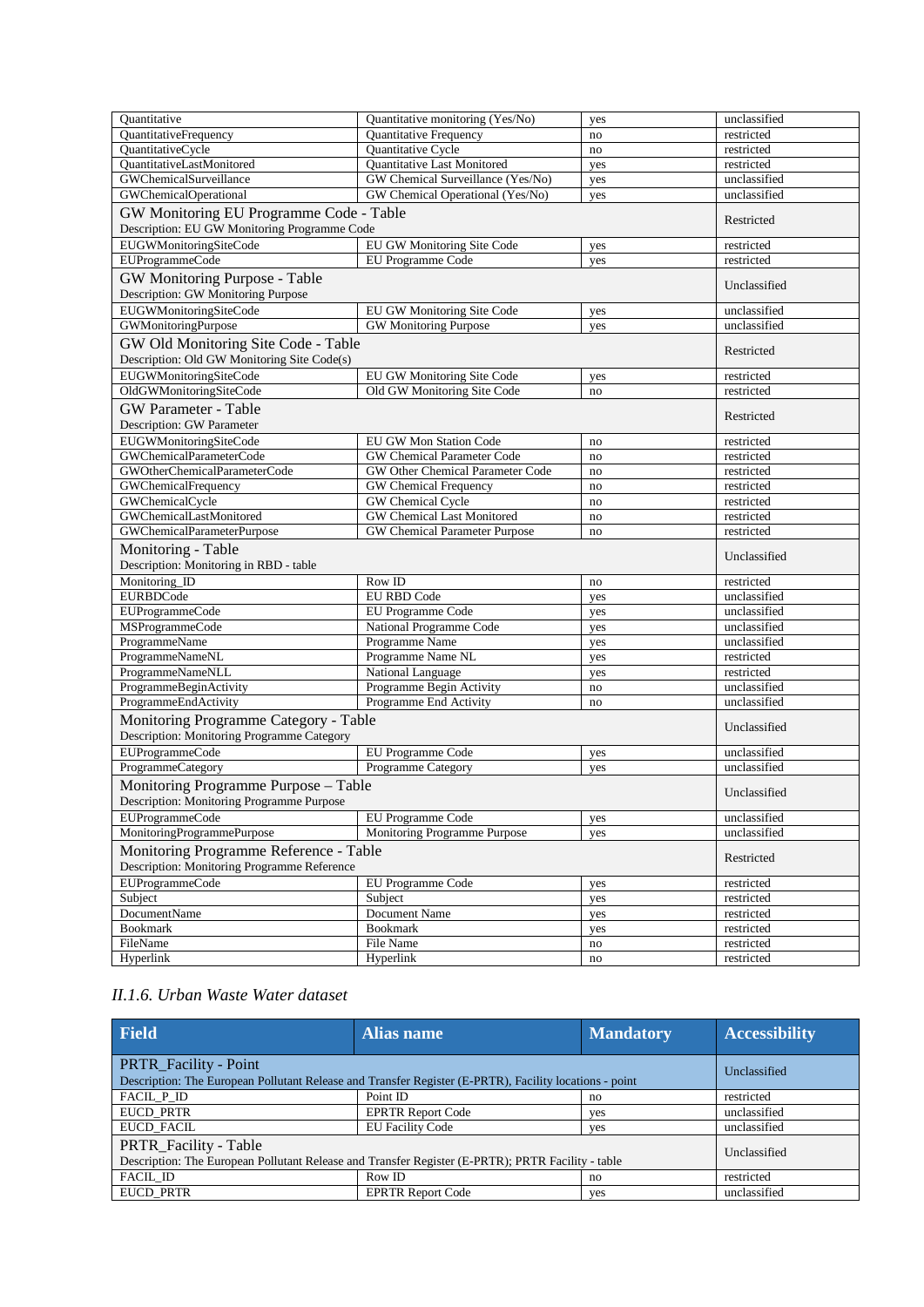| EUCD_FACIL                                                                                                             | <b>EU Facility Code</b>      | yes                    | unclassified |
|------------------------------------------------------------------------------------------------------------------------|------------------------------|------------------------|--------------|
| <b>MSCD FACIL</b>                                                                                                      | National Facility Code       | yes                    | unclassified |
| PAR_COMP                                                                                                               | Parent Company Name          | no                     | unclassified |
| <b>NAME</b>                                                                                                            | <b>Facility Name</b>         | yes                    | unclassified |
| <b>STREET</b>                                                                                                          | <b>Street Name</b>           | no                     | restricted   |
| <b>BUILDING</b>                                                                                                        | <b>Building Number</b>       | no                     | restricted   |
| <b>CITY</b>                                                                                                            | City                         | yes                    | restricted   |
| POSTAL CD                                                                                                              | Postal Code                  | no                     | restricted   |
| <b>LONGITUDE</b>                                                                                                       | Longitude                    | yes                    | restricted   |
| <b>LATITUDE</b>                                                                                                        | Latitude                     | yes                    | restricted   |
| MIASEC_CD                                                                                                              | Main IA Sector Code          | yes                    | unclassified |
| MIAACT_CD                                                                                                              | Main IA Activity Code        | yes                    | unclassified |
| PRTR Report - Table<br>Description: The European Pollutant Release and Transfer Register (E-PRTR); PRTR Report - table |                              |                        | Restricted   |
| REPORT_ID                                                                                                              | Row ID                       | no                     | restricted   |
| <b>EUCD_PRTR</b>                                                                                                       | <b>EPRTR Report Code</b>     | yes                    | restricted   |
| <b>MSCD_PRTR</b>                                                                                                       | <b>National PRTR Code</b>    | yes                    | restricted   |
| REF_YR                                                                                                                 | Report Year                  | yes                    | restricted   |
| <b>REP DAT</b>                                                                                                         | <b>Report Release Date</b>   | yes                    | restricted   |
| COORD_SYST                                                                                                             | Coordinate System Name       | yes                    | restricted   |
|                                                                                                                        |                              |                        |              |
| PRTR_PollutantRelease - Table                                                                                          |                              |                        | Restricted   |
| Description: The European Pollutant Release and Transfer Register (E-PRTR); PRTR Pollutant Release - table             |                              |                        |              |
| <b>RELEASE ID</b>                                                                                                      | Row ID                       | no                     | restricted   |
| EUCD_PRTR                                                                                                              | <b>EPRTR Report Code</b>     | yes                    | restricted   |
| EUCD_FACIL                                                                                                             | <b>EU Facility Code</b>      | yes                    | restricted   |
| REL_MED_CD                                                                                                             | Release Medium               | yes                    | restricted   |
| POLL GR CD                                                                                                             | Pollutant Group Code         | yes                    | restricted   |
| POLL CD                                                                                                                | Pollutant Code               | yes                    | restricted   |
| POLL CAS                                                                                                               | Pollutant CAS                | yes                    | restricted   |
| TOT_QUANT                                                                                                              | <b>Total Yearly Quantity</b> | yes                    | restricted   |
| <b>ACC_QUANT</b>                                                                                                       | <b>Accidental Quantity</b>   | no                     | restricted   |
| UNIT_CD                                                                                                                | Unit Code                    | yes                    | restricted   |
| UWW Agglo - Polygon<br>Description: Urban Waste Water Agglomeration - polygon                                          |                              |                        | Unclassified |
| AGGLO_A_ID                                                                                                             | Polygon ID                   | no                     | restricted   |
| <b>EUCD_REP</b>                                                                                                        | <b>UWW Report ID</b>         | yes                    | unclassified |
| EUCD_AGGLO                                                                                                             | <b>EU Agglomeration Code</b> | yes                    | unclassified |
| UWW Agglo - Table                                                                                                      |                              |                        | Unclassified |
| Description: Urban Waste Water Agglomeration                                                                           |                              |                        |              |
| AGGLO_ID                                                                                                               | Row ID                       | no                     | restricted   |
|                                                                                                                        |                              |                        |              |
| <b>EUCD_REP</b>                                                                                                        | <b>UWW Report Code</b>       | yes                    | unclassified |
| EUCD_AGGLO                                                                                                             | EU Agglomeration Code        | yes                    | unclassified |
| MSCD_AGGLO                                                                                                             | National Agglomeration Code  | yes                    | unclassified |
| <b>NAME</b>                                                                                                            | <b>Agglomeration Name</b>    | yes                    | unclassified |
| <b>LONGITUDE</b>                                                                                                       | Longitude                    | yes                    | restricted   |
| <b>LATITUDE</b>                                                                                                        | Latitude                     | yes                    | restricted   |
| <b>GEN LOAD</b>                                                                                                        | Generated load (PE)          | yes                    | restricted   |
| RATE_COLL                                                                                                              | Rate loads sewer (% of PE)   | yes                    | restricted   |
| RATE_COCO                                                                                                              | Rate combined sewer (% PE)   | yes                    | restricted   |
| RATE_COSE                                                                                                              | Rate separated sewer (% PE)  | yes                    | restricted   |
| RATE_IAS                                                                                                               | Rate loads IAS (% PE)        | yes                    | restricted   |
| RATE_NOTCO                                                                                                             | Rate collected loads (% PE)  | yes                    | restricted   |
| PER_OVER                                                                                                               | UWWTD deadline               | $\mathop{\mathrm{no}}$ | restricted   |
| <b>UWW Report - Table</b>                                                                                              |                              |                        | Restricted   |
| Description: Urban Waste Water Report - table                                                                          |                              |                        |              |
| <b>REPORT_ID</b>                                                                                                       | Row ID                       | no                     | restricted   |
| EUCD_REP                                                                                                               | <b>EU</b> Report Code        | yes                    | restricted   |
| <b>MSCD_REP</b>                                                                                                        | <b>National Report Code</b>  | yes                    | restricted   |
| REF_YR                                                                                                                 | Report Year                  | yes                    | restricted   |
| REP_DAT                                                                                                                | <b>Report Release Date</b>   | yes                    | restricted   |
| COORD_SYST                                                                                                             | Coordinate System Name       | yes                    | restricted   |
| <b>UWW DP - Point</b><br>Description: Discharge location of Urban Waste Water - point                                  |                              |                        | Unclassified |
| DP P ID                                                                                                                | Point ID                     | no                     | restricted   |
| <b>EUCD_REP</b>                                                                                                        | <b>UWW Report Code</b>       | yes                    | unclassified |
| <b>EUCD DCP</b>                                                                                                        | EU Code of discharge point   | yes                    | unclassified |
| EUCD_UWWTP                                                                                                             | EU UWWTP Code                | yes                    | unclassified |
| <b>UWW</b> Discharges - Table                                                                                          |                              |                        | Unclassified |
| Description: Urban waste water discharges - table<br>UWWD ID                                                           | Row ID                       | no                     | restricted   |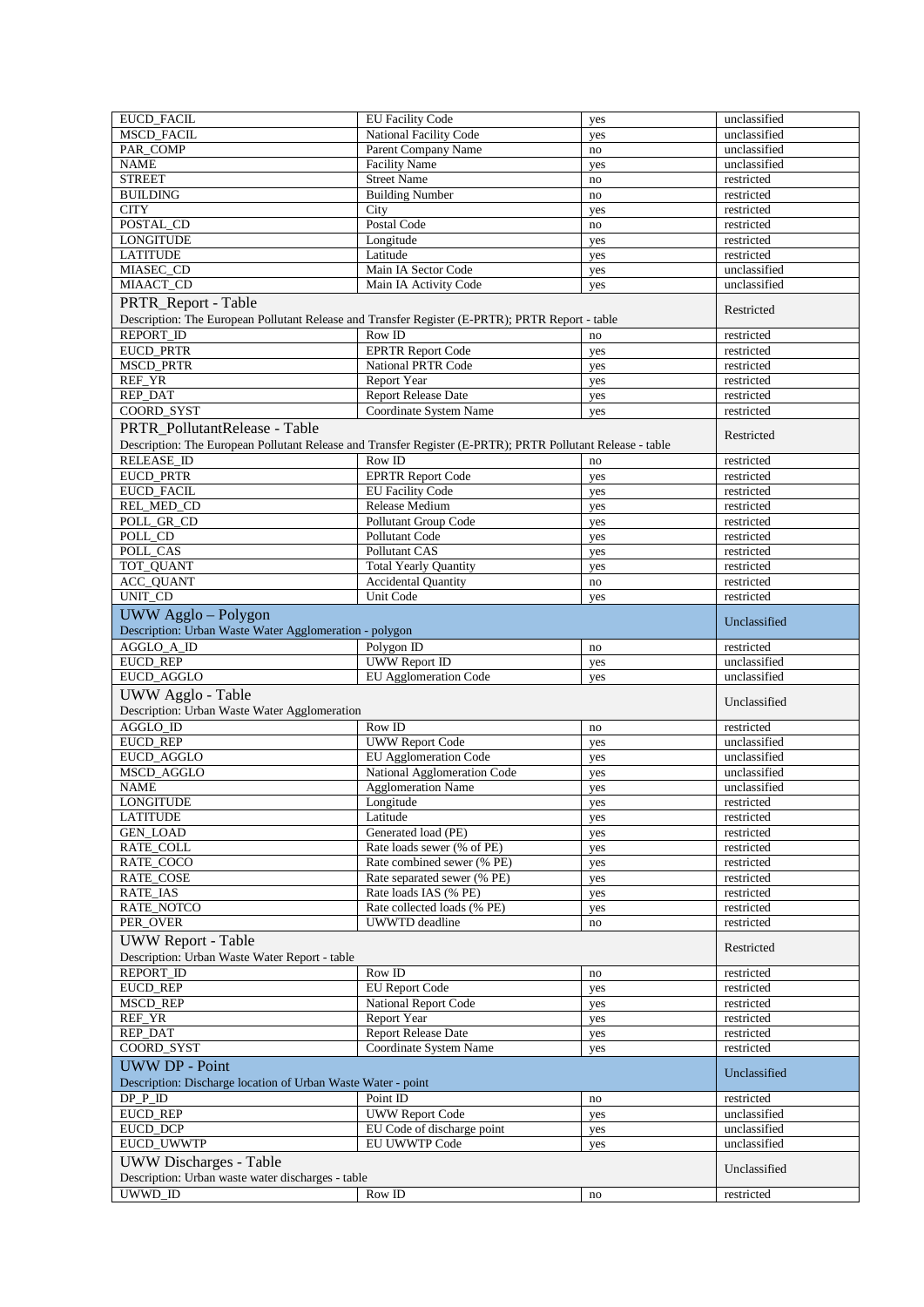| <b>EUCD DCP</b>                                                                                          | EU Code of discharge point         | yes                    | unclassified |
|----------------------------------------------------------------------------------------------------------|------------------------------------|------------------------|--------------|
| <b>REFERENCE</b>                                                                                         | Reference Year                     | yes                    | unclassified |
| PE                                                                                                       | Personal equivalent                | no                     | unclassified |
| PE_CLASS                                                                                                 | PE size class                      | yes                    | unclassified |
| <b>COLL</b>                                                                                              | Collection $(\%)$                  | $\mathop{\mathrm{no}}$ | unclassified |
| <b>COLL CLASS</b>                                                                                        | Collection percent class           | yes                    | unclassified |
| TREAT_TYPE                                                                                               | Treatment type                     | yes                    | unclassified |
| <b>UWW DP - Table</b>                                                                                    |                                    |                        |              |
| Description: Discharge location of UWW - Table                                                           |                                    |                        | Unclassified |
| UWW DP ID                                                                                                | Row ID                             | $\mathop{\mathrm{no}}$ | restricted   |
| <b>EUCD REP</b>                                                                                          | <b>UWW Report Code</b>             | yes                    | restricted   |
| EUCD_DCP                                                                                                 | EU Code of discharge point         | yes                    | unclassified |
| MSCD_DCP                                                                                                 | National Code of discharge point   | yes                    | unclassified |
| <b>NAME</b>                                                                                              | Name of discharge point            | no                     | unclassified |
| EUCD_UWWTP                                                                                               | Code of UWWTP                      | yes                    | unclassified |
| <b>EUCD RWB</b>                                                                                          | EU SWB Code - River                | yes                    | unclassified |
| TNMN_CD                                                                                                  | SW station or TNMN station EU code | yes                    | unclassified |
| <b>LONGITUDE</b>                                                                                         | Longitude                          | yes                    | restricted   |
| <b>LATITUDE</b>                                                                                          | Latitude                           | yes                    | restricted   |
| DP_VOL                                                                                                   | $Q$ in $m3/y$                      | yes                    | restricted   |
| DP BOD                                                                                                   | BOD5 in t/a                        | yes                    | restricted   |
| $DP_$ $\overline{COD}$                                                                                   | COD in t/a                         | yes                    | restricted   |
| DP TN                                                                                                    | TN in t/a                          | yes                    | restricted   |
| DP TP                                                                                                    | TP in $t/a$                        | yes                    | restricted   |
| UWW TP - Table                                                                                           |                                    |                        |              |
| Description: Urban Waste Water Treatment Plant or collecting system without treatment                    |                                    |                        | Unclassified |
| UWW_TP_ID                                                                                                | Row ID                             | no                     | restricted   |
| <b>EUCD_REP</b>                                                                                          | <b>UWW Report Code</b>             | yes                    | restricted   |
| EUCD_UWWTP                                                                                               | <b>EU Code of UWWTP</b>            | yes                    | unclassified |
| <b>MSCD UWWTP</b>                                                                                        | National Code of UWWTP             | yes                    | unclassified |
| <b>NAME</b>                                                                                              | Name of UWWTP                      | yes                    | unclassified |
| UWWTP_CONN                                                                                               | UWWTP in operation                 | yes                    | restricted   |
| UW ODC                                                                                                   | Design capacity (PE)               | yes                    | restricted   |
| UW LOAD                                                                                                  | Current load (PE)                  | yes                    | restricted   |
| TR PRIM                                                                                                  | Primary treatment                  | yes                    | restricted   |
| TR SEC                                                                                                   | Secondary treatment                | yes                    | restricted   |
| TR_TERT_N                                                                                                | N-removal                          | yes                    | restricted   |
| TR TERT P                                                                                                | P-removal                          | yes                    | restricted   |
| TR UV                                                                                                    | UV treatment                       | yes                    | restricted   |
| TR_CH                                                                                                    | Chlorination                       | yes                    | restricted   |
| TR OZ                                                                                                    | Ozonation                          | yes                    | restricted   |
| TR SF                                                                                                    | Sand filtration                    | yes                    | restricted   |
| TR_MF                                                                                                    | Micro filtration                   | yes                    | restricted   |
| TR OTH                                                                                                   | Other treatment                    | yes                    | restricted   |
| UW_ID_PRTR                                                                                               | <b>EPRTR Facility Code UWWTP</b>   | no                     | restricted   |
| UWW TP Agglo - Table                                                                                     |                                    |                        | Restricted   |
| Description: Link table between Agglomeration and UWW Treatment system (table for relation many to many) |                                    |                        |              |
| <b>EUCD REP</b>                                                                                          | <b>UWW Report Code</b>             | yes                    | restricted   |
| <b>EUCD UWWTP</b>                                                                                        | Code of UWWTP                      | yes                    | restricted   |
| EUCD_AGGLO                                                                                               | <b>EU</b> Agglomeration Code       | yes                    | restricted   |
| RATE_COLL                                                                                                | Rate UWWTP load (% PE)             | yes                    | restricted   |
| <b>RATE IAS</b>                                                                                          | Rate UWWTP by trucks (% PE)        | yes                    | restricted   |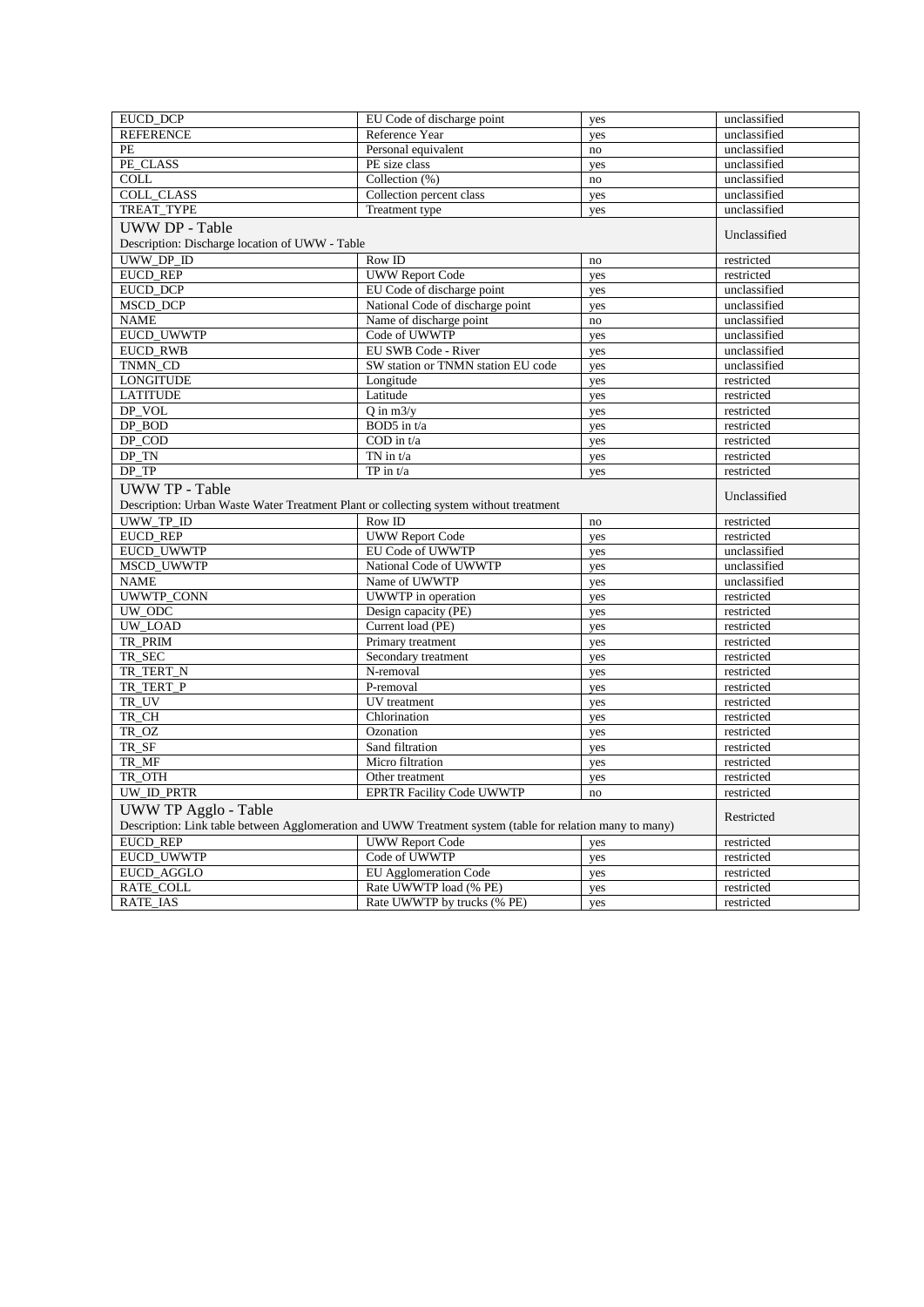## ANNEX II: List of Sava GIS layers and accessibility

#### II.2. Datasets related to the flood risk management

### *II.2.1. Competent Authority dataset*

| <b>Field</b>                                                                                                                                                              | <b>Alias name</b>                  | <b>Mandatory</b>    | <b>Accessibility</b> |
|---------------------------------------------------------------------------------------------------------------------------------------------------------------------------|------------------------------------|---------------------|----------------------|
| FRM Competent Authority - Polygon<br>Description: Competent Authority area                                                                                                |                                    |                     | Unclassified         |
| CA ID                                                                                                                                                                     | Polygon ID                         | no                  | restricted           |
| <b>EUCACode</b>                                                                                                                                                           | <b>EU CA Code</b>                  | yes                 | unclassified         |
| <b>MSCACode</b>                                                                                                                                                           | National CA Code                   | yes                 | unclassified         |
| CA_Name                                                                                                                                                                   | <b>Competent Authority Name</b>    | yes                 | unclassified         |
| CA NameNL                                                                                                                                                                 | Competent Authority Name NL        | yes                 | restricted           |
| CA_NameNLLanguage                                                                                                                                                         | National Language Code             | yes                 | restricted           |
| LinkToCompetentAuthority                                                                                                                                                  | <b>Link To Competent Authority</b> | yes                 | unclassified         |
| Acronym                                                                                                                                                                   | Acronym                            | no                  | unclassified         |
| <b>Street</b>                                                                                                                                                             | Street                             | no                  | unclassified         |
| City                                                                                                                                                                      | City                               | no                  | unclassified         |
| CityNL                                                                                                                                                                    | City NL                            | no                  | unclassified         |
| Country_EN                                                                                                                                                                | Country                            | no                  | unclassified         |
| Postcode                                                                                                                                                                  | Postcode                           | no                  | unclassified         |
| CA URL                                                                                                                                                                    | <b>CA URL</b>                      | no                  | unclassified         |
| CA_BeginDesignationPeriod                                                                                                                                                 | CA Begin Designation Period        | no                  | restricted           |
| CA_EndDesignationPeriod                                                                                                                                                   | <b>CA End Designation Period</b>   | no                  | restricted           |
| Change                                                                                                                                                                    | Role changes info                  | no                  | restricted           |
| FRM_CA_Reference - Table<br>Description: Document(s) or link(s) to more detailed supporting documents (e.g. the statute, founding treaty or<br>equivalent legal document) |                                    | Restricted          |                      |
| CA_Ref_ID                                                                                                                                                                 | <b>Row ID</b>                      | no                  | restricted           |
| <b>EUCACode</b>                                                                                                                                                           | <b>EU CA Code</b>                  | yes                 | restricted           |
| Subject                                                                                                                                                                   | Subject                            | no                  | restricted           |
| <b>DocumentName</b>                                                                                                                                                       | Document Name                      | no                  | restricted           |
| <b>Bookmark</b>                                                                                                                                                           | <b>Bookmark</b>                    | no                  | restricted           |
| FileName                                                                                                                                                                  | File Name                          | no                  | restricted           |
| Hyperlink                                                                                                                                                                 | Hyperlink                          | no                  | restricted           |
| FRM CA Roles - Table<br>Description: Roles undertaken by the Competent Authority in the implementation of the Floods Directive                                            |                                    |                     | Restricted           |
| CA_ROLES_ID                                                                                                                                                               | Row ID                             | no                  | restricted           |
| <b>EUCACode</b>                                                                                                                                                           | <b>EU CA Code</b>                  | yes                 | restricted           |
| RoleCode                                                                                                                                                                  | CA role                            | yes                 | restricted           |
| RoleCodeOther                                                                                                                                                             | CA other role                      | yes                 | restricted           |
| FRM_UoM - Polygon<br>Description: Flood Protection Unit of Management                                                                                                     |                                    |                     | Unclassified         |
| $UoM$ _ID                                                                                                                                                                 | Polygon ID                         | no                  | restricted           |
| <b>EUUOMCode</b>                                                                                                                                                          | EU UoM Code                        | yes                 | unclassified         |
| MSUOMCode                                                                                                                                                                 | National Code UoM                  | yes                 | unclassified         |
| UoM_Name                                                                                                                                                                  | Official Name (EN)                 | yes                 | unclassified         |
| UoM_Name_NL                                                                                                                                                               | Name NL                            | yes                 | unclassified         |
| <b>EUCACode</b>                                                                                                                                                           | Prime EU CA Code                   | yes                 | unclassified         |
| OTHER_CA                                                                                                                                                                  | Other EU CA Code                   | yes                 | unclassified         |
| <b>EUCD_RBD</b>                                                                                                                                                           | EU RDB Code                        | yes                 | unclassified         |
| RDB_Coincide                                                                                                                                                              | Coincides with RBD                 | yes                 | unclassified         |
| AREA KM2                                                                                                                                                                  | Unit of Management area (km2)      | $\operatorname{no}$ | unclassified         |
| International                                                                                                                                                             | Part of international              | yes                 | unclassified         |
| <b>InterName</b>                                                                                                                                                          | Name of International UoM          | no                  | unclassified         |
| NationalRelationships                                                                                                                                                     | National Relationships Desc        | no                  | unclassified         |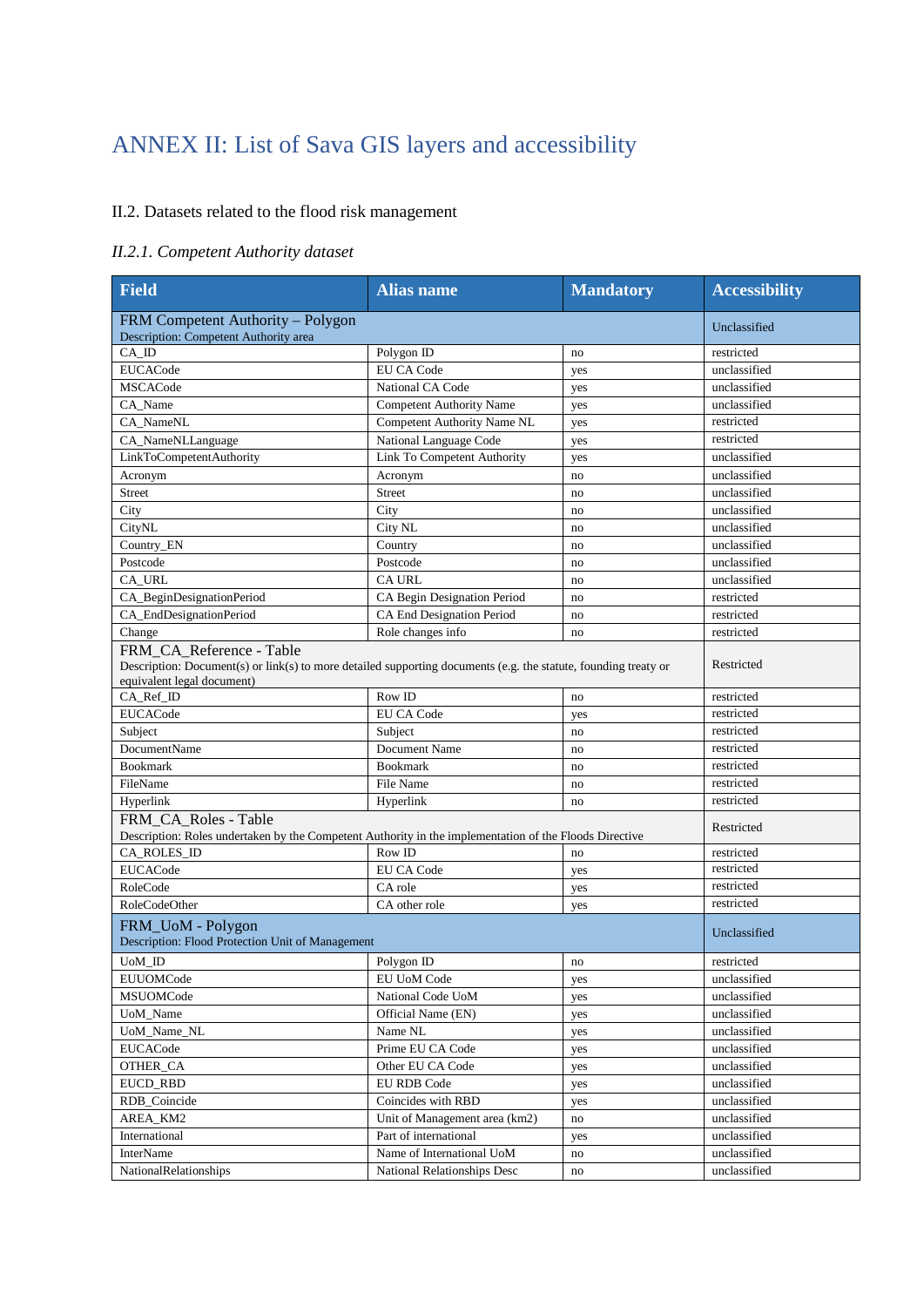| <b>InternationalRelationships</b> | International Relation Desc | no | unclassified |
|-----------------------------------|-----------------------------|----|--------------|
| <b>OtherRelevantRoles</b>         | Other Relevant Roles        | no | unclassified |
| TypeOfAssociation                 | <b>Type Of Association</b>  | no | unclassified |
| UoM_Change                        | <b>UoM</b> Change           | no | restricted   |

#### *II.2.2. Preliminary Flood Risk Assessment dataset*

| Field                                                                                                                                                  | <b>Alias name</b>                    | <b>Mandatory</b> | <b>Accessibility</b>     |
|--------------------------------------------------------------------------------------------------------------------------------------------------------|--------------------------------------|------------------|--------------------------|
| PFRA - Preliminary Flood Risk Assessment<br>Description: Preliminary Flood Risk Assessment                                                             |                                      |                  | Unclassified             |
| PFRA ID                                                                                                                                                | $\overline{\text{Row}}$ ID           | yes              | restricted               |
| <b>EUUOMCode</b>                                                                                                                                       | EU UoM Code                          | yes              | unclassified             |
| InternationalUoM                                                                                                                                       | <b>International UoM</b>             | yes              | unclassified             |
| <b>METADATA</b>                                                                                                                                        | <b>METADATA</b>                      | no               | unclassified             |
| URL_LINK                                                                                                                                               | URL                                  | no               | unclassified             |
| PFRA_FloodEvent – Polygon, line or point<br>Description: PFRA Flood Event (historical and possible in future)                                          |                                      |                  | Unclassified             |
| FA_A (L or P) ID                                                                                                                                       | Polygon, line or point ID            | no               | restricted               |
| <b>EUCD PFRA</b>                                                                                                                                       | EU flood event code                  | yes              | unclassified             |
| <b>MSCD_PFRA</b>                                                                                                                                       | National flood event code            | yes              | unclassified             |
| PFRA FloodEvent - Table<br>Description: PFRA Flood Event (historical and possible in future)                                                           |                                      |                  | Unclassified             |
| PFRA FE ID                                                                                                                                             | Row ID                               | no               | restricted               |
| PFRA ID                                                                                                                                                | PFRA ID                              | no               | unclassified             |
| <b>EUCD_PFRA</b>                                                                                                                                       | <b>EU Flood Event Code</b>           | yes              | unclassified             |
| <b>MSCD_PFRA</b>                                                                                                                                       | National Flood Event Code            | yes              | unclassified             |
| <b>EUCD_RBD</b>                                                                                                                                        | EU RBD code                          | no               | unclassified             |
| <b>EUCACode</b>                                                                                                                                        | EU CA code                           | yes              | unclassified             |
| <b>NAME</b>                                                                                                                                            | Flood Event Name                     | yes              | unclassified             |
| FLOOD_CAT                                                                                                                                              | Category of flood                    | yes              | unclassified             |
| <b>COMME_DATE</b>                                                                                                                                      | Date of commencement                 | no               | unclassified             |
| <b>DURATION</b>                                                                                                                                        | Flood duration (days)                | no               | unclassified             |
| <b>RECURRENCE</b>                                                                                                                                      | Recurrence (year)                    | yes              | unclassified             |
| <b>FREQUENCY</b>                                                                                                                                       | Frequency                            | yes              | unclassified             |
| <b>F_AREA</b>                                                                                                                                          | Flood area (km2)                     | no               | unclassified             |
| <b>F_LENGTH</b>                                                                                                                                        | Flood Length (km)                    | no               | unclassified             |
| PFRA_FloodCharacteristics-Table<br>Description: PFRA Flood characteristics                                                                             |                                      |                  | Restricted               |
| FCHA_ID                                                                                                                                                | Row ID                               | no               | restricted               |
| <b>EUCD PFRA</b>                                                                                                                                       | <b>EU Flood Event Code</b>           | yes              | restricted               |
| FLOOD_CHAR                                                                                                                                             | <b>Flood Characteristics</b>         | yes              | restricted               |
| OTH_CHAR                                                                                                                                               | Description of other characteristics | no               | restricted               |
| PFRA FloodSources - Table<br>Description: PFRA Flood sources                                                                                           |                                      |                  | Restricted               |
| FSOU_ID                                                                                                                                                | Row ID                               | no               | restricted               |
| <b>EUCD PFRA</b>                                                                                                                                       | <b>EU Flood Event Code</b>           | yes              | restricted               |
| FLOOD_SOU                                                                                                                                              | Flood source                         | yes              | restricted               |
| OTH_SOU                                                                                                                                                | Description for other sources        | no               | restricted               |
| PFRA_FloodMechanism - Table<br>Description: PFRA Flood mechanism types                                                                                 |                                      |                  | Restricted               |
| FMECH_ID                                                                                                                                               | $Row$ ID                             | no               | restricted               |
| <b>EUCD PFRA</b>                                                                                                                                       | EU Flood Event Code                  | yes              | restricted               |
| FLOOD_MECH                                                                                                                                             | Flood Mechanism                      | yes              | restricted               |
| OTH_MECH                                                                                                                                               | Description for other mechanism      | no               | restricted               |
| PFRA_FloodLocations - Table<br>Description: PFRA Flood locations                                                                                       |                                      |                  | Restricted               |
| PFRA_LO_ID                                                                                                                                             | Row ID                               |                  |                          |
| <b>EUCD PFRA</b>                                                                                                                                       | <b>EU Flood Event Code</b>           | no<br>yes        | restricted<br>restricted |
| EUCD_FLO                                                                                                                                               | <b>EU Flood Location Code</b>        | yes              | restricted               |
| <b>ICD_FLO</b>                                                                                                                                         | TB Flood Location Code               | no               | restricted               |
| <b>NAME</b>                                                                                                                                            | Flood Event Name                     | yes              | restricted               |
| TRANSBOUND                                                                                                                                             | Transboundary                        |                  | restricted               |
|                                                                                                                                                        |                                      | yes              |                          |
| PFRA SWB - Table<br>Description: PFRA Surface water body codes, water body/bodies which is/are probably affected by a recurrence of<br>the flood event |                                      |                  | Unclassified             |
| PFRA_WBC_ID                                                                                                                                            | Row ID                               | no               | restricted               |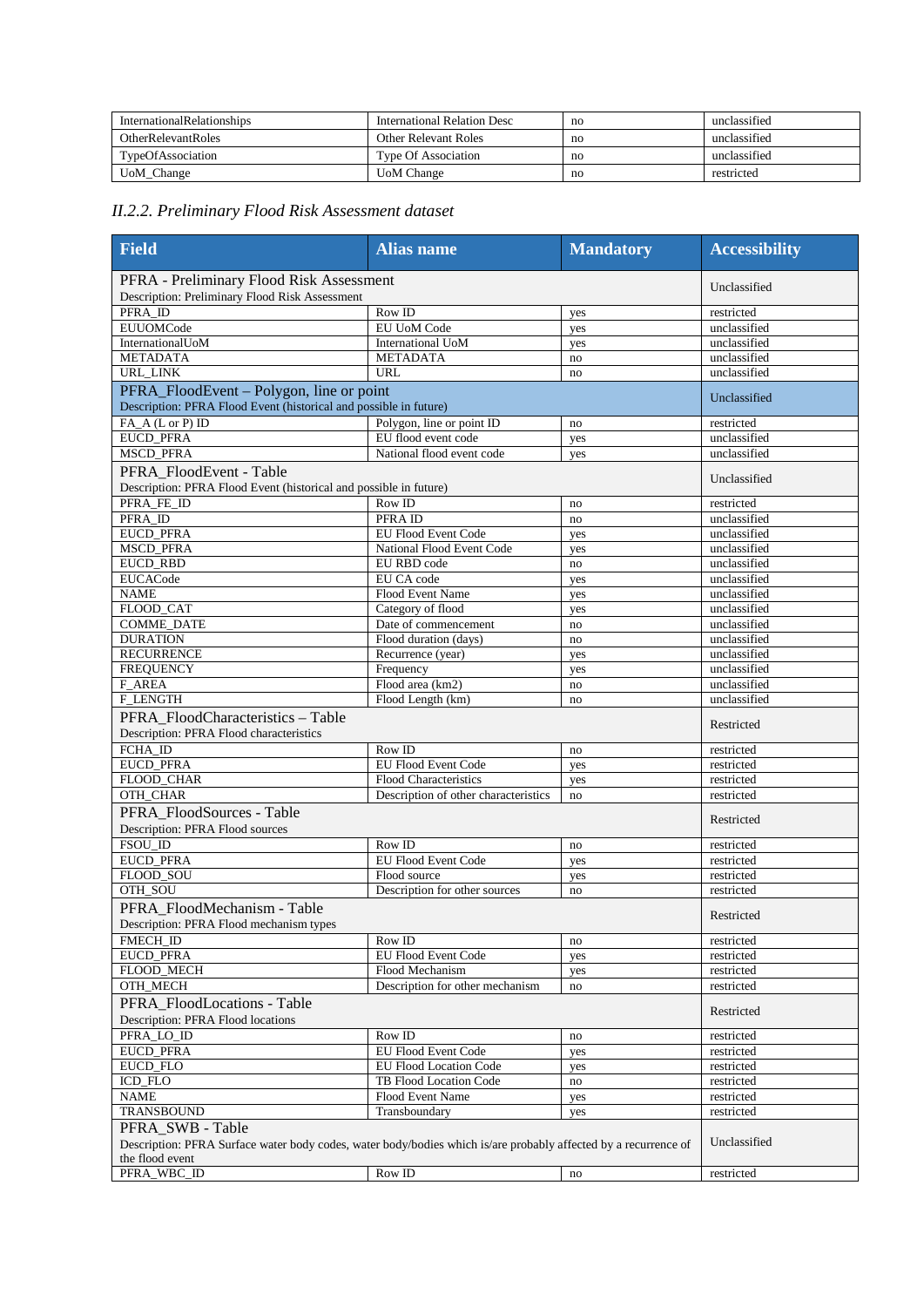| <b>EUCD PFRA</b>                                              | EU PFRA code                            | yes | unclassified |
|---------------------------------------------------------------|-----------------------------------------|-----|--------------|
| <b>EUCD FLO</b>                                               | EU Flood Location code                  | yes | unclassified |
| <b>EUCD BODY</b>                                              | Water body code                         | yes | unclassified |
| SW_TYPE                                                       | Surface waterbody type                  | yes | unclassified |
| PFRA_FloodConsTyp_HHE - Table                                 |                                         |     | Restricted   |
| Description: PFRA Flood consequences on the human health      |                                         |     |              |
| FC HHS ID                                                     | Row ID                                  | no  | restricted   |
| <b>EUCD_PFRA</b>                                              | <b>EU Flood Event Code</b>              | yes | restricted   |
| TypeHumanHealth                                               | Consequences Type                       | yes | restricted   |
| OtherConsequencesDescription                                  | Other Consequences Description          | no  | restricted   |
| Fatalities                                                    | Individuals fatality affected           | no  | restricted   |
| FatalitiesDescription                                         | <b>Fatalities Description</b>           | no  | restricted   |
| Degree_TotalDamage                                            | Total damage cost (Euro)                | yes | restricted   |
| Degree_TotalDamageGDP                                         | Total damage of GDP (%)                 | yes | restricted   |
| Degree_TotalDamageClass                                       | <b>Total Damage Class</b>               | yes | restricted   |
| OtherDamageDescription                                        | Other Damage Description                | no  | restricted   |
| SummaryOfDamage                                               | Summary on damage definition            | no  | restricted   |
| PFRA_FloodConsTyp_ECN - Table                                 |                                         |     |              |
| Description: PFRA Flood consequences on the economic activity |                                         |     | Restricted   |
| FC_ECN_ID                                                     | Row ID                                  | no  | restricted   |
| <b>EUCD PFRA</b>                                              | <b>EU Flood Event Code</b>              | yes | restricted   |
| TypeEconomicActivity                                          | Consequences Type                       | yes | restricted   |
| OtherConsequencesDescription                                  | Other Consequences Description          | no  | restricted   |
| Degree_TotalDamage                                            | Total damage cost (Euro)                | yes | restricted   |
| Degree_TotalDamageGDP                                         | Total damage of GDP (%)                 | yes | restricted   |
| Degree_TotalDamageClass                                       | <b>Total Damage Class</b>               |     | restricted   |
| OtherDamageDescription                                        | Other Damage Description                | yes | restricted   |
| SummaryOfDamage                                               | Summary on damage definition            | no  | restricted   |
|                                                               |                                         | no  |              |
| PFRA_FloodConsTyp_ENV - Table                                 |                                         |     | Restricted   |
| Description: PFRA Flood consequences on the environment       |                                         |     |              |
| FC_ENV_ID                                                     | Row ID                                  | no  | restricted   |
| <b>EUCD PFRA</b>                                              | <b>EU Flood Event Code</b>              | yes | restricted   |
| TypeEnvironment                                               | Consequences Type                       | yes | restricted   |
| OtherConsequencesDescription                                  | Other Consequences Description          | no  | restricted   |
| Degree_TotalDamage                                            | Total damage cost (Euro)                | yes | restricted   |
| Degree_TotalDamageGDP                                         | Total damage of GDP (%)                 | yes | restricted   |
| Degree_TotalDamageClass                                       | <b>Total Damage Class</b>               | yes | restricted   |
| OtherDamageDescription                                        | Other Damage Description                | no  | restricted   |
| SummaryOfDamage                                               | Summary on damage definition            | no  | restricted   |
| PFRA_FloodConsTyp_CHE - Table                                 |                                         |     | Restricted   |
| Description: PFRA Flood consequences on the cultural heritage |                                         |     |              |
| FC_CHA_ID                                                     | Row ID                                  | no  | restricted   |
| <b>EUCD_PFRA</b>                                              | EU Flood Event Code                     | yes | restricted   |
| TypeCulturalHeritage                                          | Consequences Type                       | yes | restricted   |
| OtherConsequencesDescription                                  | Other Consequences Description          | yes | restricted   |
| Degree_TotalDamage                                            | Total damage cost (Euro)                | yes | restricted   |
| Degree_TotalDamageGDP                                         | Total damage of GDP (%)                 | yes | restricted   |
| Degree_TotalDamageClass                                       | <b>Total Damage Class</b>               | yes | restricted   |
| OtherDamageDescription                                        | Other Damage Description                | no  | restricted   |
| SummaryOfDamage                                               | Summary on damage definition            | no  | restricted   |
| PFRA_SummaryInformation - Table                               |                                         |     |              |
| Description: PFRA Summary Information                         |                                         |     | Restricted   |
| PFRA_SI_ID                                                    | Row ID                                  | no  | restricted   |
| <b>EUCD_PFRA</b>                                              | <b>EU Flood Event Code</b>              | yes | restricted   |
| OverallApproach                                               | Overall Approach                        | yes | restricted   |
| PastAdverseConsequences                                       | Past Adverse Consequences               | yes | restricted   |
| SignificantAdverseConsequences                                | <b>Significant Adverse Consequences</b> | yes | restricted   |
| PotentialAdverseConsequences                                  | <b>Potential Adverse Consequences</b>   | yes | restricted   |
| LongTermDevelopments                                          | Long Term Developments                  | yes | restricted   |
| IssuesArticle4_2_d                                            | Issues Article 4(2)(d)                  |     | restricted   |
|                                                               | non Considering Issues Article          | yes | restricted   |
| nonConsideringIssuesArt42d                                    | 4(2)(d)                                 | yes |              |
| OtherRelevantInformation                                      | Other Relevant Information              | yes | restricted   |
|                                                               | <b>International Information</b>        |     | restricted   |
| InternationalInformationExch                                  | Exchange                                | no  |              |

*II.2.3. Areas of Potentially Significant Flood Risk dataset*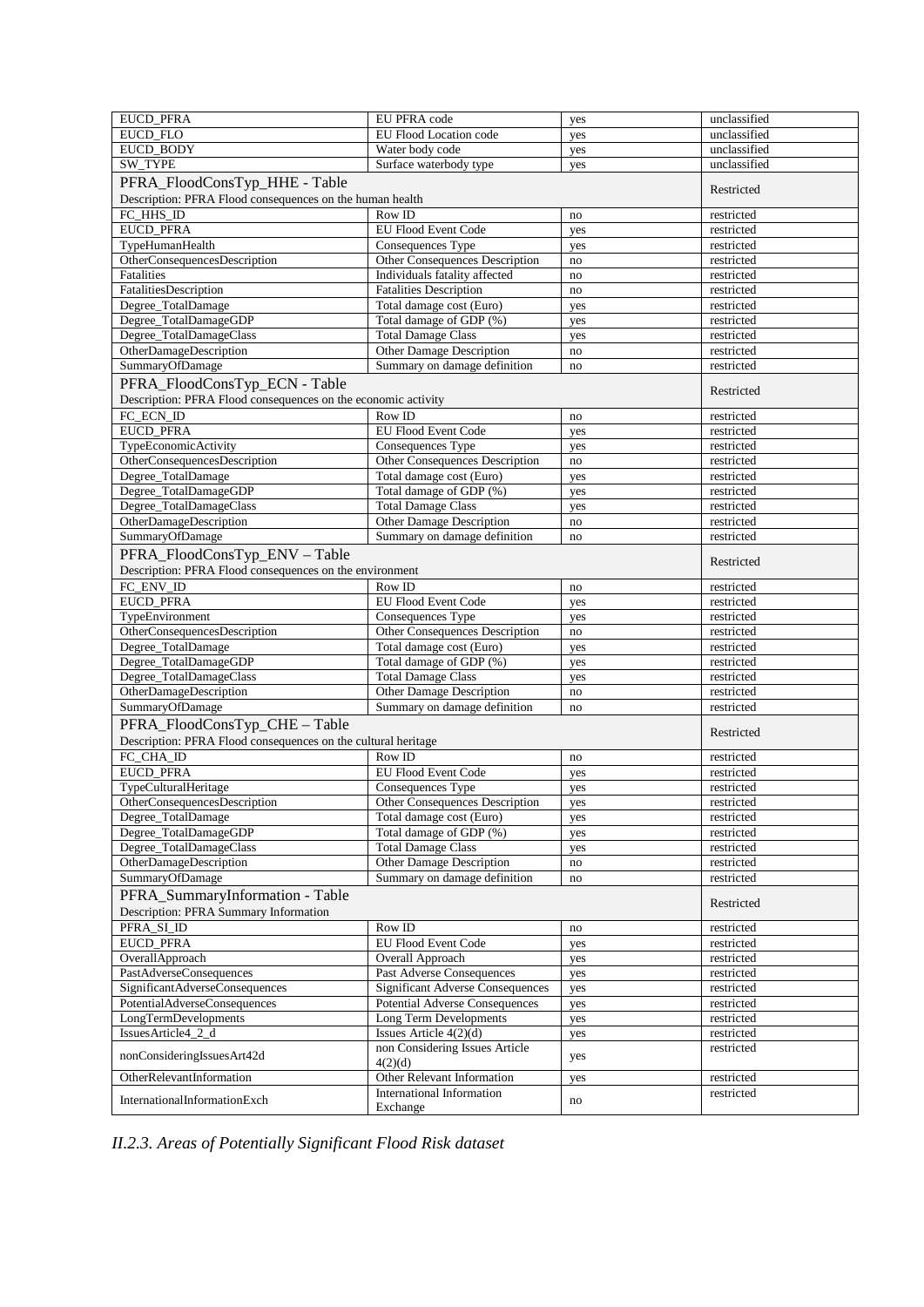| <b>Field</b>                                                                                                                                                                                                                                                    | <b>Alias name</b>                  | <b>Mandatory</b> | <b>Accessibility</b>       |
|-----------------------------------------------------------------------------------------------------------------------------------------------------------------------------------------------------------------------------------------------------------------|------------------------------------|------------------|----------------------------|
| APSFR – Polygon, line or point<br>Description: Areas of Potential Significant Flood Risk represented as polygons (recommended for areas                                                                                                                         |                                    |                  | Unclassified               |
|                                                                                                                                                                                                                                                                 |                                    |                  |                            |
| APSFR_A (L or P)_ID                                                                                                                                                                                                                                             | Polygon, line or point ID          | no               | restricted                 |
| <b>EUCD_APSFR</b>                                                                                                                                                                                                                                               | EU APSFR code                      | yes              | unclassified               |
| MSCD_APSFR                                                                                                                                                                                                                                                      | National APSFR code                | yes              | unclassified               |
| APSFR_AMI - Polygon<br>Description: APSFR that are part of Areas of mutual Interest (AMI)                                                                                                                                                                       |                                    |                  | Unclassified               |
| APSFR AMI ID                                                                                                                                                                                                                                                    | Polygon ID                         | no               | restricted                 |
| <b>EUCD APSFR</b>                                                                                                                                                                                                                                               | <b>EU APSFR</b> code               | yes              | unclassified               |
| AMI_ID                                                                                                                                                                                                                                                          | AMI ID                             | no               | unclassified               |
| AMI CODE                                                                                                                                                                                                                                                        | <b>AMI</b> Code                    | no               | unclassified               |
| TRANSBOUND                                                                                                                                                                                                                                                      | Transboundary                      | yes              | unclassified               |
| AREAKM2                                                                                                                                                                                                                                                         | Area (km2)                         | no               | unclassified               |
| APFSR - Areas of Potentially Significant Flood Risk<br>Description: The Areas of Potentially Significant Flood Risk - Main table                                                                                                                                |                                    |                  | Unclassified               |
| APSFR ID                                                                                                                                                                                                                                                        | Row ID                             | no               | restricted                 |
| <b>EUUOMCode</b>                                                                                                                                                                                                                                                | <b>EU UoM Code</b>                 | yes              | unclassified               |
| InternationalUoM                                                                                                                                                                                                                                                | <b>International UoM</b>           | yes              | unclassified               |
| <b>METADATA</b>                                                                                                                                                                                                                                                 | <b>METADATA</b>                    | no               | unclassified               |
| URL LINK                                                                                                                                                                                                                                                        | <b>URL</b>                         | no               | unclassified               |
| APSFR_AreasOfFloodRisk - Table<br>Description: Areas of Potential Significant Flood Risk - table of additional data                                                                                                                                             |                                    |                  | Unclassified               |
| APSFR_R_ID                                                                                                                                                                                                                                                      | Row ID                             |                  |                            |
| APSFR_ID                                                                                                                                                                                                                                                        | <b>APSFR ID</b>                    | no               | restricted<br>unclassified |
| <b>EUCD APSFR</b>                                                                                                                                                                                                                                               | <b>EU APSFR code</b>               | yes<br>yes       | unclassified               |
| MSCD_APSFR                                                                                                                                                                                                                                                      | National APSFR code                |                  | unclassified               |
| <b>IDC APSFR</b>                                                                                                                                                                                                                                                | <b>International APSFR code</b>    | yes<br>no        | unclassified               |
| <b>NAME_APSFR</b>                                                                                                                                                                                                                                               | Name                               | no               | unclassified               |
| AMI_ID                                                                                                                                                                                                                                                          | AMI ID                             | no               | unclassified               |
| <b>AMI_CODE</b>                                                                                                                                                                                                                                                 | <b>AMI</b> Code                    | no               | unclassified               |
| <b>TRANSBOUND</b>                                                                                                                                                                                                                                               | Transboundary                      | yes              | unclassified               |
| <b>REP_YEAR</b>                                                                                                                                                                                                                                                 | ReportingYear                      | yes              | unclassified               |
| AREAKM2                                                                                                                                                                                                                                                         | Flood area (km2)                   | no               | unclassified               |
| FLOOD CAT                                                                                                                                                                                                                                                       | Category of flood                  | yes              | unclassified               |
| GeneralAdditionalComments                                                                                                                                                                                                                                       | <b>General Additional Comments</b> | no               | unclassified               |
| APSFR_OverallApproachReviewRef - Table<br>Description: Required. Provide a reference or references describing how the review process to the overall approach<br>and methodology applied to designate APSFRs has been undertaken                                 | Restricted                         |                  |                            |
| <b>SUM_INF_REF_ID</b>                                                                                                                                                                                                                                           | Row ID                             | no               | restricted                 |
| APSFR_ID                                                                                                                                                                                                                                                        | APSFR ID                           | yes              | restricted                 |
| Subject                                                                                                                                                                                                                                                         | Subiect                            | no               | restricted                 |
| DocumentName                                                                                                                                                                                                                                                    | Document Name                      | no               | restricted                 |
| <b>Bookmark</b>                                                                                                                                                                                                                                                 | <b>Bookmark</b>                    | no               | restricted                 |
| FileName                                                                                                                                                                                                                                                        | File Name                          | no               | restricted                 |
| Hyperlink                                                                                                                                                                                                                                                       | Hyperlink                          | no               | restricted                 |
| APSFR_MechOfInterCoord - Table<br>Description: Only for international UoMs/RBDs which have international APSFRs indicating what mechanisms of<br>coordination have taken place between countries within international RBDs or International units of management |                                    |                  | Restricted                 |
| MECH INT COORD ID                                                                                                                                                                                                                                               | Row ID                             | no               | restricted                 |
| APSFR_ID                                                                                                                                                                                                                                                        | APSFR_ID                           | yes              | restricted                 |
| MechanismUsed                                                                                                                                                                                                                                                   | Mechanism Used                     | no               | restricted                 |
| OtherMechanisms                                                                                                                                                                                                                                                 | Other Mechanisms                   | no               | restricted                 |
| APSFR_MechOfInterCoordRef - Table<br>Description: Only for international UoMs/RBDs. Document(s) or link(s) detailing the coordination mechanisms<br>that are in place                                                                                           | Restricted                         |                  |                            |
| MECH_INT_COORD_REF_ID                                                                                                                                                                                                                                           | Row ID                             | no               | restricted                 |
| MECH_INT_COORD_ID                                                                                                                                                                                                                                               | APSFR_ID                           | yes              | restricted                 |
| Subject                                                                                                                                                                                                                                                         | Subject                            | no               | restricted                 |
| DocumentName                                                                                                                                                                                                                                                    | Document Name                      | no               | restricted                 |
| <b>Bookmark</b>                                                                                                                                                                                                                                                 | <b>Bookmark</b>                    | no               | restricted                 |
| FileName                                                                                                                                                                                                                                                        | File Name                          | no               | restricted                 |
| Hyperlink                                                                                                                                                                                                                                                       | Hyperlink                          | no               | restricted                 |
| APSFR_CriteriaForInclusion - Table<br>Description: Criteria used for inclusion of areas as APSFRs                                                                                                                                                               |                                    |                  | Restricted                 |
| CRIT_IINCL_ID                                                                                                                                                                                                                                                   | Row ID                             | no               | restricted                 |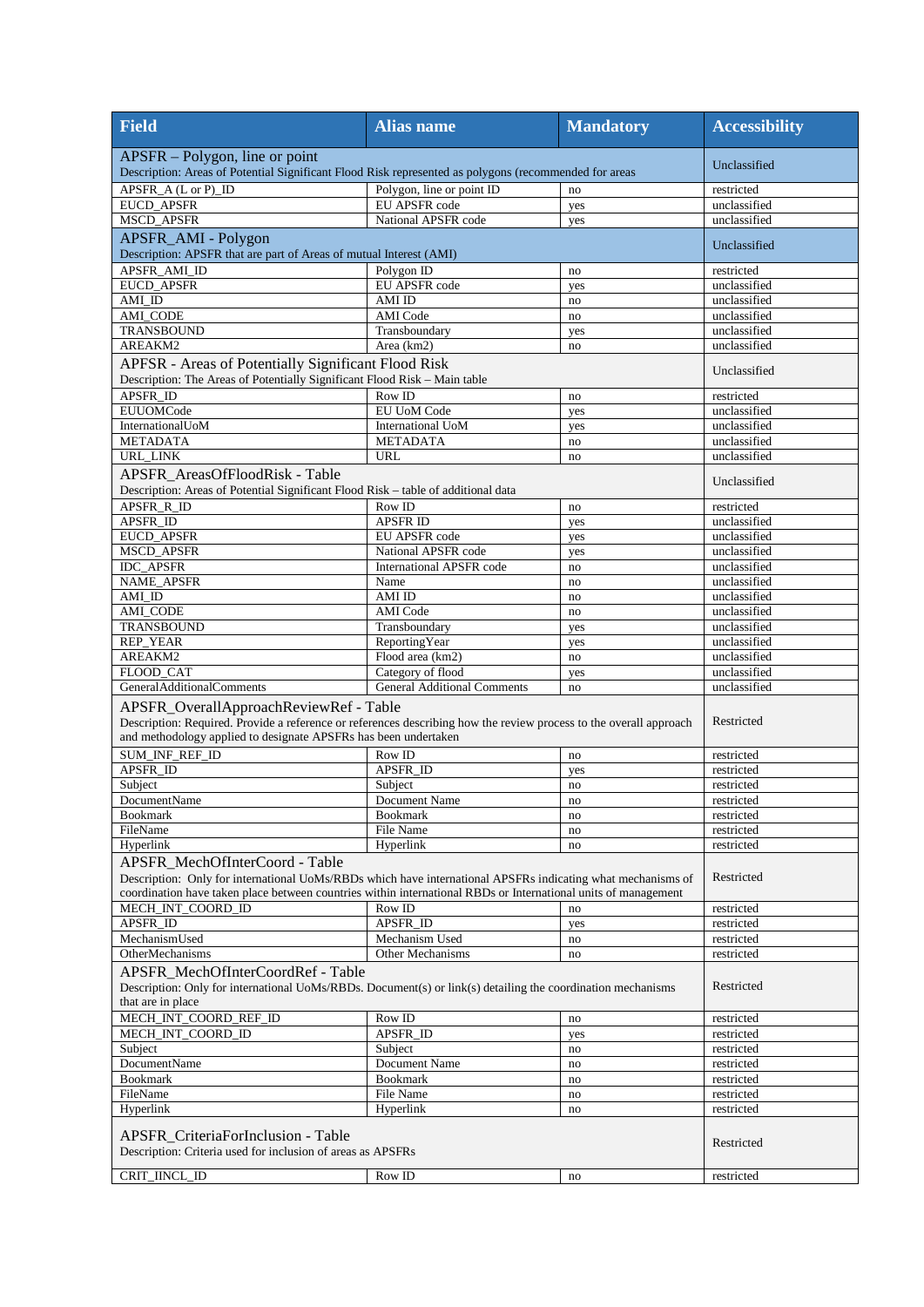| APSFR_ID                                                                                                              | APSFR ID                                      | yes       | restricted               |
|-----------------------------------------------------------------------------------------------------------------------|-----------------------------------------------|-----------|--------------------------|
| CriteriaUsed                                                                                                          | Criteria Used                                 | no        | restricted               |
| OtherCriteria                                                                                                         | Other Criteria Desc                           | no        | restricted               |
| APSFR CriteriaForDetermination - Table                                                                                |                                               |           |                          |
|                                                                                                                       |                                               |           | Restricted               |
| Description: Criteria used for determination of significant flood risk                                                |                                               |           |                          |
| CRIT DETER ID                                                                                                         | Row ID                                        | no        | restricted               |
| APSFR ID                                                                                                              | APSFR ID                                      | yes       | restricted               |
| CriteriaUsed                                                                                                          | Criteria Used                                 | no        | restricted               |
| ExpertJudgementDescription                                                                                            | <b>Expert Judgement Description</b>           | no        | restricted               |
| OtherCriteria                                                                                                         | Other Criteria Desc                           | no        | restricted               |
| APSFR_CriteriaForDeterminationRef - Table                                                                             |                                               |           |                          |
| Description: Document(s) or link(s) detailing the overall methodology used to determine significant flood risk        |                                               |           | Restricted               |
| CRIT DETER REF ID                                                                                                     | Row ID                                        |           |                          |
|                                                                                                                       | Criteria for determination ID                 | no        | restricted               |
| CRIT_DETER_ID                                                                                                         |                                               | yes       | restricted               |
| Subject                                                                                                               | Cost                                          | no        | restricted               |
| <b>DocumentName</b>                                                                                                   | Document Name                                 | no        | restricted               |
| <b>Bookmark</b>                                                                                                       | <b>Bookmark</b>                               | no        | restricted               |
| FileName                                                                                                              | File Name                                     | no        | restricted               |
| Hyperlink                                                                                                             | Hyperlink                                     | no        | restricted               |
| APSFR_ConsiderOfConseq - Table                                                                                        |                                               |           |                          |
| Description: Indication of specific criteria which were used in the identification of APSFRs                          |                                               |           | Restricted               |
| CONSID CON ID                                                                                                         | Row ID                                        |           |                          |
|                                                                                                                       |                                               | no        | restricted               |
| APSFR_ID                                                                                                              | <b>APSFR ID</b>                               | yes       | restricted               |
| ConsiderationsHumanHealth                                                                                             | <b>Considerations Human Health</b>            | yes       | restricted               |
| ConsiderationsEnvironment                                                                                             | <b>Considerations Environment</b>             | yes       | restricted               |
| ConsiderCulturalHeritage                                                                                              | <b>Consider Cultural Heritage</b>             | yes       | restricted               |
| <b>ConsiderEconomicActivity</b>                                                                                       | <b>Consider Economic Activity</b>             | yes       | restricted               |
| APSFR_ConsiderOfConseqRef - Table                                                                                     |                                               |           |                          |
| Description: If 'yes' to 'ConsiderationOfConsequences' for any of the elements in table                               |                                               |           |                          |
| APSFR_ConsiderOfConseq (Human Health, Environment, Cultural Heritage or Economic Activity), document(s)               |                                               |           |                          |
| or link(s) detailing how these elements have been considered for the identification of APSFRs. If 'no', reasons for   |                                               |           | Restricted               |
| not including any of these elements (this can include a link to a reference document(s) or simply a link to reference |                                               |           |                          |
| in the form of a summary document                                                                                     |                                               |           |                          |
|                                                                                                                       |                                               |           |                          |
| CONSID_CON_REF_ID                                                                                                     | Row ID                                        | no        | restricted               |
| CONSID_CON_ID                                                                                                         |                                               |           |                          |
|                                                                                                                       | Consid Of Consequences ID                     | yes       | restricted               |
| Subject                                                                                                               | Cost                                          | no        | restricted               |
| <b>DocumentName</b>                                                                                                   | Document Name                                 | no        | restricted               |
| <b>Bookmark</b>                                                                                                       | <b>Bookmark</b>                               | no        | restricted               |
| FileName                                                                                                              | File Name                                     | no        | restricted               |
|                                                                                                                       |                                               |           | restricted               |
| Hyperlink                                                                                                             | Hyperlink                                     | no        |                          |
| APSFR_FloodSources - Table                                                                                            |                                               |           | Restricted               |
| Description: Flood sources for APSFR                                                                                  |                                               |           |                          |
| FSOU ID                                                                                                               | Row ID                                        | no        | restricted               |
| <b>EUCD_APSFR</b>                                                                                                     | EU APSFR code                                 | yes       | restricted               |
| FLOOD_SOU                                                                                                             | Flood source                                  | yes       | restricted               |
| OTH_SOU                                                                                                               | Description for Other                         | no        | restricted               |
| UNCER_SOUR                                                                                                            | Description for Uncertain sources             | no        | restricted               |
|                                                                                                                       |                                               |           |                          |
| <b>APSFR</b> FloodCharacteristics - Table                                                                             |                                               |           | Restricted               |
| Description: Flood characteristic types for APSFR                                                                     |                                               |           |                          |
| FCHA_ID                                                                                                               | Row ID                                        | no        | restricted               |
| <b>EUCD_APSFR</b>                                                                                                     | EU APSFR code                                 | yes       | restricted               |
| FLOOD_CHAR                                                                                                            | Flood Characteristic                          | yes       | restricted               |
| OTH_CHAR                                                                                                              | Description for Other                         | no        | restricted               |
| UNCER_CHAR                                                                                                            | Description for Uncertain Char                | no        | restricted               |
|                                                                                                                       |                                               |           |                          |
| APSFR FloodMechanism - Table                                                                                          |                                               |           | Restricted               |
| Description: Flood mechanism types for APSFR                                                                          |                                               |           |                          |
| FMECH_ID                                                                                                              | Row ID                                        | no        | restricted               |
| <b>EUCD_APSFR</b>                                                                                                     | EU APSFR code                                 | yes       | restricted               |
| FLOOD_MECH                                                                                                            | Flood Mechanism                               | yes       | restricted               |
| OTH_MECH                                                                                                              | Description for Other                         | no        | restricted               |
| UNCER_MECH                                                                                                            | Description for Uncertain Mech                | no        | restricted               |
|                                                                                                                       |                                               |           |                          |
| APSFR_FloodPotConTyp_HHE - Table                                                                                      |                                               |           | Restricted               |
| Description: APSFR Flood Consequences - Human Health Social                                                           |                                               |           |                          |
| FC_HHS_ID                                                                                                             | Row ID                                        | no        | restricted               |
| <b>EUCD_APSFR</b>                                                                                                     | EU APSFR code                                 | yes       | restricted               |
| TypeHumanHealth<br>OtherConsequencesDescription                                                                       | Consequence<br>Other Consequences Description | yes<br>no | restricted<br>restricted |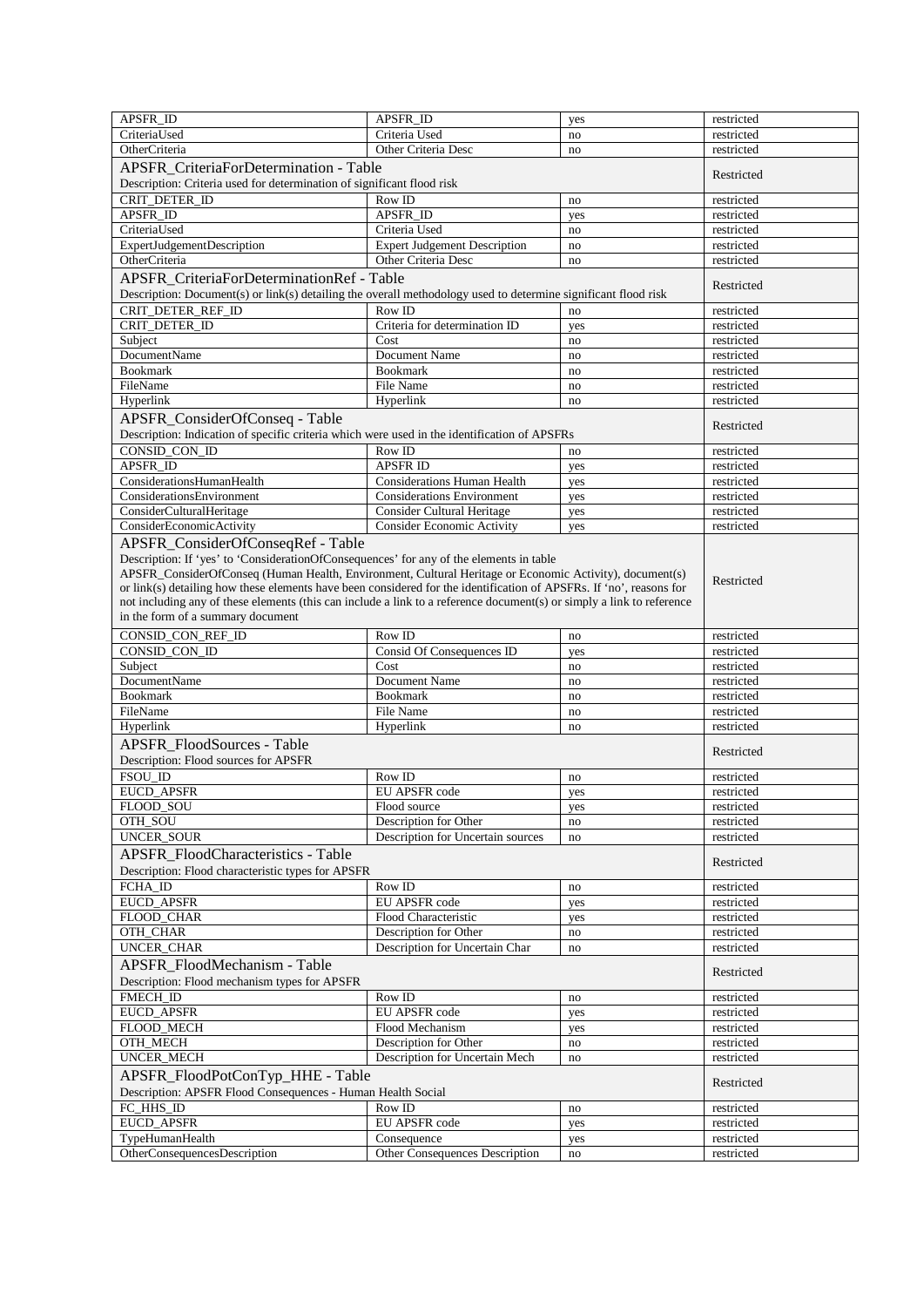| APSFR_FloodPotConTyp_ECN - Table                                                              |                                       |     | Restricted |
|-----------------------------------------------------------------------------------------------|---------------------------------------|-----|------------|
| Description: APSFR Flood Consequences - Economic Activity                                     |                                       |     |            |
| FC ECA ID                                                                                     | Row ID                                | no  | restricted |
| <b>EUCD APSFR</b>                                                                             | EU APSFR code                         | yes | restricted |
| TypeEconomicActivity                                                                          | Consequence                           | yes | restricted |
| OtherConsequencesDescription                                                                  | <b>Other Consequences Description</b> | no  | restricted |
| APSFR_FloodPotConTyp_ENV - Table<br>Description: APSFR Flood Consequences - Environment       |                                       |     | Restricted |
| FC ENV ID                                                                                     | Row ID                                | no  | restricted |
| <b>EUCD APSFR</b>                                                                             | EU APSFR code                         | yes | restricted |
| TypeEnvironment                                                                               | Consequence                           | yes | restricted |
| OtherConsequencesDescription                                                                  | <b>Other Consequences Description</b> | no  | restricted |
| APSFR_FloodPotConTyp_CHE - Table<br>Description: APSFR Flood Consequences - Cultural Heritage |                                       |     | Restricted |
| FC CHE ID                                                                                     | Row ID                                | no  | restricted |
| <b>EUCD APSFR</b>                                                                             | EU APSFR code                         | yes | restricted |
| TypeCulturalHeritage                                                                          | Consequence                           | yes | restricted |
| OtherConsequencesDescription                                                                  | <b>Other Consequences Description</b> | no  | restricted |

### *II.2.3. Flood hazard mapping dataset*

| <b>Field</b>                                                                                                                                                                                                                                         | <b>Alias name</b>               | <b>Mandatory</b> | <b>Accessibility</b> |
|------------------------------------------------------------------------------------------------------------------------------------------------------------------------------------------------------------------------------------------------------|---------------------------------|------------------|----------------------|
| FHRM_HAZARD - Polygon<br>Description: Flood hazard scenario areas. Polygon with outer boundary of specific Flood hazard scenario                                                                                                                     | Unclassified                    |                  |                      |
| FHA ID                                                                                                                                                                                                                                               | Polygon ID                      | no               | restricted           |
| <b>EUUOMCode</b>                                                                                                                                                                                                                                     | Units of management EUCode      | yes              | unclassified         |
| <b>EUCD FHA</b>                                                                                                                                                                                                                                      | EU flood hazard area code       | yes              | unclassified         |
| <b>MSCD FHA</b>                                                                                                                                                                                                                                      | National flood hazard area code | yes              | unclassified         |
| <b>NAME</b>                                                                                                                                                                                                                                          | Name                            | no               | unclassified         |
| <b>EUCD RIV</b>                                                                                                                                                                                                                                      | EU river code                   | yes              | unclassified         |
| <b>RIVER</b>                                                                                                                                                                                                                                         | <b>River Name</b>               | no               | unclassified         |
| <b>EUCD_SB</b>                                                                                                                                                                                                                                       | EU sub-basin code               | no               | unclassified         |
| <b>SB_NAME</b>                                                                                                                                                                                                                                       | Sub-basin name                  | no               | unclassified         |
| EUCD_RB                                                                                                                                                                                                                                              | EU River basin code             | no               | unclassified         |
| <b>EUCD_APSFR</b>                                                                                                                                                                                                                                    | <b>EU APSFR code</b>            | yes              | unclassified         |
| AREAKM2                                                                                                                                                                                                                                              | Hazard area (km2)               | no               | unclassified         |
| <b>SCENARIO</b>                                                                                                                                                                                                                                      | Scenario                        | yes              | unclassified         |
| <b>RECURRENCE</b>                                                                                                                                                                                                                                    | Recurrence (year)               | no               | unclassified         |
| <b>PROBATY</b>                                                                                                                                                                                                                                       | Flood probability               | yes              | unclassified         |
| FHRM_HAZARD_CLASSES - Polygon<br>Description: Classified Flood hazard areas for specific scenario                                                                                                                                                    |                                 | Unclassified     |                      |
| FHA_CLASS_ID                                                                                                                                                                                                                                         | Polygon ID                      | no               | restricted           |
| <b>EUCD_FHA</b>                                                                                                                                                                                                                                      | EU flood hazard area code       | yes              | unclassified         |
| <b>PROBATY</b>                                                                                                                                                                                                                                       | Flood probability               | yes              | unclassified         |
| <b>HAZARD</b>                                                                                                                                                                                                                                        | Flood hazard class              | yes              | unclassified         |
| AREAKM2                                                                                                                                                                                                                                              | Hazard area (km2)               | no               | unclassified         |
| FHRM HazardAreaFloodSources - Table<br>Description: Flood Sources for Hazard area for specific probability scenario                                                                                                                                  |                                 |                  | Restricted           |
| HSOU ID                                                                                                                                                                                                                                              | Row ID                          | no               | restricted           |
| <b>EUCD FHA</b>                                                                                                                                                                                                                                      | <b>EU FHA code</b>              | yes              | restricted           |
| FLOOD_SOU                                                                                                                                                                                                                                            | Flood source                    | yes              | restricted           |
| OTH SOU                                                                                                                                                                                                                                              | Description for Other Sources   | no               | restricted           |
| SourceUncertainDesc                                                                                                                                                                                                                                  | Source Uncertain Desc           | no               | restricted           |
| FHRM_HazardAreaSourcesMapped - Table<br>Description: Mapped Flood Sources in Hazard area for specific probability scenario                                                                                                                           |                                 |                  | Restricted           |
| MAP_SOU_ID                                                                                                                                                                                                                                           | Row ID                          | no               | restricted           |
| <b>EUCD FHA</b>                                                                                                                                                                                                                                      | EU FHA code                     | yes              | restricted           |
| SourcesMapped                                                                                                                                                                                                                                        | Sources Mapped                  | no               | restricted           |
| FHRM_FHSourcesMappedRef - Table<br>Description: Explaination on which sources have been combined and how these sources were modelled i.e.<br>modelling individually and overlain or modelled in, where multiple sources have been mapped combination |                                 |                  | Restricted           |
| FHSM_REF_ID                                                                                                                                                                                                                                          | Row ID                          | no               | restricted           |
| <b>EUCD FHA</b>                                                                                                                                                                                                                                      | EU flood hazard area code       | yes              | restricted           |
|                                                                                                                                                                                                                                                      |                                 |                  |                      |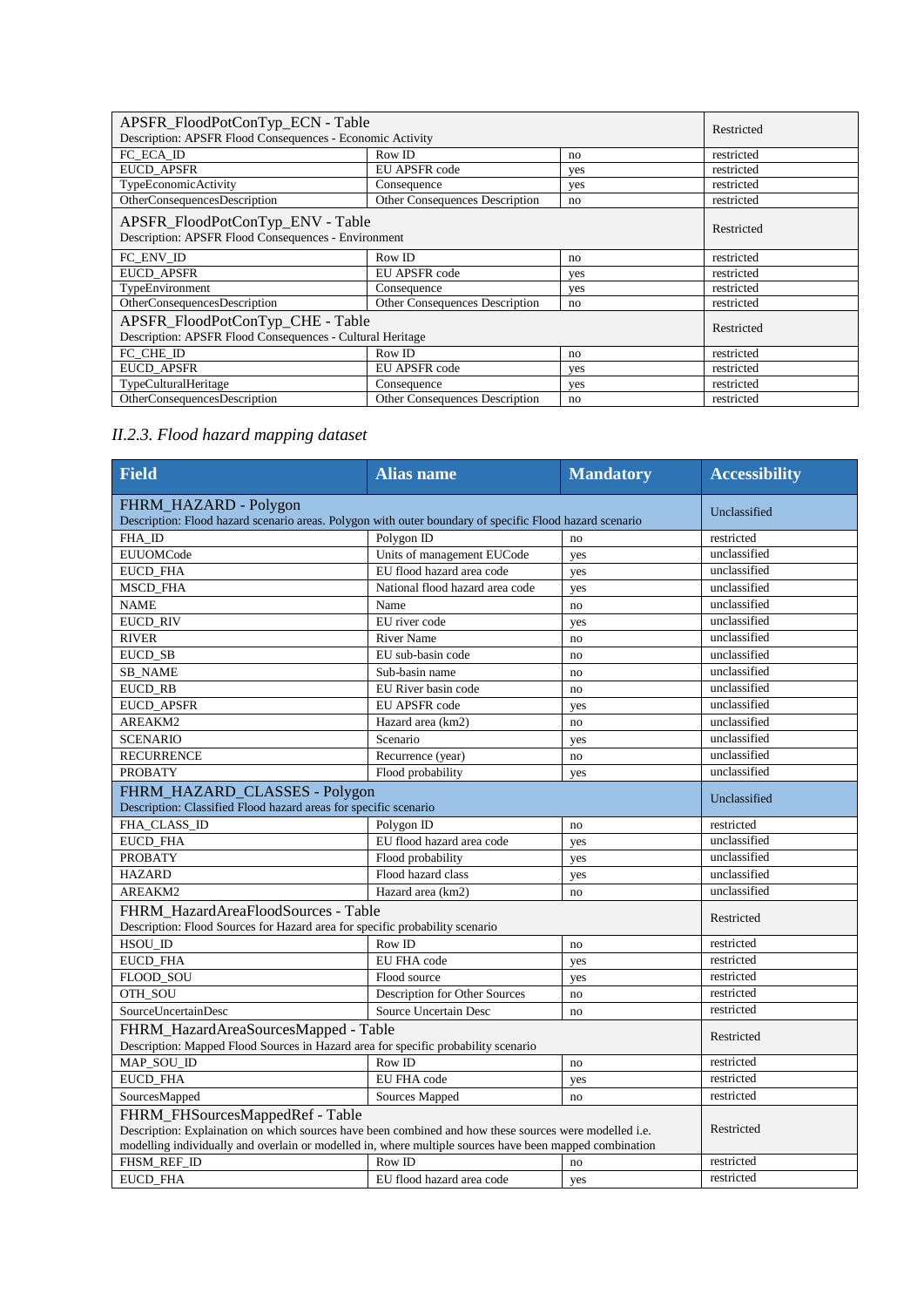| Subject                                                                                                     | Cost                          | no  | restricted               |
|-------------------------------------------------------------------------------------------------------------|-------------------------------|-----|--------------------------|
| <b>DocumentName</b>                                                                                         | Document Name                 | no  | restricted               |
| <b>Bookmark</b>                                                                                             | <b>Bookmark</b>               | no  | restricted               |
| FileName                                                                                                    | File Name                     | no  | restricted               |
| Hyperlink                                                                                                   | Hyperlink                     | no  | restricted               |
| FHRM_HazardAreaFloodCharacteristics - Table                                                                 |                               |     | Restricted               |
| Description: Flood Characteristic Types in hazard area for specific probability scenario                    |                               |     |                          |
| HFCHA_ID                                                                                                    | Row ID                        | no  | restricted               |
| <b>EUCD FHA</b>                                                                                             | EU FHA code                   | yes | restricted               |
| FLOOD_CHAR                                                                                                  | Flood Characteristic          | yes | restricted               |
| OTH CHAR                                                                                                    | Description for Other         | no  | restricted               |
| CharactUncertainDesc                                                                                        | <b>Charact Uncertain Desc</b> | no  | restricted               |
| FHRM HazardAreaFloodMechanism - Table                                                                       |                               |     |                          |
| Description: Flood Mechanism Types in Hazard area for specific probability scenario                         |                               |     | Restricted               |
| <b>HFMECH ID</b>                                                                                            | Row ID                        | no  | restricted               |
| <b>EUCD FHA</b>                                                                                             | <b>EU FHA code</b>            | yes | restricted               |
| FLOOD_MECH                                                                                                  | Flood Mechanism               | yes | restricted               |
| OTH MECH                                                                                                    | Description for Other         | no  | restricted               |
| MechUncertainDesc                                                                                           | Mech Uncertain Desc           | no  | restricted               |
| FHRM_HazardProbability - Table                                                                              |                               |     | Restricted               |
|                                                                                                             |                               |     |                          |
| Description: Flood Hazard Probability description and characteristics for specific probability scenario     |                               |     |                          |
| FH PROB ID                                                                                                  | Row ID                        | no  | restricted               |
| <b>EUCD FHA</b>                                                                                             | ID for specific probability   | yes | restricted               |
| <b>ExtremeEvent</b>                                                                                         | <b>Extreme Event Desc</b>     | no  | restricted               |
| DescriptionofProbability                                                                                    | Description of Probability    | no  | restricted               |
| Frequency                                                                                                   | Frequency                     | no  | restricted               |
| Recurrence                                                                                                  | Recurrence                    | no  | restricted               |
| ProbabilityofOccurence                                                                                      | Probability of Occurence      | no  | restricted               |
| FHRM MapUpdateRef - Table                                                                                   |                               |     |                          |
| Description: Document(s) or link(s) to information that give an update on any changes to the maps or to the |                               |     | Restricted               |
| process used to develop the maps since the last reporting cycle                                             |                               |     |                          |
| MAP_UPD_REF_ID                                                                                              | Row ID                        | no  | restricted               |
| EUCD_FHA                                                                                                    | EUCD_FHA                      | yes | restricted               |
| Subject                                                                                                     | Subject                       | no  | restricted               |
| <b>DocumentName</b>                                                                                         | Document Name                 | no  | restricted               |
| <b>Bookmark</b>                                                                                             | <b>Bookmark</b>               | no  | restricted               |
| FileName<br>Hyperlink                                                                                       | File Name<br>Hyperlink        | no  | restricted<br>restricted |

### *II.2.4. Flood risk mapping dataset*

| <b>Field</b>                                                                                    | <b>Alias name</b>           | <b>Mandatory</b> | <b>Accessibility</b> |
|-------------------------------------------------------------------------------------------------|-----------------------------|------------------|----------------------|
| FHRM_RISK_TOTAL - Polygon                                                                       | Unclassified                |                  |                      |
| Description: Flood risk classes - all exposed elements. Total flood risk represented by classes |                             |                  |                      |
| FRT_ID                                                                                          | Polygon ID                  | no               | restricted           |
| EUCD_FHA                                                                                        | <b>EU Code FHA</b>          | no               | unclassified         |
| <b>PROBATY</b>                                                                                  | Flood probability           | yes              | unclassified         |
| RISK_CLASS                                                                                      | Risk class                  | yes              | unclassified         |
| AREAKM2                                                                                         | Risk area (km2)             | no               | unclassified         |
| FHRM_RISK_HumanHealth - Polygon                                                                 |                             |                  |                      |
| Description: Flood Risk Classes for Human Health                                                | Restricted                  |                  |                      |
| FR_HHE_ID                                                                                       | Polygon ID                  | no               | restricted           |
| <b>EUCD FHA</b>                                                                                 | EU Code Flood Hazard        | yes              | restricted           |
| <b>PROBATY</b>                                                                                  | Flood probability           | yes              | restricted           |
| <b>RISK CLASS</b>                                                                               | <b>Risk Class</b>           | no               | restricted           |
| AREAKM2                                                                                         | Risk area (km2)             | no               | restricted           |
| FHRM Inhabitants Affected - Table                                                               | Restricted                  |                  |                      |
| Description: Flood Risk Inhabitants Affected                                                    |                             |                  |                      |
| FR_IA_ID                                                                                        | Row ID                      | no               | restricted           |
| <b>EUCD FHA</b>                                                                                 | EU code FHA                 | yes              | restricted           |
| <b>OVERALL</b>                                                                                  | Inhabitants                 | yes              | restricted           |
| DAY TIME                                                                                        | Inhabitants during day time | no               | restricted           |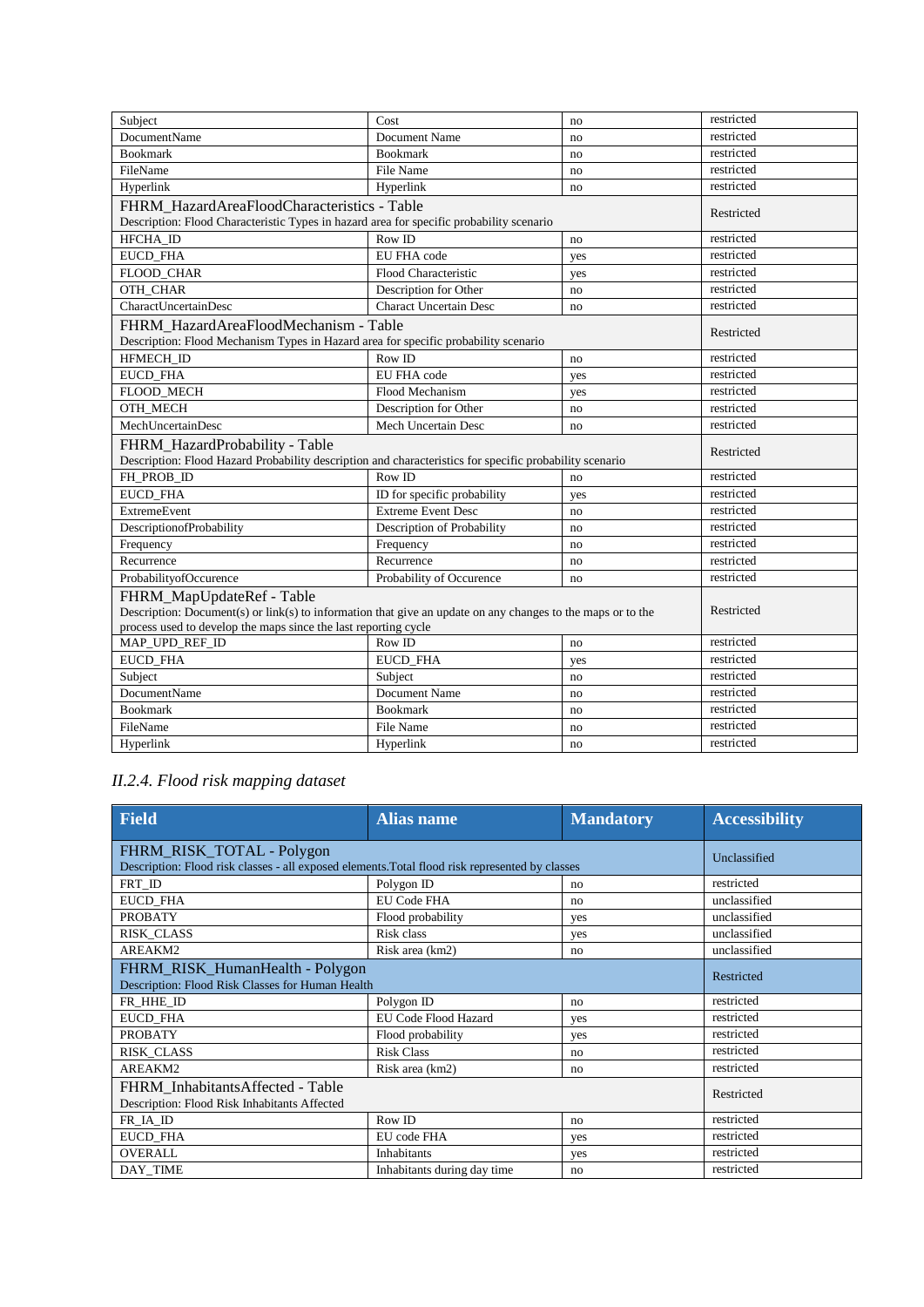| NIGHT_TIME                                                                 | Inhabitants during night    | no  | restricted |
|----------------------------------------------------------------------------|-----------------------------|-----|------------|
| <b>TRANSIT</b>                                                             | Transitory population       | no  | restricted |
| <b>OTHER</b>                                                               | Other people affected       | no  | restricted |
|                                                                            |                             |     |            |
| FHRM_RISK_EconomicActivity - Polygon                                       |                             |     | Restricted |
| Description: Flood Risk Classes for Economic Activity                      |                             |     |            |
| FR_ECA_ID                                                                  | Polygon ID                  | no  | restricted |
| <b>EUCD_FHA</b>                                                            | EU code FHA                 | yes | restricted |
| <b>PROBATY</b>                                                             | Flood probability           | yes | restricted |
| RISK_CLASS                                                                 | <b>Risk Class</b>           | no  | restricted |
| AREAKM2                                                                    | Risk area (km2)             | no  | restricted |
|                                                                            |                             |     |            |
| FHRM_EconomicActivityTypes - Table                                         |                             |     | Restricted |
| Description: Economic Activity Types                                       |                             |     |            |
| ECA_TYP_ID                                                                 | Row ID                      | no  | restricted |
| EUCD_FHA                                                                   | EU code FHA                 | yes | restricted |
| ECON_ACT                                                                   | Economic Activity           | yes | restricted |
| OTH_CONS                                                                   | Other consequences          | no  | restricted |
| FHRM_EconomicActivityNACECodes - Table                                     |                             |     |            |
| Description: Economic Activity Types NACE codes                            |                             |     | Restricted |
|                                                                            |                             |     |            |
| ECA_NACE_ID                                                                | Row ID                      | no  | restricted |
| EUCD_FHA                                                                   | EU code FHA                 | yes | restricted |
| <b>NACECodes</b>                                                           | <b>NACE</b> codes           | no  | restricted |
| FHRM_RISK_Environment - Polygon                                            |                             |     |            |
| Description: Flood Risk Classes for Environment                            |                             |     | Restricted |
| FR ENV ID                                                                  | Polygon ID                  | no  | restricted |
|                                                                            | <b>EU Code FHA</b>          |     | restricted |
| EUCD_FHA                                                                   |                             | no  |            |
| <b>PROBATY</b>                                                             | Flood probability           | yes | restricted |
| RISK_CLASS                                                                 | <b>Risk Class</b>           | no  | restricted |
| AREAKM2                                                                    | Risk area (km2)             | no  | restricted |
| FHRM_EnvironmentTypes - Table                                              |                             |     |            |
| Description: Environment Types                                             |                             |     | Restricted |
| ENV_TYP_ID                                                                 | Row ID                      | no  | restricted |
|                                                                            | EU code FHA                 |     | restricted |
| EUCD_FHA                                                                   |                             | yes |            |
| <b>ENVIRO</b>                                                              | <b>Environment Types</b>    | yes | restricted |
| OTH_CONS                                                                   | Other consequences          | no  | restricted |
| FHRM ProtectedAreas - Table                                                |                             |     | Restricted |
| Description: Flood Risk Protected Areas                                    |                             |     |            |
| FR_PA_ID                                                                   | Row ID                      | no  | restricted |
| EUCD_FHA                                                                   | EU code FHA                 | yes | restricted |
| ProtectedAreaType                                                          | Protected Area Type         | no  | restricted |
| ProtectedAreaID                                                            | Protected Area ID           |     |            |
|                                                                            |                             | no  | restricted |
| FHRM_IEDInstallations - Table                                              |                             |     | Restricted |
| Description: IED Installations                                             |                             |     |            |
| IED_INST_ID                                                                | Row ID                      | no  | restricted |
| <b>EUCD FHA</b>                                                            | EU code FHA                 | yes | restricted |
| AffectedIEDInstallations                                                   | Number of IED               | no  | restricted |
| <b>EPRTRCode</b>                                                           | EPRTR (FacilityID).         | no  | restricted |
|                                                                            |                             |     |            |
| FHRM TypeIEDInstallations - Table                                          |                             |     |            |
| Description: Type IED Installations                                        |                             |     | Restricted |
|                                                                            |                             |     |            |
| IEDI_TYP_ID                                                                | Row ID                      | no  | restricted |
| IED_INST_ID                                                                | <b>IED</b> Installations ID | yes | restricted |
| TypeIEDInstallation                                                        | Type IED Installation       | no  | restricted |
| NaceCode                                                                   |                             |     | restricted |
|                                                                            | NACE Code                   | no  |            |
| FHRM_RISK_CulturalHeritage - Polygon                                       |                             |     | Restricted |
| Description: Flood Risk Classes for Cultural Heritage                      |                             |     |            |
| FR_CHA_ID                                                                  | Polygon ID                  | no  | restricted |
| EUCD_FHA                                                                   | EU code FHA                 | yes | restricted |
| <b>PROBATY</b>                                                             | Flood probability           | yes | restricted |
| RISK_CLASS                                                                 | <b>Risk Class</b>           | no  | restricted |
|                                                                            |                             |     | restricted |
| AREAKM2                                                                    | Risk area (km2)             | no  |            |
| FHRM_CulturalHeritageTypes - Table<br>Description: Cultural Heritage Types |                             |     | Restricted |
|                                                                            | Row ID                      | no  | restricted |
| CHA_TYP_ID<br>EUCD_FHA                                                     | EU code FHA                 | yes | restricted |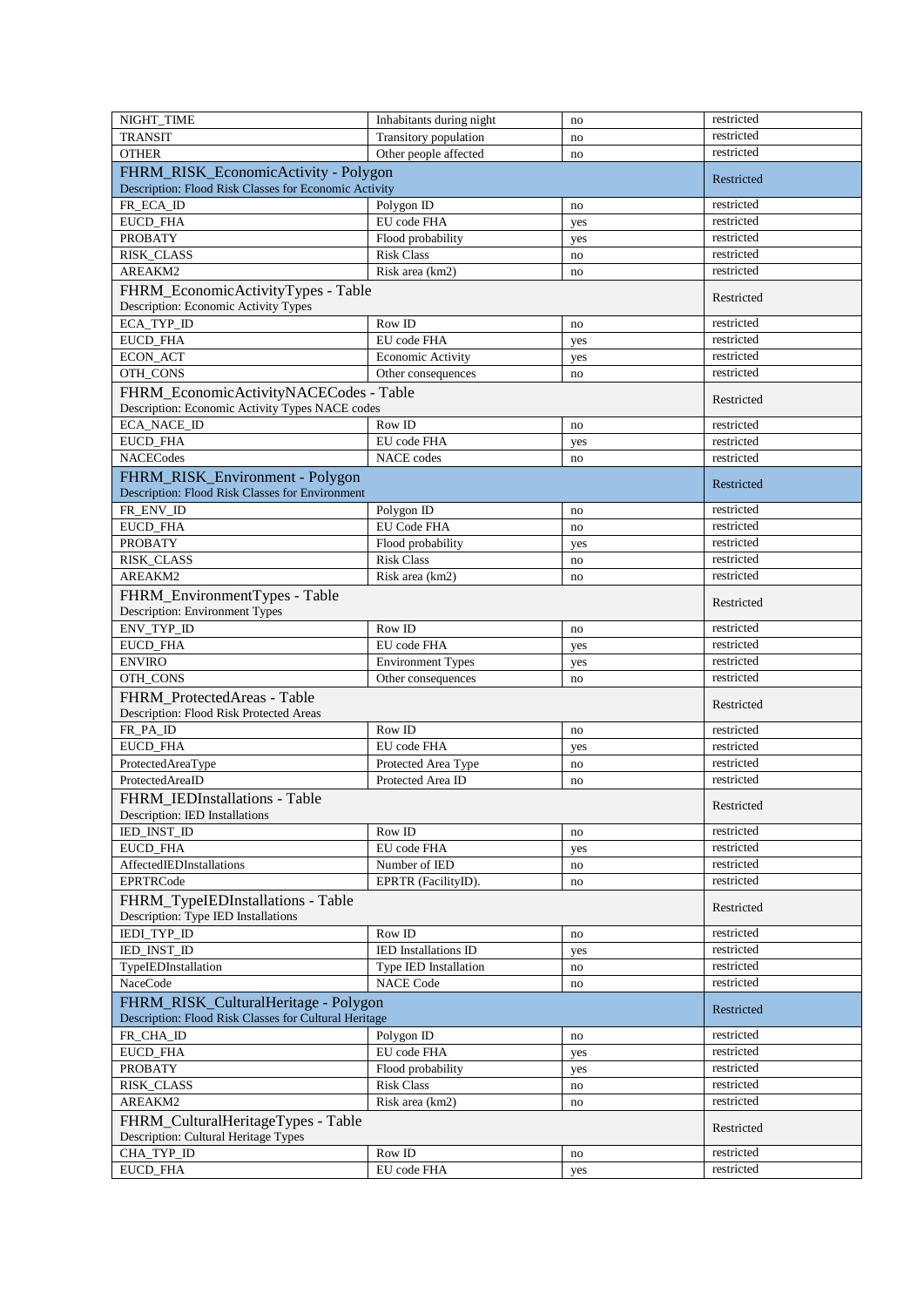| <b>TITT</b><br>பட<br>$\overline{\phantom{a}}$ | <b>vpes</b><br>Heritage<br>. . | $V\cap$<br>. . | $r_{\Omega}$<br>stricted<br>. |
|-----------------------------------------------|--------------------------------|----------------|-------------------------------|
| <b>ANC</b><br>$\sim$ $-$<br>I ۹⊾<br>◡<br>$-$  | consequences<br>Jthe:<br>.     | no             | r <sub>O</sub><br>strictec    |

## *II.2.5. Flood Risk Management Plan dataset*

| <b>Field</b>                                                                                                                                                                                                         | <b>Alias</b> name                  | <b>Mandatory</b> | <b>Accessibility</b>       |
|----------------------------------------------------------------------------------------------------------------------------------------------------------------------------------------------------------------------|------------------------------------|------------------|----------------------------|
| <b>FRMP</b> - Table                                                                                                                                                                                                  | Unclassified                       |                  |                            |
| Description: General information on FRMP development                                                                                                                                                                 |                                    |                  |                            |
| FRMP ID                                                                                                                                                                                                              | Row ID                             | no               | restricted<br>unclassified |
| C CD<br><b>EUUOMCode</b>                                                                                                                                                                                             | Country code<br>EU UOM Code        | yes              | unclassified               |
|                                                                                                                                                                                                                      |                                    | yes              |                            |
| CreationDate                                                                                                                                                                                                         | <b>Creation Date</b>               | yes              | unclassified               |
| Creator                                                                                                                                                                                                              | Creator                            | yes              | unclassified               |
| Description                                                                                                                                                                                                          | Description<br>Email               | yes              | unclassified               |
| Email                                                                                                                                                                                                                | Generated Bv                       | yes              | unclassified               |
| GeneratedBy                                                                                                                                                                                                          | Language Code                      | yes              | unclassified               |
| LanguageCode                                                                                                                                                                                                         |                                    | yes              | unclassified               |
| FRMP_SummaryReview - Table<br>Description: Summary Review                                                                                                                                                            |                                    |                  | Unclassified               |
| SumRew_ID                                                                                                                                                                                                            | Row ID                             | no               | restricted                 |
| FRMP_ID                                                                                                                                                                                                              | <b>FRMP ID</b>                     | yes              | unclassified               |
| SummaryChanges                                                                                                                                                                                                       | <b>Summary Changes</b>             | no               | unclassified               |
| SummaryFRMPProgress                                                                                                                                                                                                  | <b>Summary FRMP Progress</b>       | no               | unclassified               |
| SummaryAdditionalMeasures                                                                                                                                                                                            | <b>Summary Additional Measures</b> | no               | unclassified               |
| RISK_CLASS                                                                                                                                                                                                           | Risk class                         | no               | unclassified               |
| AREAKM2                                                                                                                                                                                                              | Risk area (km2)                    | no               | unclassified               |
| FRMP_Hyperlinks - Table<br>Description: Hyperlinks to FRMP documentation                                                                                                                                             |                                    |                  | Unclassified               |
| Hyperlink_ID                                                                                                                                                                                                         | Row ID                             | no               | restricted                 |
| FRMP_ID                                                                                                                                                                                                              | <b>FRMP ID</b>                     | no               | unclassified               |
| Hyperlink                                                                                                                                                                                                            | Hyperlink                          | yes              | unclassified               |
| DescriptionofHyperlink                                                                                                                                                                                               | Description of Hyperlink           | yes              | unclassified               |
| FRMP_SummaryOverall - Table<br>Description: Summary Overall relation table                                                                                                                                           |                                    |                  | Unclassified               |
| SumOver_ID                                                                                                                                                                                                           | Row ID                             |                  | restricted                 |
| FRMP_ID                                                                                                                                                                                                              | <b>FRMP ID</b>                     | yes              | unclassified               |
| SummaryProgress                                                                                                                                                                                                      | <b>Summary Progress</b>            | yes              | unclassified               |
|                                                                                                                                                                                                                      |                                    | yes              |                            |
| FRMP APSFRCodePlan - Table<br>Description: Areas of Potential Significant Flood Risk to which the FRMP applies                                                                                                       |                                    |                  | Unclassified               |
| APSFRCode_ID                                                                                                                                                                                                         | Row ID                             | yes              | restricted                 |
| SumOver ID                                                                                                                                                                                                           | Summary Overall ID                 | yes              | unclassified               |
| APSFRCode                                                                                                                                                                                                            | <b>APSFR Code</b>                  | yes              | unclassified               |
| FRMP_SummaryObjectives - Table<br>Description: Summary Objectives relation table                                                                                                                                     |                                    |                  | Unclassified               |
| SumObj_ID                                                                                                                                                                                                            | Row ID                             | no               | restricted                 |
| SumOver_ID                                                                                                                                                                                                           | Summary Overall ID                 | yes              | unclassified               |
| FRMP_SelectionMethodologyRef - Table<br>Description: Document(s) or link(s) to relevant documents detailing methodology relating to the selection and<br>prioritization of measures to achieve the stated objectives |                                    |                  | Restricted                 |
| SelectMethRef_ID                                                                                                                                                                                                     | Row ID                             | no               | restricted                 |
| SumObj_ID                                                                                                                                                                                                            | Summary Objectives ID              | yes              | restricted                 |
| Subject                                                                                                                                                                                                              | Subject                            | no               | restricted                 |
| DocumentName                                                                                                                                                                                                         | Document Name                      | no               | restricted                 |
| <b>Bookmark</b>                                                                                                                                                                                                      | <b>Bookmark</b>                    | no               | restricted                 |
| FileName                                                                                                                                                                                                             | File Name                          | no               | restricted                 |
| Hyperlink                                                                                                                                                                                                            | Hyperlink                          | no               | restricted                 |
| FRMP_ProcessMethodologyRef - Table<br>Description: Document(s) or link(s) to relevant documents detailing methodology relating to the process for                                                                    |                                    |                  | Restricted                 |
| ProcessMethRef ID                                                                                                                                                                                                    | Row ID                             | no               | restricted                 |
| SumObj_ID                                                                                                                                                                                                            | Summary Objectives ID              |                  | restricted                 |
| Subject                                                                                                                                                                                                              | Subject                            | yes<br>no        | restricted                 |
| DocumentName                                                                                                                                                                                                         | Document Name                      | no               | restricted                 |
| Bookmark                                                                                                                                                                                                             | <b>Bookmark</b>                    | no               | restricted                 |
| FileName                                                                                                                                                                                                             | File Name                          | no               | restricted                 |
|                                                                                                                                                                                                                      |                                    |                  |                            |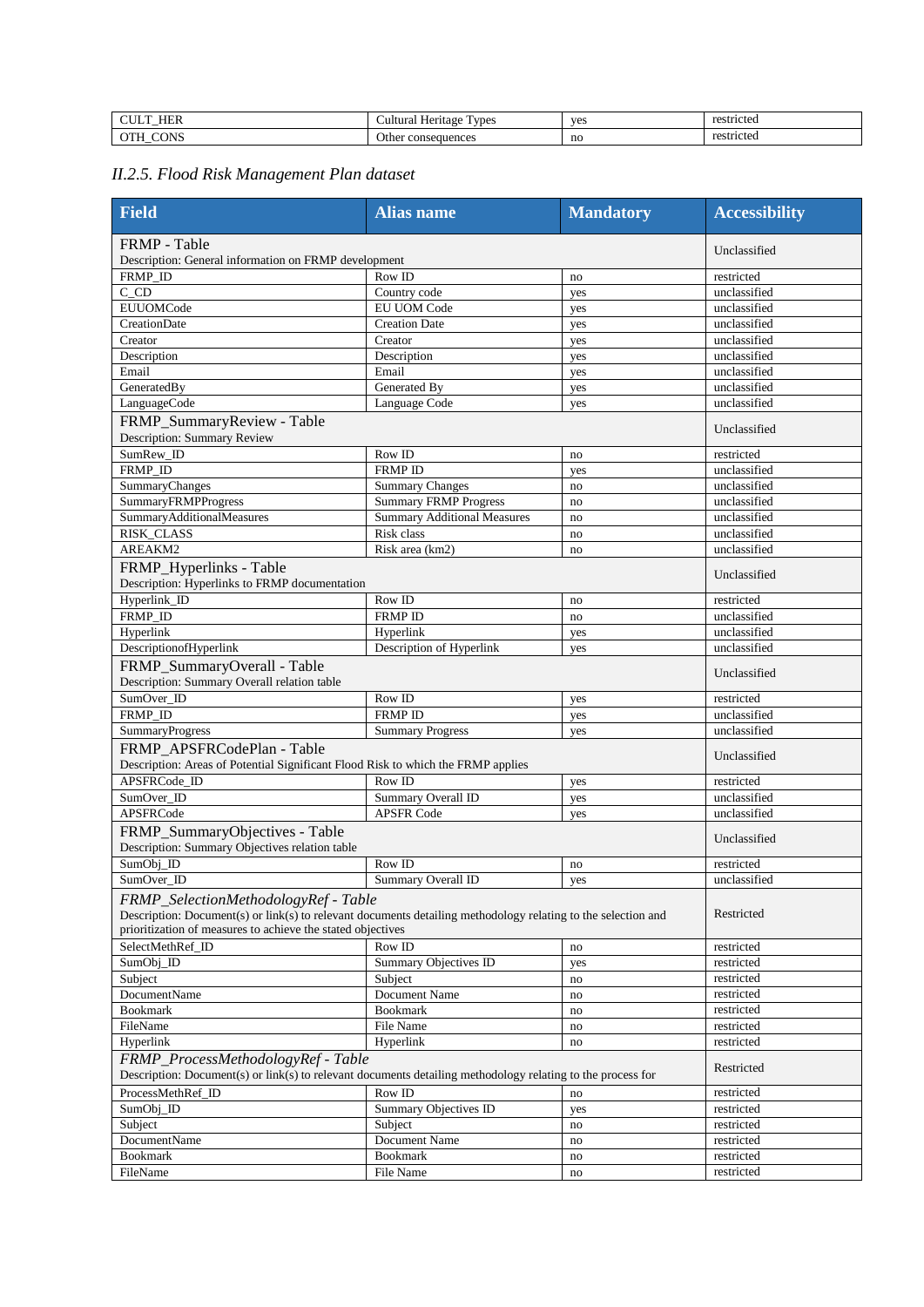| Hyperlink                                                                                                                                                                                                                                                                                                                                          | Hyperlink                       | no       | restricted                 |
|----------------------------------------------------------------------------------------------------------------------------------------------------------------------------------------------------------------------------------------------------------------------------------------------------------------------------------------------------|---------------------------------|----------|----------------------------|
| FRMP OverallObjectives - Table<br>Description: Overall Objectives - List of 'high level' strategic objectives reducing flood risk is a product of<br>reducing consequences and/or reducing the likelihood of flooding                                                                                                                              | Unclassified                    |          |                            |
| OverallObj ID                                                                                                                                                                                                                                                                                                                                      | Row ID                          | no       | restricted                 |
| SumObj_ID                                                                                                                                                                                                                                                                                                                                          | Summary Objectives ID           | yes      | unclassified               |
| IncreaseLevelPhysicalProtec                                                                                                                                                                                                                                                                                                                        | Increase Level Physical Protec  | no       | unclassified               |
| IncreaseResilienceReceptors                                                                                                                                                                                                                                                                                                                        | Increase resilience receptors   | no       | unclassified               |
| PracticePrevention                                                                                                                                                                                                                                                                                                                                 | Practice prevention             | no       | unclassified               |
| <b>IncreaseAwareness</b>                                                                                                                                                                                                                                                                                                                           | Increase awareness              | no       | unclassified               |
| ImproveEarlyWarning                                                                                                                                                                                                                                                                                                                                | Improve early warning           | no       | unclassified               |
| IncreasePreparedness                                                                                                                                                                                                                                                                                                                               | Increase preparedness           | no       | unclassified               |
| Other                                                                                                                                                                                                                                                                                                                                              | Other                           | no       | unclassified               |
| OverallObjectivesOther                                                                                                                                                                                                                                                                                                                             | Overall Objectives Other        | no       | unclassified               |
| FRMP_ObjectivesConsiderations - Table<br>Description: Objectives Considerations - Information on the key aspects that have been considered in coordination<br>of objectives within and between countries including the consideration of climate change                                                                                             |                                 |          | Restricted                 |
| ObjConsider_ID                                                                                                                                                                                                                                                                                                                                     | Row ID                          | no       | restricted                 |
| SumObj_ID                                                                                                                                                                                                                                                                                                                                          | Summary Objectives ID           | yes      | restricted                 |
| CoordBetweenRegions                                                                                                                                                                                                                                                                                                                                | Coord between regions           | no       | restricted                 |
| CoordinatedBetweenMS                                                                                                                                                                                                                                                                                                                               | Coordinated between countries   | no       | restricted                 |
| TransboundIncreaseFloodRisk                                                                                                                                                                                                                                                                                                                        | Transbound increase flood risk  | no       | restricted                 |
| ClimateChangeIntoAccount                                                                                                                                                                                                                                                                                                                           | Climate change into account     | no       | restricted                 |
| DiscussedBeforeEstablish                                                                                                                                                                                                                                                                                                                           | Discussed Before Establish      | no       | restricted                 |
| Other                                                                                                                                                                                                                                                                                                                                              | Other                           | no       | restricted                 |
| ObjectivesConsiderationsOther                                                                                                                                                                                                                                                                                                                      | Objectives Considerations Other | no       | restricted                 |
| FRMP_ObjConsiderationsRef - Table<br>Description: Document(s) or link(s) to relevant documents summarising key aspects of coordination across                                                                                                                                                                                                      |                                 |          | Restricted                 |
| ObjectivesConsRe_ID                                                                                                                                                                                                                                                                                                                                | Objectives Cons Ref ID          | no       | restricted                 |
| ObjConsider_ID                                                                                                                                                                                                                                                                                                                                     | Objectives Considerations ID    | yes      | restricted                 |
| Subject                                                                                                                                                                                                                                                                                                                                            | Subject                         | no       | restricted                 |
| DocumentName                                                                                                                                                                                                                                                                                                                                       | Document Name                   | no       | restricted                 |
| <b>Bookmark</b>                                                                                                                                                                                                                                                                                                                                    | <b>Bookmark</b>                 | no       | restricted                 |
| FileName                                                                                                                                                                                                                                                                                                                                           | File Name<br>Hyperlink          | no<br>no | restricted                 |
| Hyperlink<br>FRMP_MinAdverseConsequences - Table<br>Description: Minimize Adverse Consequences - Information on the specific focus of the objectives set to reduce the<br>effects of adverse consequences from floods                                                                                                                              | restricted<br>Restricted        |          |                            |
| MinAdvCon ID                                                                                                                                                                                                                                                                                                                                       | Row ID                          | no       | restricted                 |
| SumObj_ID                                                                                                                                                                                                                                                                                                                                          | Summary Objectives ID           | yes      | restricted                 |
| MinConsCulturalHeritage                                                                                                                                                                                                                                                                                                                            | Min Cons - cultural heritage    | no       | restricted                 |
| MinConsEconActivity                                                                                                                                                                                                                                                                                                                                | Min Cons - economic activity    | no       | restricted                 |
| MinConsHumanHealth                                                                                                                                                                                                                                                                                                                                 | Min Cons - human health         | no       | restricted                 |
| MinConsEnvironment                                                                                                                                                                                                                                                                                                                                 | Min Cons - environment          | no       | restricted                 |
| MinConsOther                                                                                                                                                                                                                                                                                                                                       | Min Cons - Other                | no       | restricted                 |
| MinAdvConsOther                                                                                                                                                                                                                                                                                                                                    | Min Consequences Other          | no       | restricted                 |
| FRMP_MinAdverseConseqRef - Table<br>Description: Document(s) or link(s) to relevant documents describing how the objectives relate to impacts on<br>human health, the environment, cultural heritage and economic activity in terms of nationally consistent indicators<br>to make them measurable (e.g. number of residential properties at risk) |                                 |          | Restricted                 |
| MinAdverseConsRef_ID                                                                                                                                                                                                                                                                                                                               | Row ID                          | no       | restricted                 |
| MinAdvCon_ID                                                                                                                                                                                                                                                                                                                                       | Min Adverse Cons ID             | yes      | restricted                 |
| Subject                                                                                                                                                                                                                                                                                                                                            | Cost                            | no       | restricted                 |
| <b>DocumentName</b>                                                                                                                                                                                                                                                                                                                                | Document Name                   | no       | restricted                 |
| <b>Bookmark</b>                                                                                                                                                                                                                                                                                                                                    | <b>Bookmark</b>                 | no       | restricted                 |
| FileName                                                                                                                                                                                                                                                                                                                                           | File Name                       | no       | restricted                 |
| Hyperlink<br>FRMP_SummaryFloodExtent - Table<br>Description: Summary Flood Extent relation table                                                                                                                                                                                                                                                   | Hyperlink                       | no       | restricted<br>Unclassified |
| SumFloodExt ID                                                                                                                                                                                                                                                                                                                                     | Row ID                          | no       | restricted                 |
| SumOver_ID                                                                                                                                                                                                                                                                                                                                         | Summary Overall ID              | yes      | unclassified               |
| FRMP_SummaryFloodAspects - Table<br>Description: Indication of aspects that have been taken into account in the flood risk management plans                                                                                                                                                                                                        |                                 |          | Unclassified               |
| SumFloodAsp_ID                                                                                                                                                                                                                                                                                                                                     | Row ID                          | no       | restricted                 |
| SumFloodExt_ID                                                                                                                                                                                                                                                                                                                                     | Summary Flood Extent ID         | yes      | unclassified               |
| FloodExtent                                                                                                                                                                                                                                                                                                                                        | Flood extent                    | no       | unclassified               |
|                                                                                                                                                                                                                                                                                                                                                    |                                 |          |                            |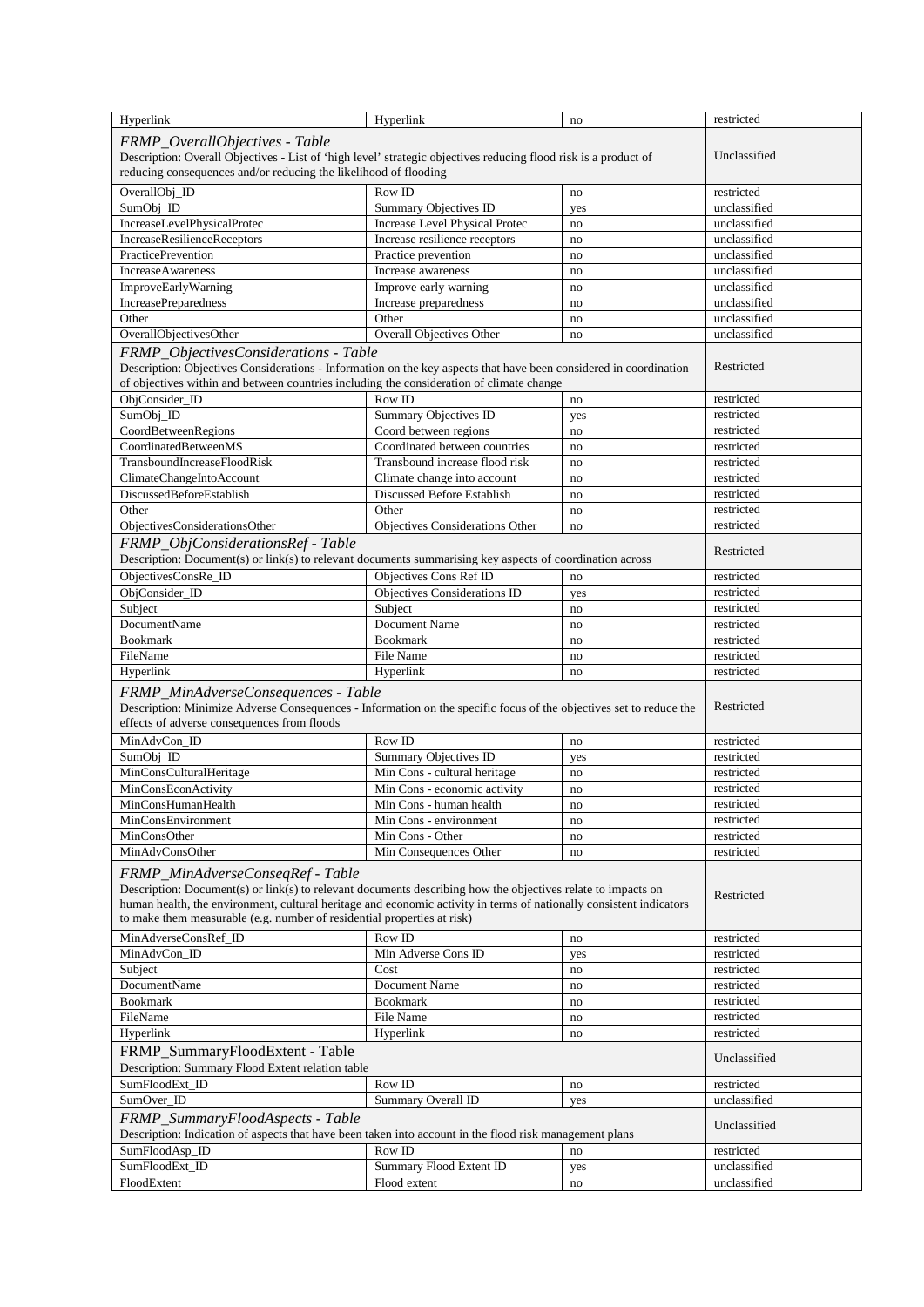| FloodConveyance                                                                                                    | Flood conveyance routes         | no        | unclassified |
|--------------------------------------------------------------------------------------------------------------------|---------------------------------|-----------|--------------|
| PotentialAreas                                                                                                     | <b>Potential Areas</b>          | no        | unclassified |
| Promotion                                                                                                          | Promotion                       | no        | unclassified |
| WaterRetention                                                                                                     | Improvement in water retention  | no        | unclassified |
| ControlledFlooding                                                                                                 | <b>Controlled Flooding</b>      | no        | unclassified |
| LandUse                                                                                                            | Land Use                        | no        | unclassified |
| SoilWaterManagement                                                                                                | Soil and water management       | no        | unclassified |
|                                                                                                                    |                                 |           |              |
| <b>NatureConservation</b>                                                                                          | Nature conservation             | no        | unclassified |
| SpatialPlanning                                                                                                    | Spatial planning                | no        | unclassified |
| Navigation                                                                                                         | Navigation and port infrast     | no        | unclassified |
| FRMP_SumFloodAspectsRef - Table                                                                                    |                                 |           |              |
| Description: Document(s) or link(s) to relevant documents referring to more detailed information relating to the   |                                 |           | Restricted   |
| SumFloodAspRef_ID                                                                                                  | Row ID                          | no        | restricted   |
|                                                                                                                    | Summary Flood Extent ID         |           |              |
| SumFloodExt_ID                                                                                                     |                                 | yes       | restricted   |
| Subject                                                                                                            | Subject                         | no        | restricted   |
| <b>DocumentName</b>                                                                                                | Document Name                   | no        | restricted   |
| <b>Bookmark</b>                                                                                                    | <b>Bookmark</b>                 | no        | restricted   |
| FileName                                                                                                           | File Name                       | no        | restricted   |
| Hyperlink                                                                                                          | Hyperlink                       | no        | restricted   |
|                                                                                                                    |                                 |           |              |
| FRMP_SummaryAspects - Table                                                                                        |                                 |           | Unclassified |
| Description: Indication of aspects that have been taken into account in developing the flood risk management plans |                                 |           |              |
| SumAspects_ID                                                                                                      | Row ID                          | no        | restricted   |
| SumOver_ID                                                                                                         | Summary Overall ID              | yes       | unclassified |
| <b>ConclusionsPFRA</b>                                                                                             | <b>Conclusions of PFRA</b>      | no        | unclassified |
| ConclusionsFRHM                                                                                                    | <b>Conclusions from FRHM</b>    | no        | unclassified |
| CostsBenefitsMeasures                                                                                              | Costs and benefits of measures  |           | unclassified |
|                                                                                                                    |                                 | no        |              |
| EnvironmentalObjectives                                                                                            | <b>Environmental Objectives</b> | no        | unclassified |
| DescriptionObjectives                                                                                              | Description of objectives       | no        | unclassified |
| SummaryMeasures                                                                                                    | <b>Summary Measures</b>         | no        | unclassified |
| <b>MeasuresPrevention</b>                                                                                          | <b>Measures Prevention</b>      | no        | unclassified |
| MeasuresProtection                                                                                                 | <b>Measures Protection</b>      | no        | unclassified |
| <b>MeasuresPreparedness</b>                                                                                        | <b>Measures Preparedness</b>    | no        | unclassified |
| MeasuresCharacteristics                                                                                            | <b>Measures Characteristics</b> |           | unclassified |
|                                                                                                                    |                                 | no        |              |
| CostBenefitTransnational                                                                                           | Cost Benefit ransnational       | no        | unclassified |
| DescriptionMonitored                                                                                               | <b>Description Monitored</b>    | no        | unclassified |
| PublicInformation                                                                                                  | Public Information              | no        | unclassified |
| <b>Description IRBDs</b>                                                                                           | <b>Description IRBDs</b>        | no        | unclassified |
| <b>DescriptionWFD</b>                                                                                              | <b>Description WFD</b>          | no        | unclassified |
| FRMP_AspectsIncludedRef - Table                                                                                    |                                 |           |              |
| Description: Document(s) or link(s) to relevant documents referring to how all aspects of flood risk management    |                                 |           | Restricted   |
|                                                                                                                    |                                 |           |              |
| (focusing on prevention, protection, preparedness, including flood forecasting and early warning systems) have     |                                 |           |              |
| AspIncRef_ID                                                                                                       | Row ID                          | no        | restricted   |
| SumAspects_ID                                                                                                      | Summary Aspects ID              | yes       | restricted   |
| Subject                                                                                                            | Subject                         | no        | restricted   |
| DocumentName                                                                                                       | Document Name                   | no        | restricted   |
| <b>Bookmark</b>                                                                                                    | <b>Bookmark</b>                 | no        | restricted   |
|                                                                                                                    |                                 |           |              |
| FileName                                                                                                           | File Name                       | no        | restricted   |
| Hyperlink                                                                                                          | Hyperlink                       | no        | restricted   |
| FRMP_SummaryClimateChange - Table                                                                                  |                                 |           | Unclassified |
| Description: Summary Climate Change                                                                                |                                 |           |              |
| SumClimaCh_ID                                                                                                      | Row ID                          | $\rm{no}$ | restricted   |
| SumOver_ID                                                                                                         | <b>Summary Overall ID</b>       |           | unclassified |
|                                                                                                                    |                                 | yes       |              |
| ClimateChangeImpacts                                                                                               | <b>Climate Change Impacts</b>   | yes       | unclassified |
| NoJustification                                                                                                    | No Justification                | no        | unclassified |
| FRMP_SumClimateChangeRef - Table                                                                                   |                                 |           |              |
| Description: A reference if Climate Change Impacts is set to 'Yes'                                                 |                                 |           | Restricted   |
| SumClimaChRef_ID                                                                                                   | Row ID                          | $\rm{no}$ | restricted   |
|                                                                                                                    |                                 |           |              |
| SumClimaCh_ID                                                                                                      | Summary Climate Change ID       | yes       | restricted   |
| Subject                                                                                                            | Subject                         | no        | restricted   |
| DocumentName                                                                                                       | Document Name                   | no        | restricted   |
| <b>Bookmark</b>                                                                                                    | <b>Bookmark</b>                 | no        | restricted   |
| FileName                                                                                                           | File Name                       | no        | restricted   |
| Hyperlink                                                                                                          | Hyperlink                       | no        | restricted   |
|                                                                                                                    |                                 |           |              |
| FRMP_SummaryConsultation - Table<br>Description: Summary Consultation relation table                               |                                 |           | Unclassified |
| SumConsult_ID                                                                                                      | Row ID                          | no        | restricted   |
| SumOver_ID                                                                                                         | Summary Overall ID              | yes       | unclassified |
|                                                                                                                    |                                 |           |              |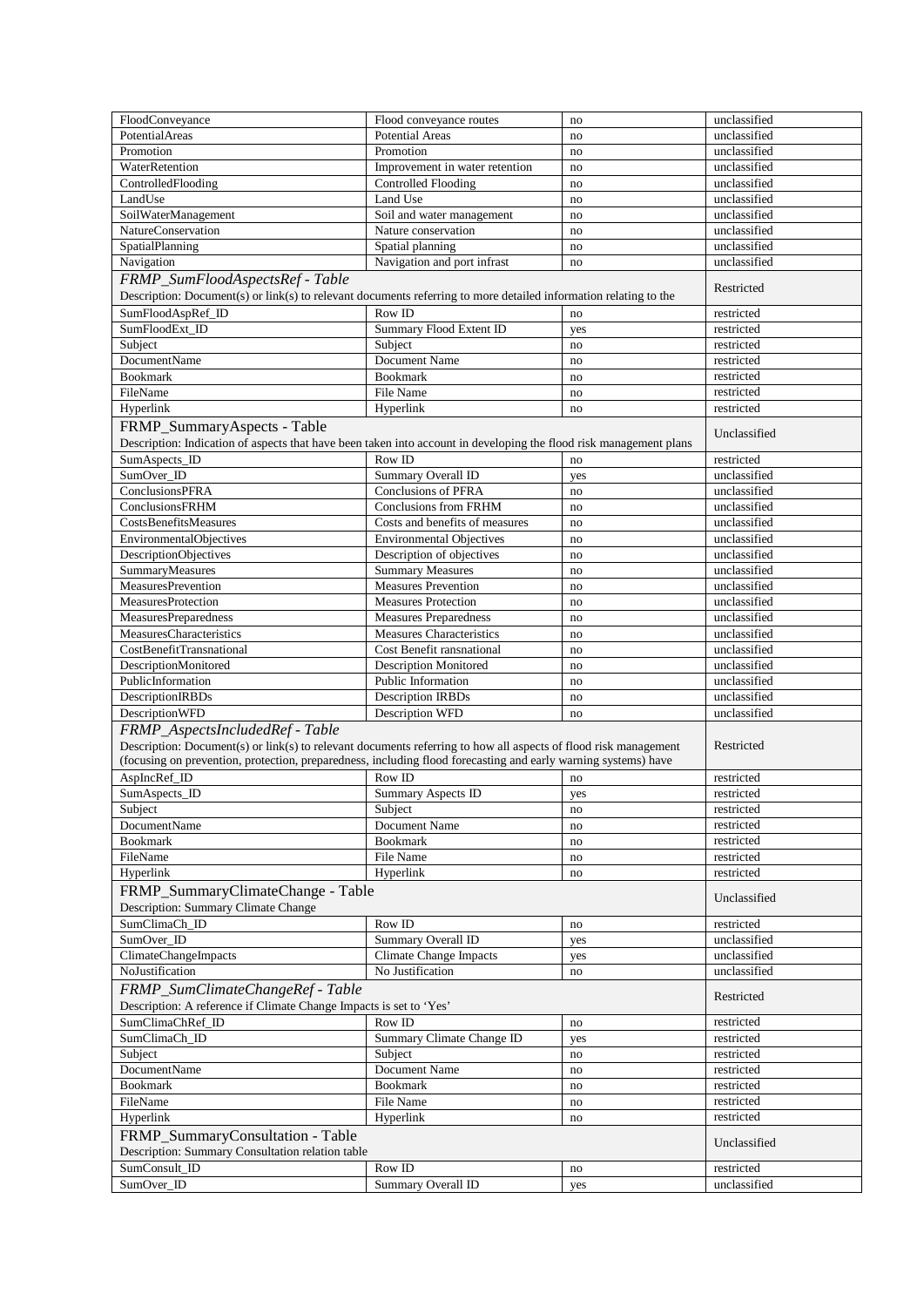| FRMP ConsStakeholdersInvolved - Table                                                                                                                  |                                                            |     | Unclassified |
|--------------------------------------------------------------------------------------------------------------------------------------------------------|------------------------------------------------------------|-----|--------------|
| Description: Information on groups of stakeholders who have been actively involved in the development of the                                           |                                                            |     |              |
| ConSthInv ID                                                                                                                                           | Row ID                                                     | no  | restricted   |
| SumConsult ID                                                                                                                                          | <b>Summary Consultation ID</b>                             | yes | unclassified |
| <b>CivilProtectionAuthorities</b>                                                                                                                      | <b>Civil Protection Authorities</b>                        | no  | unclassified |
| FloodWarningDefenceAuth                                                                                                                                | Flood Warning/Defence Auth                                 | no  | unclassified |
| <b>DrainageAuthorities</b>                                                                                                                             | <b>Drainage Authorities</b>                                | no  | unclassified |
| EmergencyServices                                                                                                                                      | Emergency services                                         | no  | unclassified |
| WaterSupplyAndSanitation                                                                                                                               | Water supply and sanitation                                | no  | unclassified |
| <b>AgricultureFarmers</b>                                                                                                                              | Agriculture/farmers                                        | no  | unclassified |
| EnergyHydropower                                                                                                                                       | Energy/hydropower                                          | no  | unclassified |
| <b>NavigationPorts</b>                                                                                                                                 | Navigation/ports                                           | no  | unclassified |
| Fisheries Aquaculture                                                                                                                                  | Fisheries/aquaculture                                      | no  | unclassified |
| Industry                                                                                                                                               | Industry                                                   | no  | unclassified |
| NGOsNatureProtection                                                                                                                                   | NGO's /nature protection                                   | no  | unclassified |
| ConsumerGroups                                                                                                                                         | <b>Consumer Groups</b>                                     | no  | unclassified |
| LocalRegionalAuthorities                                                                                                                               | Local/Regional authorities                                 | no  | unclassified |
| AcademiaResearchInstitutions                                                                                                                           | Academia/Research Institutions                             | no  | unclassified |
| Other                                                                                                                                                  | Other                                                      | no  | unclassified |
| ConsStakeholdInvOther                                                                                                                                  | Cons Stakehold Inv Other                                   | no  | unclassified |
| FRMP_ConsStakeholdInvolvedMech - Table                                                                                                                 |                                                            |     |              |
| Description: Information on mechanisms used to encourage the active involvement of stakeholders                                                        |                                                            |     | Restricted   |
| ConSthInvMech_ID                                                                                                                                       | Row ID                                                     | no  | restricted   |
| SumConsult ID                                                                                                                                          | <b>Summary Consultation ID</b>                             | yes | restricted   |
| ProvisionIinformation                                                                                                                                  | Provision of information                                   | no  | restricted   |
| EstabAdvisoryGroups                                                                                                                                    | Establishment advisory groups                              | no  | restricted   |
| StakeholderInvolvement                                                                                                                                 | Stakeholder involvement                                    | no  | restricted   |
| <b>FormationAlliances</b>                                                                                                                              | Formation of alliances                                     | no  | restricted   |
| DiscussionDialogue                                                                                                                                     | Discussion and dialogue                                    | no  | restricted   |
| Other                                                                                                                                                  | Other                                                      | no  | restricted   |
| ConsStakInvoMechOther                                                                                                                                  | Description Other Mechanisms                               | no  | restricted   |
| FRMP_ImpactPublicParticipation - Table                                                                                                                 |                                                            |     |              |
| Description: Indication of the impact of public participation on the final outcome of the plans                                                        |                                                            |     | Restricted   |
| ImpPubPart_ID                                                                                                                                          | Row ID                                                     |     | restricted   |
| SumConsult_ID                                                                                                                                          | Summary Consultation ID                                    | no  | restricted   |
| ChangeSelectionMeasures                                                                                                                                | Changes selection measures                                 | yes | restricted   |
| AdjustmenSpecificMeasures                                                                                                                              | AdjustmenSpecificMeasures                                  | no  | restricted   |
| AdditionNewInformation                                                                                                                                 | AdditionNewInformation                                     | no  | restricted   |
| ChangesMethodology                                                                                                                                     |                                                            | no  | restricted   |
| CommitmentFurtherResearch                                                                                                                              | Changes methodology used<br>Commitment to further research | no  | restricted   |
| <b>CommitmentActionNextRBMP</b>                                                                                                                        | <b>Commitment Action Next RBMP</b>                         | no  | restricted   |
| OtherOutcome                                                                                                                                           | Other outcome                                              | no  | restricted   |
| ImpactPublicParticipOther                                                                                                                              | Public Participation Other                                 | no  |              |
|                                                                                                                                                        |                                                            | no  | restricted   |
| FRMP_StakeholderConsultationRef - Table<br>Description: Document(s) or link(s) to relevant documentation on public information and consultation and on |                                                            |     | Restricted   |
|                                                                                                                                                        |                                                            |     |              |
| StakConsRef ID                                                                                                                                         | Row ID                                                     | no  | restricted   |
| SumConsult_ID                                                                                                                                          | Summary Consultation ID                                    | yes | restricted   |
| Subject                                                                                                                                                | Subject                                                    | no  | restricted   |
| DocumentName                                                                                                                                           | Document Name                                              | no  | restricted   |
| <b>Bookmark</b>                                                                                                                                        | <b>Bookmark</b>                                            | no  | restricted   |
| FileName                                                                                                                                               | File Name                                                  | no  | restricted   |
| Hyperlink                                                                                                                                              | Hyperlink                                                  | no  | restricted   |
| FRMP PublicConsultationsMech - Table                                                                                                                   |                                                            |     | Restricted   |
| Description: Information on mechanism(s) used for informing public and interested parties about the consultation                                       |                                                            |     |              |
| PubConsMech ID                                                                                                                                         | Row ID                                                     | no  | restricted   |
| SumConsult_ID                                                                                                                                          | Summary Consultation ID                                    | yes | restricted   |
| Media                                                                                                                                                  | Media                                                      | no  | restricted   |
| Internet                                                                                                                                               | Internet                                                   | no  | restricted   |
| SocialNetworkSites                                                                                                                                     | Social networking sites                                    | no  | restricted   |
| PrintedMaterial                                                                                                                                        | Printed material                                           | no  | restricted   |
| DirectMailing                                                                                                                                          | Direct mailing                                             | no  | restricted   |
| InvitationsStakeholders                                                                                                                                | Invitations to stakeholders                                | no  | restricted   |
| LocalAuthorities                                                                                                                                       | <b>Local Authorities</b>                                   | no  | restricted   |
| MeetingsLocalPopulation                                                                                                                                | Meetings Local Population                                  | no  | restricted   |
| WrittenConsultation                                                                                                                                    | Written consultation                                       | no  | restricted   |
| Other                                                                                                                                                  | Other                                                      | no  | restricted   |
| PublicConsMechOther                                                                                                                                    | Min Consequences Other                                     | no  | restricted   |
|                                                                                                                                                        |                                                            |     |              |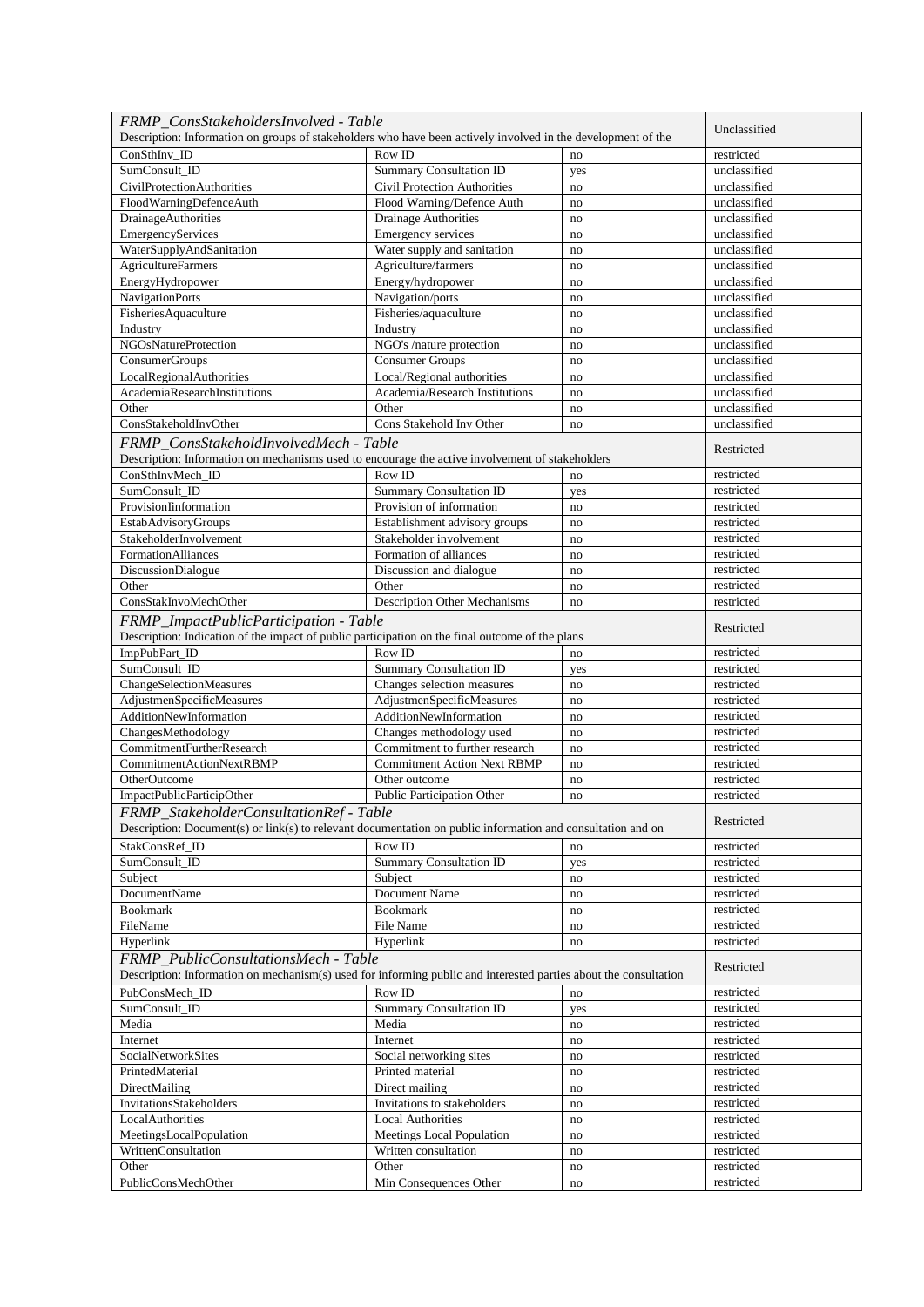| FRMP_SummaryCoordination - Table                                                                                                               |                                       |           | Unclassified             |
|------------------------------------------------------------------------------------------------------------------------------------------------|---------------------------------------|-----------|--------------------------|
| Description: Indication of the level of local, national or international coordination                                                          |                                       |           |                          |
| SumCoord ID                                                                                                                                    | Row ID                                | no        | restricted               |
| SumOver ID                                                                                                                                     | Summary Overall ID                    | yes       | unclassified             |
| CoordinationMemberState                                                                                                                        | <b>Coordination FASRB countries</b>   | no        | unclassified             |
| CoordinationNeighbouring                                                                                                                       | Coordination Neighbouring             | no        | unclassified             |
| SolidarityPrinciple                                                                                                                            | Solidarity Principle                  | no        | unclassified             |
| NotInternational                                                                                                                               | Not International                     | no        | unclassified             |
| NoCoordination                                                                                                                                 | No Coordination                       | no        | unclassified             |
| NoCoordinationDescription                                                                                                                      | No Coordination Description           | no        | unclassified             |
| FRMP SumCoordinationRef - Table                                                                                                                |                                       |           | Restricted               |
| Description: References if local, national or international coordination exist                                                                 |                                       |           |                          |
| SumCoordRef ID                                                                                                                                 | Row ID                                | no        | restricted               |
| SumCoord_ID                                                                                                                                    | Summary Coordination ID               | yes       | restricted               |
| Subject                                                                                                                                        | Subject                               | no        | restricted               |
| DocumentName                                                                                                                                   | Document Name                         | no        | restricted               |
| <b>Bookmark</b>                                                                                                                                | <b>Bookmark</b>                       | no        | restricted               |
| FileName                                                                                                                                       | File Name                             | no        | restricted               |
| Hyperlink                                                                                                                                      | Hyperlink                             | no        | restricted               |
| FRMP_SummaryCostBenefit - Table<br>Description: Summary Cost Benefit                                                                           |                                       |           | Unclassified             |
| SumCostBft_ID                                                                                                                                  | Row ID                                | no        | restricted               |
| SumOver_ID                                                                                                                                     | Summary Overall ID                    | yes       | unclassified             |
| <b>CostBenefitTransMeasures</b>                                                                                                                | <b>Cost Benefit Transnat Measures</b> | no        | unclassified             |
| FRMP_SummaryCostBenefitRef - Table                                                                                                             |                                       |           |                          |
| Description: Reference if Cost Benefit TransnationalMeasures is set to 'Yes'                                                                   |                                       |           | Restricted               |
| SumCostBftRef_ID                                                                                                                               | Row ID                                | no        | restricted               |
| SumCostBft_ID                                                                                                                                  | Summary Cost Benefit ID               | yes       | restricted               |
| Subject                                                                                                                                        | Subject                               | no        | restricted               |
| <b>DocumentName</b>                                                                                                                            | Document Name                         | no        | restricted               |
| <b>Bookmark</b>                                                                                                                                | <b>Bookmark</b>                       | no        | restricted               |
| FileName                                                                                                                                       | File Name                             | no        | restricted               |
|                                                                                                                                                |                                       |           |                          |
| Hyperlink                                                                                                                                      | Hyperlink                             | no        | restricted               |
|                                                                                                                                                |                                       |           |                          |
| FRMP_SummaryDevelopment - Table<br>Description: Indication on how the development of the FRMP has been coordinated with the development of the |                                       |           | Unclassified             |
|                                                                                                                                                | Row ID                                | no        | restricted               |
| SumDevelop_ID<br>SumOver_ID                                                                                                                    |                                       |           | unclassified             |
|                                                                                                                                                | Summary Overall ID<br>Integration     | yes<br>no | unclassified             |
| Integration<br><b>JointConsultation</b>                                                                                                        | Joint consultation                    | no        | unclassified             |
|                                                                                                                                                | Coordination FRMP and RBMP            | no        | unclassified             |
| CoordinationFRMP_RBMP<br>FDObjectives                                                                                                          | FD Objectives                         | no        | unclassified             |
| CoordinationEnvObjectives                                                                                                                      | Coordination Env Objectives           | no        | unclassified             |
| DroughtMeasures                                                                                                                                | <b>Drought Measures</b>               | no        | unclassified             |
| NaturalWaterRetention                                                                                                                          | <b>Natural Water Retention</b>        | no        | unclassified             |
| PermittingFloodRisk                                                                                                                            | Permitting Flood Risk                 | no        | unclassified             |
| CompliantApplication                                                                                                                           | <b>Compliant Application</b>          | no        | unclassified             |
| StructuralMeasures                                                                                                                             | <b>StructuralMeasures</b>             | no        | unclassified             |
| SustainableDrainage                                                                                                                            | Sustainable Drainage                  | no        | unclassified             |
| Other                                                                                                                                          | Other                                 | no        | unclassified             |
| CoordFRMPandRBMPOther                                                                                                                          | Coord FRMP and RBMP Other             | no        | unclassified             |
| FRMP_SummaryCostBenefitRef - Table                                                                                                             |                                       |           | Restricted               |
| Description: Reference if Cost Benefit TransnationalMeasures is set to 'Yes'                                                                   |                                       |           |                          |
| SumCostBftRef_ID                                                                                                                               | Row ID                                | no        | restricted               |
| SumCostBft_ID                                                                                                                                  | Summary Cost Benefit ID               | yes       | restricted               |
| Subject                                                                                                                                        | Subject                               | no        | restricted               |
| DocumentName                                                                                                                                   | Document Name                         | no        | restricted               |
| <b>Bookmark</b>                                                                                                                                | <b>Bookmark</b>                       | no        | restricted               |
| FileName                                                                                                                                       | File Name                             | no        | restricted               |
| Hyperlink                                                                                                                                      | Hyperlink                             | no        | restricted               |
| FRMP_Measures - Table<br><b>Description: Measures</b>                                                                                          |                                       |           | Unclassified             |
| Measures_ID                                                                                                                                    | Row ID                                | no        | restricted               |
| FRMP_ID<br><b>WFDMeasureCode</b>                                                                                                               | Row ID<br>Row ID                      | no        | restricted<br>restricted |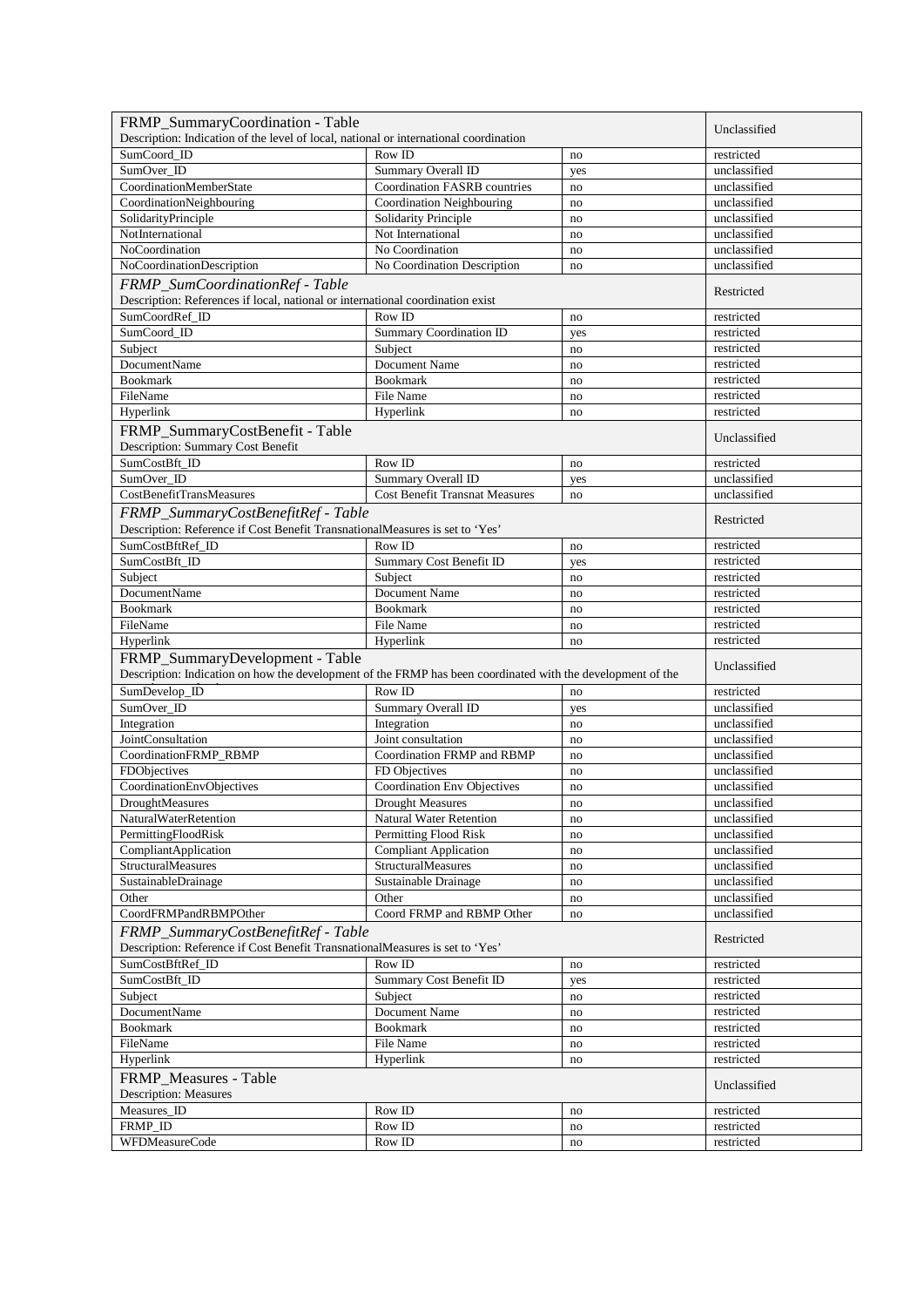| FRMP_MeasureCodes - Table                                                                                                                   |                                    |          |                          |
|---------------------------------------------------------------------------------------------------------------------------------------------|------------------------------------|----------|--------------------------|
| <b>Description: Measure Codes</b>                                                                                                           |                                    |          | Unclassified             |
| MeasCode ID                                                                                                                                 | Row ID                             | no       | restricted               |
| Measures ID                                                                                                                                 | Measures_ID                        | yes      | unclassified             |
| MeasureCode                                                                                                                                 | Measure Code                       | yes      | unclassified             |
| MeasureName                                                                                                                                 | Measure Name                       | yes      | unclassified             |
| MeasureAspect                                                                                                                               | Measure Aspect                     | yes      | unclassified             |
| MeasureLocation                                                                                                                             | Measure Location                   | yes      | unclassified             |
| MeasureDescription                                                                                                                          | <b>Measure Description</b>         | yes      | unclassified             |
| MeasuresOtherDescription                                                                                                                    | <b>Measures Other Description</b>  | no       | restricted               |
| GeographicCoverage                                                                                                                          | Geographic Coverage                | no       | restricted               |
| MeasureType                                                                                                                                 | Measure Type                       | yes      | restricted               |
| Objectives                                                                                                                                  | Objectives                         | no       | restricted               |
| Cost                                                                                                                                        | Cost                               | no       | restricted               |
| OtherCommunityAct                                                                                                                           | Other Community Act                | no       | restricted               |
| CategoryofPriority                                                                                                                          | Category of Priority               | no       | restricted               |
| Timetable                                                                                                                                   | Timetable                          | no       | restricted               |
| FRMP_CostExplanationRef - Table                                                                                                             |                                    |          |                          |
| Description: Document(s) or link(s) to relevant documentation explaining what is included in the cost calculation                           |                                    |          | Restricted               |
| CostExplRef_ID                                                                                                                              | Row ID                             | no       | restricted               |
| MeasCode_ID                                                                                                                                 | Measure Code ID                    | no       | restricted               |
| Subject                                                                                                                                     | Subject                            | no       | restricted               |
| <b>DocumentName</b>                                                                                                                         | Document Name                      | no       | restricted               |
| <b>Bookmark</b>                                                                                                                             | <b>Bookmark</b>                    | no       | restricted               |
| FileName                                                                                                                                    | File Name                          | no       | restricted               |
| Hyperlink                                                                                                                                   | Hyperlink                          | no       | restricted               |
| FRMP_MeasureRespAuth - Table                                                                                                                |                                    |          |                          |
| Description: Authority responsible for measure implementation                                                                               |                                    |          | Restricted               |
| RespAuth_ID                                                                                                                                 | Row ID                             | no       | restricted               |
| MeasCode ID                                                                                                                                 | Measure Code ID                    |          | restricted               |
| LevelofResponsibility                                                                                                                       | Level of Responsibility            | no<br>no | restricted               |
| NameResponsibleAuthority                                                                                                                    | Name Responsible Authority         | no       | restricted               |
|                                                                                                                                             |                                    |          |                          |
| FRMP_MeasureProgress - Table<br>Description: Indication of progress made with implementation of measures                                    |                                    |          | Restricted               |
| MeasImpProg_ID                                                                                                                              | Row ID                             | yes      | restricted               |
| MeasCode_ID                                                                                                                                 | Measure Code ID                    | yes      | restricted               |
| Progress                                                                                                                                    | Progress                           | yes      | restricted               |
| ProgressDescription                                                                                                                         | Progress Description               | yes      | restricted               |
| ProgressDate                                                                                                                                | Progress Date                      | yes      | restricted               |
| FRMP_MeasProgressRef - Table<br>Description: References/links to relevant documentation explaining progress with implementation of measures |                                    |          | Restricted               |
| ProgressRef_ID                                                                                                                              | Row ID                             |          | restricted               |
|                                                                                                                                             |                                    | no       |                          |
| MeasImpProg_ID                                                                                                                              | Measure Imp Progress ID<br>Subject | no       | restricted               |
| Subject<br>DocumentName                                                                                                                     | Document Name                      | no       | restricted<br>restricted |
|                                                                                                                                             |                                    | no       |                          |
| <b>Bookmark</b>                                                                                                                             | <b>Bookmark</b>                    | no       | restricted<br>restricted |
| FileName                                                                                                                                    | File Name                          | no       |                          |
| Hyperlink                                                                                                                                   | Hyperlink                          | no       | restricted               |
| FRMP_Measures_APSFR - Table                                                                                                                 |                                    |          | Unclassified             |
| Description: Relation table (many to many) APSFR to Measures<br>APSFRCodeMeasures ID                                                        | Row ID                             |          |                          |
|                                                                                                                                             |                                    | yes      | restricted               |
| MeasCode_ID                                                                                                                                 | Measure Code ID                    | yes      | unclassified             |
| <b>EUCD APSFR</b>                                                                                                                           | <b>EU APSFR Code</b>               | yes      | unclassified             |

*II.2.6. Flood protection structures dataset*

| <b>Field</b>                                                                             | Alias name                             | <b>Mandatory</b> | <b>Accessibility</b> |
|------------------------------------------------------------------------------------------|----------------------------------------|------------------|----------------------|
| FPR_LongWatStruc_1 - Line<br>Description: Flood protection longitudinal water structure  |                                        |                  | Unclassified         |
| LWS L ID                                                                                 | Line ID                                | no               | restricted           |
| LWS ID                                                                                   | Longitudinal Water Structure ID        | yes              | unclassified         |
| <b>EUCD LWS</b>                                                                          | <b>EU Longitudinal Water Structure</b> | yes              | unclassified         |
| FPR Long Wat Struc - Table<br>Description: Flood protection longitudinal water structure |                                        |                  | Unclassified         |
| LWS ID                                                                                   | Longitudinal Water Structure ID        | yes              | restricted           |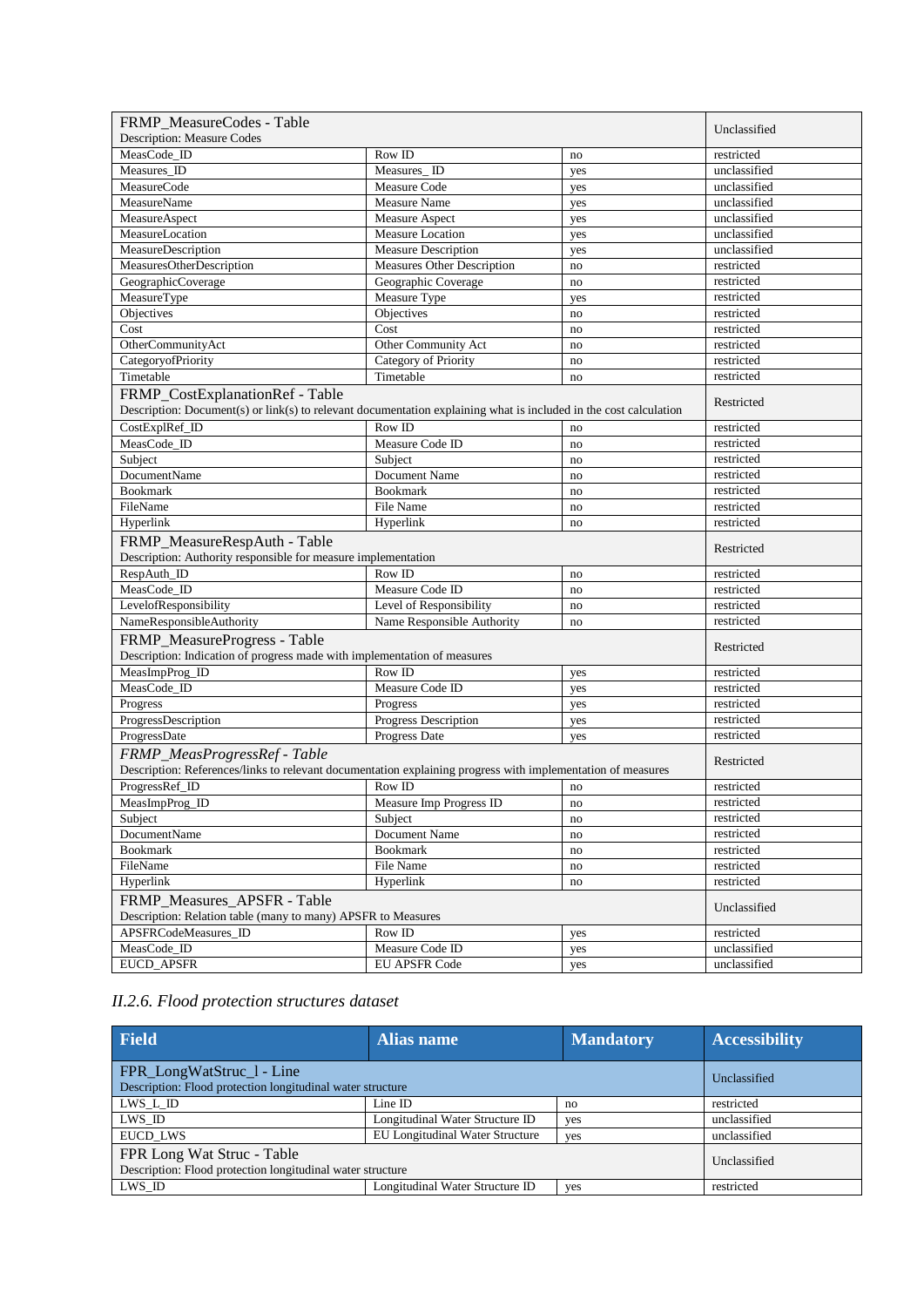| <b>EUCD_LWS</b>                                                                 | EU Longitudinal Structure Code                     | yes        | unclassified               |
|---------------------------------------------------------------------------------|----------------------------------------------------|------------|----------------------------|
| MSCD_LWS                                                                        | National Longitudinal Structure<br>Code            | yes        | unclassified               |
| <b>NAME</b>                                                                     | Water structure name                               | no         | unclassified               |
| <b>EUCD RIV</b>                                                                 | <b>EU River Code</b>                               | no         | unclassified               |
| <b>EUCD LAKE</b>                                                                | EU Lake Code                                       | no         | unclassified               |
| <b>SW NAME</b>                                                                  | Name of SW Water                                   | yes        | unclassified               |
| <b>COAST</b>                                                                    | River bank - Coast                                 | no         | unclassified               |
| MARK_START                                                                      | Mileage marker start (km)                          | no         | unclassified               |
| MARK_END                                                                        | Mileage marker end (km)                            | no         | unclassified               |
| <b>LENGHT</b>                                                                   | Lenght                                             | yes        | unclassified               |
| ALT CR UP                                                                       | Crown Altitude Upstream (m)                        | no         | restricted                 |
| ALT_CR_DO                                                                       | Crown altitude downstream (m)                      | no         | restricted                 |
| WIDTH_CR                                                                        | Crown wight (m)                                    | no         | restricted                 |
| SLOPE_RIV                                                                       | Riverside slope (%)                                | no         | restricted                 |
| SLOPE_LAND                                                                      | Landside slope (%)<br>Relevant flow value $(m3/s)$ | no         | restricted                 |
| FLOW_VALUE                                                                      |                                                    | no         | restricted                 |
| H_OVER_WAT<br>AV HEIGHT                                                         | Hight above water level (m)<br>Average height (m)  | no         | restricted                 |
| AV WIDTH                                                                        | Average width (m)                                  | no<br>no   | restricted<br>restricted   |
| YEAR_BUILD                                                                      | Year of construction                               | no         | restricted                 |
| YEAR RECON                                                                      | Year of last reconstruction                        | no         | restricted                 |
| FPR Trans Wat Struc - Point                                                     |                                                    |            |                            |
| Description: Flood protection transversal water structure represented as points |                                                    |            | Unclassified               |
| TWS_PT_ID                                                                       | Point ID                                           | no         | restricted                 |
| TWS ID                                                                          | Transversal Water Structure ID                     |            | unclassified               |
| <b>EUCD TWS</b>                                                                 | <b>EU TWS Code</b>                                 | yes<br>yes | unclassified               |
|                                                                                 |                                                    |            |                            |
| FPR Trans Wat Struc - Table                                                     |                                                    |            | Unclassified               |
| Description: Flood protection transversal water structure                       |                                                    |            |                            |
| TWS_ID<br><b>EUCD_TWS</b>                                                       | Water Structure ID<br><b>EU TWS Code</b>           | yes        | restricted<br>unclassified |
| MSCD_TWS                                                                        | National TWS Code                                  | yes        | unclassified               |
| <b>NAME</b>                                                                     | Name                                               | yes        | unclassified               |
| <b>LOCATION</b>                                                                 | Location                                           | yes<br>no  | unclassified               |
| Z                                                                               | Altitude (m)                                       | no         | restricted                 |
| TWS_TYPE                                                                        | Water structure type                               | yes        | unclassified               |
| YEAR_BUILD                                                                      | Year of construction                               | no         | restricted                 |
| YEAR RECON                                                                      | Year of last reconstruction                        | no         | restricted                 |
| FPR Dam - Table                                                                 |                                                    |            |                            |
| Description: Flood protection dams                                              |                                                    |            | Unclassified               |
| DAM_ID                                                                          | Dam ID                                             | no         | restricted                 |
| TWS_ID                                                                          | Transversal Water Structure ID                     | no         | unclassified               |
| <b>EUCD_TWS</b>                                                                 | <b>EU TWS Code</b>                                 | yes        | unclassified               |
| DAM TYPE                                                                        | Dam type                                           | no         | unclassified               |
| DAM_CREST_ELEV                                                                  | Dam crest elevation (masl)                         | no         | restricted                 |
| TOP DAM LEN                                                                     | Top of dam length (m)                              | no         | restricted                 |
| MAX_HEAD                                                                        | Maximum head $(m)$                                 | no         | restricted                 |
| RATED_HEAD                                                                      | Rated head (m)                                     | no         | restricted                 |
| MIN_HEAD                                                                        | Minimum head (m)                                   | no         | restricted                 |
| OUTLETS_NO                                                                      | Number of outlets                                  | no         | restricted                 |
| OUT_INV_ELEV                                                                    | Outlet invert elevation (masl)                     | no         | restricted                 |
| OUTLET_DIM                                                                      | Outlet dimensions $(L/H)$ (m/m)                    | no         | restricted                 |
| SPILLWAY_NO                                                                     | Number of spillways                                | no         | restricted                 |
| SPILL_INV_ELEV                                                                  | Spillway invert elevation (masl)                   | no         | restricted                 |
| SPILLWAY_DIM                                                                    | Spillway dimensions (L/H) (m/m)                    | no         | restricted                 |
| TURBINE_TYPE                                                                    | Turbine type                                       | no         | restricted                 |
| <b>INST_DISCHARGE</b>                                                           | Installed discharge (m3/s)                         | no         | restricted                 |
| <b>INST_POWER</b>                                                               | Installed discharge (m3/s)                         | $\rm{no}$  | restricted                 |
| ANN_PRODUCT                                                                     | Installed discharge $(m3/s)$                       | no         | restricted                 |
| MANAGED_BY                                                                      | Managed by                                         | no         | restricted                 |
| FPR_Overflow - Table<br>Description: Flood protection water overflows           |                                                    |            | Unclassified               |
| OVERFL_ID                                                                       | Row ID                                             | no         | restricted                 |
| TWS_ID                                                                          | Transversal Water Structure ID                     | yes        | unclassified               |
| EUCD_TWS                                                                        | <b>EU TWS Code</b>                                 | yes        | unclassified               |
| OVERFL_TYP                                                                      | Overflow type                                      | yes        | unclassified               |
| ALT_OF_CR                                                                       | Altitude of overflow crown (m)                     | no         | restricted                 |
|                                                                                 |                                                    |            |                            |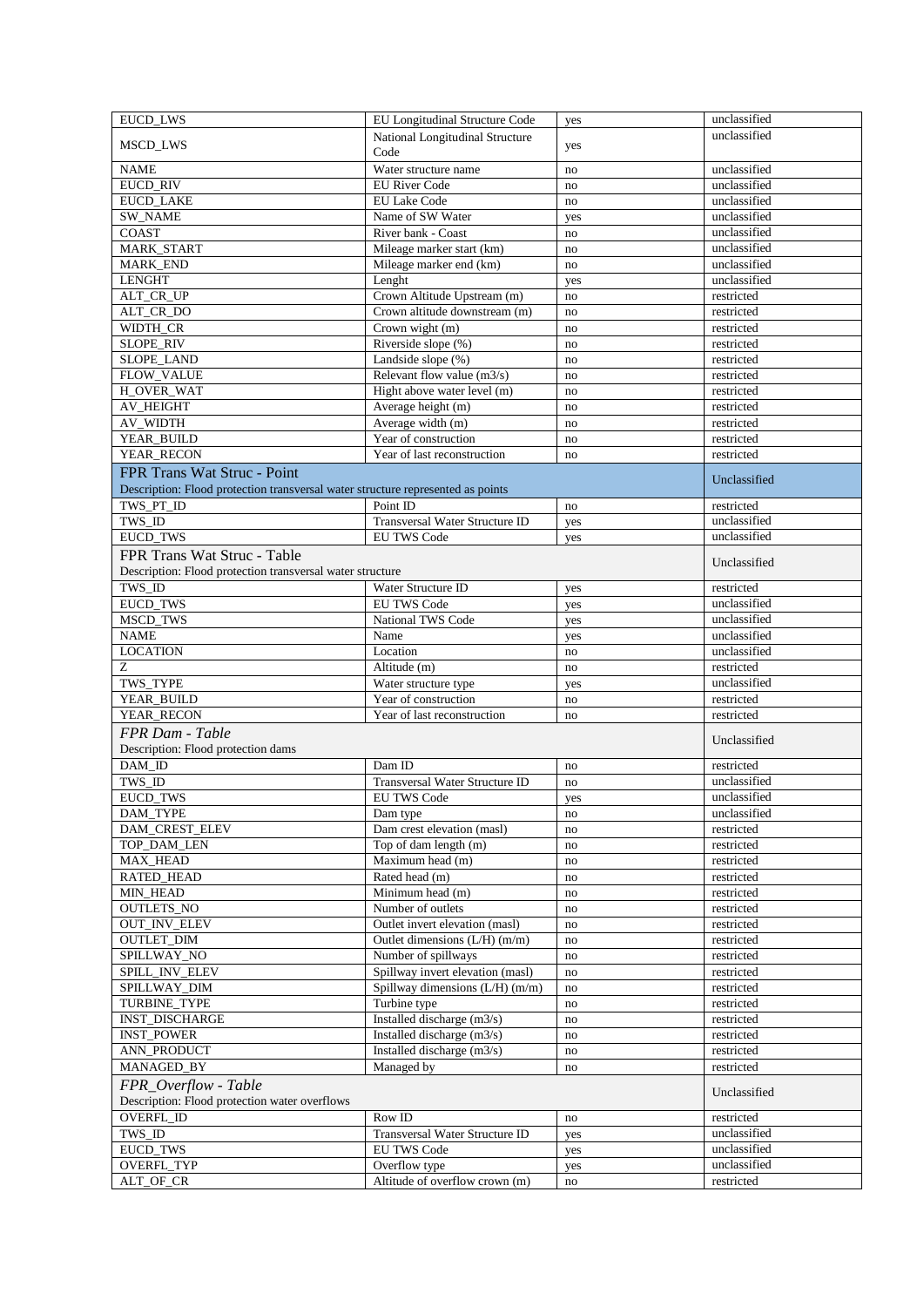| WTFA_DIM                                                      | Waterfalls dimension (m2)       | no  | restricted   |
|---------------------------------------------------------------|---------------------------------|-----|--------------|
| MAX CAPAC                                                     | Max. overflow capacity (m3/s)   | yes | restricted   |
| FPR_PumpingStation - Table                                    | Unclassified                    |     |              |
| Description: Flood protection pumping stations                |                                 |     |              |
| $PS$ <sub>ID</sub>                                            | Row ID                          | no  | restricted   |
| TWS_ID                                                        | Transversal Water Structure ID  | yes | unclassified |
| <b>EUCD TWS</b>                                               | <b>EU TWS Code</b>              | yes | unclassified |
| WTC TO                                                        | To Watercourse                  | no  | restricted   |
| <b>OUTLET_MAR</b>                                             | Outlet mileage marker (m)       | no  | restricted   |
| <b>INFL_AVER</b>                                              | Typical inflow average (l/s/ha) | no  | restricted   |
| <b>AGGR_NUM</b>                                               | Aggregate number                | no  | restricted   |
| P TOTAL                                                       | Total aggregate power (kW)      | no  | restricted   |
| CAP TOTAL                                                     | Total aggregate capacity (l/s)  | yes | restricted   |
| <b>ALT_MAX</b>                                                | Max working altitude (m)        | no  | restricted   |
| FPR Weir - Table                                              |                                 |     |              |
| Description: Flood protection weirs                           |                                 |     | Unclassified |
| WEIR_ID                                                       | Row ID                          | no  | restricted   |
| TWS ID                                                        | Transversal Water Structure ID  | yes | unclassified |
| <b>EUCD TWS</b>                                               | <b>EU TWS Code</b>              | yes | unclassified |
| WTC OUT                                                       | Flows out                       | no  | restricted   |
| WTC_IN                                                        | Flows in                        | no  | restricted   |
| INFLOW_LOC                                                    | Inflow location                 | yes | unclassified |
| MARK_OUT                                                      | Outflow mileage marker (m)      | no  | restricted   |
| <b>MARK_IN</b>                                                | Inflow mileage marker (m)       | no  | restricted   |
| MA_WTC_LEV                                                    | Main water level (m)            | no  | restricted   |
| FLOW_VALUE                                                    | Relevant flow value $(m3/s)$    | yes | restricted   |
| FPR_RetRes_a - Polygon                                        |                                 |     |              |
| Description: Flood protection retention basins and reservoirs |                                 |     | Unclassified |
| RET_RES_A_ID                                                  | Polygon ID                      | no  | restricted   |
| RET_RES_ID                                                    | <b>Retention Basin ID</b>       | yes | unclassified |
| <b>EUCD_RR</b>                                                | <b>EU RR Code</b>               | yes | unclassified |
| FPR RetRes - Table                                            |                                 |     |              |
| Description: Flood protection retention basin and reservoirs  |                                 |     | Unclassified |
| <b>RET RES ID</b>                                             | Water Structure ID              | yes | restricted   |
| <b>EUCD_RR</b>                                                | <b>EU RR Code</b>               | yes | unclassified |
| <b>MSCD_RR</b>                                                | <b>National RR Code</b>         | yes | unclassified |
| <b>NAME</b>                                                   | Name                            | yes | unclassified |
| <b>LOCATION</b>                                               | Location                        | yes | unclassified |
| TOT_AREA                                                      | Object Area (km2)               | no  | restricted   |
| <b>DISCHARGE</b>                                              | Discharge $(m3/s)$              | no  | restricted   |
| TOT_VOL                                                       | Total Volume (Mm3)              | no  | restricted   |
| <b>ACT_VOL</b>                                                | Active volume (Mm3)             | no  | restricted   |
| NORM_WSEL                                                     | Normal WSEL (masl)              | no  | restricted   |
| MAX_WSEL                                                      | Max WSEL (masl)                 | no  | restricted   |
| REG_WSEL                                                      | Regular WSEL (masl)             | no  | restricted   |
| MIN WSEL                                                      | Min WSEL (masl)                 | no  | restricted   |
| EL_V_CUR_HY                                                   | <b>ElevationVolume Curve</b>    | no  | restricted   |
| MANEGED_BY                                                    | Managed by                      | no  | restricted   |
|                                                               |                                 |     |              |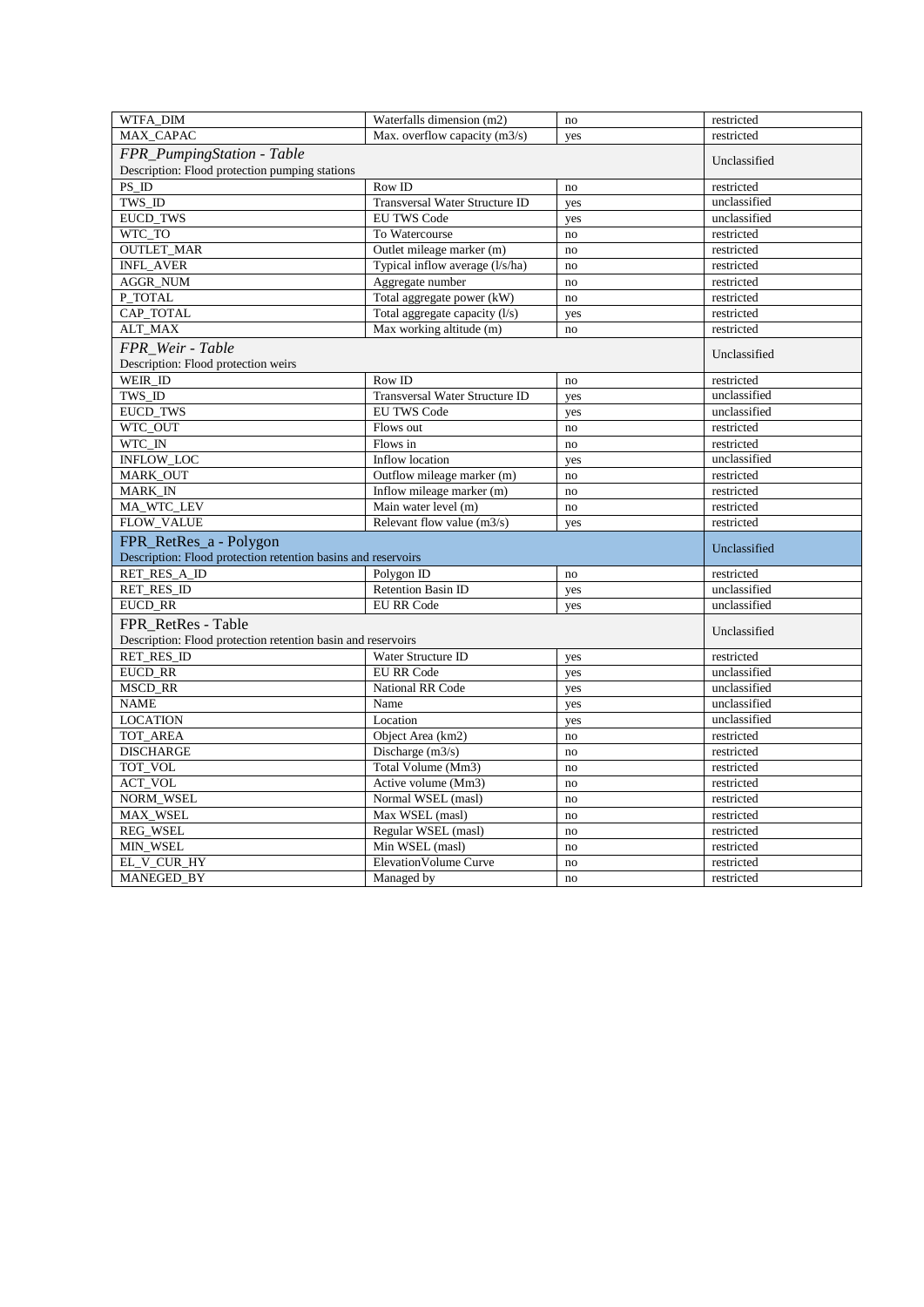## ANNEX II: List of Sava GIS layers and accessibility

II.3. Datasets related to the hydrological and meteorological issues (Sava HIS)

#### *II.3.1. Hydrological dataset*

| <b>Field</b>                                                         | <b>Alias name</b>                                                                                                                                                                          | <b>Mandatory</b> | <b>Accessibility</b> |
|----------------------------------------------------------------------|--------------------------------------------------------------------------------------------------------------------------------------------------------------------------------------------|------------------|----------------------|
| Monitoring Site - Point<br>Description: Hydrological monitoring site |                                                                                                                                                                                            |                  | Unclassified         |
| MONITORING POINT ID                                                  | Monitoring Point ID                                                                                                                                                                        | yes              | restricted           |
| ID                                                                   | Raw ID                                                                                                                                                                                     | no               | restricted           |
| $\mathbf X$                                                          | Longitude (WGS84)                                                                                                                                                                          | yes              | unclassified         |
| $\mathbf Y$                                                          | Latitude (WGS84)                                                                                                                                                                           | yes              | unclassified         |
| $\overline{z}$                                                       | Elevation                                                                                                                                                                                  | yes              | unclassified         |
| <b>NAME</b>                                                          | <b>Station Name</b>                                                                                                                                                                        | yes              | unclassified         |
| MONITORING_TYPE                                                      | Type of measuring station                                                                                                                                                                  | no               | restricted           |
| <b>CLASSIFICATION</b>                                                | Station classification                                                                                                                                                                     | no               | restricted           |
| EUROPEAN_WGST_CODE                                                   | EU gauging station code                                                                                                                                                                    | yes              | unclassified         |
| MSWGST_CODE                                                          | National gauging station code                                                                                                                                                              | no               | restricted           |
| EUROPEAN_RIVER_CODE                                                  | <b>EU River Code</b>                                                                                                                                                                       | no               | restricted           |
| <b>COUNTRY</b>                                                       | Country                                                                                                                                                                                    | no               | unclassified         |
| <b>RIVER</b>                                                         | River                                                                                                                                                                                      | yes              | restricted           |
| <b>RIVER_BASIN</b>                                                   | River basin                                                                                                                                                                                | yes              | unclassified         |
| LOCATION_DESCRIPTION                                                 | Description of the gauging station<br>location                                                                                                                                             | no               | unclassified         |
| <b>BANK</b>                                                          | Location of the gauging station in<br>relation to the river cross section (right<br>bank-left bank-bridge)                                                                                 | no               | unclassified         |
| RIVER_KILOMETER                                                      | River kilometer (distance from mouth<br>where the gauging station is located)                                                                                                              | yes              | restricted           |
| <b>CATCHMENT_AREA</b>                                                | Drainage basin area in square kilometers                                                                                                                                                   | yes              | unclassified         |
| GAUGE_ZERO                                                           | Gravity-related altitude of the zero level<br>of the gauge - in meters above the sea<br>level                                                                                              | yes              | unclassified         |
| <b>VERTICAL_REF</b>                                                  | Reference vertical datum for gauge zero                                                                                                                                                    | yes              | restricted           |
| <b>GEOMORPHOLOGY</b>                                                 | Descriptive comments on the relief,<br>landscape and underlying geology of the<br>gauged catchment                                                                                         | no               | restricted           |
| PRESENT_VEGETATION                                                   | Descriptions of the present vegetation<br>cover across the catchment with a<br>reference to the source                                                                                     | no               | restricted           |
| LAND_USE                                                             | Comments on land use. Descriptions of<br>rural land use, or more detailed<br>evaluation                                                                                                    | no               | restricted           |
| <b>REGULATION</b>                                                    | Descriptions on upstream developments<br>that could modify the runoff regime                                                                                                               | no               | restricted           |
| <b>PARAMETERS</b>                                                    | Measuring parameters                                                                                                                                                                       | no               | unclassified         |
| START_TIME                                                           | Starting date of time series measurements<br>on this station                                                                                                                               | yes              | unclassified         |
| <b>END_TIME</b>                                                      | Ending date of time series measurements<br>on this station                                                                                                                                 | yes              | restricted           |
| <b>TIMESTEP</b>                                                      | Temporal aggregation: e.g. Hourly,<br>Daily, or (if the regime changed) e.g.<br>1950-1990 daily; 1990 - hourly                                                                             | no               | restricted           |
| <b>AUTHORITY</b>                                                     | Authority                                                                                                                                                                                  | no               | restricted           |
| <b>OPERATOR</b>                                                      | Information about the organization<br>operating the station, if operated by<br>another, for example, regional<br>organization                                                              | no               | restricted           |
| STATION_HISTORY                                                      | Description of the history of the station,<br>showing any changes that may affect data<br>measured operating the station, if<br>operated by another, for example,<br>regional organization | no               | unclassified         |
| <b>GRAPHICS</b>                                                      | Pictures of station and surrounding area                                                                                                                                                   | no               | unclassified         |
| GAUGING_RATINGS_HISTORY                                              | Description of river section(s) used for<br>gauging, history of changes to section<br>through movement of section/erosion,                                                                 | no               | restricted           |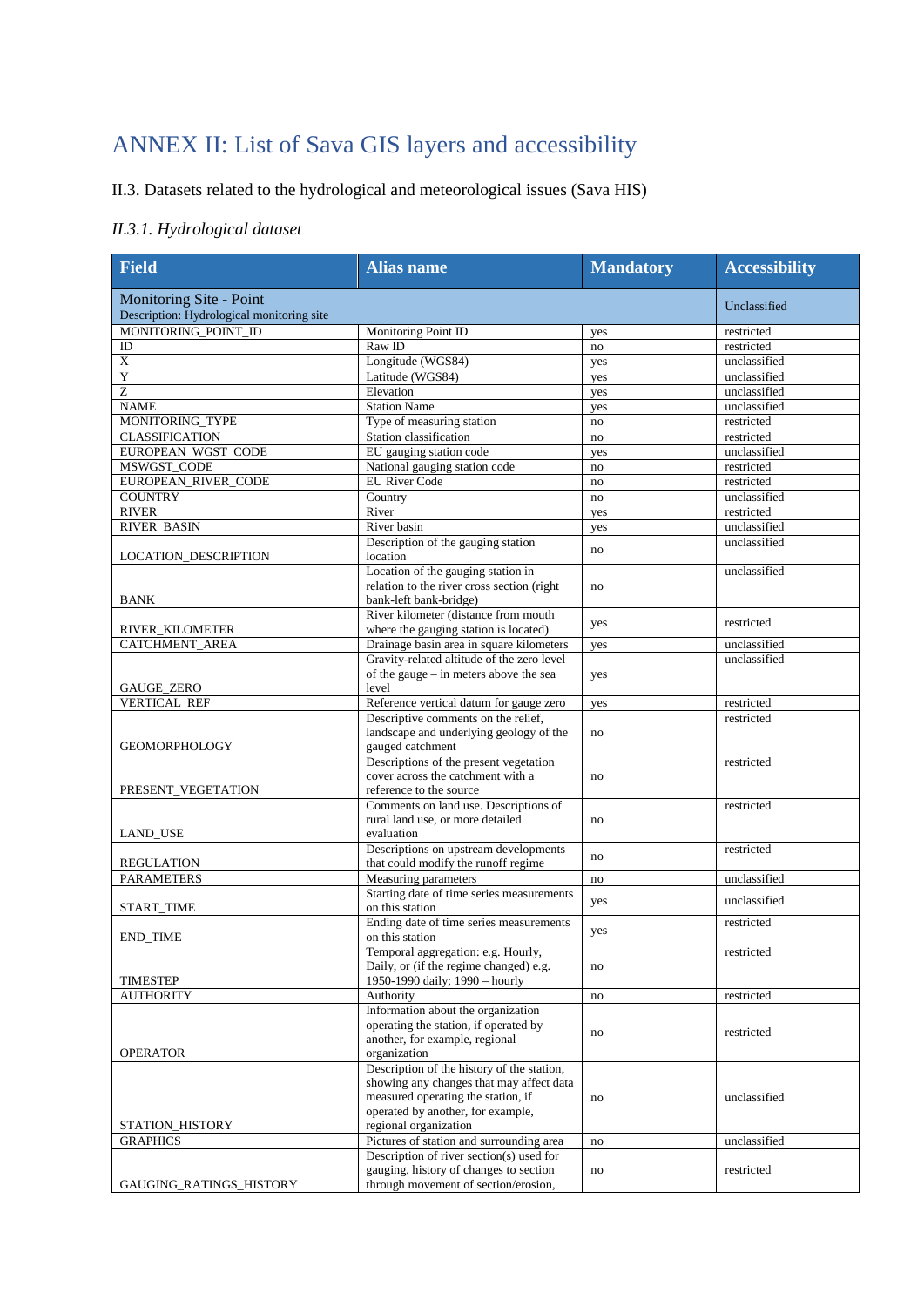|                                                                              | etc., drawings of section, description of<br>issues                           |            |                              |
|------------------------------------------------------------------------------|-------------------------------------------------------------------------------|------------|------------------------------|
|                                                                              | Brief comments on the method and                                              |            | restricted                   |
|                                                                              | quality of the stage-discharge                                                |            |                              |
|                                                                              | relationship, together with maximum                                           |            |                              |
|                                                                              | measured discharge. Where possible, the                                       | no         |                              |
|                                                                              | proportion of measured flow that the<br>maximum measured discharge represents |            |                              |
| <b>RATING_CURVE</b>                                                          | should be known.                                                              |            |                              |
| YearbookData - Table                                                         |                                                                               |            | Unclassified                 |
| Description: Data available in hydrological yearbooks<br>MONITORING_POINT_ID | Monitoring Point ID                                                           | yes        | restricted                   |
| ID                                                                           | Raw ID                                                                        | no         | restricted                   |
| H DAILY                                                                      | Daily average value of water level                                            | yes        | unclassified                 |
| H_MONTHLY_AVERAGE                                                            | Monthly average value of water level                                          | yes        | unclassified                 |
| H_MONTHLY_MIN                                                                | Minimum minimal monthly value of<br>water level                               | yes        | unclassified                 |
| H_MONTHLY_MAX                                                                | Maximum maximal monthly value of                                              | yes        | unclassified                 |
| <b>Q_DAILY</b>                                                               | water level<br>Daily average value of discharge                               |            | unclassified                 |
|                                                                              | (365 values per station)                                                      | yes        |                              |
| <b>O MONTHLY AVERAGE</b>                                                     | Monthly average value of discharge                                            | yes        | unclassified                 |
| <b>Q_MONTHLY_MIN</b>                                                         | Minimal monthly value of discharge                                            | yes        | unclassified                 |
| <b>Q_MONTHLY_MAX</b><br><b>T DAILY</b>                                       | Maximal monthly value of discharge                                            | yes        | unclassified<br>unclassified |
| T_MONTHLY_AVERAGE                                                            | Daily average value of water temperature<br>Monthly average value of water    | yes        | unclassified                 |
|                                                                              | temperature                                                                   | yes        |                              |
| T_MONTHLY_MIN                                                                | Minimum minimal monthly value of<br>water temperature                         | yes        | unclassified                 |
| T_MONTHLY_MAX                                                                | Maximum maximal monthly value of                                              | yes        | unclassified                 |
| SED_DAILY                                                                    | water temperature<br>Daily average value of suspended                         | yes        | unclassified                 |
| SED_MONTHLY_AVERAGE                                                          | sediment discharge<br>Monthly average value of suspended                      |            | unclassified                 |
|                                                                              | sediment discharge                                                            | yes        |                              |
| SED_MONTHLY_MIN                                                              | Minimum minimal monthly value of<br>suspended sediment discharge              | yes        | unclassified                 |
| SED_MONTHLY_MAX                                                              | Maximum maximal monthly value of                                              | yes        | unclassified                 |
|                                                                              | suspended sediment discharge                                                  |            |                              |
| StatisticalData - Table                                                      |                                                                               |            | Restricted                   |
| Description: Basic statistics of hydrological data<br>MONITORING_POINT_ID    | Monitoring Point ID                                                           | yes        | restricted                   |
| ID                                                                           | Raw ID                                                                        | no         | restricted                   |
| H MAX DATE                                                                   | Date of historical maximum water level                                        | yes        | restricted                   |
| H_MAX_VALUE                                                                  | Historical maximum water level                                                | yes        | restricted                   |
| H_MIN_DATE                                                                   | Date of historical minimum water level                                        | yes        | restricted                   |
| <b>H_MIN_VALUE</b>                                                           | Historical minimum water level                                                | yes        | restricted                   |
| Q_MAX_DATE                                                                   | Date of historical maximum annual<br>discharge                                | yes        | restricted                   |
| <b>Q_MAX_VALUE</b>                                                           | Historical maximum annual discharge                                           | yes        | restricted                   |
|                                                                              | Date of historical minimum annual                                             | yes        | restricted                   |
| Q_MIN_DATE                                                                   | discharge                                                                     |            |                              |
| <b>Q_MIN_VALUE</b>                                                           | Historical minimum annual discharge                                           | yes        | restricted                   |
| T_MAX_DATE                                                                   | Date of historical maximum water<br>temperature                               | yes        | restricted                   |
|                                                                              | Historical maximum annual water                                               | yes        | restricted                   |
| T_MAX_VALUE                                                                  | temperature<br>Date of historical minimum water                               |            | restricted                   |
| T_MIN_DATE                                                                   | temperature                                                                   | yes        |                              |
| T_MIN_VALUE                                                                  | Historical minimum annual water<br>temperature                                | yes        | restricted                   |
| SEDIMENT_MAX_DATE                                                            | Date of historical maximum suspended<br>sediment discharge                    | yes        | restricted                   |
| SEDIMENT_MAX_VALUE                                                           | Historical maximum annual suspended<br>sediment discharge                     | yes        | restricted                   |
| SEDIMENT_MIN_DATE                                                            | Date of historical minimum suspended<br>sediment discharge                    | yes        | restricted                   |
|                                                                              | Historical minimum annual suspended                                           | yes        | restricted                   |
| SEDIMENT_MIN_VALUE                                                           | sediment discharge                                                            |            |                              |
| ICE_THICKNESS_PERCENTAGE_DATE<br>ICE_THICKNESS_PERCENTAGE_VALUE              | Date of historical maximum ice thickness<br>Historical maximum ice thickness  | yes        | restricted<br>restricted     |
| ICE_THICKNESS_DESCRIPTION                                                    | Description of maximum ice thickness                                          | yes<br>yes | restricted                   |
|                                                                              |                                                                               |            |                              |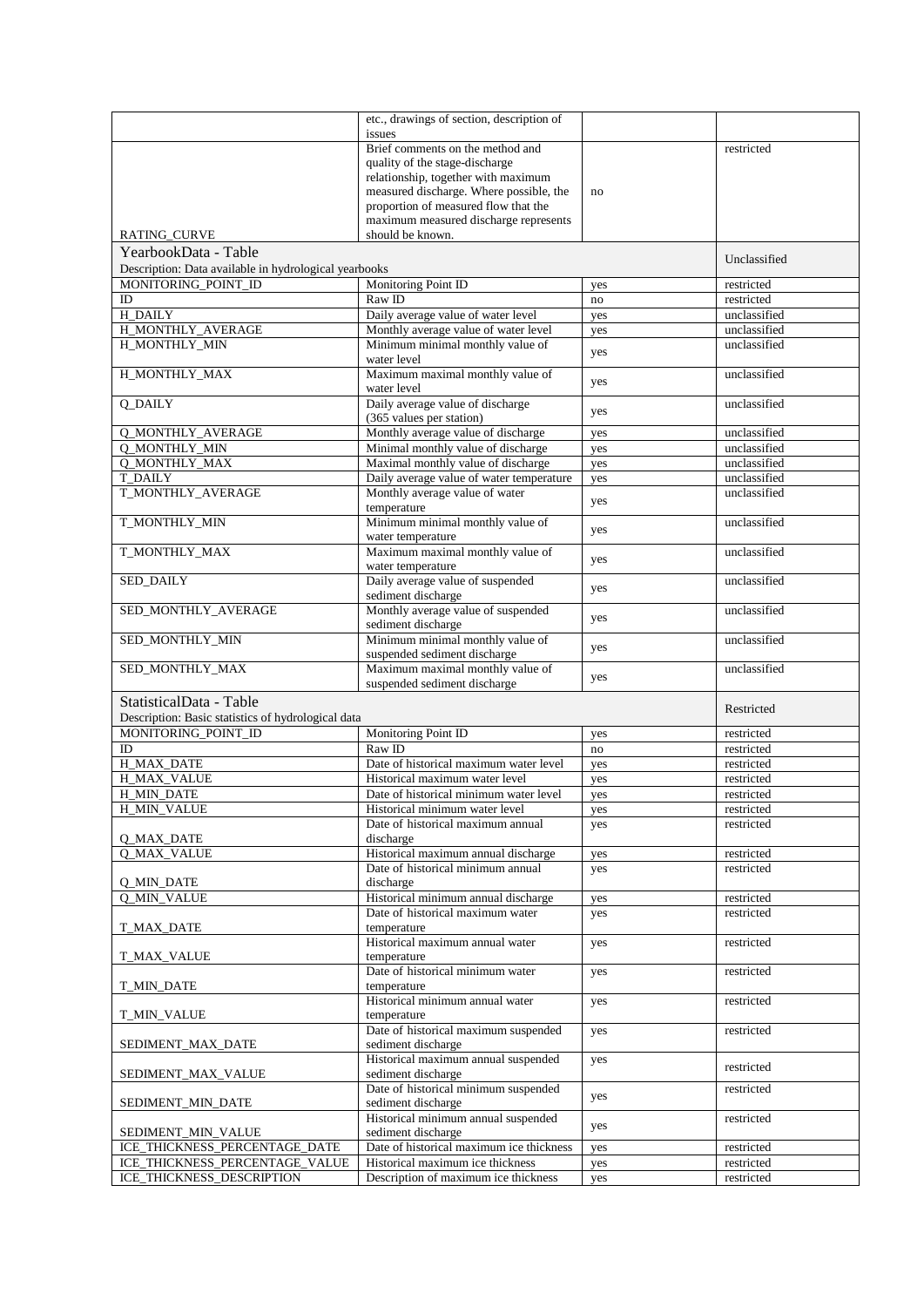|                                                     | Flood Protection - Level 1 (water level   |     | restricted   |
|-----------------------------------------------------|-------------------------------------------|-----|--------------|
| H_LEV1_FLOOD_P                                      | for beginning of preparatory state)       | yes |              |
|                                                     | Flood Protection - Level 2 (water level)  | yes | restricted   |
| H_LEV2_FLOOD_P                                      | for beginning of regular defense)         |     |              |
|                                                     | Flood Protection - Level 3 (water level   | yes | restricted   |
| H_LEV3_FLOOD_P                                      | for beginning of extraordinary defense)   |     |              |
|                                                     | Flood Protection - Level 4 (water level   | yes | restricted   |
| H_LEV4_FLOOD_P                                      | for extraordinary state)                  |     |              |
| Real-timeData - Table                               |                                           |     | Unclassified |
| Description: Real-time data                         |                                           |     |              |
| MONITORING_POINT_ID                                 | Monitoring Point ID                       | yes | unclassified |
| ID                                                  | Raw ID                                    | no  | unclassified |
| WATERLEVEL TIME                                     | Time of real-time water level data        | yes | unclassified |
| <b>WATERLEVEL</b>                                   | Real-time water level data                | yes | unclassified |
| FLOW_TIME                                           | Time of real-time water discharge data    | yes | unclassified |
| <b>FLOW</b>                                         | Real-time water discharge data            | yes | unclassified |
| TEMPERATURE_TIME                                    | Time of real-time water temperature data  | yes | unclassified |
| <b>TEMPERATURE</b>                                  | Real-time water temperature data          | yes | unclassified |
|                                                     | Time of real-time sediment (water         | yes | unclassified |
| SEDIMENT TIME                                       | turbidity) data                           |     |              |
| <b>SEDIMENT</b>                                     | Real-time sediment (water turbidity) data | yes | unclassified |
| DischargeMeasurement - Table                        |                                           |     |              |
| Description: Hydrometric discharge measurement data |                                           |     | Restricted   |
| MONITORING_POINT_ID                                 | Monitoring Point ID                       | yes | restricted   |
| ID                                                  | Raw ID                                    | no  | restricted   |
| <b>DATE</b>                                         | Date of measurement                       | yes | restricted   |
| Q                                                   | Measured discharge                        | yes | restricted   |
| H                                                   | Measured water level                      | yes | restricted   |
| <b>WIDTH</b>                                        | Width of the cross-section                | yes | restricted   |
| <b>AREA</b>                                         | Area of the cross-section                 | yes | restricted   |
| WETTED_PERIMETER                                    | Wetted perimeter of the cross-section     | yes | restricted   |
| DEPTH MAX                                           | Maximum measured depth                    | yes | restricted   |
| <b>VELOCITY MAX</b>                                 | Maximum measured velocity                 | yes | restricted   |
| VELOCITY_AVERAGE                                    | Average measured velocity                 | yes | restricted   |
| <b>TEMPERATURE</b>                                  | Water temperature                         | yes | restricted   |
| <b>OPERATOR</b>                                     | Operator responsible for measurement      | yes | restricted   |
| <b>EQUIPMENT</b>                                    | Equipment used for measurement            | yes | restricted   |
| DocumentRef - Table                                 |                                           |     |              |
| Description: Documentation on the gauging station   |                                           |     | Restricted   |
| MONITORING POINT ID                                 | Monitoring Point ID                       | yes | restricted   |
| ID                                                  | Raw ID                                    | no  | restricted   |
| Name                                                | Name of document (e.g. Yearbook)          | yes | restricted   |
| Description                                         | Short description of document             | no  | restricted   |
| Format                                              | Format of document (e.g. *.pdf, *.xls,    | yes | restricted   |
|                                                     | $*$ .doc)                                 |     |              |
| Editor                                              | Name of institution                       | yes | restricted   |
| Archive number                                      | Official number of document               | yes | restricted   |
| Year                                                | Year of publication                       | yes | restricted   |
| Link                                                | Hyperlink                                 | no  | restricted   |

*II.3.2. Meteorological dataset*

| <b>Field</b>                                                           | <b>Alias name</b>         | <b>Mandatory</b> | <b>Accessibility</b> |
|------------------------------------------------------------------------|---------------------------|------------------|----------------------|
| Monitoring Site - Point<br>Description: Meteorological monitoring site |                           |                  | Unclassified         |
| MONITORING POINT ID                                                    | Monitoring Point ID       | yes              | restricted           |
| ID                                                                     | Raw ID                    | no               | restricted           |
| X                                                                      | Longitude (WGS84)         | yes              | unclassified         |
| Y                                                                      | Latitude (WGS84)          | yes              | unclassified         |
| Z                                                                      | Elevation                 | yes              | unclassified         |
| <b>NAME</b>                                                            | <b>Station Name</b>       | yes              | unclassified         |
| MONITORING TYPE                                                        | Type of measuring station | no               | restricted           |
| <b>CLASSIFICATION</b>                                                  | Station classification    | no               | restricted           |
| EUROPEAN MST CODE                                                      | EU gauging station code   | <b>ves</b>       | unclassified         |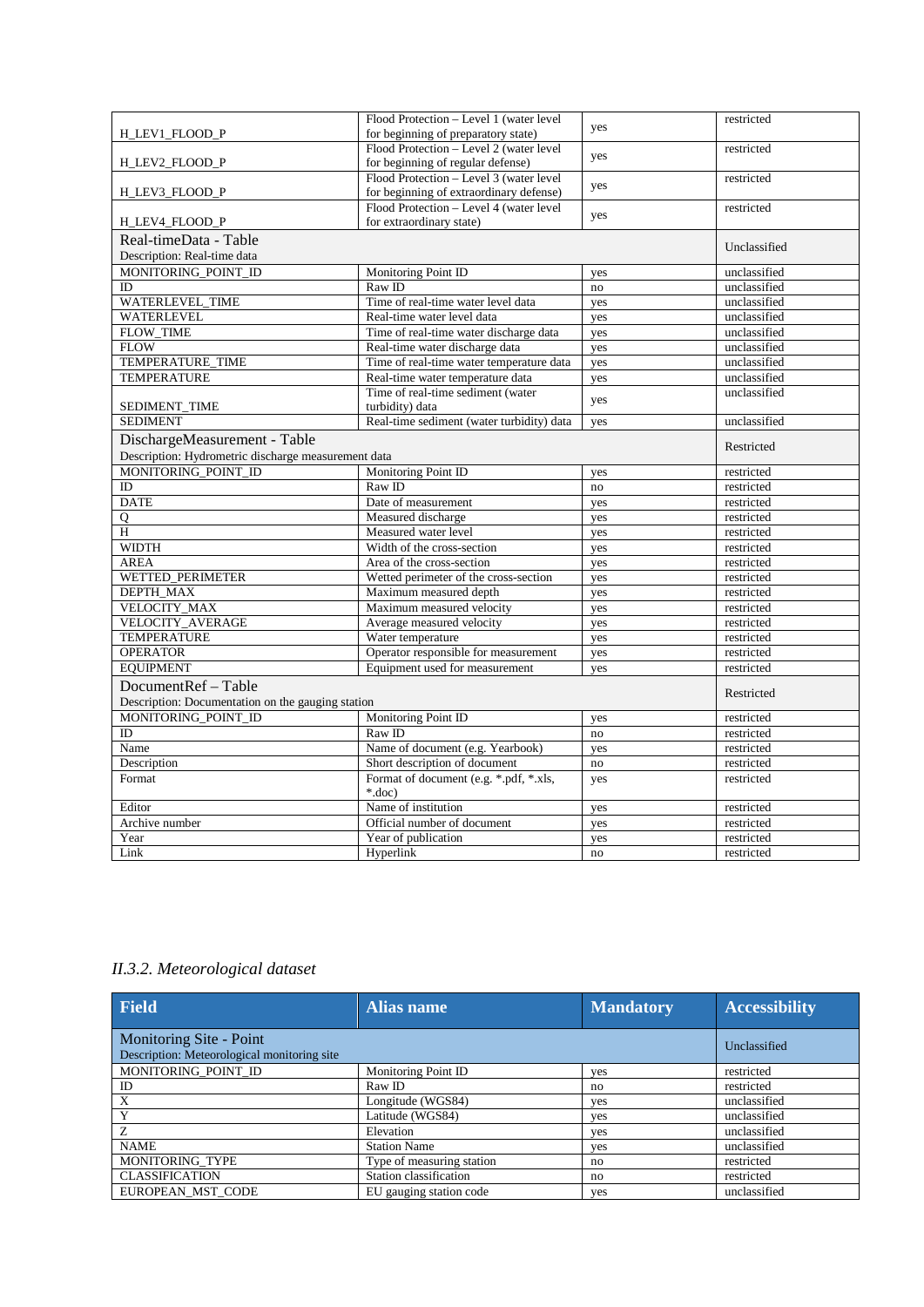| <b>COUNTRY</b><br>$\overline{\text{Country}}$<br>unclassified<br>no<br><b>RIVER BASIN</b><br>River basin<br>unclassified<br>yes<br>Description of the gauging station<br>unclassified<br>no<br>location<br><b>LOCATION_DESCRIPTION</b><br>Altitude of the station - in meters above<br>unclassified<br>the mean sea level ( <i>i.e.</i> above the Vertical<br>yes<br>Datum)<br><b>ALTITUDE</b><br><b>VERTICAL REF</b><br>Reference vertical datum for gauge zero<br>restricted<br>yes<br>Descriptions of the present vegetation<br>restricted<br>cover across the catchment with a<br>no<br>reference to the source<br>PRESENT VEGETATION<br>Comments on land use. Descriptions of<br>restricted<br>rural land use, or more detailed<br>no<br>evaluation<br><b>LAND USE</b><br><b>PARAMETERS</b><br>Measuring parameters<br>unclassified<br>no<br><b>METHOD</b><br>Measuring Method<br>restricted<br>no<br>Starting date of time series measurements<br>unclassified<br>yes<br>on this station<br>START_TIME<br>Ending date of time series measurements<br>restricted<br>yes<br>on the station<br><b>END_TIME</b><br>Temporal aggregation: e.g. Hourly,<br>restricted<br>Daily, or (if the regime changed) e.g.<br>no<br>1950-1990 daily; 1990 - hourly<br><b>TIMESTEP</b><br><b>AUTHORITY</b><br>Authority<br>restricted<br>no<br>Information about the organization<br>operating the station, if operated by<br>restricted<br>no<br>another, for example, regional<br>organization<br><b>OPERATOR</b><br>Description of the history of the station,<br>showing any changes that may affect data<br>measured operating the station, if<br>unclassified<br>no<br>operated by another, for example,<br>regional organization<br>STATION_HISTORY<br>Pictures of station and surrounding area<br><b>GRAPHICS</b><br>unclassified<br>no<br>Brief comments on the method and<br>restricted<br>quality of the stage-discharge<br>relationship, together with maximum<br>measured discharge. Where possible, the<br>no<br>proportion of measured flow that the<br>maximum measured discharge represents<br><b>RATING_CURVE</b><br>should be known.<br>YearbookData - Table<br>Unclassified<br>Description: Data available in hydrological yearbooks<br>MONITORING POINT ID<br>Monitoring Point ID<br>restricted<br>yes<br>ID<br>Raw ID<br>restricted<br>no<br>P DAILY<br>Daily value of sum precipitation<br>unclassified<br>yes<br>P_MONTHLY_AVERAGE<br>Monthly average value of sum<br>unclassified<br>yes<br>precipitation<br>Minimum minimal monthly value of sum<br>P_MONTHLY_MIN<br>unclassified<br>yes<br>precipitation<br>Maximum maximal monthly value of<br>P_MONTHLY_MAX<br>unclassified<br>yes<br>sum precipitation<br><b>AIRT_DAILY</b><br>Daily average value of air temperature<br>unclassified<br>yes<br>AIRT_MONTHLY_AVERAGE<br>Monthly average value of air temperature<br>unclassified<br>yes<br>Minimal monthly value of air<br>AIRT_MONTHLY_MIN<br>unclassified<br>yes<br>temperature<br>Maximal monthly value of air<br>AIRT_MONTHLY_MAX<br>unclassified<br>yes<br>temperature<br>StatisticalData - Table<br>Restricted<br>Description: Basic statistics of meteorological data<br>MONITORING_POINT_ID<br>Monitoring Point ID<br>restricted<br>yes<br>Raw ID<br>ID<br>restricted<br>$\rm{no}$<br>Historical maximum of sum annual<br>P_MAX<br>restricted<br>yes<br>precipitation<br>Historical maximum of mean-annual air<br>AIRT_MAX<br>restricted<br>yes<br>temperature<br>Historical minimum of mean-annual air<br>AIRT_MIN<br>restricted<br>yes<br>temperature<br>SNOW_MAX<br>Historical maximum of annual snow<br>restricted<br>yes<br>cover<br>EV_MAX<br>Historical maximum of annual<br>restricted<br>yes<br>evaporation | <b>MSMST CODE</b> | National gauging station code | no | restricted |
|------------------------------------------------------------------------------------------------------------------------------------------------------------------------------------------------------------------------------------------------------------------------------------------------------------------------------------------------------------------------------------------------------------------------------------------------------------------------------------------------------------------------------------------------------------------------------------------------------------------------------------------------------------------------------------------------------------------------------------------------------------------------------------------------------------------------------------------------------------------------------------------------------------------------------------------------------------------------------------------------------------------------------------------------------------------------------------------------------------------------------------------------------------------------------------------------------------------------------------------------------------------------------------------------------------------------------------------------------------------------------------------------------------------------------------------------------------------------------------------------------------------------------------------------------------------------------------------------------------------------------------------------------------------------------------------------------------------------------------------------------------------------------------------------------------------------------------------------------------------------------------------------------------------------------------------------------------------------------------------------------------------------------------------------------------------------------------------------------------------------------------------------------------------------------------------------------------------------------------------------------------------------------------------------------------------------------------------------------------------------------------------------------------------------------------------------------------------------------------------------------------------------------------------------------------------------------------------------------------------------------------------------------------------------------------------------------------------------------------------------------------------------------------------------------------------------------------------------------------------------------------------------------------------------------------------------------------------------------------------------------------------------------------------------------------------------------------------------------------------------------------------------------------------------------------------------------------------------------------------------------------------------------------------------------------------------------------------------------------------------------------------------------------------------------------------------------------------------------------------------------------------------------------------------------------------------------------------------------------------------------------------------------------------------------------------------------------------------------------------------|-------------------|-------------------------------|----|------------|
|                                                                                                                                                                                                                                                                                                                                                                                                                                                                                                                                                                                                                                                                                                                                                                                                                                                                                                                                                                                                                                                                                                                                                                                                                                                                                                                                                                                                                                                                                                                                                                                                                                                                                                                                                                                                                                                                                                                                                                                                                                                                                                                                                                                                                                                                                                                                                                                                                                                                                                                                                                                                                                                                                                                                                                                                                                                                                                                                                                                                                                                                                                                                                                                                                                                                                                                                                                                                                                                                                                                                                                                                                                                                                                                                                |                   |                               |    |            |
|                                                                                                                                                                                                                                                                                                                                                                                                                                                                                                                                                                                                                                                                                                                                                                                                                                                                                                                                                                                                                                                                                                                                                                                                                                                                                                                                                                                                                                                                                                                                                                                                                                                                                                                                                                                                                                                                                                                                                                                                                                                                                                                                                                                                                                                                                                                                                                                                                                                                                                                                                                                                                                                                                                                                                                                                                                                                                                                                                                                                                                                                                                                                                                                                                                                                                                                                                                                                                                                                                                                                                                                                                                                                                                                                                |                   |                               |    |            |
|                                                                                                                                                                                                                                                                                                                                                                                                                                                                                                                                                                                                                                                                                                                                                                                                                                                                                                                                                                                                                                                                                                                                                                                                                                                                                                                                                                                                                                                                                                                                                                                                                                                                                                                                                                                                                                                                                                                                                                                                                                                                                                                                                                                                                                                                                                                                                                                                                                                                                                                                                                                                                                                                                                                                                                                                                                                                                                                                                                                                                                                                                                                                                                                                                                                                                                                                                                                                                                                                                                                                                                                                                                                                                                                                                |                   |                               |    |            |
|                                                                                                                                                                                                                                                                                                                                                                                                                                                                                                                                                                                                                                                                                                                                                                                                                                                                                                                                                                                                                                                                                                                                                                                                                                                                                                                                                                                                                                                                                                                                                                                                                                                                                                                                                                                                                                                                                                                                                                                                                                                                                                                                                                                                                                                                                                                                                                                                                                                                                                                                                                                                                                                                                                                                                                                                                                                                                                                                                                                                                                                                                                                                                                                                                                                                                                                                                                                                                                                                                                                                                                                                                                                                                                                                                |                   |                               |    |            |
|                                                                                                                                                                                                                                                                                                                                                                                                                                                                                                                                                                                                                                                                                                                                                                                                                                                                                                                                                                                                                                                                                                                                                                                                                                                                                                                                                                                                                                                                                                                                                                                                                                                                                                                                                                                                                                                                                                                                                                                                                                                                                                                                                                                                                                                                                                                                                                                                                                                                                                                                                                                                                                                                                                                                                                                                                                                                                                                                                                                                                                                                                                                                                                                                                                                                                                                                                                                                                                                                                                                                                                                                                                                                                                                                                |                   |                               |    |            |
|                                                                                                                                                                                                                                                                                                                                                                                                                                                                                                                                                                                                                                                                                                                                                                                                                                                                                                                                                                                                                                                                                                                                                                                                                                                                                                                                                                                                                                                                                                                                                                                                                                                                                                                                                                                                                                                                                                                                                                                                                                                                                                                                                                                                                                                                                                                                                                                                                                                                                                                                                                                                                                                                                                                                                                                                                                                                                                                                                                                                                                                                                                                                                                                                                                                                                                                                                                                                                                                                                                                                                                                                                                                                                                                                                |                   |                               |    |            |
|                                                                                                                                                                                                                                                                                                                                                                                                                                                                                                                                                                                                                                                                                                                                                                                                                                                                                                                                                                                                                                                                                                                                                                                                                                                                                                                                                                                                                                                                                                                                                                                                                                                                                                                                                                                                                                                                                                                                                                                                                                                                                                                                                                                                                                                                                                                                                                                                                                                                                                                                                                                                                                                                                                                                                                                                                                                                                                                                                                                                                                                                                                                                                                                                                                                                                                                                                                                                                                                                                                                                                                                                                                                                                                                                                |                   |                               |    |            |
|                                                                                                                                                                                                                                                                                                                                                                                                                                                                                                                                                                                                                                                                                                                                                                                                                                                                                                                                                                                                                                                                                                                                                                                                                                                                                                                                                                                                                                                                                                                                                                                                                                                                                                                                                                                                                                                                                                                                                                                                                                                                                                                                                                                                                                                                                                                                                                                                                                                                                                                                                                                                                                                                                                                                                                                                                                                                                                                                                                                                                                                                                                                                                                                                                                                                                                                                                                                                                                                                                                                                                                                                                                                                                                                                                |                   |                               |    |            |
|                                                                                                                                                                                                                                                                                                                                                                                                                                                                                                                                                                                                                                                                                                                                                                                                                                                                                                                                                                                                                                                                                                                                                                                                                                                                                                                                                                                                                                                                                                                                                                                                                                                                                                                                                                                                                                                                                                                                                                                                                                                                                                                                                                                                                                                                                                                                                                                                                                                                                                                                                                                                                                                                                                                                                                                                                                                                                                                                                                                                                                                                                                                                                                                                                                                                                                                                                                                                                                                                                                                                                                                                                                                                                                                                                |                   |                               |    |            |
|                                                                                                                                                                                                                                                                                                                                                                                                                                                                                                                                                                                                                                                                                                                                                                                                                                                                                                                                                                                                                                                                                                                                                                                                                                                                                                                                                                                                                                                                                                                                                                                                                                                                                                                                                                                                                                                                                                                                                                                                                                                                                                                                                                                                                                                                                                                                                                                                                                                                                                                                                                                                                                                                                                                                                                                                                                                                                                                                                                                                                                                                                                                                                                                                                                                                                                                                                                                                                                                                                                                                                                                                                                                                                                                                                |                   |                               |    |            |
|                                                                                                                                                                                                                                                                                                                                                                                                                                                                                                                                                                                                                                                                                                                                                                                                                                                                                                                                                                                                                                                                                                                                                                                                                                                                                                                                                                                                                                                                                                                                                                                                                                                                                                                                                                                                                                                                                                                                                                                                                                                                                                                                                                                                                                                                                                                                                                                                                                                                                                                                                                                                                                                                                                                                                                                                                                                                                                                                                                                                                                                                                                                                                                                                                                                                                                                                                                                                                                                                                                                                                                                                                                                                                                                                                |                   |                               |    |            |
|                                                                                                                                                                                                                                                                                                                                                                                                                                                                                                                                                                                                                                                                                                                                                                                                                                                                                                                                                                                                                                                                                                                                                                                                                                                                                                                                                                                                                                                                                                                                                                                                                                                                                                                                                                                                                                                                                                                                                                                                                                                                                                                                                                                                                                                                                                                                                                                                                                                                                                                                                                                                                                                                                                                                                                                                                                                                                                                                                                                                                                                                                                                                                                                                                                                                                                                                                                                                                                                                                                                                                                                                                                                                                                                                                |                   |                               |    |            |
|                                                                                                                                                                                                                                                                                                                                                                                                                                                                                                                                                                                                                                                                                                                                                                                                                                                                                                                                                                                                                                                                                                                                                                                                                                                                                                                                                                                                                                                                                                                                                                                                                                                                                                                                                                                                                                                                                                                                                                                                                                                                                                                                                                                                                                                                                                                                                                                                                                                                                                                                                                                                                                                                                                                                                                                                                                                                                                                                                                                                                                                                                                                                                                                                                                                                                                                                                                                                                                                                                                                                                                                                                                                                                                                                                |                   |                               |    |            |
|                                                                                                                                                                                                                                                                                                                                                                                                                                                                                                                                                                                                                                                                                                                                                                                                                                                                                                                                                                                                                                                                                                                                                                                                                                                                                                                                                                                                                                                                                                                                                                                                                                                                                                                                                                                                                                                                                                                                                                                                                                                                                                                                                                                                                                                                                                                                                                                                                                                                                                                                                                                                                                                                                                                                                                                                                                                                                                                                                                                                                                                                                                                                                                                                                                                                                                                                                                                                                                                                                                                                                                                                                                                                                                                                                |                   |                               |    |            |
|                                                                                                                                                                                                                                                                                                                                                                                                                                                                                                                                                                                                                                                                                                                                                                                                                                                                                                                                                                                                                                                                                                                                                                                                                                                                                                                                                                                                                                                                                                                                                                                                                                                                                                                                                                                                                                                                                                                                                                                                                                                                                                                                                                                                                                                                                                                                                                                                                                                                                                                                                                                                                                                                                                                                                                                                                                                                                                                                                                                                                                                                                                                                                                                                                                                                                                                                                                                                                                                                                                                                                                                                                                                                                                                                                |                   |                               |    |            |
|                                                                                                                                                                                                                                                                                                                                                                                                                                                                                                                                                                                                                                                                                                                                                                                                                                                                                                                                                                                                                                                                                                                                                                                                                                                                                                                                                                                                                                                                                                                                                                                                                                                                                                                                                                                                                                                                                                                                                                                                                                                                                                                                                                                                                                                                                                                                                                                                                                                                                                                                                                                                                                                                                                                                                                                                                                                                                                                                                                                                                                                                                                                                                                                                                                                                                                                                                                                                                                                                                                                                                                                                                                                                                                                                                |                   |                               |    |            |
|                                                                                                                                                                                                                                                                                                                                                                                                                                                                                                                                                                                                                                                                                                                                                                                                                                                                                                                                                                                                                                                                                                                                                                                                                                                                                                                                                                                                                                                                                                                                                                                                                                                                                                                                                                                                                                                                                                                                                                                                                                                                                                                                                                                                                                                                                                                                                                                                                                                                                                                                                                                                                                                                                                                                                                                                                                                                                                                                                                                                                                                                                                                                                                                                                                                                                                                                                                                                                                                                                                                                                                                                                                                                                                                                                |                   |                               |    |            |
|                                                                                                                                                                                                                                                                                                                                                                                                                                                                                                                                                                                                                                                                                                                                                                                                                                                                                                                                                                                                                                                                                                                                                                                                                                                                                                                                                                                                                                                                                                                                                                                                                                                                                                                                                                                                                                                                                                                                                                                                                                                                                                                                                                                                                                                                                                                                                                                                                                                                                                                                                                                                                                                                                                                                                                                                                                                                                                                                                                                                                                                                                                                                                                                                                                                                                                                                                                                                                                                                                                                                                                                                                                                                                                                                                |                   |                               |    |            |
|                                                                                                                                                                                                                                                                                                                                                                                                                                                                                                                                                                                                                                                                                                                                                                                                                                                                                                                                                                                                                                                                                                                                                                                                                                                                                                                                                                                                                                                                                                                                                                                                                                                                                                                                                                                                                                                                                                                                                                                                                                                                                                                                                                                                                                                                                                                                                                                                                                                                                                                                                                                                                                                                                                                                                                                                                                                                                                                                                                                                                                                                                                                                                                                                                                                                                                                                                                                                                                                                                                                                                                                                                                                                                                                                                |                   |                               |    |            |
|                                                                                                                                                                                                                                                                                                                                                                                                                                                                                                                                                                                                                                                                                                                                                                                                                                                                                                                                                                                                                                                                                                                                                                                                                                                                                                                                                                                                                                                                                                                                                                                                                                                                                                                                                                                                                                                                                                                                                                                                                                                                                                                                                                                                                                                                                                                                                                                                                                                                                                                                                                                                                                                                                                                                                                                                                                                                                                                                                                                                                                                                                                                                                                                                                                                                                                                                                                                                                                                                                                                                                                                                                                                                                                                                                |                   |                               |    |            |
|                                                                                                                                                                                                                                                                                                                                                                                                                                                                                                                                                                                                                                                                                                                                                                                                                                                                                                                                                                                                                                                                                                                                                                                                                                                                                                                                                                                                                                                                                                                                                                                                                                                                                                                                                                                                                                                                                                                                                                                                                                                                                                                                                                                                                                                                                                                                                                                                                                                                                                                                                                                                                                                                                                                                                                                                                                                                                                                                                                                                                                                                                                                                                                                                                                                                                                                                                                                                                                                                                                                                                                                                                                                                                                                                                |                   |                               |    |            |
|                                                                                                                                                                                                                                                                                                                                                                                                                                                                                                                                                                                                                                                                                                                                                                                                                                                                                                                                                                                                                                                                                                                                                                                                                                                                                                                                                                                                                                                                                                                                                                                                                                                                                                                                                                                                                                                                                                                                                                                                                                                                                                                                                                                                                                                                                                                                                                                                                                                                                                                                                                                                                                                                                                                                                                                                                                                                                                                                                                                                                                                                                                                                                                                                                                                                                                                                                                                                                                                                                                                                                                                                                                                                                                                                                |                   |                               |    |            |
|                                                                                                                                                                                                                                                                                                                                                                                                                                                                                                                                                                                                                                                                                                                                                                                                                                                                                                                                                                                                                                                                                                                                                                                                                                                                                                                                                                                                                                                                                                                                                                                                                                                                                                                                                                                                                                                                                                                                                                                                                                                                                                                                                                                                                                                                                                                                                                                                                                                                                                                                                                                                                                                                                                                                                                                                                                                                                                                                                                                                                                                                                                                                                                                                                                                                                                                                                                                                                                                                                                                                                                                                                                                                                                                                                |                   |                               |    |            |
|                                                                                                                                                                                                                                                                                                                                                                                                                                                                                                                                                                                                                                                                                                                                                                                                                                                                                                                                                                                                                                                                                                                                                                                                                                                                                                                                                                                                                                                                                                                                                                                                                                                                                                                                                                                                                                                                                                                                                                                                                                                                                                                                                                                                                                                                                                                                                                                                                                                                                                                                                                                                                                                                                                                                                                                                                                                                                                                                                                                                                                                                                                                                                                                                                                                                                                                                                                                                                                                                                                                                                                                                                                                                                                                                                |                   |                               |    |            |
|                                                                                                                                                                                                                                                                                                                                                                                                                                                                                                                                                                                                                                                                                                                                                                                                                                                                                                                                                                                                                                                                                                                                                                                                                                                                                                                                                                                                                                                                                                                                                                                                                                                                                                                                                                                                                                                                                                                                                                                                                                                                                                                                                                                                                                                                                                                                                                                                                                                                                                                                                                                                                                                                                                                                                                                                                                                                                                                                                                                                                                                                                                                                                                                                                                                                                                                                                                                                                                                                                                                                                                                                                                                                                                                                                |                   |                               |    |            |
|                                                                                                                                                                                                                                                                                                                                                                                                                                                                                                                                                                                                                                                                                                                                                                                                                                                                                                                                                                                                                                                                                                                                                                                                                                                                                                                                                                                                                                                                                                                                                                                                                                                                                                                                                                                                                                                                                                                                                                                                                                                                                                                                                                                                                                                                                                                                                                                                                                                                                                                                                                                                                                                                                                                                                                                                                                                                                                                                                                                                                                                                                                                                                                                                                                                                                                                                                                                                                                                                                                                                                                                                                                                                                                                                                |                   |                               |    |            |
|                                                                                                                                                                                                                                                                                                                                                                                                                                                                                                                                                                                                                                                                                                                                                                                                                                                                                                                                                                                                                                                                                                                                                                                                                                                                                                                                                                                                                                                                                                                                                                                                                                                                                                                                                                                                                                                                                                                                                                                                                                                                                                                                                                                                                                                                                                                                                                                                                                                                                                                                                                                                                                                                                                                                                                                                                                                                                                                                                                                                                                                                                                                                                                                                                                                                                                                                                                                                                                                                                                                                                                                                                                                                                                                                                |                   |                               |    |            |
|                                                                                                                                                                                                                                                                                                                                                                                                                                                                                                                                                                                                                                                                                                                                                                                                                                                                                                                                                                                                                                                                                                                                                                                                                                                                                                                                                                                                                                                                                                                                                                                                                                                                                                                                                                                                                                                                                                                                                                                                                                                                                                                                                                                                                                                                                                                                                                                                                                                                                                                                                                                                                                                                                                                                                                                                                                                                                                                                                                                                                                                                                                                                                                                                                                                                                                                                                                                                                                                                                                                                                                                                                                                                                                                                                |                   |                               |    |            |
|                                                                                                                                                                                                                                                                                                                                                                                                                                                                                                                                                                                                                                                                                                                                                                                                                                                                                                                                                                                                                                                                                                                                                                                                                                                                                                                                                                                                                                                                                                                                                                                                                                                                                                                                                                                                                                                                                                                                                                                                                                                                                                                                                                                                                                                                                                                                                                                                                                                                                                                                                                                                                                                                                                                                                                                                                                                                                                                                                                                                                                                                                                                                                                                                                                                                                                                                                                                                                                                                                                                                                                                                                                                                                                                                                |                   |                               |    |            |
|                                                                                                                                                                                                                                                                                                                                                                                                                                                                                                                                                                                                                                                                                                                                                                                                                                                                                                                                                                                                                                                                                                                                                                                                                                                                                                                                                                                                                                                                                                                                                                                                                                                                                                                                                                                                                                                                                                                                                                                                                                                                                                                                                                                                                                                                                                                                                                                                                                                                                                                                                                                                                                                                                                                                                                                                                                                                                                                                                                                                                                                                                                                                                                                                                                                                                                                                                                                                                                                                                                                                                                                                                                                                                                                                                |                   |                               |    |            |
|                                                                                                                                                                                                                                                                                                                                                                                                                                                                                                                                                                                                                                                                                                                                                                                                                                                                                                                                                                                                                                                                                                                                                                                                                                                                                                                                                                                                                                                                                                                                                                                                                                                                                                                                                                                                                                                                                                                                                                                                                                                                                                                                                                                                                                                                                                                                                                                                                                                                                                                                                                                                                                                                                                                                                                                                                                                                                                                                                                                                                                                                                                                                                                                                                                                                                                                                                                                                                                                                                                                                                                                                                                                                                                                                                |                   |                               |    |            |
|                                                                                                                                                                                                                                                                                                                                                                                                                                                                                                                                                                                                                                                                                                                                                                                                                                                                                                                                                                                                                                                                                                                                                                                                                                                                                                                                                                                                                                                                                                                                                                                                                                                                                                                                                                                                                                                                                                                                                                                                                                                                                                                                                                                                                                                                                                                                                                                                                                                                                                                                                                                                                                                                                                                                                                                                                                                                                                                                                                                                                                                                                                                                                                                                                                                                                                                                                                                                                                                                                                                                                                                                                                                                                                                                                |                   |                               |    |            |
|                                                                                                                                                                                                                                                                                                                                                                                                                                                                                                                                                                                                                                                                                                                                                                                                                                                                                                                                                                                                                                                                                                                                                                                                                                                                                                                                                                                                                                                                                                                                                                                                                                                                                                                                                                                                                                                                                                                                                                                                                                                                                                                                                                                                                                                                                                                                                                                                                                                                                                                                                                                                                                                                                                                                                                                                                                                                                                                                                                                                                                                                                                                                                                                                                                                                                                                                                                                                                                                                                                                                                                                                                                                                                                                                                |                   |                               |    |            |
|                                                                                                                                                                                                                                                                                                                                                                                                                                                                                                                                                                                                                                                                                                                                                                                                                                                                                                                                                                                                                                                                                                                                                                                                                                                                                                                                                                                                                                                                                                                                                                                                                                                                                                                                                                                                                                                                                                                                                                                                                                                                                                                                                                                                                                                                                                                                                                                                                                                                                                                                                                                                                                                                                                                                                                                                                                                                                                                                                                                                                                                                                                                                                                                                                                                                                                                                                                                                                                                                                                                                                                                                                                                                                                                                                |                   |                               |    |            |
|                                                                                                                                                                                                                                                                                                                                                                                                                                                                                                                                                                                                                                                                                                                                                                                                                                                                                                                                                                                                                                                                                                                                                                                                                                                                                                                                                                                                                                                                                                                                                                                                                                                                                                                                                                                                                                                                                                                                                                                                                                                                                                                                                                                                                                                                                                                                                                                                                                                                                                                                                                                                                                                                                                                                                                                                                                                                                                                                                                                                                                                                                                                                                                                                                                                                                                                                                                                                                                                                                                                                                                                                                                                                                                                                                |                   |                               |    |            |
|                                                                                                                                                                                                                                                                                                                                                                                                                                                                                                                                                                                                                                                                                                                                                                                                                                                                                                                                                                                                                                                                                                                                                                                                                                                                                                                                                                                                                                                                                                                                                                                                                                                                                                                                                                                                                                                                                                                                                                                                                                                                                                                                                                                                                                                                                                                                                                                                                                                                                                                                                                                                                                                                                                                                                                                                                                                                                                                                                                                                                                                                                                                                                                                                                                                                                                                                                                                                                                                                                                                                                                                                                                                                                                                                                |                   |                               |    |            |
|                                                                                                                                                                                                                                                                                                                                                                                                                                                                                                                                                                                                                                                                                                                                                                                                                                                                                                                                                                                                                                                                                                                                                                                                                                                                                                                                                                                                                                                                                                                                                                                                                                                                                                                                                                                                                                                                                                                                                                                                                                                                                                                                                                                                                                                                                                                                                                                                                                                                                                                                                                                                                                                                                                                                                                                                                                                                                                                                                                                                                                                                                                                                                                                                                                                                                                                                                                                                                                                                                                                                                                                                                                                                                                                                                |                   |                               |    |            |
|                                                                                                                                                                                                                                                                                                                                                                                                                                                                                                                                                                                                                                                                                                                                                                                                                                                                                                                                                                                                                                                                                                                                                                                                                                                                                                                                                                                                                                                                                                                                                                                                                                                                                                                                                                                                                                                                                                                                                                                                                                                                                                                                                                                                                                                                                                                                                                                                                                                                                                                                                                                                                                                                                                                                                                                                                                                                                                                                                                                                                                                                                                                                                                                                                                                                                                                                                                                                                                                                                                                                                                                                                                                                                                                                                |                   |                               |    |            |
|                                                                                                                                                                                                                                                                                                                                                                                                                                                                                                                                                                                                                                                                                                                                                                                                                                                                                                                                                                                                                                                                                                                                                                                                                                                                                                                                                                                                                                                                                                                                                                                                                                                                                                                                                                                                                                                                                                                                                                                                                                                                                                                                                                                                                                                                                                                                                                                                                                                                                                                                                                                                                                                                                                                                                                                                                                                                                                                                                                                                                                                                                                                                                                                                                                                                                                                                                                                                                                                                                                                                                                                                                                                                                                                                                |                   |                               |    |            |
|                                                                                                                                                                                                                                                                                                                                                                                                                                                                                                                                                                                                                                                                                                                                                                                                                                                                                                                                                                                                                                                                                                                                                                                                                                                                                                                                                                                                                                                                                                                                                                                                                                                                                                                                                                                                                                                                                                                                                                                                                                                                                                                                                                                                                                                                                                                                                                                                                                                                                                                                                                                                                                                                                                                                                                                                                                                                                                                                                                                                                                                                                                                                                                                                                                                                                                                                                                                                                                                                                                                                                                                                                                                                                                                                                |                   |                               |    |            |
|                                                                                                                                                                                                                                                                                                                                                                                                                                                                                                                                                                                                                                                                                                                                                                                                                                                                                                                                                                                                                                                                                                                                                                                                                                                                                                                                                                                                                                                                                                                                                                                                                                                                                                                                                                                                                                                                                                                                                                                                                                                                                                                                                                                                                                                                                                                                                                                                                                                                                                                                                                                                                                                                                                                                                                                                                                                                                                                                                                                                                                                                                                                                                                                                                                                                                                                                                                                                                                                                                                                                                                                                                                                                                                                                                |                   |                               |    |            |
|                                                                                                                                                                                                                                                                                                                                                                                                                                                                                                                                                                                                                                                                                                                                                                                                                                                                                                                                                                                                                                                                                                                                                                                                                                                                                                                                                                                                                                                                                                                                                                                                                                                                                                                                                                                                                                                                                                                                                                                                                                                                                                                                                                                                                                                                                                                                                                                                                                                                                                                                                                                                                                                                                                                                                                                                                                                                                                                                                                                                                                                                                                                                                                                                                                                                                                                                                                                                                                                                                                                                                                                                                                                                                                                                                |                   |                               |    |            |
|                                                                                                                                                                                                                                                                                                                                                                                                                                                                                                                                                                                                                                                                                                                                                                                                                                                                                                                                                                                                                                                                                                                                                                                                                                                                                                                                                                                                                                                                                                                                                                                                                                                                                                                                                                                                                                                                                                                                                                                                                                                                                                                                                                                                                                                                                                                                                                                                                                                                                                                                                                                                                                                                                                                                                                                                                                                                                                                                                                                                                                                                                                                                                                                                                                                                                                                                                                                                                                                                                                                                                                                                                                                                                                                                                |                   |                               |    |            |
|                                                                                                                                                                                                                                                                                                                                                                                                                                                                                                                                                                                                                                                                                                                                                                                                                                                                                                                                                                                                                                                                                                                                                                                                                                                                                                                                                                                                                                                                                                                                                                                                                                                                                                                                                                                                                                                                                                                                                                                                                                                                                                                                                                                                                                                                                                                                                                                                                                                                                                                                                                                                                                                                                                                                                                                                                                                                                                                                                                                                                                                                                                                                                                                                                                                                                                                                                                                                                                                                                                                                                                                                                                                                                                                                                |                   |                               |    |            |
|                                                                                                                                                                                                                                                                                                                                                                                                                                                                                                                                                                                                                                                                                                                                                                                                                                                                                                                                                                                                                                                                                                                                                                                                                                                                                                                                                                                                                                                                                                                                                                                                                                                                                                                                                                                                                                                                                                                                                                                                                                                                                                                                                                                                                                                                                                                                                                                                                                                                                                                                                                                                                                                                                                                                                                                                                                                                                                                                                                                                                                                                                                                                                                                                                                                                                                                                                                                                                                                                                                                                                                                                                                                                                                                                                |                   |                               |    |            |
|                                                                                                                                                                                                                                                                                                                                                                                                                                                                                                                                                                                                                                                                                                                                                                                                                                                                                                                                                                                                                                                                                                                                                                                                                                                                                                                                                                                                                                                                                                                                                                                                                                                                                                                                                                                                                                                                                                                                                                                                                                                                                                                                                                                                                                                                                                                                                                                                                                                                                                                                                                                                                                                                                                                                                                                                                                                                                                                                                                                                                                                                                                                                                                                                                                                                                                                                                                                                                                                                                                                                                                                                                                                                                                                                                |                   |                               |    |            |
|                                                                                                                                                                                                                                                                                                                                                                                                                                                                                                                                                                                                                                                                                                                                                                                                                                                                                                                                                                                                                                                                                                                                                                                                                                                                                                                                                                                                                                                                                                                                                                                                                                                                                                                                                                                                                                                                                                                                                                                                                                                                                                                                                                                                                                                                                                                                                                                                                                                                                                                                                                                                                                                                                                                                                                                                                                                                                                                                                                                                                                                                                                                                                                                                                                                                                                                                                                                                                                                                                                                                                                                                                                                                                                                                                |                   |                               |    |            |
|                                                                                                                                                                                                                                                                                                                                                                                                                                                                                                                                                                                                                                                                                                                                                                                                                                                                                                                                                                                                                                                                                                                                                                                                                                                                                                                                                                                                                                                                                                                                                                                                                                                                                                                                                                                                                                                                                                                                                                                                                                                                                                                                                                                                                                                                                                                                                                                                                                                                                                                                                                                                                                                                                                                                                                                                                                                                                                                                                                                                                                                                                                                                                                                                                                                                                                                                                                                                                                                                                                                                                                                                                                                                                                                                                |                   |                               |    |            |
|                                                                                                                                                                                                                                                                                                                                                                                                                                                                                                                                                                                                                                                                                                                                                                                                                                                                                                                                                                                                                                                                                                                                                                                                                                                                                                                                                                                                                                                                                                                                                                                                                                                                                                                                                                                                                                                                                                                                                                                                                                                                                                                                                                                                                                                                                                                                                                                                                                                                                                                                                                                                                                                                                                                                                                                                                                                                                                                                                                                                                                                                                                                                                                                                                                                                                                                                                                                                                                                                                                                                                                                                                                                                                                                                                |                   |                               |    |            |
|                                                                                                                                                                                                                                                                                                                                                                                                                                                                                                                                                                                                                                                                                                                                                                                                                                                                                                                                                                                                                                                                                                                                                                                                                                                                                                                                                                                                                                                                                                                                                                                                                                                                                                                                                                                                                                                                                                                                                                                                                                                                                                                                                                                                                                                                                                                                                                                                                                                                                                                                                                                                                                                                                                                                                                                                                                                                                                                                                                                                                                                                                                                                                                                                                                                                                                                                                                                                                                                                                                                                                                                                                                                                                                                                                |                   |                               |    |            |
|                                                                                                                                                                                                                                                                                                                                                                                                                                                                                                                                                                                                                                                                                                                                                                                                                                                                                                                                                                                                                                                                                                                                                                                                                                                                                                                                                                                                                                                                                                                                                                                                                                                                                                                                                                                                                                                                                                                                                                                                                                                                                                                                                                                                                                                                                                                                                                                                                                                                                                                                                                                                                                                                                                                                                                                                                                                                                                                                                                                                                                                                                                                                                                                                                                                                                                                                                                                                                                                                                                                                                                                                                                                                                                                                                |                   |                               |    |            |
|                                                                                                                                                                                                                                                                                                                                                                                                                                                                                                                                                                                                                                                                                                                                                                                                                                                                                                                                                                                                                                                                                                                                                                                                                                                                                                                                                                                                                                                                                                                                                                                                                                                                                                                                                                                                                                                                                                                                                                                                                                                                                                                                                                                                                                                                                                                                                                                                                                                                                                                                                                                                                                                                                                                                                                                                                                                                                                                                                                                                                                                                                                                                                                                                                                                                                                                                                                                                                                                                                                                                                                                                                                                                                                                                                |                   |                               |    |            |
|                                                                                                                                                                                                                                                                                                                                                                                                                                                                                                                                                                                                                                                                                                                                                                                                                                                                                                                                                                                                                                                                                                                                                                                                                                                                                                                                                                                                                                                                                                                                                                                                                                                                                                                                                                                                                                                                                                                                                                                                                                                                                                                                                                                                                                                                                                                                                                                                                                                                                                                                                                                                                                                                                                                                                                                                                                                                                                                                                                                                                                                                                                                                                                                                                                                                                                                                                                                                                                                                                                                                                                                                                                                                                                                                                |                   |                               |    |            |
|                                                                                                                                                                                                                                                                                                                                                                                                                                                                                                                                                                                                                                                                                                                                                                                                                                                                                                                                                                                                                                                                                                                                                                                                                                                                                                                                                                                                                                                                                                                                                                                                                                                                                                                                                                                                                                                                                                                                                                                                                                                                                                                                                                                                                                                                                                                                                                                                                                                                                                                                                                                                                                                                                                                                                                                                                                                                                                                                                                                                                                                                                                                                                                                                                                                                                                                                                                                                                                                                                                                                                                                                                                                                                                                                                |                   |                               |    |            |
|                                                                                                                                                                                                                                                                                                                                                                                                                                                                                                                                                                                                                                                                                                                                                                                                                                                                                                                                                                                                                                                                                                                                                                                                                                                                                                                                                                                                                                                                                                                                                                                                                                                                                                                                                                                                                                                                                                                                                                                                                                                                                                                                                                                                                                                                                                                                                                                                                                                                                                                                                                                                                                                                                                                                                                                                                                                                                                                                                                                                                                                                                                                                                                                                                                                                                                                                                                                                                                                                                                                                                                                                                                                                                                                                                |                   |                               |    |            |
|                                                                                                                                                                                                                                                                                                                                                                                                                                                                                                                                                                                                                                                                                                                                                                                                                                                                                                                                                                                                                                                                                                                                                                                                                                                                                                                                                                                                                                                                                                                                                                                                                                                                                                                                                                                                                                                                                                                                                                                                                                                                                                                                                                                                                                                                                                                                                                                                                                                                                                                                                                                                                                                                                                                                                                                                                                                                                                                                                                                                                                                                                                                                                                                                                                                                                                                                                                                                                                                                                                                                                                                                                                                                                                                                                |                   |                               |    |            |
|                                                                                                                                                                                                                                                                                                                                                                                                                                                                                                                                                                                                                                                                                                                                                                                                                                                                                                                                                                                                                                                                                                                                                                                                                                                                                                                                                                                                                                                                                                                                                                                                                                                                                                                                                                                                                                                                                                                                                                                                                                                                                                                                                                                                                                                                                                                                                                                                                                                                                                                                                                                                                                                                                                                                                                                                                                                                                                                                                                                                                                                                                                                                                                                                                                                                                                                                                                                                                                                                                                                                                                                                                                                                                                                                                |                   |                               |    |            |
|                                                                                                                                                                                                                                                                                                                                                                                                                                                                                                                                                                                                                                                                                                                                                                                                                                                                                                                                                                                                                                                                                                                                                                                                                                                                                                                                                                                                                                                                                                                                                                                                                                                                                                                                                                                                                                                                                                                                                                                                                                                                                                                                                                                                                                                                                                                                                                                                                                                                                                                                                                                                                                                                                                                                                                                                                                                                                                                                                                                                                                                                                                                                                                                                                                                                                                                                                                                                                                                                                                                                                                                                                                                                                                                                                |                   |                               |    |            |
|                                                                                                                                                                                                                                                                                                                                                                                                                                                                                                                                                                                                                                                                                                                                                                                                                                                                                                                                                                                                                                                                                                                                                                                                                                                                                                                                                                                                                                                                                                                                                                                                                                                                                                                                                                                                                                                                                                                                                                                                                                                                                                                                                                                                                                                                                                                                                                                                                                                                                                                                                                                                                                                                                                                                                                                                                                                                                                                                                                                                                                                                                                                                                                                                                                                                                                                                                                                                                                                                                                                                                                                                                                                                                                                                                |                   |                               |    |            |
|                                                                                                                                                                                                                                                                                                                                                                                                                                                                                                                                                                                                                                                                                                                                                                                                                                                                                                                                                                                                                                                                                                                                                                                                                                                                                                                                                                                                                                                                                                                                                                                                                                                                                                                                                                                                                                                                                                                                                                                                                                                                                                                                                                                                                                                                                                                                                                                                                                                                                                                                                                                                                                                                                                                                                                                                                                                                                                                                                                                                                                                                                                                                                                                                                                                                                                                                                                                                                                                                                                                                                                                                                                                                                                                                                |                   |                               |    |            |
|                                                                                                                                                                                                                                                                                                                                                                                                                                                                                                                                                                                                                                                                                                                                                                                                                                                                                                                                                                                                                                                                                                                                                                                                                                                                                                                                                                                                                                                                                                                                                                                                                                                                                                                                                                                                                                                                                                                                                                                                                                                                                                                                                                                                                                                                                                                                                                                                                                                                                                                                                                                                                                                                                                                                                                                                                                                                                                                                                                                                                                                                                                                                                                                                                                                                                                                                                                                                                                                                                                                                                                                                                                                                                                                                                |                   |                               |    |            |
|                                                                                                                                                                                                                                                                                                                                                                                                                                                                                                                                                                                                                                                                                                                                                                                                                                                                                                                                                                                                                                                                                                                                                                                                                                                                                                                                                                                                                                                                                                                                                                                                                                                                                                                                                                                                                                                                                                                                                                                                                                                                                                                                                                                                                                                                                                                                                                                                                                                                                                                                                                                                                                                                                                                                                                                                                                                                                                                                                                                                                                                                                                                                                                                                                                                                                                                                                                                                                                                                                                                                                                                                                                                                                                                                                |                   |                               |    |            |
|                                                                                                                                                                                                                                                                                                                                                                                                                                                                                                                                                                                                                                                                                                                                                                                                                                                                                                                                                                                                                                                                                                                                                                                                                                                                                                                                                                                                                                                                                                                                                                                                                                                                                                                                                                                                                                                                                                                                                                                                                                                                                                                                                                                                                                                                                                                                                                                                                                                                                                                                                                                                                                                                                                                                                                                                                                                                                                                                                                                                                                                                                                                                                                                                                                                                                                                                                                                                                                                                                                                                                                                                                                                                                                                                                |                   |                               |    |            |
|                                                                                                                                                                                                                                                                                                                                                                                                                                                                                                                                                                                                                                                                                                                                                                                                                                                                                                                                                                                                                                                                                                                                                                                                                                                                                                                                                                                                                                                                                                                                                                                                                                                                                                                                                                                                                                                                                                                                                                                                                                                                                                                                                                                                                                                                                                                                                                                                                                                                                                                                                                                                                                                                                                                                                                                                                                                                                                                                                                                                                                                                                                                                                                                                                                                                                                                                                                                                                                                                                                                                                                                                                                                                                                                                                |                   |                               |    |            |
|                                                                                                                                                                                                                                                                                                                                                                                                                                                                                                                                                                                                                                                                                                                                                                                                                                                                                                                                                                                                                                                                                                                                                                                                                                                                                                                                                                                                                                                                                                                                                                                                                                                                                                                                                                                                                                                                                                                                                                                                                                                                                                                                                                                                                                                                                                                                                                                                                                                                                                                                                                                                                                                                                                                                                                                                                                                                                                                                                                                                                                                                                                                                                                                                                                                                                                                                                                                                                                                                                                                                                                                                                                                                                                                                                |                   |                               |    |            |
|                                                                                                                                                                                                                                                                                                                                                                                                                                                                                                                                                                                                                                                                                                                                                                                                                                                                                                                                                                                                                                                                                                                                                                                                                                                                                                                                                                                                                                                                                                                                                                                                                                                                                                                                                                                                                                                                                                                                                                                                                                                                                                                                                                                                                                                                                                                                                                                                                                                                                                                                                                                                                                                                                                                                                                                                                                                                                                                                                                                                                                                                                                                                                                                                                                                                                                                                                                                                                                                                                                                                                                                                                                                                                                                                                |                   |                               |    |            |
|                                                                                                                                                                                                                                                                                                                                                                                                                                                                                                                                                                                                                                                                                                                                                                                                                                                                                                                                                                                                                                                                                                                                                                                                                                                                                                                                                                                                                                                                                                                                                                                                                                                                                                                                                                                                                                                                                                                                                                                                                                                                                                                                                                                                                                                                                                                                                                                                                                                                                                                                                                                                                                                                                                                                                                                                                                                                                                                                                                                                                                                                                                                                                                                                                                                                                                                                                                                                                                                                                                                                                                                                                                                                                                                                                |                   |                               |    |            |
|                                                                                                                                                                                                                                                                                                                                                                                                                                                                                                                                                                                                                                                                                                                                                                                                                                                                                                                                                                                                                                                                                                                                                                                                                                                                                                                                                                                                                                                                                                                                                                                                                                                                                                                                                                                                                                                                                                                                                                                                                                                                                                                                                                                                                                                                                                                                                                                                                                                                                                                                                                                                                                                                                                                                                                                                                                                                                                                                                                                                                                                                                                                                                                                                                                                                                                                                                                                                                                                                                                                                                                                                                                                                                                                                                |                   |                               |    |            |
|                                                                                                                                                                                                                                                                                                                                                                                                                                                                                                                                                                                                                                                                                                                                                                                                                                                                                                                                                                                                                                                                                                                                                                                                                                                                                                                                                                                                                                                                                                                                                                                                                                                                                                                                                                                                                                                                                                                                                                                                                                                                                                                                                                                                                                                                                                                                                                                                                                                                                                                                                                                                                                                                                                                                                                                                                                                                                                                                                                                                                                                                                                                                                                                                                                                                                                                                                                                                                                                                                                                                                                                                                                                                                                                                                |                   |                               |    |            |
|                                                                                                                                                                                                                                                                                                                                                                                                                                                                                                                                                                                                                                                                                                                                                                                                                                                                                                                                                                                                                                                                                                                                                                                                                                                                                                                                                                                                                                                                                                                                                                                                                                                                                                                                                                                                                                                                                                                                                                                                                                                                                                                                                                                                                                                                                                                                                                                                                                                                                                                                                                                                                                                                                                                                                                                                                                                                                                                                                                                                                                                                                                                                                                                                                                                                                                                                                                                                                                                                                                                                                                                                                                                                                                                                                |                   |                               |    |            |
|                                                                                                                                                                                                                                                                                                                                                                                                                                                                                                                                                                                                                                                                                                                                                                                                                                                                                                                                                                                                                                                                                                                                                                                                                                                                                                                                                                                                                                                                                                                                                                                                                                                                                                                                                                                                                                                                                                                                                                                                                                                                                                                                                                                                                                                                                                                                                                                                                                                                                                                                                                                                                                                                                                                                                                                                                                                                                                                                                                                                                                                                                                                                                                                                                                                                                                                                                                                                                                                                                                                                                                                                                                                                                                                                                |                   |                               |    |            |
|                                                                                                                                                                                                                                                                                                                                                                                                                                                                                                                                                                                                                                                                                                                                                                                                                                                                                                                                                                                                                                                                                                                                                                                                                                                                                                                                                                                                                                                                                                                                                                                                                                                                                                                                                                                                                                                                                                                                                                                                                                                                                                                                                                                                                                                                                                                                                                                                                                                                                                                                                                                                                                                                                                                                                                                                                                                                                                                                                                                                                                                                                                                                                                                                                                                                                                                                                                                                                                                                                                                                                                                                                                                                                                                                                |                   |                               |    |            |
|                                                                                                                                                                                                                                                                                                                                                                                                                                                                                                                                                                                                                                                                                                                                                                                                                                                                                                                                                                                                                                                                                                                                                                                                                                                                                                                                                                                                                                                                                                                                                                                                                                                                                                                                                                                                                                                                                                                                                                                                                                                                                                                                                                                                                                                                                                                                                                                                                                                                                                                                                                                                                                                                                                                                                                                                                                                                                                                                                                                                                                                                                                                                                                                                                                                                                                                                                                                                                                                                                                                                                                                                                                                                                                                                                |                   |                               |    |            |
|                                                                                                                                                                                                                                                                                                                                                                                                                                                                                                                                                                                                                                                                                                                                                                                                                                                                                                                                                                                                                                                                                                                                                                                                                                                                                                                                                                                                                                                                                                                                                                                                                                                                                                                                                                                                                                                                                                                                                                                                                                                                                                                                                                                                                                                                                                                                                                                                                                                                                                                                                                                                                                                                                                                                                                                                                                                                                                                                                                                                                                                                                                                                                                                                                                                                                                                                                                                                                                                                                                                                                                                                                                                                                                                                                |                   |                               |    |            |
|                                                                                                                                                                                                                                                                                                                                                                                                                                                                                                                                                                                                                                                                                                                                                                                                                                                                                                                                                                                                                                                                                                                                                                                                                                                                                                                                                                                                                                                                                                                                                                                                                                                                                                                                                                                                                                                                                                                                                                                                                                                                                                                                                                                                                                                                                                                                                                                                                                                                                                                                                                                                                                                                                                                                                                                                                                                                                                                                                                                                                                                                                                                                                                                                                                                                                                                                                                                                                                                                                                                                                                                                                                                                                                                                                |                   |                               |    |            |
|                                                                                                                                                                                                                                                                                                                                                                                                                                                                                                                                                                                                                                                                                                                                                                                                                                                                                                                                                                                                                                                                                                                                                                                                                                                                                                                                                                                                                                                                                                                                                                                                                                                                                                                                                                                                                                                                                                                                                                                                                                                                                                                                                                                                                                                                                                                                                                                                                                                                                                                                                                                                                                                                                                                                                                                                                                                                                                                                                                                                                                                                                                                                                                                                                                                                                                                                                                                                                                                                                                                                                                                                                                                                                                                                                |                   |                               |    |            |
|                                                                                                                                                                                                                                                                                                                                                                                                                                                                                                                                                                                                                                                                                                                                                                                                                                                                                                                                                                                                                                                                                                                                                                                                                                                                                                                                                                                                                                                                                                                                                                                                                                                                                                                                                                                                                                                                                                                                                                                                                                                                                                                                                                                                                                                                                                                                                                                                                                                                                                                                                                                                                                                                                                                                                                                                                                                                                                                                                                                                                                                                                                                                                                                                                                                                                                                                                                                                                                                                                                                                                                                                                                                                                                                                                |                   |                               |    |            |
|                                                                                                                                                                                                                                                                                                                                                                                                                                                                                                                                                                                                                                                                                                                                                                                                                                                                                                                                                                                                                                                                                                                                                                                                                                                                                                                                                                                                                                                                                                                                                                                                                                                                                                                                                                                                                                                                                                                                                                                                                                                                                                                                                                                                                                                                                                                                                                                                                                                                                                                                                                                                                                                                                                                                                                                                                                                                                                                                                                                                                                                                                                                                                                                                                                                                                                                                                                                                                                                                                                                                                                                                                                                                                                                                                |                   |                               |    |            |
|                                                                                                                                                                                                                                                                                                                                                                                                                                                                                                                                                                                                                                                                                                                                                                                                                                                                                                                                                                                                                                                                                                                                                                                                                                                                                                                                                                                                                                                                                                                                                                                                                                                                                                                                                                                                                                                                                                                                                                                                                                                                                                                                                                                                                                                                                                                                                                                                                                                                                                                                                                                                                                                                                                                                                                                                                                                                                                                                                                                                                                                                                                                                                                                                                                                                                                                                                                                                                                                                                                                                                                                                                                                                                                                                                |                   |                               |    |            |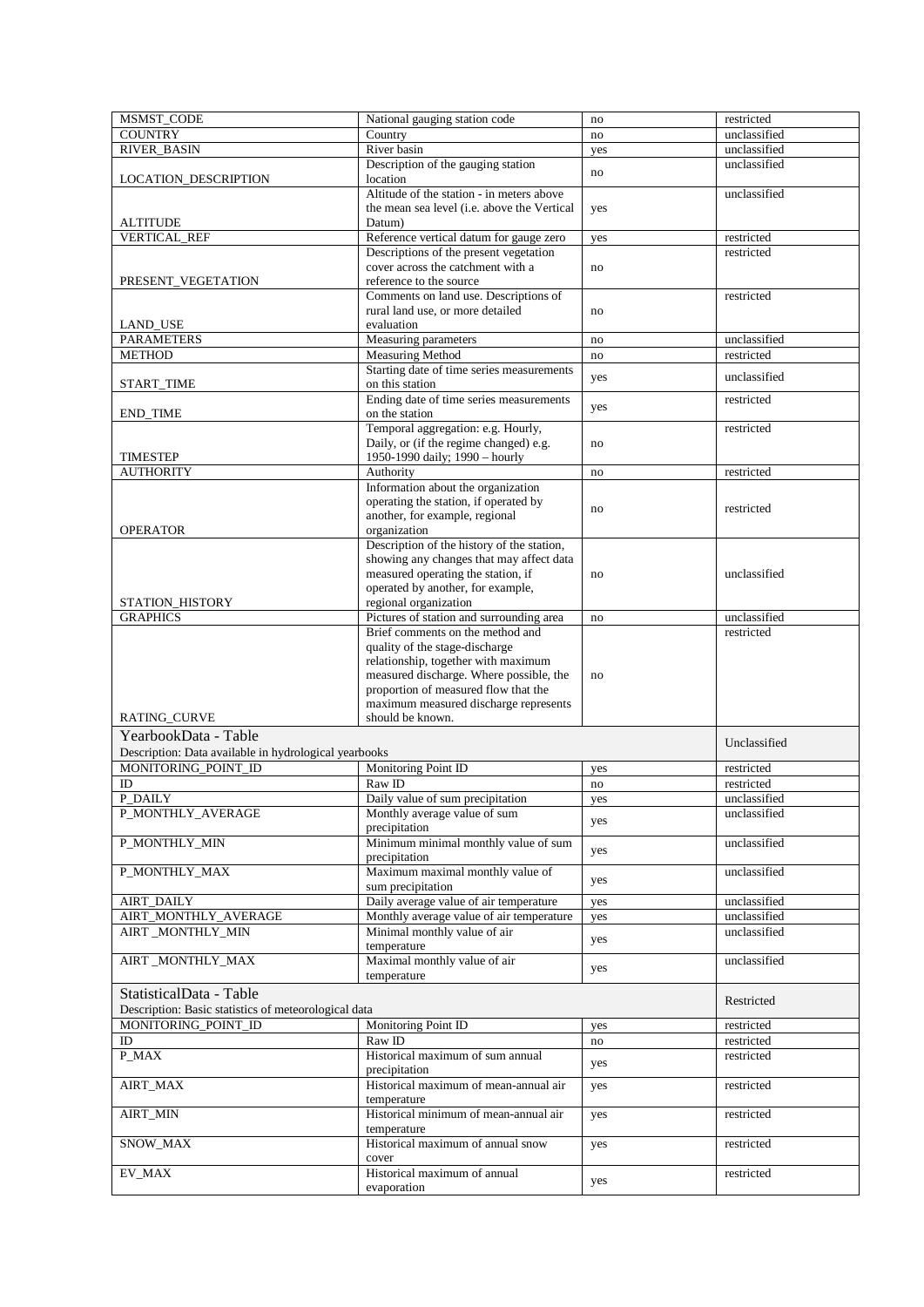| HUM MIN                                           | Historical minimum of relative humidity | yes | restricted   |
|---------------------------------------------------|-----------------------------------------|-----|--------------|
| <b>SOL MAX</b>                                    | Historical maximum of annual solar      | yes | restricted   |
|                                                   | radiation                               |     |              |
| <b>INSOL_MAX</b>                                  | Historical maximum of annual insolation | yes | restricted   |
|                                                   | duration                                |     |              |
| AIRPRESS MAX                                      | Historical maximum of annual air        | yes | restricted   |
|                                                   | preassure                               |     |              |
| AIRPRESS_MIN                                      | Historical minimum of annual air        | yes | restricted   |
|                                                   | preassure                               |     |              |
| <b>WIND SPEED</b>                                 | Historical maximum of wind speed        | yes | restricted   |
| WIND DIRECTION                                    | Direction of historical maximum of wind | yes | restricted   |
|                                                   | speed                                   |     |              |
| $Real-timeData - Table$                           |                                         |     | Unclassified |
| Description: Real-time data                       |                                         |     |              |
| MONITORING POINT ID                               | Monitoring Point ID                     | yes | unclassified |
| ID                                                | Raw ID                                  | no  | unclassified |
| PRECIP24 TIME                                     | Time of daily total precipitation data  | yes | unclassified |
| PRECIP24                                          | Daily total precipitation data          | yes | unclassified |
| PRECIP TIME                                       | Time of real-time precipitation data    | yes | unclassified |
| <b>PRECIP</b>                                     | Real-time precipitation data            | yes | unclassified |
| TEMPERATURE TIME                                  | Time of real-time air temperature data  | yes | unclassified |
| <b>TEMPERATURE</b>                                | Real-time air temperature data          | yes | unclassified |
| <b>SNOW TIME</b>                                  | Time of real-time snow depth data       | yes | unclassified |
| <b>SNOW</b>                                       | Real-time snow depth data               | yes | unclassified |
| DocumentRef - Table                               |                                         |     |              |
| Description: Documentation on the gauging station |                                         |     | Restricted   |
| MONITORING POINT ID                               | Monitoring Point ID                     | yes | restricted   |
| ID                                                | Raw ID                                  | no  | restricted   |
| Name                                              | Name of document (e.g. Yearbook)        | yes | restricted   |
| Description                                       | Short description of document           | no  | restricted   |
| Format                                            | Format of document (e.g. *.pdf, *.xls,  | yes | restricted   |
|                                                   | $*.doc)$                                |     |              |
| Editor                                            | Name of institution                     | yes | restricted   |
| Archive number                                    | Official number of document             | yes | restricted   |
| Year                                              | Year of publication                     | yes | restricted   |
| Link                                              | Hyperlink                               | no  | restricted   |